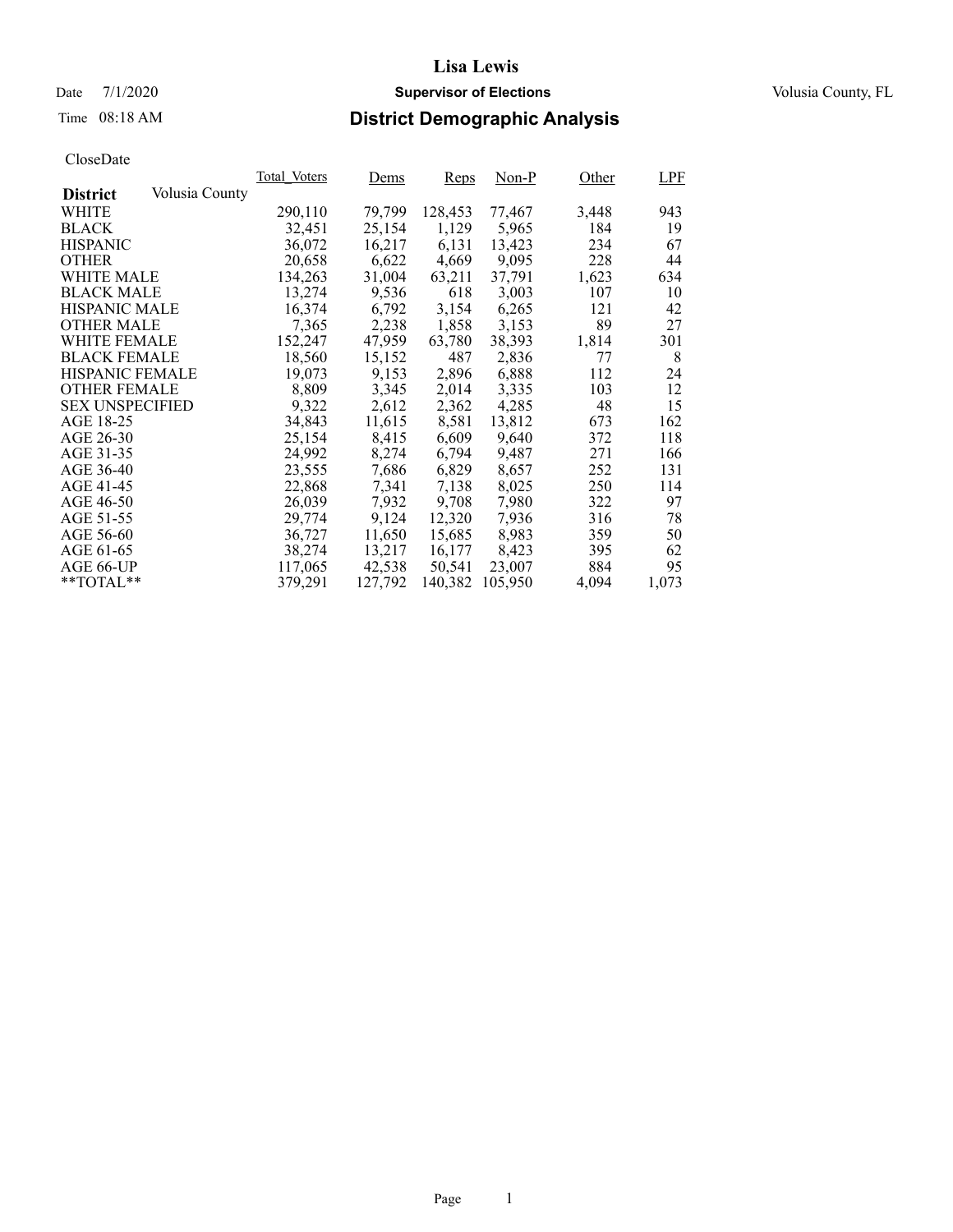## Date 7/1/2020 **Supervisor of Elections Supervisor of Elections** Volusia County, FL

# Time 08:18 AM **District Demographic Analysis**

|                        |                           | Total Voters | Dems   | Reps   | Non-P  | Other | <b>LPF</b> |
|------------------------|---------------------------|--------------|--------|--------|--------|-------|------------|
| <b>District</b>        | County Council District 1 |              |        |        |        |       |            |
| WHITE                  |                           | 58,588       | 15,804 | 27,316 | 14,648 | 610   | 210        |
| <b>BLACK</b>           |                           | 5,652        | 4,453  | 202    | 970    | 25    | 2          |
| <b>HISPANIC</b>        |                           | 7,760        | 3,360  | 1,389  | 2,936  | 56    | 19         |
| <b>OTHER</b>           |                           | 4,134        | 1,329  | 968    | 1,785  | 42    | 10         |
| WHITE MALE             |                           | 26,696       | 5,998  | 13,226 | 7.049  | 282   | 141        |
| <b>BLACK MALE</b>      |                           | 2,282        | 1,686  | 103    | 479    | 12    | 2          |
| <b>HISPANIC MALE</b>   |                           | 3,353        | 1,332  | 681    | 1,302  | 25    | 13         |
| <b>OTHER MALE</b>      |                           | 1,454        | 449    | 390    | 600    | 10    | 5          |
| <b>WHITE FEMALE</b>    |                           | 31,203       | 9,654  | 13,787 | 7,370  | 325   | 67         |
| <b>BLACK FEMALE</b>    |                           | 3,256        | 2,680  | 91     | 472    | 13    | $\theta$   |
| <b>HISPANIC FEMALE</b> |                           | 4,265        | 1,962  | 693    | 1,574  | 30    | 6          |
| <b>OTHER FEMALE</b>    |                           | 1,735        | 656    | 387    | 667    | 22    | 3          |
| <b>SEX UNSPECIFIED</b> |                           | 1,889        | 529    | 516    | 826    | 14    | 4          |
| AGE 18-25              |                           | 7,216        | 2,328  | 1,940  | 2,801  | 108   | 39         |
| AGE 26-30              |                           | 5,139        | 1,629  | 1,506  | 1,913  | 59    | 32         |
| AGE 31-35              |                           | 5,130        | 1,563  | 1,550  | 1,936  | 50    | 31         |
| AGE 36-40              |                           | 4,879        | 1,513  | 1,554  | 1,732  | 48    | 32         |
| AGE 41-45              |                           | 4,733        | 1,447  | 1,655  | 1,563  | 47    | 21         |
| AGE 46-50              |                           | 5,273        | 1,533  | 2,072  | 1,588  | 65    | 15         |
| AGE 51-55              |                           | 5,892        | 1,755  | 2,621  | 1,444  | 52    | 20         |
| AGE 56-60              |                           | 6,991        | 2,189  | 3,139  | 1,585  | 66    | 12         |
| AGE 61-65              |                           | 7,171        | 2,386  | 3,235  | 1,468  | 69    | 13         |
| AGE 66-UP              |                           | 23,710       | 8,603  | 10,603 | 4,309  | 169   | 26         |
| $*$ $TOTAL**$          |                           | 76,134       | 24,946 | 29,875 | 20,339 | 733   | 241        |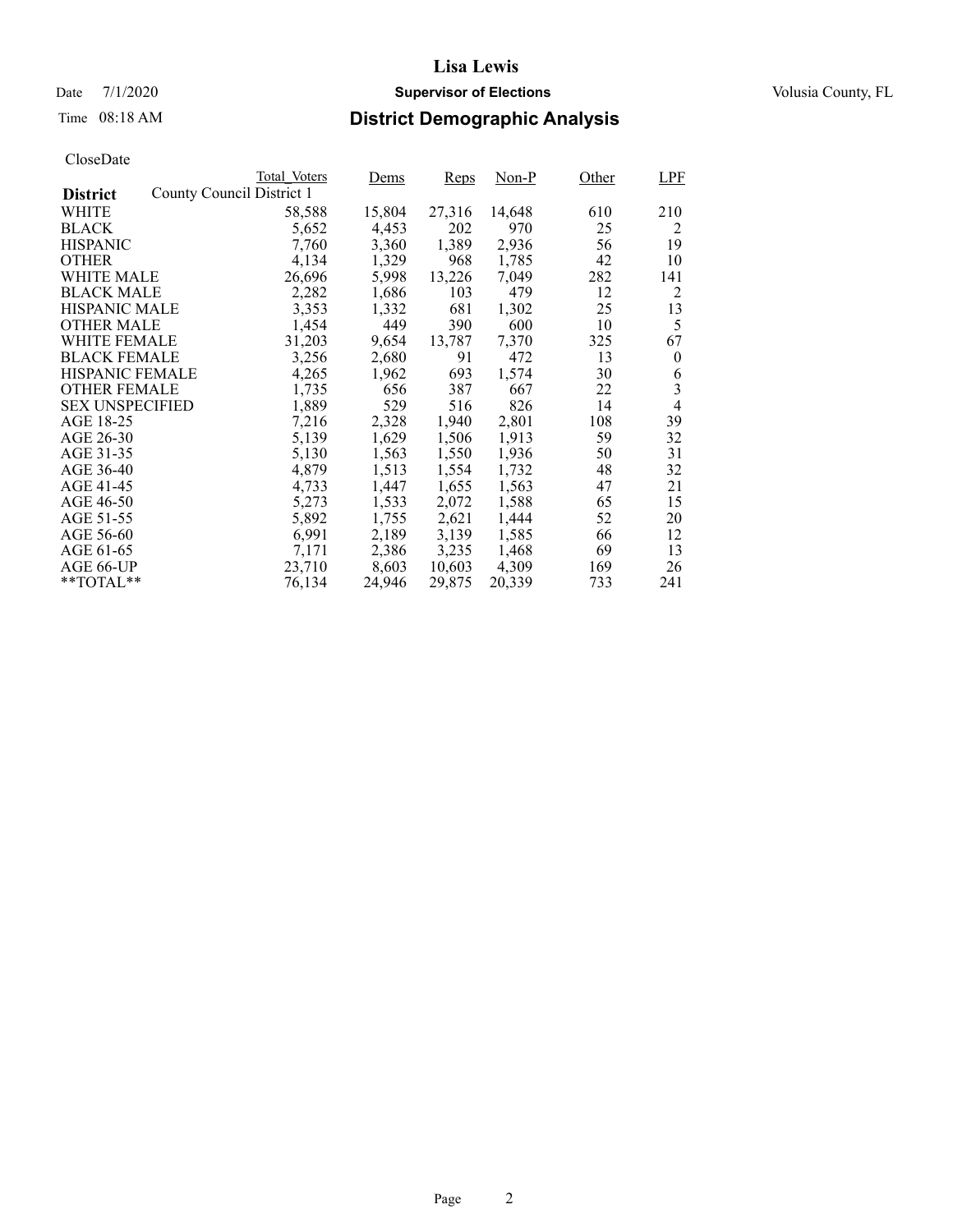### Date 7/1/2020 **Supervisor of Elections Supervisor of Elections** Volusia County, FL

# Time 08:18 AM **District Demographic Analysis**

|                        |                           | Total Voters | Dems   | <b>Reps</b> | Non-P  | Other | LPF            |
|------------------------|---------------------------|--------------|--------|-------------|--------|-------|----------------|
| <b>District</b>        | County Council District 2 |              |        |             |        |       |                |
| WHITE                  |                           | 54,704       | 15,832 | 22,871      | 15,041 | 781   | 179            |
| <b>BLACK</b>           |                           | 10,648       | 8,449  | 301         | 1,840  | 55    | 3              |
| <b>HISPANIC</b>        |                           | 2,934        | 1,265  | 594         | 1,041  | 25    | 9              |
| <b>OTHER</b>           |                           | 4,315        | 1,476  | 887         | 1,886  | 55    | 11             |
| WHITE MALE             |                           | 25,491       | 6,223  | 11,376      | 7,380  | 392   | 120            |
| <b>BLACK MALE</b>      |                           | 4,177        | 3,107  | 160         | 877    | 33    | $\theta$       |
| <b>HISPANIC MALE</b>   |                           | 1,335        | 519    | 311         | 484    | 16    | 5              |
| OTHER MALE             |                           | 1,504        | 497    | 359         | 624    | 18    | 6              |
| <b>WHITE FEMALE</b>    |                           | 28,513       | 9,422  | 11,226      | 7,420  | 388   | 57             |
| <b>BLACK FEMALE</b>    |                           | 6,240        | 5,166  | 138         | 912    | 22    | 2              |
| HISPANIC FEMALE        |                           | 1,539        | 723    | 275         | 528    | 9     | 4              |
| <b>OTHER FEMALE</b>    |                           | 1,861        | 728    | 397         | 701    | 31    | $\overline{4}$ |
| <b>SEX UNSPECIFIED</b> |                           | 1,941        | 637    | 411         | 882    | 7     | $\overline{4}$ |
| AGE 18-25              |                           | 7,260        | 2,993  | 1,370       | 2,704  | 165   | 28             |
| AGE 26-30              |                           | 4,931        | 1,882  | 1,106       | 1,833  | 92    | 18             |
| AGE 31-35              |                           | 4,622        | 1,788  | 1,102       | 1,634  | 58    | 40             |
| AGE 36-40              |                           | 4,083        | 1,537  | 1,052       | 1,418  | 55    | 21             |
| AGE 41-45              |                           | 3,718        | 1,401  | 1,018       | 1,238  | 41    | 20             |
| AGE 46-50              |                           | 4,290        | 1,520  | 1,413       | 1,280  | 58    | 19             |
| AGE 51-55              |                           | 5,301        | 1,814  | 1,954       | 1,458  | 61    | 14             |
| AGE 56-60              |                           | 6,947        | 2,456  | 2,735       | 1,672  | 76    | 8              |
| AGE 61-65              |                           | 7,456        | 2,749  | 2,971       | 1,638  | 87    | 11             |
| AGE 66-UP              |                           | 23,993       | 8,882  | 9,932       | 4,933  | 223   | 23             |
| $*$ $TOTAL**$          |                           | 72,601       | 27,022 | 24,653      | 19,808 | 916   | 202            |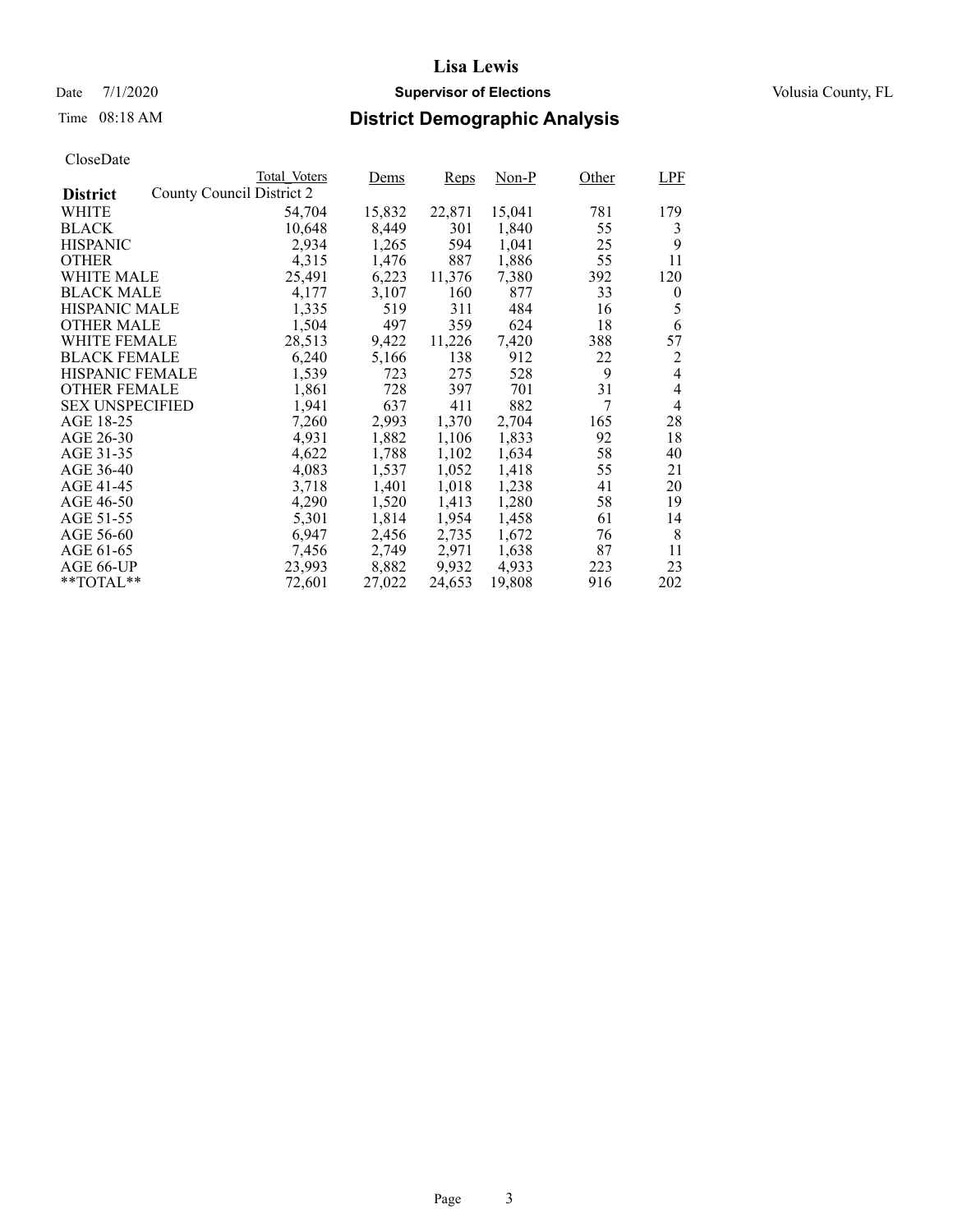### Date 7/1/2020 **Supervisor of Elections Supervisor of Elections** Volusia County, FL

# Time 08:18 AM **District Demographic Analysis**

|                        |                           | Total Voters | Dems   | <b>Reps</b> | Non-P  | Other | <b>LPF</b>     |
|------------------------|---------------------------|--------------|--------|-------------|--------|-------|----------------|
| <b>District</b>        | County Council District 3 |              |        |             |        |       |                |
| WHITE                  |                           | 73,449       | 19,662 | 33,220      | 19,411 | 945   | 211            |
| <b>BLACK</b>           |                           | 2,117        | 1,630  | 87          | 382    | 14    | 4              |
| <b>HISPANIC</b>        |                           | 2,022        | 739    | 532         | 720    | 29    | 2              |
| <b>OTHER</b>           |                           | 3,270        | 947    | 875         | 1,403  | 37    | 8              |
| WHITE MALE             |                           | 34,264       | 7,710  | 16,483      | 9,492  | 441   | 138            |
| <b>BLACK MALE</b>      |                           | 958          | 678    | 47          | 221    | 9     | 3              |
| <b>HISPANIC MALE</b>   |                           | 914          | 298    | 262         | 339    | 13    | $\overline{c}$ |
| <b>OTHER MALE</b>      |                           | 1,185        | 319    | 354         | 484    | 23    | 5              |
| <b>WHITE FEMALE</b>    |                           | 38,325       | 11,755 | 16,375      | 9,623  | 501   | 71             |
| <b>BLACK FEMALE</b>    |                           | 1,119        | 916    | 39          | 158    | 5     | 1              |
| <b>HISPANIC FEMALE</b> |                           | 1,064        | 423    | 258         | 367    | 16    | $\theta$       |
| <b>OTHER FEMALE</b>    |                           | 1,385        | 500    | 385         | 486    | 11    | 3              |
| <b>SEX UNSPECIFIED</b> |                           | 1,643        | 379    | 511         | 745    | 6     | $\overline{2}$ |
| AGE 18-25              |                           | 6,055        | 1,618  | 1,938       | 2,307  | 164   | 28             |
| AGE 26-30              |                           | 4,280        | 1,135  | 1,395       | 1,632  | 90    | 28             |
| AGE 31-35              |                           | 4,483        | 1,228  | 1,432       | 1,733  | 57    | 33             |
| AGE 36-40              |                           | 4,388        | 1,168  | 1,543       | 1,602  | 48    | 27             |
| AGE 41-45              |                           | 4,551        | 1,074  | 1,727       | 1,657  | 71    | 22             |
| AGE 46-50              |                           | 5,502        | 1,343  | 2,382       | 1,679  | 76    | 22             |
| AGE 51-55              |                           | 6,306        | 1,512  | 3,025       | 1,661  | 89    | 19             |
| AGE 56-60              |                           | 8,279        | 2,145  | 3,999       | 2,032  | 87    | 16             |
| AGE 61-65              |                           | 8,889        | 2,696  | 4,066       | 2,013  | 101   | 13             |
| AGE 66-UP              |                           | 28,125       | 9,059  | 13,207      | 5,600  | 242   | 17             |
| $*$ $TOTAL**$          |                           | 80,858       | 22,978 | 34,714      | 21,916 | 1,025 | 225            |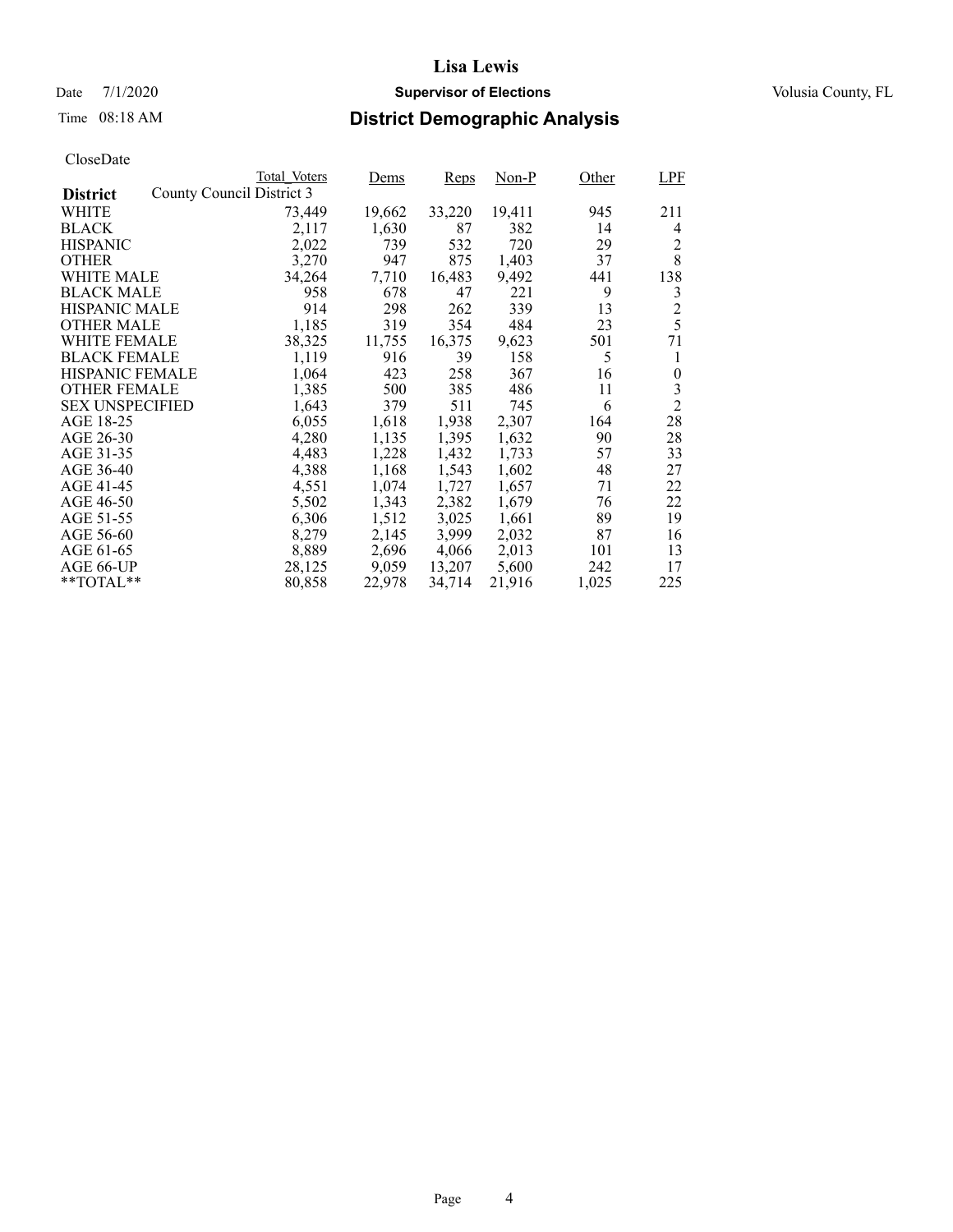### Date 7/1/2020 **Supervisor of Elections Supervisor of Elections** Volusia County, FL

# Time 08:18 AM **District Demographic Analysis**

|                        |                           | Total Voters | Dems   | Reps   | Non-P  | Other | LPF            |
|------------------------|---------------------------|--------------|--------|--------|--------|-------|----------------|
| <b>District</b>        | County Council District 4 |              |        |        |        |       |                |
| WHITE                  |                           | 61,076       | 17,458 | 26,842 | 15,871 | 726   | 179            |
| <b>BLACK</b>           |                           | 7,253        | 5,632  | 240    | 1,323  | 51    | 7              |
| <b>HISPANIC</b>        |                           | 2,612        | 1,063  | 579    | 924    | 36    | 10             |
| <b>OTHER</b>           |                           | 4,226        | 1,325  | 988    | 1,858  | 49    | 6              |
| WHITE MALE             |                           | 28,113       | 6,721  | 13,176 | 7,760  | 330   | 126            |
| <b>BLACK MALE</b>      |                           | 2,862        | 2,037  | 128    | 665    | 28    | 4              |
| <b>HISPANIC MALE</b>   |                           | 1,151        | 411    | 287    | 424    | 22    | 7              |
| <b>OTHER MALE</b>      |                           | 1,557        | 455    | 386    | 689    | 24    | 3              |
| <b>WHITE FEMALE</b>    |                           | 32,252       | 10,586 | 13,390 | 7,828  | 395   | 53             |
| <b>BLACK FEMALE</b>    |                           | 4,259        | 3,494  | 106    | 633    | 23    | 3              |
| <b>HISPANIC FEMALE</b> |                           | 1,398        | 631    | 279    | 471    | 14    | 3              |
| <b>OTHER FEMALE</b>    |                           | 1,770        | 659    | 434    | 657    | 19    | 1              |
| <b>SEX UNSPECIFIED</b> |                           | 1,804        | 484    | 462    | 849    | 7     | $\overline{2}$ |
| AGE 18-25              |                           | 6,588        | 2,166  | 1,791  | 2,467  | 131   | 33             |
| AGE 26-30              |                           | 4,692        | 1,659  | 1,257  | 1,690  | 73    | 13             |
| AGE 31-35              |                           | 4,427        | 1,560  | 1,191  | 1,593  | 53    | 30             |
| AGE 36-40              |                           | 4,152        | 1,403  | 1,215  | 1,471  | 40    | 23             |
| AGE 41-45              |                           | 4,049        | 1,302  | 1,268  | 1,404  | 46    | 29             |
| AGE 46-50              |                           | 4,844        | 1,436  | 1,916  | 1,401  | 70    | 21             |
| AGE 51-55              |                           | 5,830        | 1,775  | 2,443  | 1,529  | 72    | 11             |
| AGE 56-60              |                           | 7,409        | 2,330  | 3,171  | 1,807  | 95    | 6              |
| AGE 61-65              |                           | 8,058        | 2,818  | 3,406  | 1,716  | 102   | 16             |
| AGE 66-UP              |                           | 25,118       | 9,029  | 10,991 | 4,898  | 180   | 20             |
| $*$ $TOTAL**$          |                           | 75,167       | 25,478 | 28,649 | 19,976 | 862   | 202            |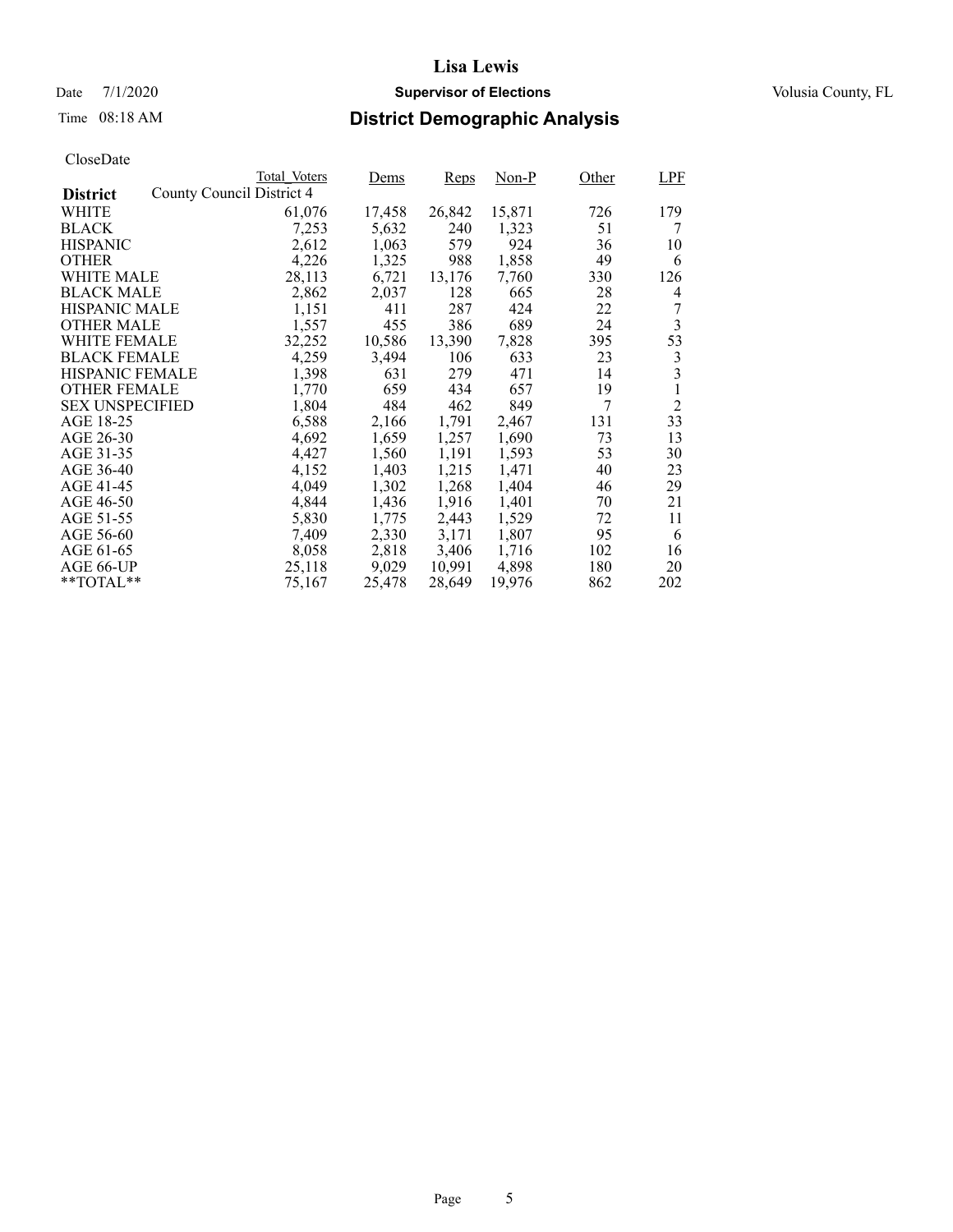### Date 7/1/2020 **Supervisor of Elections Supervisor of Elections** Volusia County, FL

# Time 08:18 AM **District Demographic Analysis**

|                        |                           | Total Voters | Dems   | <b>Reps</b> | Non-P  | Other | <b>LPF</b> |
|------------------------|---------------------------|--------------|--------|-------------|--------|-------|------------|
| <b>District</b>        | County Council District 5 |              |        |             |        |       |            |
| WHITE                  |                           | 42,293       | 11,043 | 18,204      | 12,496 | 386   | 164        |
| <b>BLACK</b>           |                           | 6,781        | 4,990  | 299         | 1,450  | 39    | 3          |
| <b>HISPANIC</b>        |                           | 20,744       | 9,790  | 3,037       | 7,802  | 88    | 27         |
| <b>OTHER</b>           |                           | 4,713        | 1,545  | 951         | 2,163  | 45    | 9          |
| WHITE MALE             |                           | 19,699       | 4,352  | 8,950       | 6,110  | 178   | 109        |
| <b>BLACK MALE</b>      |                           | 2,995        | 2,028  | 180         | 761    | 25    | 1          |
| <b>HISPANIC MALE</b>   |                           | 9,621        | 4,232  | 1,613       | 3,716  | 45    | 15         |
| <b>OTHER MALE</b>      |                           | 1,665        | 518    | 369         | 756    | 14    | 8          |
| <b>WHITE FEMALE</b>    |                           | 21,954       | 6,542  | 9,002       | 6,152  | 205   | 53         |
| <b>BLACK FEMALE</b>    |                           | 3,686        | 2,896  | 113         | 661    | 14    | 2          |
| <b>HISPANIC FEMALE</b> |                           | 10,807       | 5,414  | 1,391       | 3,948  | 43    | 11         |
| <b>OTHER FEMALE</b>    |                           | 2,058        | 802    | 411         | 824    | 20    | 1          |
| <b>SEX UNSPECIFIED</b> |                           | 2,045        | 583    | 462         | 983    | 14    | 3          |
| AGE 18-25              |                           | 7,724        | 2,510  | 1,542       | 3,533  | 105   | 34         |
| AGE 26-30              |                           | 6,112        | 2,110  | 1,345       | 2,572  | 58    | 27         |
| AGE 31-35              |                           | 6,330        | 2,135  | 1,519       | 2,591  | 53    | 32         |
| AGE 36-40              |                           | 6,053        | 2,065  | 1,465       | 2,434  | 61    | 28         |
| AGE 41-45              |                           | 5,817        | 2,117  | 1,470       | 2,163  | 45    | 22         |
| AGE 46-50              |                           | 6,130        | 2,100  | 1,925       | 2,032  | 53    | 20         |
| AGE 51-55              |                           | 6,445        | 2,268  | 2,277       | 1,844  | 42    | 14         |
| AGE 56-60              |                           | 7,101        | 2,530  | 2,641       | 1,887  | 35    | 8          |
| AGE 61-65              |                           | 6,700        | 2,568  | 2,499       | 1,588  | 36    | 9          |
| AGE 66-UP              |                           | 16,119       | 6,965  | 5,808       | 3,267  | 70    | 9          |
| $*$ $TOTAL**$          |                           | 74,531       | 27,368 | 22,491      | 23,911 | 558   | 203        |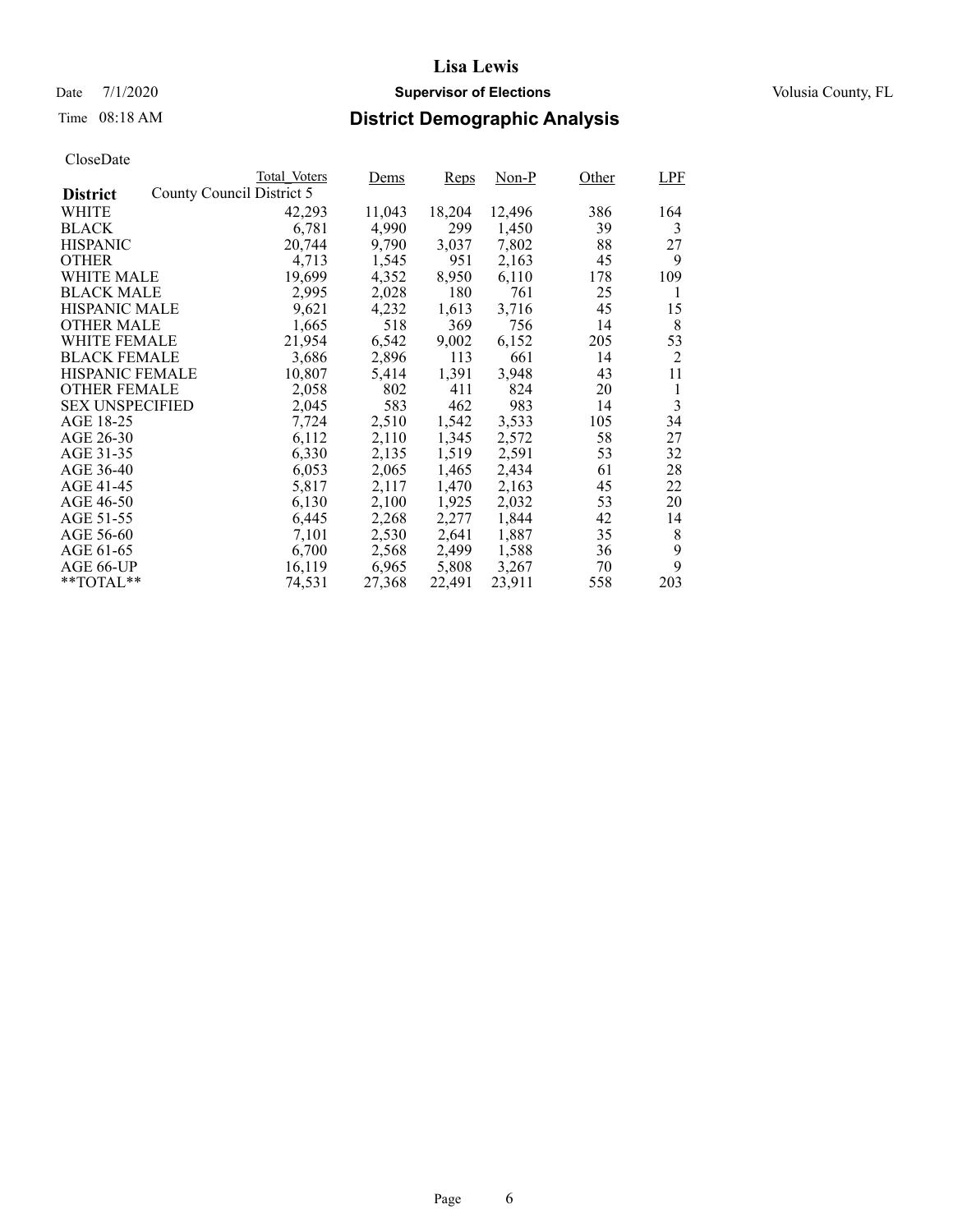### Date 7/1/2020 **Supervisor of Elections Supervisor of Elections** Volusia County, FL

# Time 08:18 AM **District Demographic Analysis**

|                        | Total Voters                 | Dems | <b>Reps</b> | $Non-P$ | Other            | LPF      |
|------------------------|------------------------------|------|-------------|---------|------------------|----------|
| <b>District</b>        | Indigo Community Development |      |             |         |                  |          |
| WHITE                  | 1,397                        | 319  | 699         | 351     | 21               |          |
| <b>BLACK</b>           | 177                          | 117  | 14          | 43      | 3                | 0        |
| <b>HISPANIC</b>        | 87                           | 30   | 22          | 33      | $\overline{2}$   | 0        |
| <b>OTHER</b>           | 133                          | 36   | 36          | 60      |                  | 0        |
| WHITE MALE             | 690                          | 125  | 357         | 188     | 13               |          |
| <b>BLACK MALE</b>      | 91                           | 47   | 12          | 29      | 3                | $\theta$ |
| <b>HISPANIC MALE</b>   | 35                           | 10   | 11          | 14      | $\theta$         | 0        |
| <b>OTHER MALE</b>      | 53                           | 11   | 12          | 30      | $\overline{0}$   | 0        |
| <b>WHITE FEMALE</b>    | 697                          | 193  | 335         | 161     | 8                | 0        |
| <b>BLACK FEMALE</b>    | 81                           | 65   | 2           | 14      | $\overline{0}$   | $\theta$ |
| <b>HISPANIC FEMALE</b> | 51                           | 19   | 11          | 19      | $\overline{c}$   | 0        |
| <b>OTHER FEMALE</b>    | 63                           | 21   | 18          | 23      |                  | 0        |
| <b>SEX UNSPECIFIED</b> | 32                           | 11   | 12          | 9       | 0                | 0        |
| AGE 18-25              | 151                          | 49   | 46          | 53      |                  | 2        |
| AGE 26-30              | 128                          | 39   | 52          | 36      |                  | $\theta$ |
| AGE 31-35              | 138                          | 38   | 42          | 54      | 3                |          |
| AGE 36-40              | 106                          | 36   | 33          | 37      | $\boldsymbol{0}$ | 0        |
| AGE 41-45              | 116                          | 43   | 33          | 37      | $\overline{c}$   |          |
| AGE 46-50              | 139                          | 30   | 67          | 38      | $\overline{c}$   | 2        |
| AGE 51-55              | 134                          | 34   | 58          | 41      | 1                | $\theta$ |
| AGE 56-60              | 166                          | 41   | 77          | 43      | 5                | 0        |
| AGE 61-65              | 189                          | 57   | 97          | 32      | $\overline{2}$   |          |
| AGE 66-UP              | 527                          | 135  | 266         | 116     | 10               | 0        |
| **TOTAL**              | 1,794                        | 502  | 771         | 487     | 27               |          |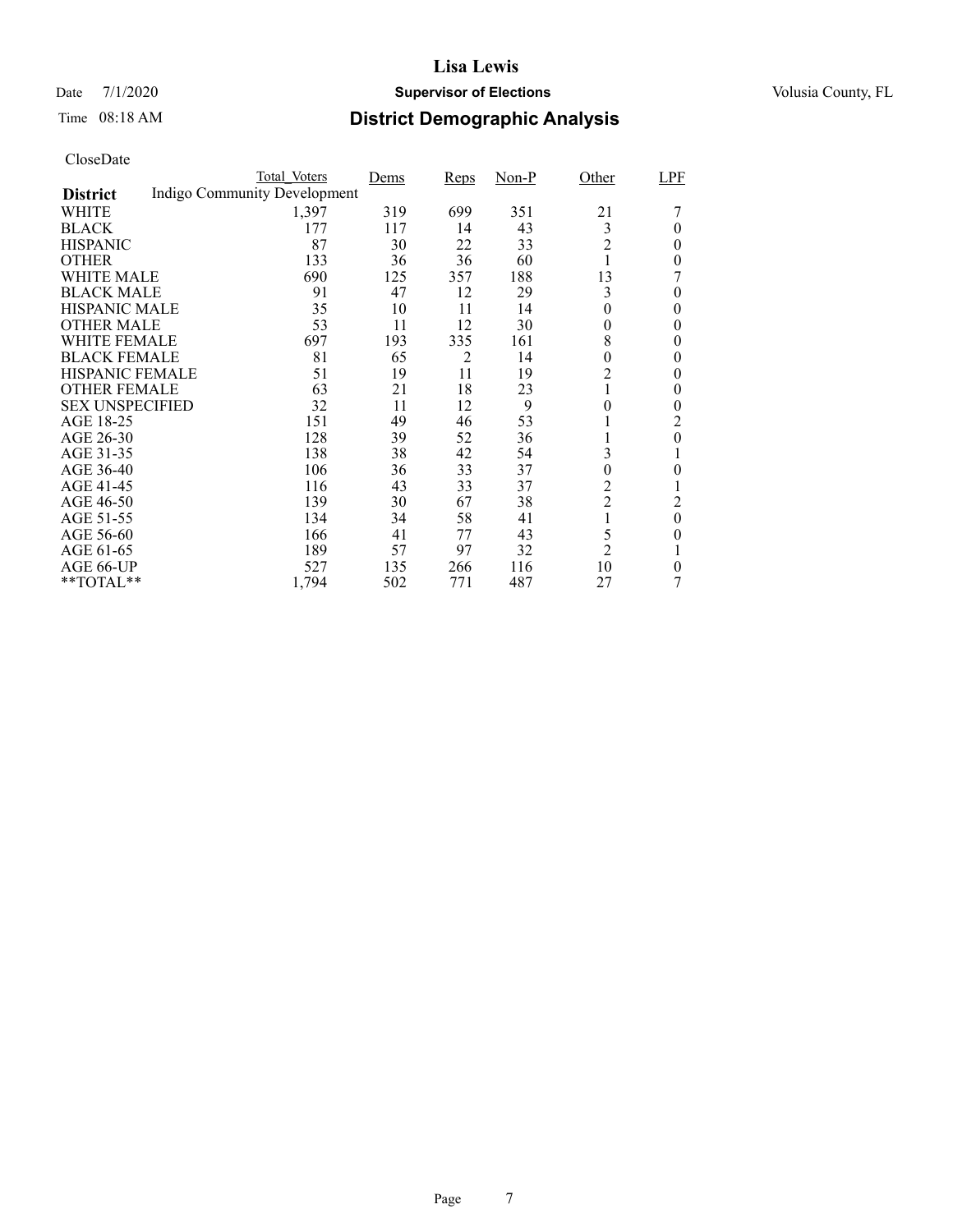### Date 7/1/2020 **Supervisor of Elections Supervisor of Elections** Volusia County, FL

# Time 08:18 AM **District Demographic Analysis**

|                        |                  | Total Voters | Dems           | <b>Reps</b> | $Non-P$ | Other    | LPF |
|------------------------|------------------|--------------|----------------|-------------|---------|----------|-----|
| <b>District</b>        | Orlandia Heights |              |                |             |         |          |     |
| WHITE                  |                  | 695          | 174            | 337         | 181     | 3        | 0   |
| <b>BLACK</b>           |                  | 15           | 8              | 2           | 5       |          |     |
| <b>HISPANIC</b>        |                  | 37           | 6              | 13          | 18      | 0        | 0   |
| <b>OTHER</b>           |                  | 41           | 9              | 11          | 21      | $_{0}$   |     |
| WHITE MALE             |                  | 347          | 82             | 164         | 99      | 2        |     |
| <b>BLACK MALE</b>      |                  |              | 4              | 1           | 2       | $\theta$ |     |
| <b>HISPANIC MALE</b>   |                  | 16           |                | 7           | 8       |          |     |
| <b>OTHER MALE</b>      |                  | 13           | $\overline{2}$ | 6           | 5       |          | 0   |
| WHITE FEMALE           |                  | 336          | 90             | 169         | 76      |          |     |
| <b>BLACK FEMALE</b>    |                  |              | 4              |             | 2       | 0        | 0   |
| <b>HISPANIC FEMALE</b> |                  | 19           | 5              | 5           | 9       |          |     |
| <b>OTHER FEMALE</b>    |                  | 19           | 7              | 4           | 8       | 0        |     |
| <b>SEX UNSPECIFIED</b> |                  | 24           | $\overline{c}$ | 6           | 16      |          |     |
| AGE 18-25              |                  | 73           | 13             | 22          | 37      |          |     |
| AGE 26-30              |                  | 46           | 11             | 20          | 15      | $_{0}$   | 0   |
| AGE 31-35              |                  | 68           | 15             | 32          | 21      |          |     |
| AGE 36-40              |                  | 48           | 8              | 18          | 22      |          | 0   |
| AGE 41-45              |                  | 47           | 6              | 22          | 19      |          |     |
| AGE 46-50              |                  | 61           | 13             | 24          | 24      | 0        | 0   |
| AGE 51-55              |                  | 69           | 10             | 46          | 13      |          |     |
| AGE 56-60              |                  | 109          | 23             | 57          | 28      |          |     |
| AGE 61-65              |                  | 90           | 25             | 47          | 17      |          |     |
| AGE 66-UP              |                  | 177          | 73             | 75          | 29      |          |     |
| **TOTAL**              |                  | 788          | 197            | 363         | 225     | 3        | 0   |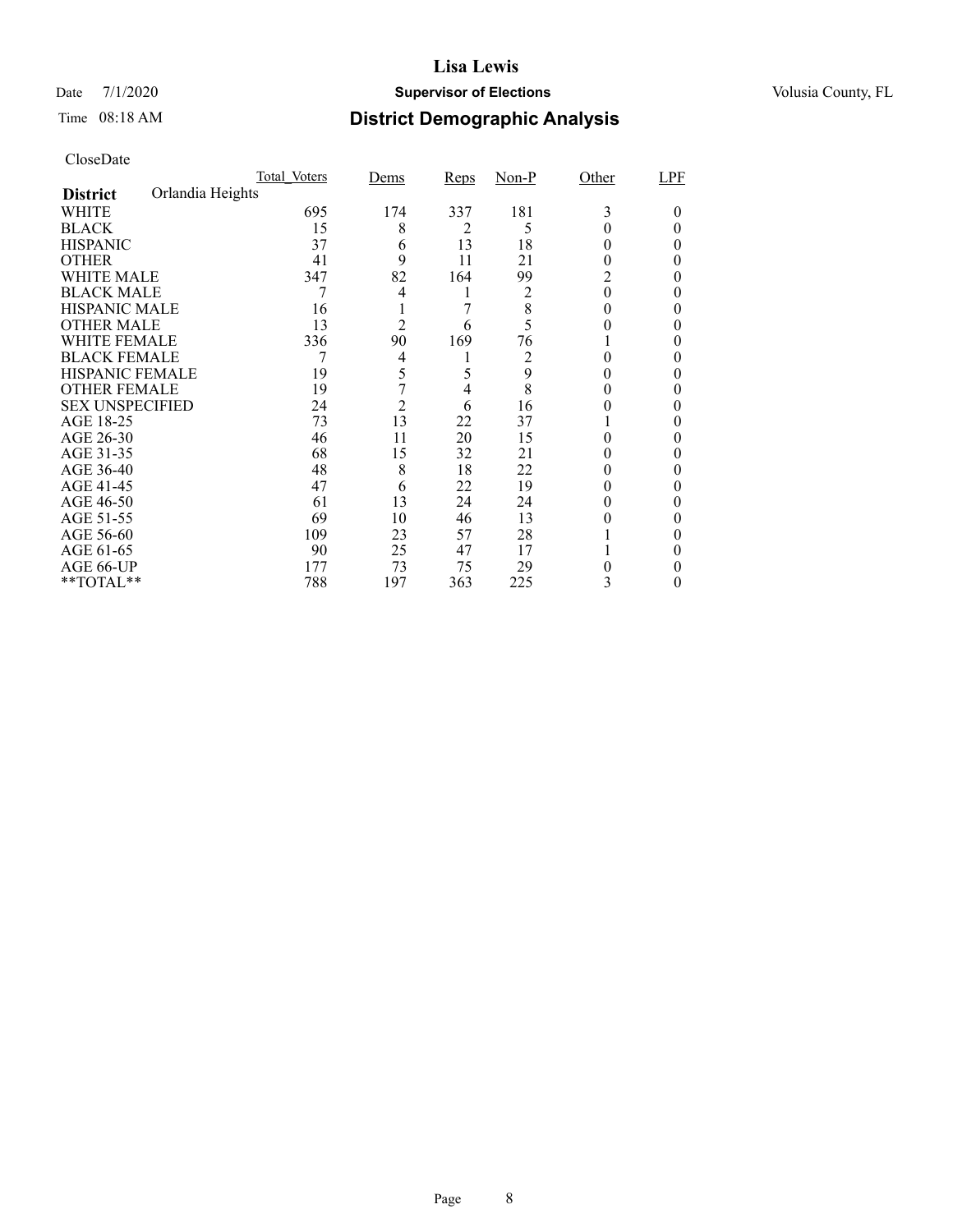### Date 7/1/2020 **Supervisor of Elections Supervisor of Elections** Volusia County, FL

# Time 08:18 AM **District Demographic Analysis**

|                        |                          | Total Voters | Dems    | Reps    | $Non-P$ | Other | LPF   |
|------------------------|--------------------------|--------------|---------|---------|---------|-------|-------|
| <b>District</b>        | Congressional District 6 |              |         |         |         |       |       |
| WHITE                  |                          | 290,110      | 79,799  | 128,453 | 77,467  | 3,448 | 943   |
| <b>BLACK</b>           |                          | 32,451       | 25,154  | 1,129   | 5,965   | 184   | 19    |
| <b>HISPANIC</b>        |                          | 36,072       | 16,217  | 6,131   | 13,423  | 234   | 67    |
| <b>OTHER</b>           |                          | 20,658       | 6,622   | 4,669   | 9,095   | 228   | 44    |
| WHITE MALE             |                          | 134,263      | 31,004  | 63,211  | 37.791  | 1,623 | 634   |
| <b>BLACK MALE</b>      |                          | 13,274       | 9,536   | 618     | 3,003   | 107   | 10    |
| <b>HISPANIC MALE</b>   |                          | 16,374       | 6,792   | 3,154   | 6,265   | 121   | 42    |
| <b>OTHER MALE</b>      |                          | 7,365        | 2,238   | 1,858   | 3,153   | 89    | 27    |
| <b>WHITE FEMALE</b>    |                          | 152,247      | 47,959  | 63,780  | 38,393  | 1,814 | 301   |
| <b>BLACK FEMALE</b>    |                          | 18,560       | 15,152  | 487     | 2,836   | 77    | 8     |
| <b>HISPANIC FEMALE</b> |                          | 19,073       | 9,153   | 2,896   | 6,888   | 112   | 24    |
| <b>OTHER FEMALE</b>    |                          | 8.809        | 3,345   | 2,014   | 3.335   | 103   | 12    |
| <b>SEX UNSPECIFIED</b> |                          | 9,322        | 2,612   | 2,362   | 4,285   | 48    | 15    |
| AGE 18-25              |                          | 34,843       | 11,615  | 8,581   | 13,812  | 673   | 162   |
| AGE 26-30              |                          | 25,154       | 8,415   | 6,609   | 9.640   | 372   | 118   |
| AGE 31-35              |                          | 24,992       | 8,274   | 6,794   | 9,487   | 271   | 166   |
| AGE 36-40              |                          | 23,555       | 7,686   | 6,829   | 8,657   | 252   | 131   |
| AGE 41-45              |                          | 22,868       | 7,341   | 7,138   | 8,025   | 250   | 114   |
| AGE 46-50              |                          | 26,039       | 7,932   | 9,708   | 7,980   | 322   | 97    |
| AGE 51-55              |                          | 29,774       | 9,124   | 12,320  | 7,936   | 316   | 78    |
| AGE 56-60              |                          | 36,727       | 11,650  | 15,685  | 8,983   | 359   | 50    |
| AGE 61-65              |                          | 38,274       | 13,217  | 16,177  | 8,423   | 395   | 62    |
| AGE 66-UP              |                          | 117,065      | 42,538  | 50,541  | 23,007  | 884   | 95    |
| $*$ $TOTAL**$          |                          | 379.291      | 127,792 | 140,382 | 105,950 | 4,094 | 1,073 |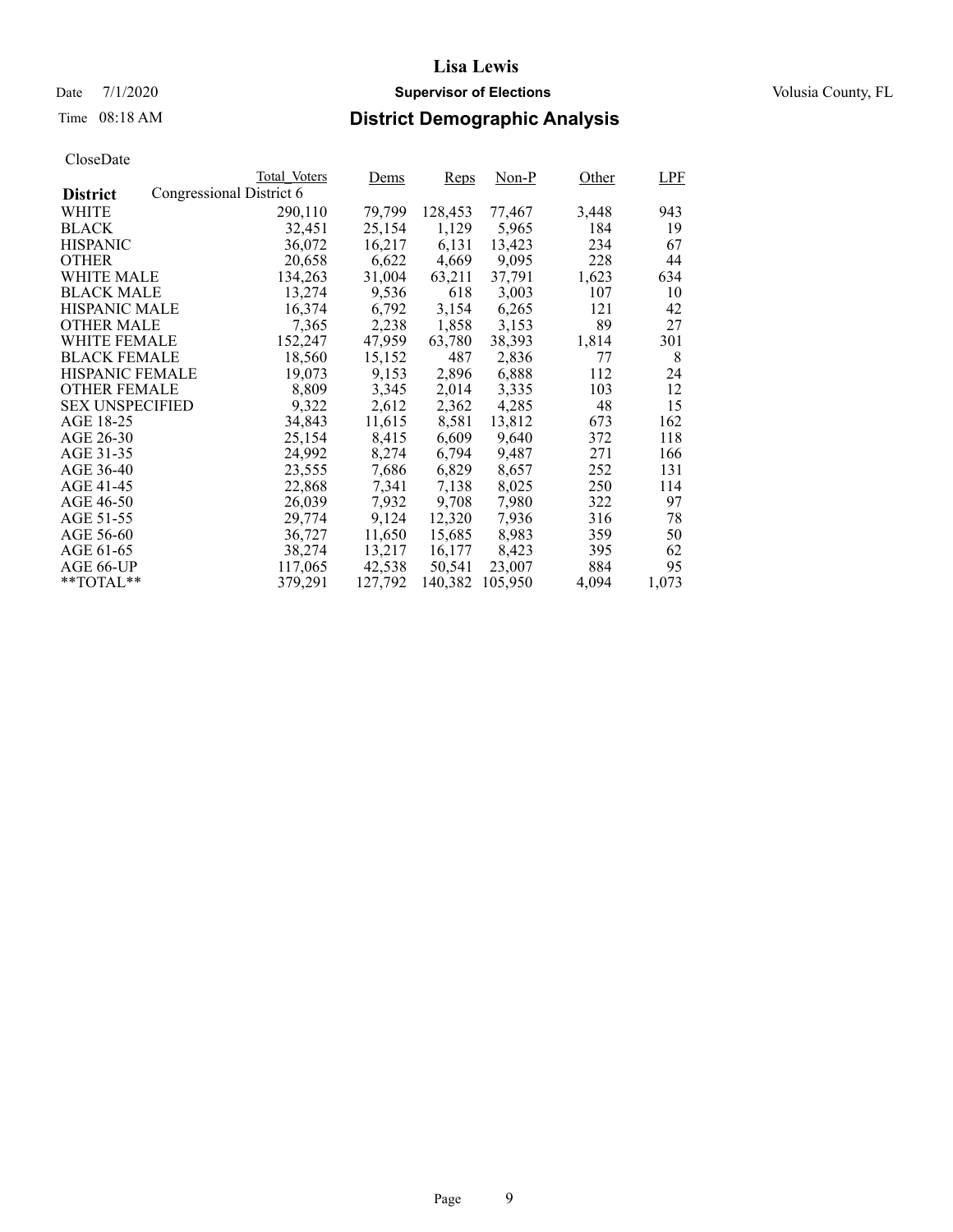### Date 7/1/2020 **Supervisor of Elections Supervisor of Elections** Volusia County, FL

# Time 08:18 AM **District Demographic Analysis**

|                        |                     | Total Voters | Dems   | Reps   | Non-P  | Other | LPF |
|------------------------|---------------------|--------------|--------|--------|--------|-------|-----|
| <b>District</b>        | Unincorporated Area |              |        |        |        |       |     |
| WHITE                  |                     | 70,686       | 18,223 | 33,217 | 18,287 | 729   | 230 |
| <b>BLACK</b>           |                     | 3,019        | 2,308  | 117    | 568    | 23    | 3   |
| <b>HISPANIC</b>        |                     | 4,520        | 1,858  | 927    | 1,690  | 35    | 10  |
| <b>OTHER</b>           |                     | 3,697        | 1,001  | 1,043  | 1,608  | 38    | 7   |
| WHITE MALE             |                     | 33,450       | 7,277  | 16,662 | 9,021  | 342   | 148 |
| <b>BLACK MALE</b>      |                     | 1,311        | 926    | 59     | 313    | 11    | 2   |
| <b>HISPANIC MALE</b>   |                     | 2,024        | 751    | 453    | 795    | 18    | 7   |
| <b>OTHER MALE</b>      |                     | 1,294        | 327    | 411    | 537    | 13    | 6   |
| <b>WHITE FEMALE</b>    |                     | 36,333       | 10,771 | 16,147 | 8,949  | 385   | 81  |
| <b>BLACK FEMALE</b>    |                     | 1,645        | 1,331  | 53     | 248    | 12    | 1   |
| <b>HISPANIC FEMALE</b> |                     | 2,388        | 1,059  | 456    | 853    | 17    | 3   |
| <b>OTHER FEMALE</b>    |                     | 1,514        | 511    | 427    | 560    | 15    | 1   |
| <b>SEX UNSPECIFIED</b> |                     | 1,962        | 437    | 636    | 876    | 12    | 1   |
| AGE 18-25              |                     | 6,882        | 1,779  | 2,244  | 2,690  | 138   | 31  |
| AGE 26-30              |                     | 4,918        | 1,298  | 1,634  | 1,894  | 66    | 26  |
| AGE 31-35              |                     | 4,981        | 1,334  | 1,626  | 1,931  | 50    | 40  |
| AGE 36-40              |                     | 4,539        | 1,182  | 1,598  | 1,690  | 45    | 24  |
| AGE 41-45              |                     | 4,536        | 1,143  | 1,702  | 1,628  | 35    | 28  |
| AGE 46-50              |                     | 5,579        | 1,329  | 2,466  | 1,699  | 68    | 17  |
| AGE 51-55              |                     | 6,737        | 1,656  | 3,264  | 1,732  | 67    | 18  |
| AGE 56-60              |                     | 8,694        | 2,271  | 4,265  | 2,059  | 85    | 14  |
| AGE 61-65              |                     | 8,931        | 2,703  | 4,198  | 1,918  | 95    | 17  |
| AGE 66-UP              |                     | 26,125       | 8,695  | 12,307 | 4,912  | 176   | 35  |
| $*$ $TOTAL**$          |                     | 81,922       | 23,390 | 35,304 | 22,153 | 825   | 250 |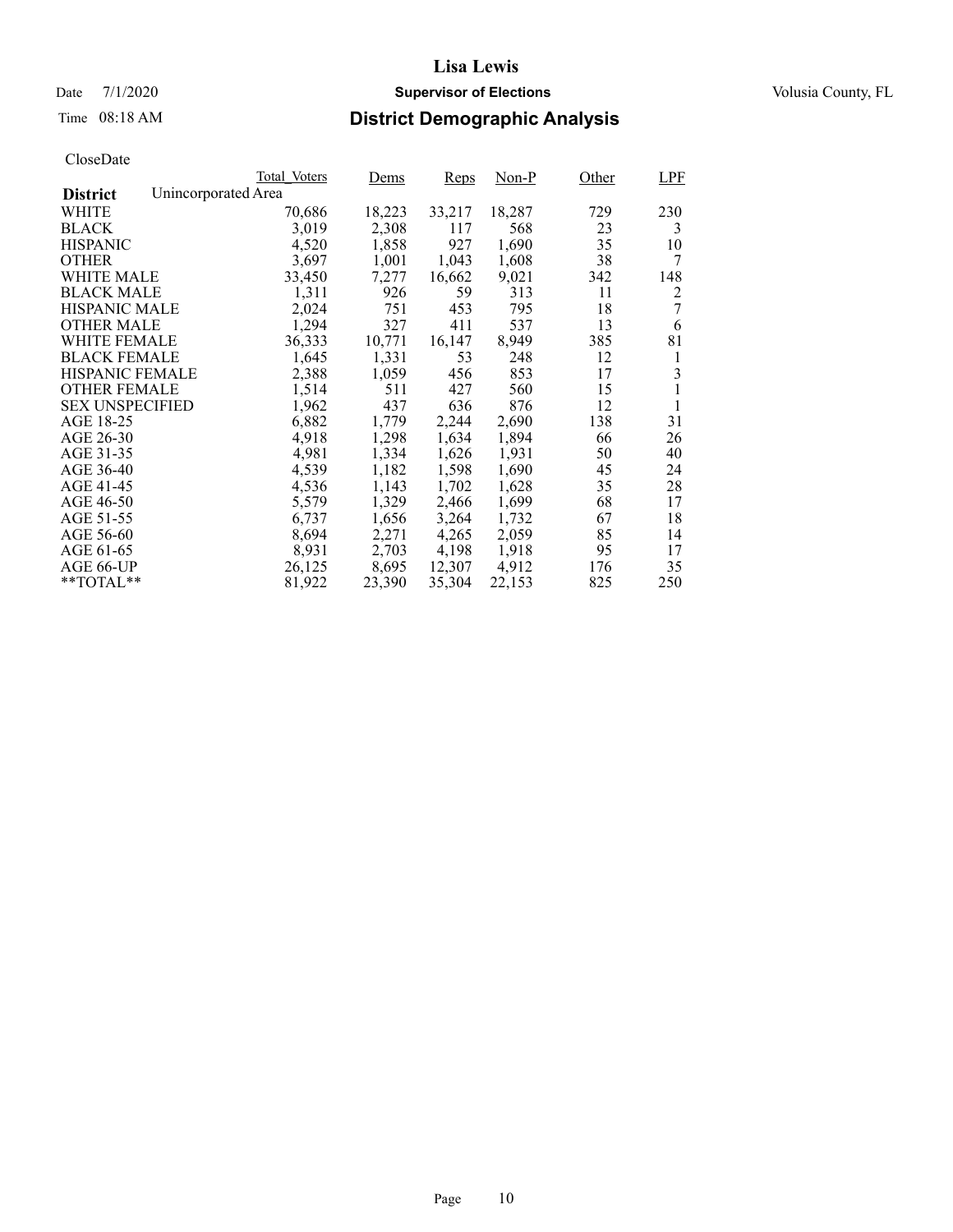Time 08:18 AM **District Demographic Analysis**

### **Lisa Lewis**

|                        |               | Total Voters | Dems   | Reps   | $Non-P$ | Other | LPF                     |
|------------------------|---------------|--------------|--------|--------|---------|-------|-------------------------|
| <b>District</b>        | Daytona Beach |              |        |        |         |       |                         |
| WHITE                  |               | 24,906       | 7,323  | 10,113 | 6,962   | 415   | 93                      |
| <b>BLACK</b>           |               | 13,132       | 10,556 | 334    | 2,175   | 64    | 3                       |
| <b>HISPANIC</b>        |               | 2,033        | 928    | 338    | 738     | 26    | 3                       |
| <b>OTHER</b>           |               | 3,051        | 1,107  | 506    | 1,393   | 40    | 5                       |
| <b>WHITE MALE</b>      |               | 11,926       | 2,935  | 5,176  | 3,552   | 199   | 64                      |
| <b>BLACK MALE</b>      |               | 5,106        | 3,826  | 182    | 1,058   | 39    | 1                       |
| <b>HISPANIC MALE</b>   |               | 925          | 383    | 173    | 351     | 16    | $\overline{c}$          |
| <b>OTHER MALE</b>      |               | 1,045        | 372    | 206    | 449     | 15    | $\overline{\mathbf{3}}$ |
| <b>WHITE FEMALE</b>    |               | 12,663       | 4,300  | 4,828  | 3,290   | 216   | 29                      |
| <b>BLACK FEMALE</b>    |               | 7,741        | 6,508  | 147    | 1,059   | 25    | $\overline{c}$          |
| <b>HISPANIC FEMALE</b> |               | 1,061        | 526    | 158    | 366     | 10    | 1                       |
| <b>OTHER FEMALE</b>    |               | 1,258        | 532    | 207    | 495     | 22    | $\overline{c}$          |
| <b>SEX UNSPECIFIED</b> |               | 1,396        | 532    | 213    | 648     | 3     | $\boldsymbol{0}$        |
| AGE 18-25              |               | 5,804        | 2,833  | 804    | 2,047   | 104   | 16                      |
| AGE 26-30              |               | 3,510        | 1,665  | 590    | 1,181   | 65    | 9                       |
| AGE 31-35              |               | 3,081        | 1,475  | 525    | 1,020   | 40    | 21                      |
| AGE 36-40              |               | 2,592        | 1,260  | 479    | 819     | 26    | 8                       |
| AGE 41-45              |               | 2,394        | 1,159  | 459    | 746     | 20    | 10                      |
| AGE 46-50              |               | 2,708        | 1,212  | 702    | 738     | 45    | 11                      |
| AGE 51-55              |               | 3,144        | 1,392  | 906    | 797     | 43    | 6                       |
| AGE 56-60              |               | 3,913        | 1,686  | 1,276  | 903     | 45    | 3                       |
| AGE 61-65              |               | 4,229        | 1,927  | 1,409  | 844     | 39    | 10                      |
| AGE 66-UP              |               | 11,747       | 5,305  | 4,141  | 2,173   | 118   | 10                      |
| **TOTAL**              |               | 43,122       | 19,914 | 11,291 | 11,268  | 545   | 104                     |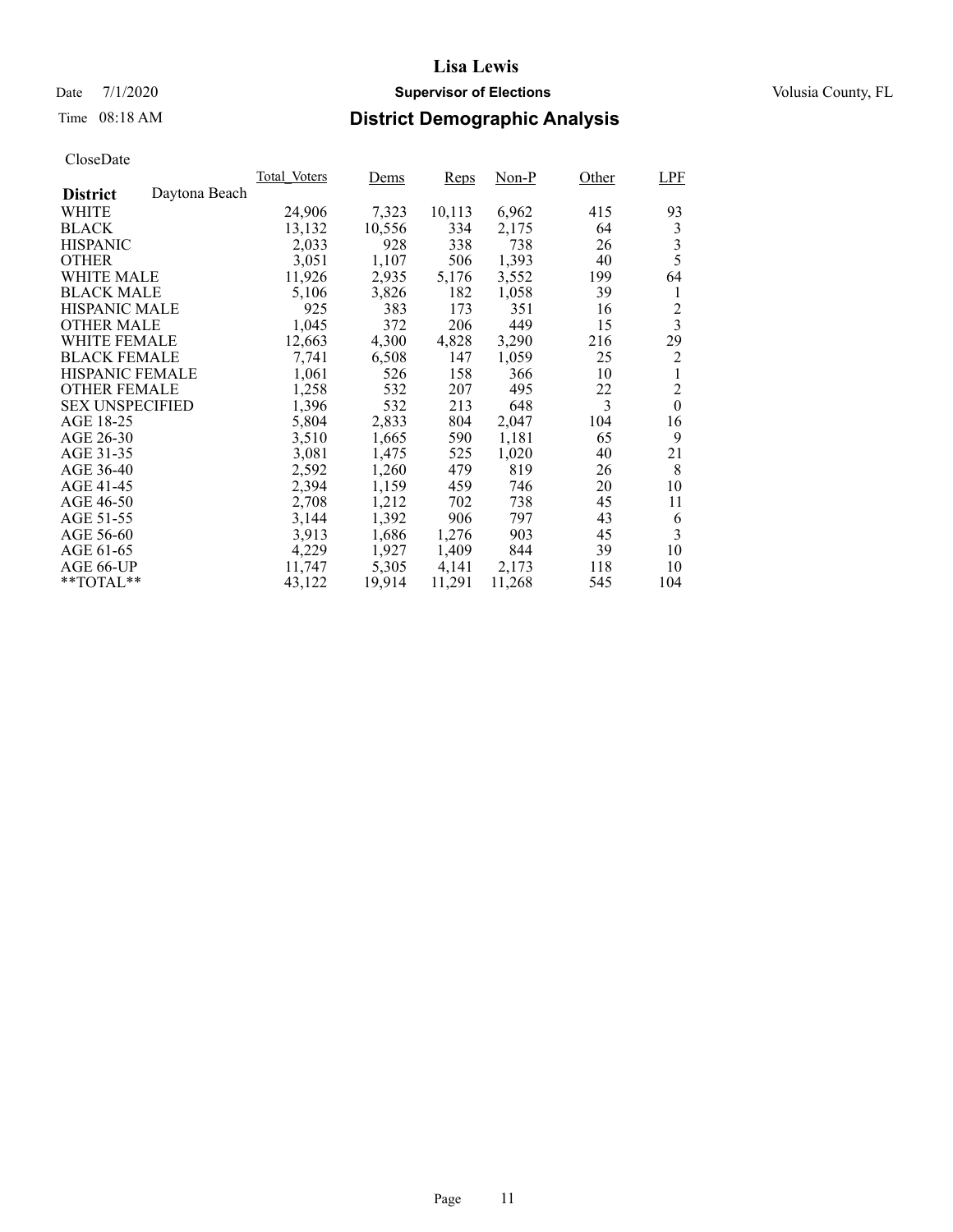### Date 7/1/2020 **Supervisor of Elections Supervisor of Elections** Volusia County, FL

# Time 08:18 AM **District Demographic Analysis**

|                        |                      | Total Voters | Dems  | <b>Reps</b>      | Non-P | Other            | LPF      |
|------------------------|----------------------|--------------|-------|------------------|-------|------------------|----------|
| <b>District</b>        | Daytona Beach Shores |              |       |                  |       |                  |          |
| WHITE                  |                      | 4,046        | 978   | 2,047            | 959   | 53               | 9        |
| <b>BLACK</b>           |                      | 65           | 46    | 2                | 16    |                  | 0        |
| <b>HISPANIC</b>        |                      | 116          | 42    | 39               | 34    |                  | $\theta$ |
| <b>OTHER</b>           |                      | 260          | 80    | 84               | 94    |                  |          |
| WHITE MALE             |                      | 1,911        | 403   | 981              | 488   | 33               | 6        |
| <b>BLACK MALE</b>      |                      | 28           | 19    | $\boldsymbol{0}$ | 8     |                  | $\theta$ |
| <b>HISPANIC MALE</b>   |                      | 51           | 11    | 20               | 19    |                  | 0        |
| <b>OTHER MALE</b>      |                      | 100          | 32    | 33               | 35    | $\theta$         | 0        |
| WHITE FEMALE           |                      | 2,090        | 564   | 1,043            | 461   | 19               | 3        |
| <b>BLACK FEMALE</b>    |                      | 36           | 27    | 2                | 7     | $\theta$         | $\theta$ |
| <b>HISPANIC FEMALE</b> |                      | 64           | 31    | 18               | 15    | 0                | 0        |
| <b>OTHER FEMALE</b>    |                      | 126          | 39    | 39               | 46    |                  |          |
| <b>SEX UNSPECIFIED</b> |                      | 81           | 20    | 36               | 24    |                  | $\theta$ |
| AGE 18-25              |                      | 139          | 43    | 42               | 50    | 4                | 0        |
| AGE 26-30              |                      | 86           | 24    | 29               | 31    |                  |          |
| AGE 31-35              |                      | 105          | 29    | 38               | 31    | $\overline{c}$   | 5        |
| AGE 36-40              |                      | 109          | 31    | 37               | 41    | $\boldsymbol{0}$ | $\theta$ |
| AGE 41-45              |                      | 106          | 31    | 40               | 33    |                  |          |
| AGE 46-50              |                      | 148          | 30    | 65               | 51    | $\overline{c}$   | 0        |
| AGE 51-55              |                      | 272          | 58    | 125              | 84    | 4                |          |
| AGE 56-60              |                      | 423          | 99    | 219              | 98    | 7                | 0        |
| AGE 61-65              |                      | 556          | 123   | 288              | 135   | 9                |          |
| AGE 66-UP              |                      | 2,543        | 678   | 1,289            | 549   | 26               |          |
| $*$ $TOTAL**$          |                      | 4,487        | 1,146 | 2,172            | 1,103 | 56               | 10       |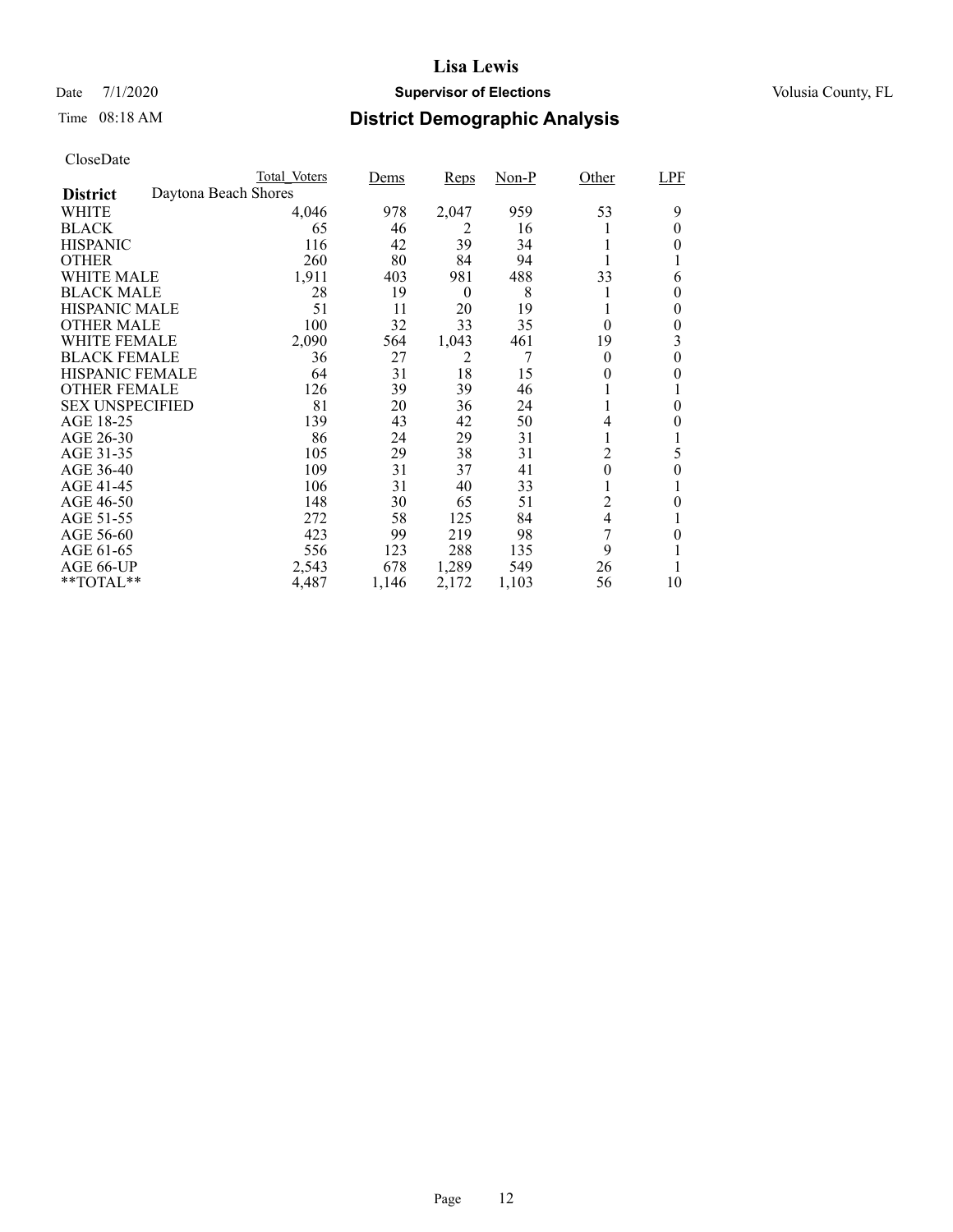### Date 7/1/2020 **Supervisor of Elections Supervisor of Elections** Volusia County, FL

# Time 08:18 AM **District Demographic Analysis**

|                        |        | Total Voters | Dems  | Reps  | Non-P | Other          | LPF              |
|------------------------|--------|--------------|-------|-------|-------|----------------|------------------|
| <b>District</b>        | DeBary |              |       |       |       |                |                  |
| WHITE                  |        | 12,900       | 2,958 | 6,435 | 3,325 | 131            | 51               |
| <b>BLACK</b>           |        | 744          | 537   | 35    | 167   | 5              | $\boldsymbol{0}$ |
| <b>HISPANIC</b>        |        | 1,620        | 679   | 384   | 539   | 15             | 3                |
| <b>OTHER</b>           |        | 945          | 257   | 245   | 432   | 11             | $\theta$         |
| WHITE MALE             |        | 6,002        | 1,145 | 3,157 | 1,608 | 57             | 35               |
| <b>BLACK MALE</b>      |        | 346          | 224   | 18    | 100   | 4              | $\boldsymbol{0}$ |
| <b>HISPANIC MALE</b>   |        | 726          | 278   | 192   | 248   | 6              | 2                |
| <b>OTHER MALE</b>      |        | 324          | 80    | 94    | 146   | 4              | $\theta$         |
| <b>WHITE FEMALE</b>    |        | 6,719        | 1,782 | 3,203 | 1,647 | 72             | 15               |
| <b>BLACK FEMALE</b>    |        | 386          | 304   | 17    | 64    | 1              | $\boldsymbol{0}$ |
| HISPANIC FEMALE        |        | 872          | 393   | 188   | 281   | 9              | 1                |
| <b>OTHER FEMALE</b>    |        | 422          | 141   | 107   | 169   | 5              | $\overline{0}$   |
| <b>SEX UNSPECIFIED</b> |        | 412          | 84    | 123   | 200   | $\overline{4}$ | 1                |
| AGE 18-25              |        | 1,307        | 334   | 377   | 557   | 27             | 12               |
| AGE 26-30              |        | 966          | 251   | 338   | 364   | 10             | 3                |
| AGE 31-35              |        | 1,098        | 304   | 393   | 388   | 10             | 3                |
| AGE 36-40              |        | 1,079        | 265   | 404   | 386   | 9              | 15               |
| AGE 41-45              |        | 1,071        | 290   | 410   | 355   | 10             | 6                |
| AGE 46-50              |        | 1,207        | 288   | 520   | 377   | 14             | 8                |
| AGE 51-55              |        | 1,375        | 348   | 672   | 340   | 13             | $\overline{c}$   |
| AGE 56-60              |        | 1,554        | 399   | 760   | 376   | 16             | 3                |
| AGE 61-65              |        | 1,646        | 453   | 795   | 370   | 27             | 1                |
| AGE 66-UP              |        | 4,906        | 1,499 | 2,430 | 950   | 26             | 1                |
| **TOTAL**              |        | 16,209       | 4,431 | 7,099 | 4,463 | 162            | 54               |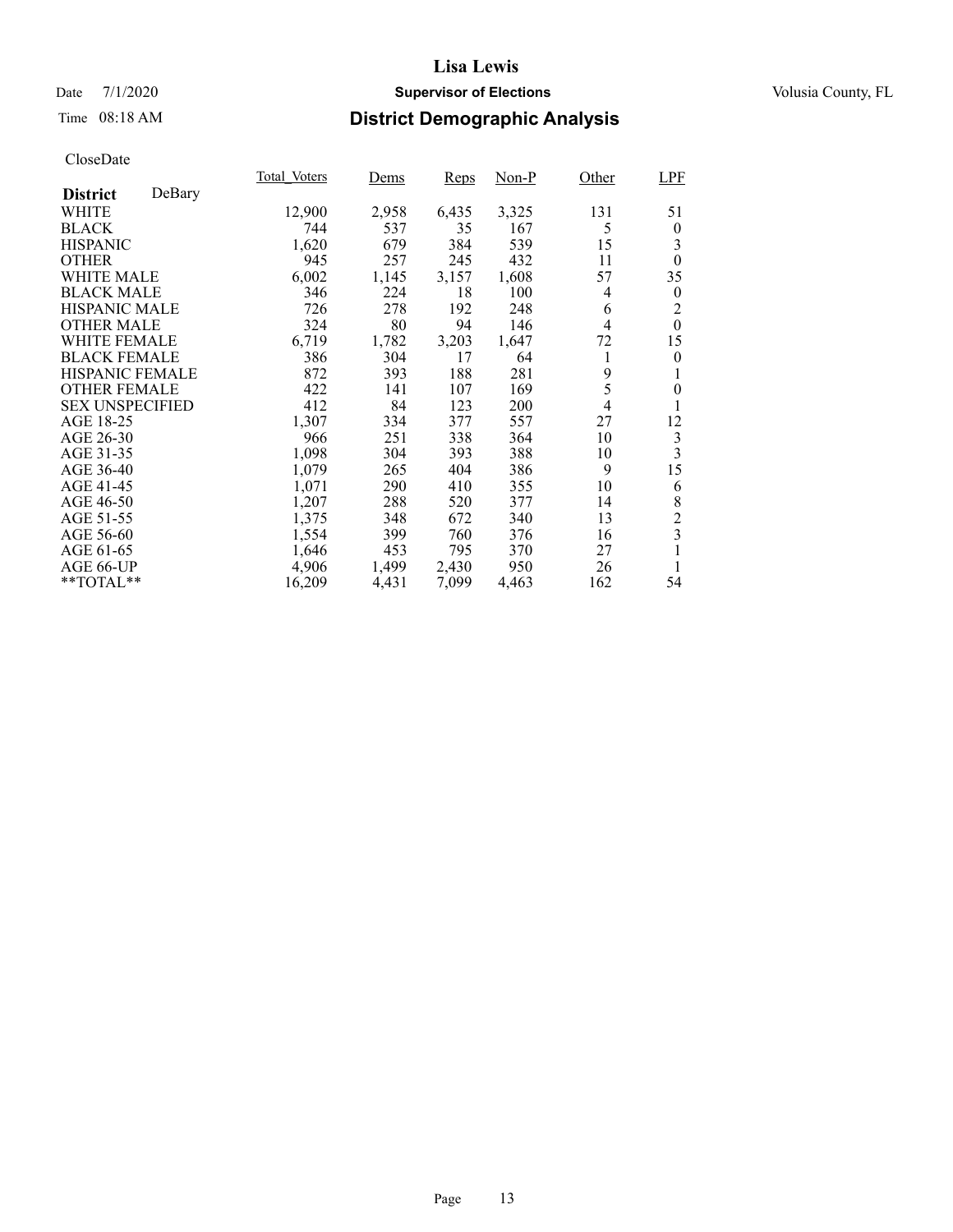### Date 7/1/2020 **Supervisor of Elections Supervisor of Elections** Volusia County, FL

## Time 08:18 AM **District Demographic Analysis**

|                        |        | Total Voters | Dems  | Reps  | Non-P | Other          | <b>LPF</b>     |
|------------------------|--------|--------------|-------|-------|-------|----------------|----------------|
| <b>District</b>        | DeLand |              |       |       |       |                |                |
| WHITE                  |        | 15,890       | 4,857 | 6,927 | 3,854 | 191            | 61             |
| <b>BLACK</b>           |        | 2,962        | 2,345 | 105   | 500   | 11             | 1              |
| <b>HISPANIC</b>        |        | 2,412        | 1,077 | 450   | 855   | 21             | 9              |
| <b>OTHER</b>           |        | 1,433        | 548   | 259   | 611   | 10             | 5              |
| WHITE MALE             |        | 6,972        | 1,781 | 3,237 | 1,824 | 89             | 41             |
| <b>BLACK MALE</b>      |        | 1,149        | 855   | 54    | 234   | 5              | 1              |
| <b>HISPANIC MALE</b>   |        | 1,010        | 406   | 217   | 372   | 9              | 6              |
| <b>OTHER MALE</b>      |        | 519          | 189   | 113   | 214   | $\overline{3}$ | $\theta$       |
| <b>WHITE FEMALE</b>    |        | 8,753        | 3,024 | 3,630 | 1,979 | 101            | 19             |
| <b>BLACK FEMALE</b>    |        | 1,750        | 1,440 | 47    | 257   | 6              | $\theta$       |
| HISPANIC FEMALE        |        | 1,370        | 654   | 231   | 471   | 11             | 3              |
| <b>OTHER FEMALE</b>    |        | 615          | 261   | 102   | 243   | 6              | 3              |
| <b>SEX UNSPECIFIED</b> |        | 559          | 217   | 110   | 226   | 3              | $\overline{3}$ |
| AGE 18-25              |        | 2,332        | 981   | 479   | 822   | 35             | 15             |
| AGE 26-30              |        | 1,580        | 614   | 382   | 558   | 11             | 15             |
| AGE 31-35              |        | 1,639        | 593   | 434   | 583   | 20             | 9              |
| AGE 36-40              |        | 1,580        | 621   | 425   | 509   | 18             |                |
| AGE 41-45              |        | 1,519        | 555   | 467   | 475   | 18             | 4              |
| AGE 46-50              |        | 1,554        | 577   | 500   | 456   | 18             | 3              |
| AGE 51-55              |        | 1,595        | 561   | 637   | 377   | 13             | 7              |
| AGE 56-60              |        | 1,841        | 717   | 720   | 385   | 15             | 4              |
| AGE 61-65              |        | 1,905        | 760   | 747   | 379   | 16             | $\mathfrak{Z}$ |
| AGE 66-UP              |        | 7,152        | 2,848 | 2,950 | 1,276 | 69             | 9              |
| **TOTAL**              |        | 22,697       | 8,827 | 7,741 | 5,820 | 233            | 76             |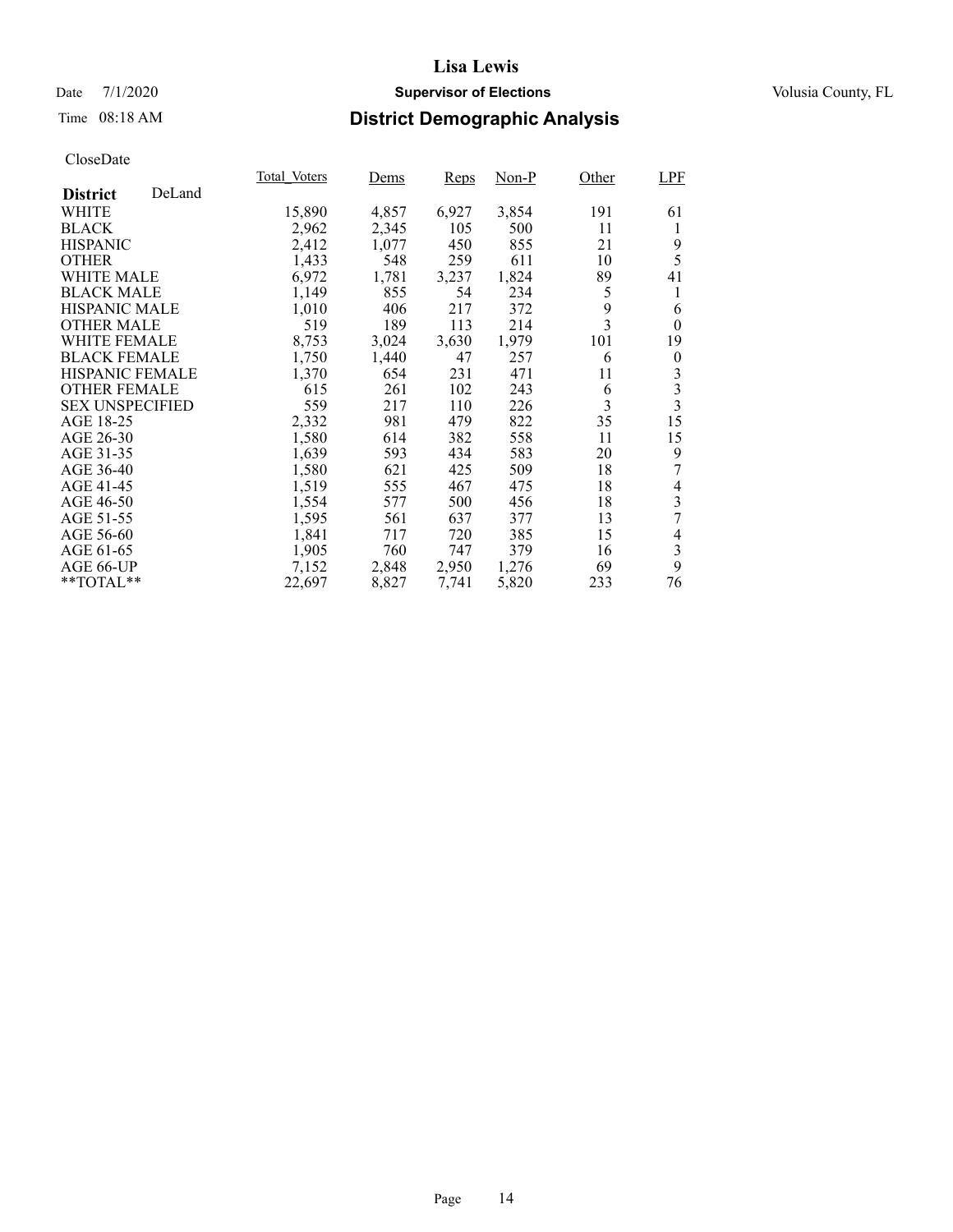### Date 7/1/2020 **Supervisor of Elections Supervisor of Elections** Volusia County, FL

# Time 08:18 AM **District Demographic Analysis**

|                        |         | Total Voters | Dems   | Reps   | Non-P  | Other | LPF            |
|------------------------|---------|--------------|--------|--------|--------|-------|----------------|
| <b>District</b>        | Deltona |              |        |        |        |       |                |
| WHITE                  |         | 32,680       | 8,886  | 13,483 | 9,892  | 296   | 123            |
| <b>BLACK</b>           |         | 6,225        | 4,601  | 272    | 1,315  | 34    | 3              |
| <b>HISPANIC</b>        |         | 19,509       | 9,283  | 2,738  | 7,383  | 79    | 26             |
| <b>OTHER</b>           |         | 4,034        | 1,358  | 766    | 1,862  | 41    | 7              |
| WHITE MALE             |         | 15,132       | 3,495  | 6,595  | 4,819  | 141   | 82             |
| <b>BLACK MALE</b>      |         | 2,741        | 1,866  | 165    | 687    | 22    | 1              |
| <b>HISPANIC MALE</b>   |         | 9,035        | 4,008  | 1,460  | 3,511  | 41    | 15             |
| <b>OTHER MALE</b>      |         | 1,441        | 460    | 304    | 659    | 12    | 6              |
| <b>WHITE FEMALE</b>    |         | 17,072       | 5,275  | 6,702  | 4,902  | 153   | 40             |
| <b>BLACK FEMALE</b>    |         | 3,389        | 2,672  | 101    | 602    | 12    | $\overline{2}$ |
| HISPANIC FEMALE        |         | 10,173       | 5,136  | 1,250  | 3,739  | 38    | 10             |
| <b>OTHER FEMALE</b>    |         | 1,753        | 696    | 325    | 713    | 18    | 1              |
| <b>SEX UNSPECIFIED</b> |         | 1,711        | 519    | 357    | 820    | 13    | $\overline{2}$ |
| AGE 18-25              |         | 6,653        | 2,249  | 1,227  | 3,067  | 86    | 24             |
| AGE 26-30              |         | 5,289        | 1,913  | 1,051  | 2,252  | 50    | 23             |
| AGE 31-35              |         | 5,375        | 1,875  | 1,168  | 2,258  | 47    | 27             |
| AGE 36-40              |         | 5,137        | 1,836  | 1,148  | 2,080  | 55    | 18             |
| AGE 41-45              |         | 4,963        | 1,893  | 1,137  | 1,880  | 36    | 17             |
| AGE 46-50              |         | 5,146        | 1,868  | 1,505  | 1,716  | 42    | 15             |
| AGE 51-55              |         | 5,373        | 2,019  | 1,732  | 1,578  | 31    | 13             |
| AGE 56-60              |         | 5,836        | 2,225  | 1,995  | 1,583  | 27    | 6              |
| AGE 61-65              |         | 5,476        | 2,204  | 1,911  | 1,326  | 26    | 9              |
| AGE 66-UP              |         | 13,200       | 6,046  | 4,385  | 2,712  | 50    | 7              |
| **TOTAL**              |         | 62,448       | 24,128 | 17,259 | 20,452 | 450   | 159            |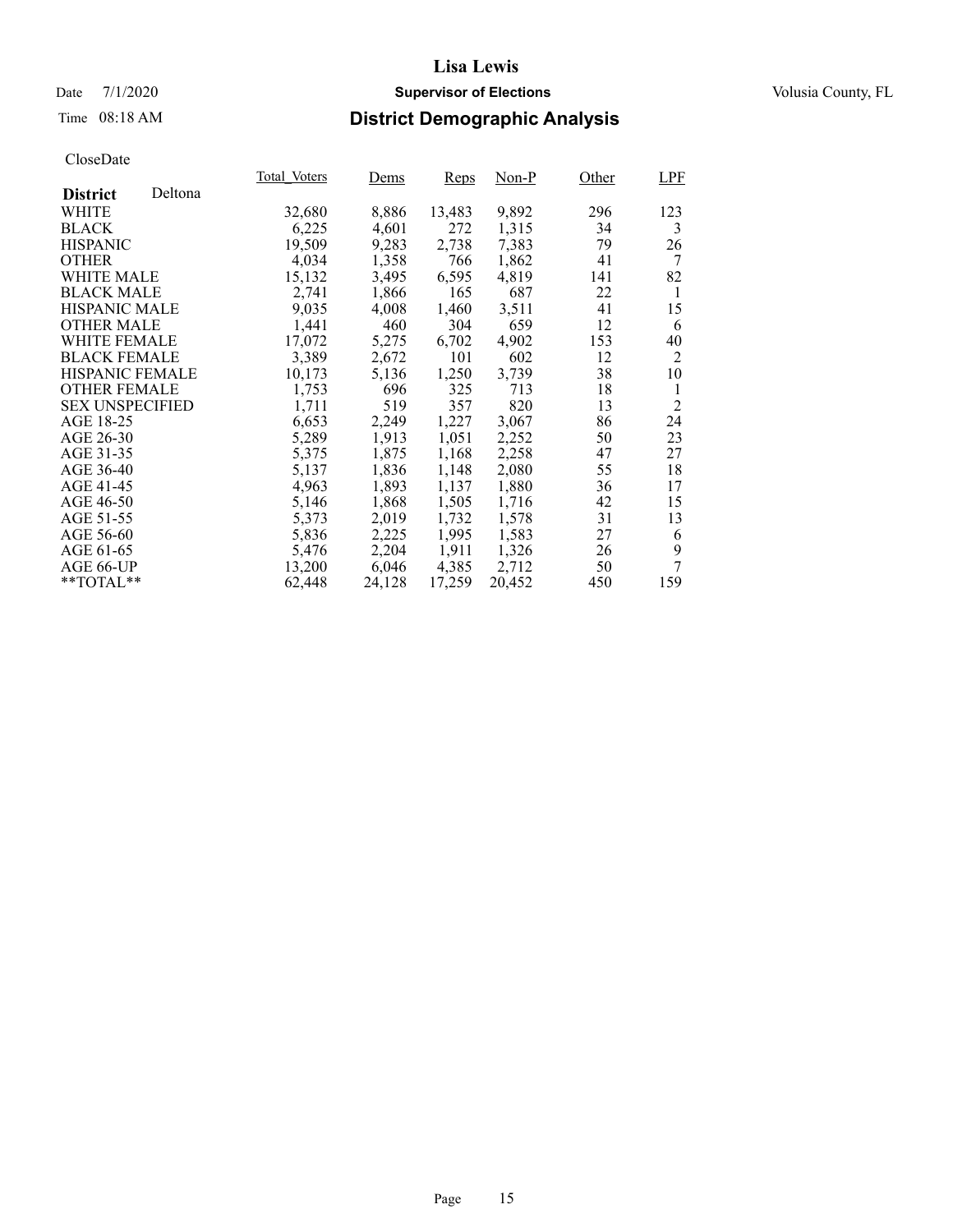### Date 7/1/2020 **Supervisor of Elections Supervisor of Elections** Volusia County, FL

# Time 08:18 AM **District Demographic Analysis**

|                        |           | Total Voters | Dems  | Reps  | Non-P | Other          | LPF              |
|------------------------|-----------|--------------|-------|-------|-------|----------------|------------------|
| <b>District</b>        | Edgewater |              |       |       |       |                |                  |
| WHITE                  |           | 15,265       | 4,334 | 6,304 | 4,397 | 184            | 46               |
| <b>BLACK</b>           |           | 371          | 278   | 17    | 69    |                | $\theta$         |
| <b>HISPANIC</b>        |           | 338          | 130   | 74    | 127   | 7              | 0                |
| <b>OTHER</b>           |           | 579          | 171   | 141   | 260   | 7              | $\theta$         |
| WHITE MALE             |           | 6,979        | 1,649 | 3,136 | 2,084 | 80             | 30               |
| <b>BLACK MALE</b>      |           | 175          | 117   | 10    | 42    | 6              | $\theta$         |
| <b>HISPANIC MALE</b>   |           | 154          | 48    | 37    | 65    | 4              | 0                |
| <b>OTHER MALE</b>      |           | 210          | 63    | 58    | 86    | 3              | 0                |
| <b>WHITE FEMALE</b>    |           | 8,109        | 2,648 | 3,091 | 2,250 | 104            | 16               |
| <b>BLACK FEMALE</b>    |           | 189          | 155   | 7     | 26    | 1              | $\theta$         |
| HISPANIC FEMALE        |           | 177          | 77    | 36    | 61    | 3              | 0                |
| <b>OTHER FEMALE</b>    |           | 217          | 77    | 60    | 78    | $\overline{c}$ | 0                |
| <b>SEX UNSPECIFIED</b> |           | 343          | 79    | 101   | 161   | $\overline{2}$ | $\overline{0}$   |
| AGE 18-25              |           | 1,202        | 318   | 348   | 496   | 31             | 9                |
| AGE 26-30              |           | 972          | 262   | 300   | 382   | 23             | 5                |
| AGE 31-35              |           | 1,025        | 281   | 320   | 407   | 8              | 9                |
| AGE 36-40              |           | 907          | 248   | 291   | 352   | 9              | 7                |
| AGE 41-45              |           | 953          | 249   | 346   | 346   | 10             | $\overline{c}$   |
| AGE 46-50              |           | 1,090        | 265   | 429   | 381   | 9              | 6                |
| AGE 51-55              |           | 1,204        | 323   | 530   | 328   | 20             | 3                |
| AGE 56-60              |           | 1,636        | 469   | 707   | 436   | 22             | $\overline{2}$   |
| AGE 61-65              |           | 1,752        | 519   | 768   | 444   | 21             | $\boldsymbol{0}$ |
| AGE 66-UP              |           | 5,812        | 1,979 | 2,497 | 1,281 | 52             | 3                |
| **TOTAL**              |           | 16,553       | 4,913 | 6,536 | 4,853 | 205            | 46               |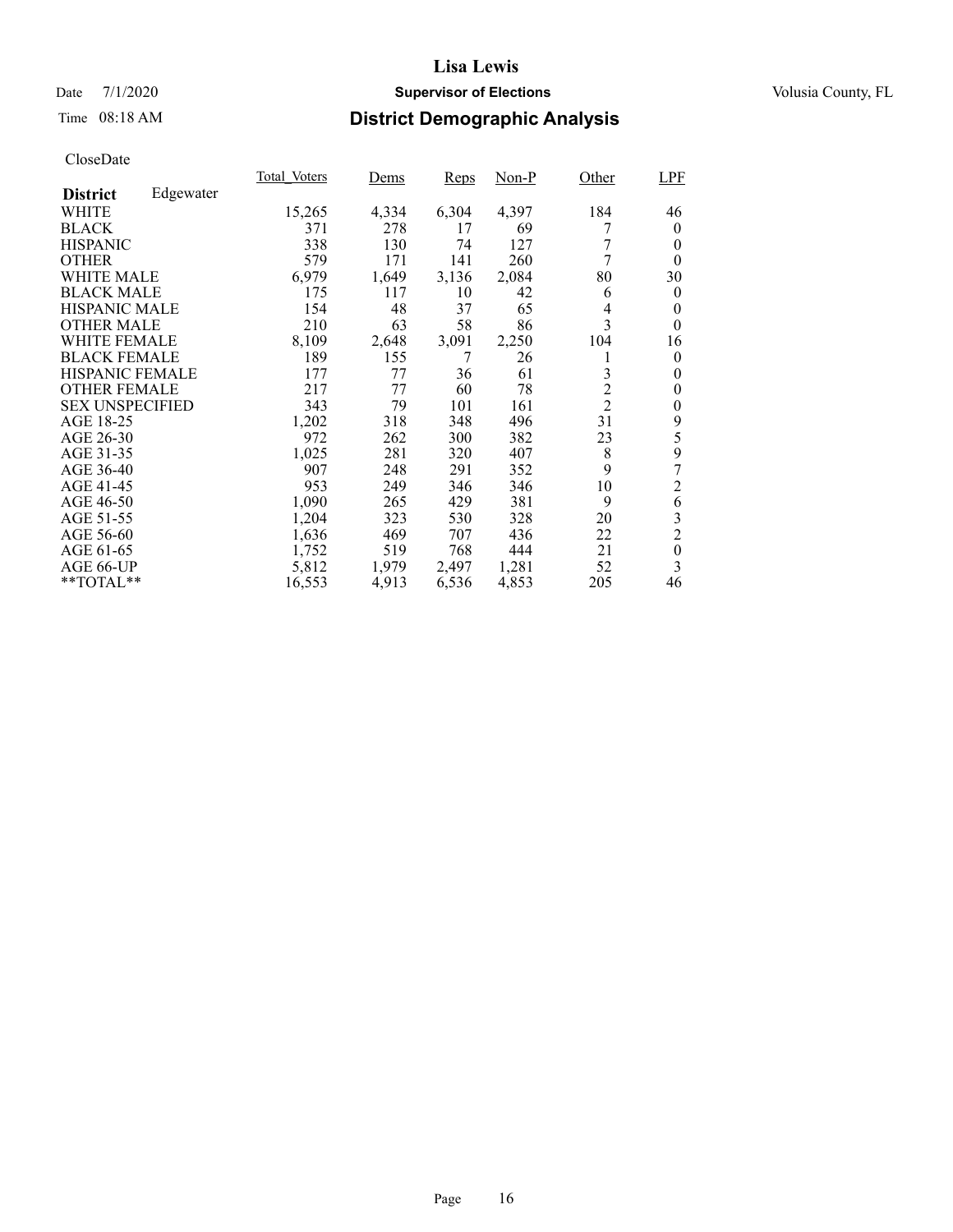### Date 7/1/2020 **Supervisor of Elections Supervisor of Elections** Volusia County, FL

# Time 08:18 AM **District Demographic Analysis**

|                        |            | Total Voters | Dems  | <b>Reps</b> | Non-P | Other          | <b>LPF</b>       |
|------------------------|------------|--------------|-------|-------------|-------|----------------|------------------|
| <b>District</b>        | Holly Hill |              |       |             |       |                |                  |
| WHITE                  |            | 6,103        | 1,925 | 2,266       | 1,809 | 74             | 29               |
| <b>BLACK</b>           |            | 1,097        | 806   | 36          | 247   | 6              | 2                |
| <b>HISPANIC</b>        |            | 328          | 151   | 52          | 121   | 3              |                  |
| <b>OTHER</b>           |            | 455          | 162   | 87          | 204   | $\overline{2}$ | $\theta$         |
| WHITE MALE             |            | 2,797        | 730   | 1,122       | 891   | 33             | 21               |
| <b>BLACK MALE</b>      |            | 405          | 267   | 17          | 117   | 3              | 1                |
| <b>HISPANIC MALE</b>   |            | 168          | 69    | 30          | 66    | $\overline{c}$ |                  |
| <b>OTHER MALE</b>      |            | 152          | 50    | 38          | 64    | $\theta$       | $\boldsymbol{0}$ |
| <b>WHITE FEMALE</b>    |            | 3,237        | 1,180 | 1,121       | 887   | 41             | 8                |
| <b>BLACK FEMALE</b>    |            | 678          | 529   | 19          | 126   | 3              |                  |
| HISPANIC FEMALE        |            | 153          | 79    | 21          | 52    | 1              | $\theta$         |
| <b>OTHER FEMALE</b>    |            | 193          | 92    | 35          | 66    | $\theta$       | 0                |
| <b>SEX UNSPECIFIED</b> |            | 200          | 48    | 38          | 112   | $\overline{2}$ | 0                |
| AGE 18-25              |            | 674          | 232   | 134         | 296   | 7              | 5                |
| AGE 26-30              |            | 587          | 238   | 119         | 221   | 8              |                  |
| AGE 31-35              |            | 574          | 221   | 109         | 231   | 7              | 6                |
| AGE 36-40              |            | 499          | 195   | 109         | 186   | 5              | 4                |
| AGE 41-45              |            | 468          | 163   | 117         | 177   | 10             | 1                |
| AGE 46-50              |            | 538          | 184   | 158         | 188   | 5              | 3                |
| AGE 51-55              |            | 650          | 240   | 205         | 195   | 5              | 5                |
| AGE 56-60              |            | 866          | 316   | 301         | 236   | 10             | 3                |
| AGE 61-65              |            | 828          | 333   | 280         | 201   | 11             | 3                |
| AGE 66-UP              |            | 2,299        | 922   | 909         | 450   | 17             |                  |
| **TOTAL**              |            | 7,983        | 3,044 | 2,441       | 2,381 | 85             | 32               |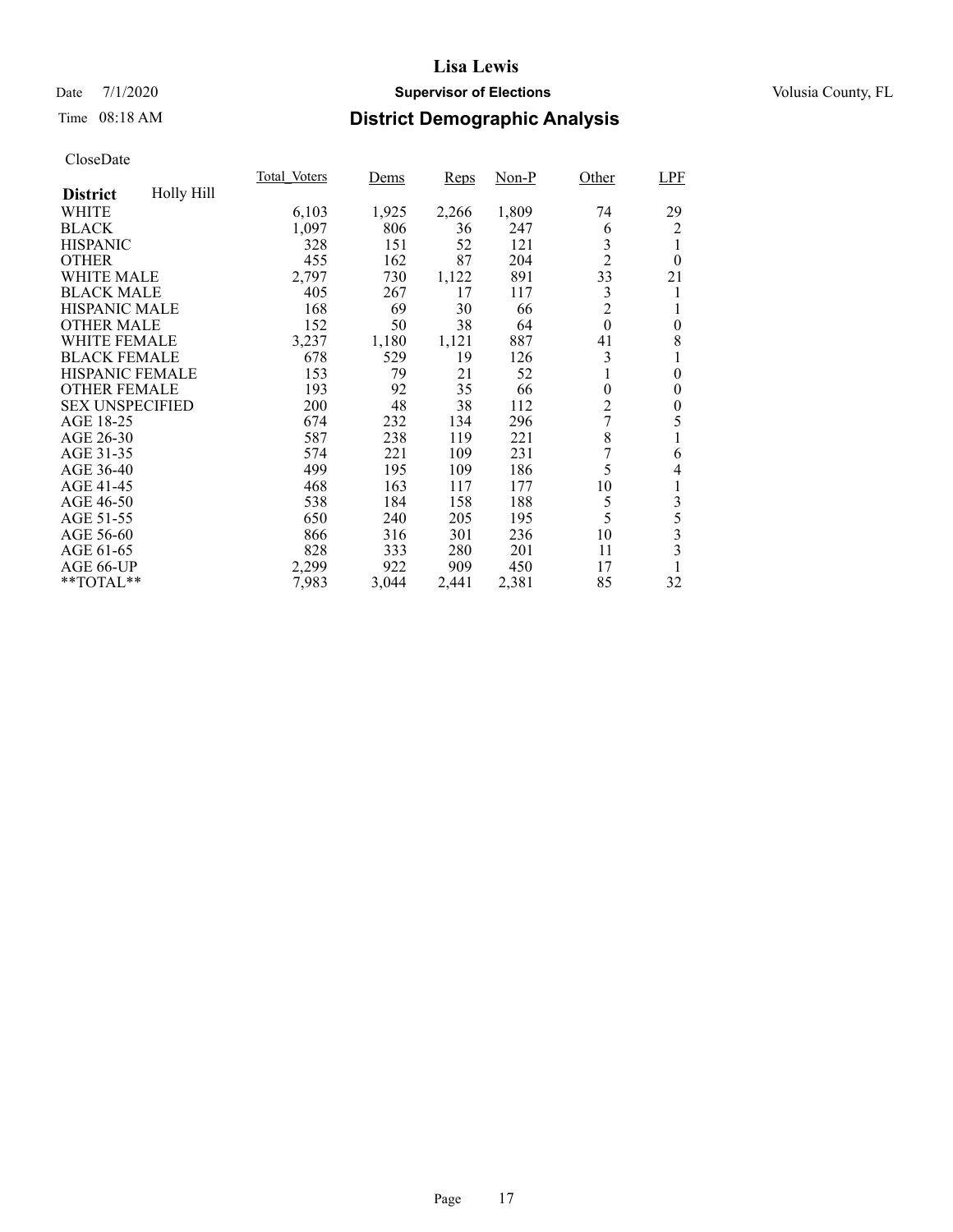### Date 7/1/2020 **Supervisor of Elections Supervisor of Elections** Volusia County, FL

# Time 08:18 AM **District Demographic Analysis**

|                        |            | Total Voters | Dems | <b>Reps</b> | $Non-P$ | Other          | LPF      |
|------------------------|------------|--------------|------|-------------|---------|----------------|----------|
| <b>District</b>        | Lake Helen |              |      |             |         |                |          |
| WHITE                  |            | 1,852        | 514  | 816         | 499     | 20             | 3        |
| <b>BLACK</b>           |            | 162          | 135  | 7           | 19      |                | 0        |
| <b>HISPANIC</b>        |            | 85           | 34   | 21          | 28      |                |          |
| <b>OTHER</b>           |            | 71           | 29   | 19          | 22      | $\theta$       |          |
| WHITE MALE             |            | 840          | 201  | 386         | 243     |                | 3        |
| <b>BLACK MALE</b>      |            | 71           | 61   | 4           | 6       | 0              | 0        |
| <b>HISPANIC MALE</b>   |            | 37           | 16   | 8           | 12      | 0              |          |
| <b>OTHER MALE</b>      |            | 22           | 12   | 4           | 5       | $\theta$       |          |
| <b>WHITE FEMALE</b>    |            | 991          | 310  | 419         | 249     | 13             | 0        |
| <b>BLACK FEMALE</b>    |            | 87           | 73   | 2           | 11      |                | 0        |
| <b>HISPANIC FEMALE</b> |            | 47           | 17   | 13          | 16      |                | 0        |
| <b>OTHER FEMALE</b>    |            | 30           | 15   | 6           | 9       | $\theta$       | 0        |
| <b>SEX UNSPECIFIED</b> |            | 45           | 7    | 21          | 17      | 0              | 0        |
| AGE 18-25              |            | 174          | 42   | 59          | 70      | 3              | 0        |
| AGE 26-30              |            | 146          | 30   | 63          | 50      | $\overline{2}$ |          |
| AGE 31-35              |            | 136          | 40   | 44          | 49      | 3              | 0        |
| AGE 36-40              |            | 139          | 43   | 38          | 57      |                | 0        |
| AGE 41-45              |            | 139          | 33   | 48          | 56      |                |          |
| AGE 46-50              |            | 146          | 39   | 55          | 46      | 3              | 3        |
| AGE 51-55              |            | 180          | 53   | 83          | 42      | $\overline{c}$ | $\theta$ |
| AGE 56-60              |            | 223          | 77   | 94          | 48      | 4              | 0        |
| AGE 61-65              |            | 247          | 83   | 117         | 46      |                | $\theta$ |
| AGE 66-UP              |            | 640          | 272  | 262         | 104     | 2              | 0        |
| **TOTAL**              |            | 2,170        | 712  | 863         | 568     | 22             | 5        |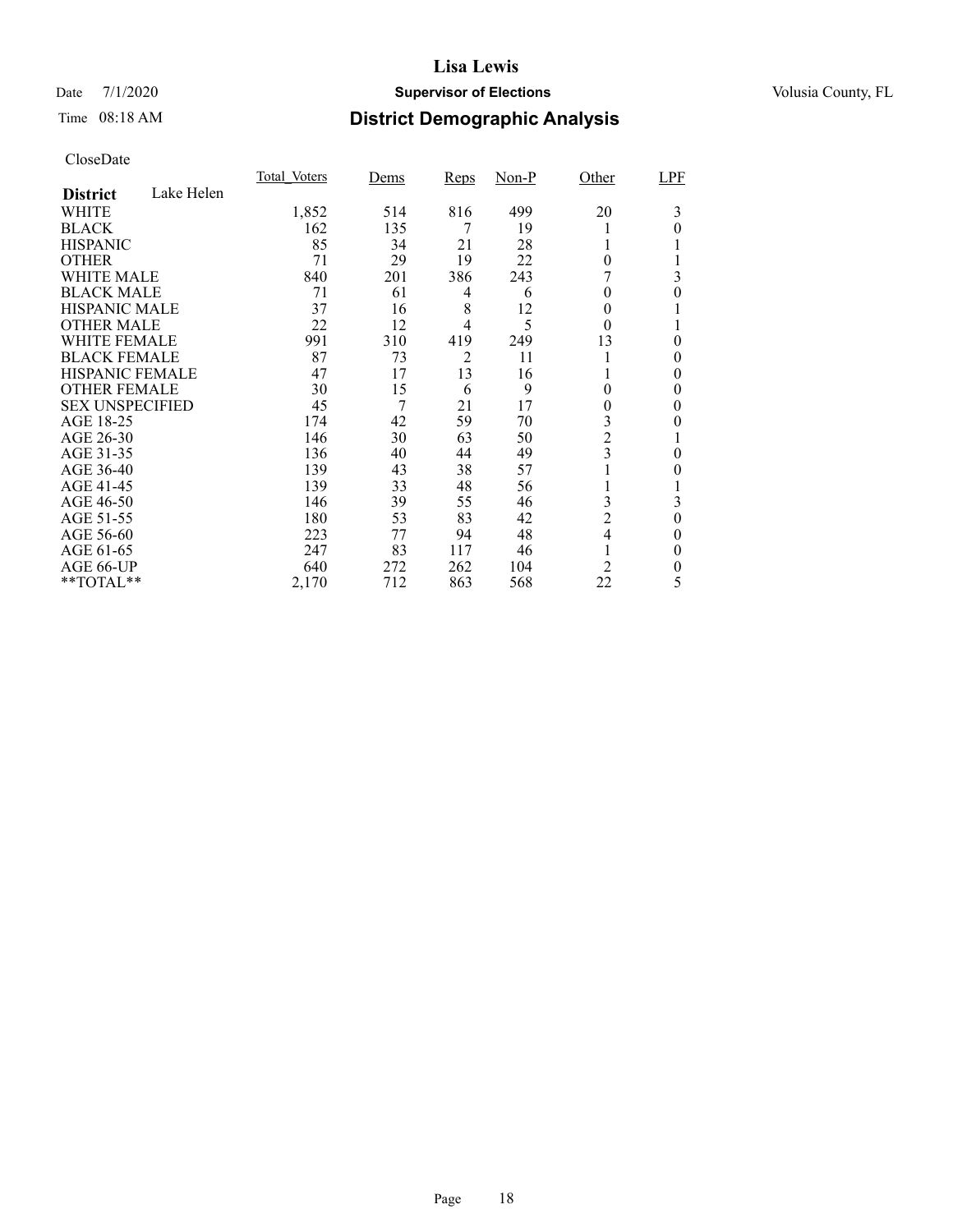### Date 7/1/2020 **Supervisor of Elections Supervisor of Elections** Volusia County, FL

# Time 08:18 AM **District Demographic Analysis**

|                                     | Total Voters | Dems  | <b>Reps</b> | $Non-P$ | Other          | <b>LPF</b> |
|-------------------------------------|--------------|-------|-------------|---------|----------------|------------|
| New Smyrna Beach<br><b>District</b> |              |       |             |         |                |            |
| WHITE                               | 20,897       | 5,759 | 9,674       | 5,056   | 349            | 59         |
| <b>BLACK</b>                        | 752          | 606   | 23          | 118     | 3              | 2          |
| <b>HISPANIC</b>                     | 461          | 167   | 148         | 138     | 8              | $\theta$   |
| <b>OTHER</b>                        | 772          | 215   | 220         | 326     | 9              | 2          |
| WHITE MALE                          | 9,570        | 2,189 | 4,681       | 2,486   | 175            | 39         |
| <b>BLACK MALE</b>                   | 311          | 235   | 10          | 63      | 1              | 2          |
| <b>HISPANIC MALE</b>                | 222          | 78    | 72          | 68      | 4              | 0          |
| <b>OTHER MALE</b>                   | 271          | 68    | 86          | 110     | 6              |            |
| WHITE FEMALE                        | 11,134       | 3,514 | 4,911       | 2,516   | 174            | 19         |
| <b>BLACK FEMALE</b>                 | 425          | 357   | 12          | 54      | 2              | $\theta$   |
| <b>HISPANIC FEMALE</b>              | 228          | 87    | 72          | 65      | $\overline{4}$ | 0          |
| <b>OTHER FEMALE</b>                 | 336          | 118   | 103         | 111     | 3              |            |
| <b>SEX UNSPECIFIED</b>              | 385          | 101   | 118         | 165     | $\theta$       | 1          |
| AGE 18-25                           | 1,351        | 381   | 442         | 481     | 42             | 5          |
| AGE 26-30                           | 1,009        | 282   | 308         | 385     | 24             | 10         |
| AGE 31-35                           | 1,091        | 301   | 356         | 406     | 21             |            |
| AGE 36-40                           | 1,084        | 316   | 379         | 361     | 19             | 9          |
| AGE 41-45                           | 1,070        | 266   | 399         | 372     | 27             | 6          |
| AGE 46-50                           | 1,354        | 357   | 577         | 379     | 37             | 4          |
| AGE 51-55                           | 1,659        | 403   | 809         | 409     | 34             | 4          |
| AGE 56-60                           | 2,349        | 594   | 1,185       | 533     | 33             | 4          |
| AGE 61-65                           | 2,716        | 831   | 1,256       | 587     | 34             | 8          |
| AGE 66-UP                           | 9,199        | 3,016 | 4,354       | 1,725   | 98             | 6          |
| $*$ TOTAL $*$                       | 22,882       | 6,747 | 10,065      | 5,638   | 369            | 63         |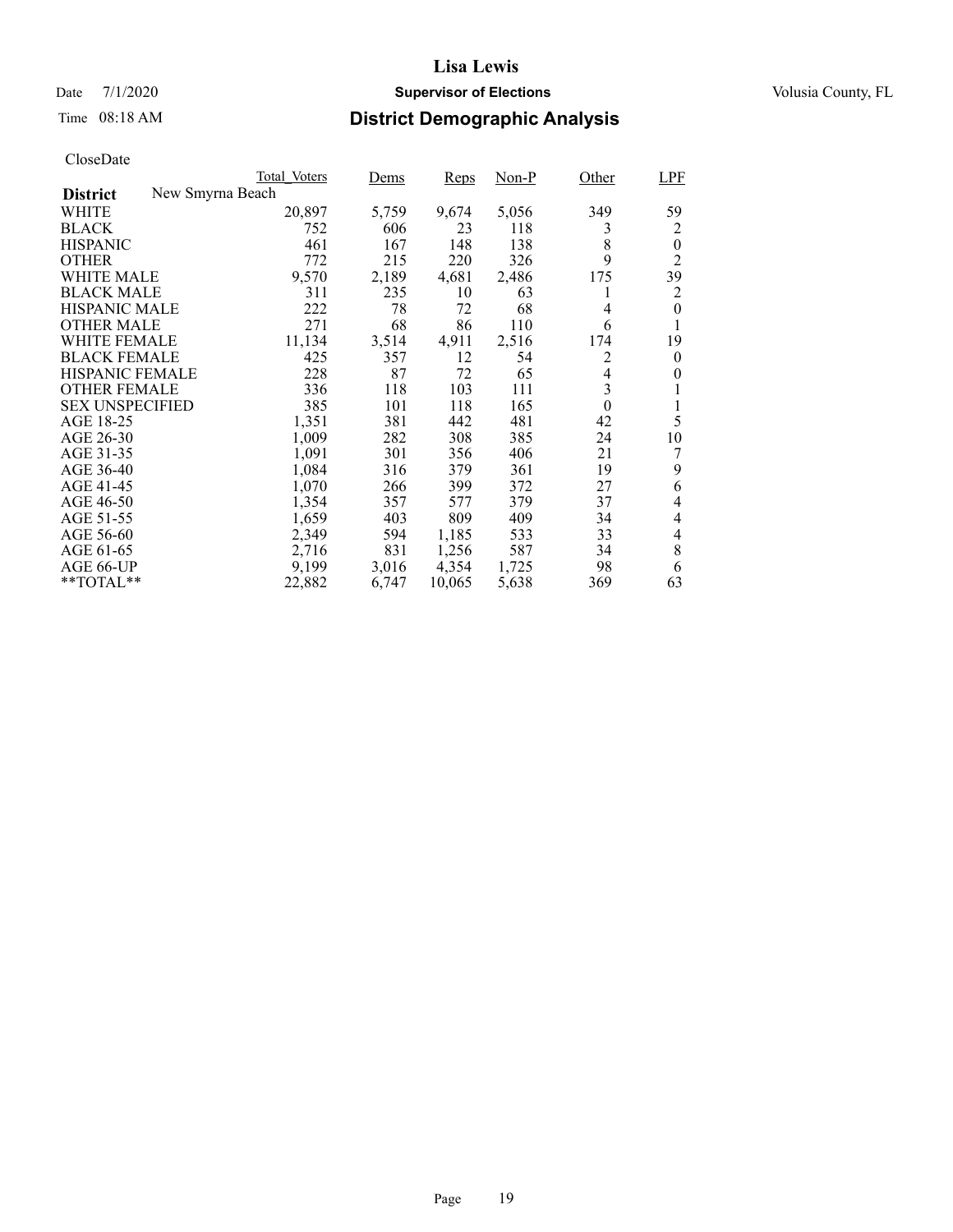### Date 7/1/2020 **Supervisor of Elections Supervisor of Elections** Volusia County, FL

# Time 08:18 AM **District Demographic Analysis**

|                        |          | Total Voters | Dems           | <b>Reps</b>      | $Non-P$        | Other    | LPF      |
|------------------------|----------|--------------|----------------|------------------|----------------|----------|----------|
| <b>District</b>        | Oak Hill |              |                |                  |                |          |          |
| WHITE                  |          | 1,377        | 330            | 662              | 361            | 21       | 3        |
| <b>BLACK</b>           |          | 154          | 129            | 6                | 19             | $\Omega$ | 0        |
| <b>HISPANIC</b>        |          | 12           | 6              |                  | 5              | 0        | 0        |
| <b>OTHER</b>           |          | 42           | 13             | 16               | 13             | 0        | 0        |
| WHITE MALE             |          | 677          | 145            | 338              | 185            |          | 2        |
| <b>BLACK MALE</b>      |          | 70           | 53             | 4                | 13             | 0        | $\theta$ |
| <b>HISPANIC MALE</b>   |          | 5            |                | 1                | 3              | 0        | 0        |
| <b>OTHER MALE</b>      |          | 16           | $\overline{4}$ | 7                | 5              | $\theta$ | 0        |
| <b>WHITE FEMALE</b>    |          | 681          | 181            | 314              | 171            | 14       |          |
| <b>BLACK FEMALE</b>    |          | 84           | 76             | 2                | 6              | $\Omega$ | 0        |
| <b>HISPANIC FEMALE</b> |          | 7            | 5              | $\boldsymbol{0}$ |                |          | 0        |
| <b>OTHER FEMALE</b>    |          | 16           | 8              | 6                | $\overline{2}$ | $\theta$ | 0        |
| <b>SEX UNSPECIFIED</b> |          | 29           | 5              | 13               | 11             | 0        | 0        |
| AGE 18-25              |          | 103          | 35             | 28               | 37             | 3        | 0        |
| AGE 26-30              |          | 70           | 24             | 23               | 20             | 3        | 0        |
| AGE 31-35              |          | 63           | 23             | 21               | 19             |          |          |
| AGE 36-40              |          | 77           | 26             | 28               | 22             | 0        |          |
| AGE 41-45              |          | 75           | 23             | 25               | 27             |          | 0        |
| AGE 46-50              |          | 101          | 26             | 41               | 31             | 3        | 0        |
| AGE 51-55              |          | 119          | 33             | 56               | 30             | $\theta$ | 0        |
| AGE 56-60              |          | 168          | 48             | 75               | 41             | 4        | 0        |
| AGE 61-65              |          | 210          | 68             | 101              | 39             | $\theta$ | 2        |
| AGE 66-UP              |          | 599          | 172            | 287              | 132            | 8        | 0        |
| **TOTAL**              |          | 1,585        | 478            | 685              | 398            | 21       | 3        |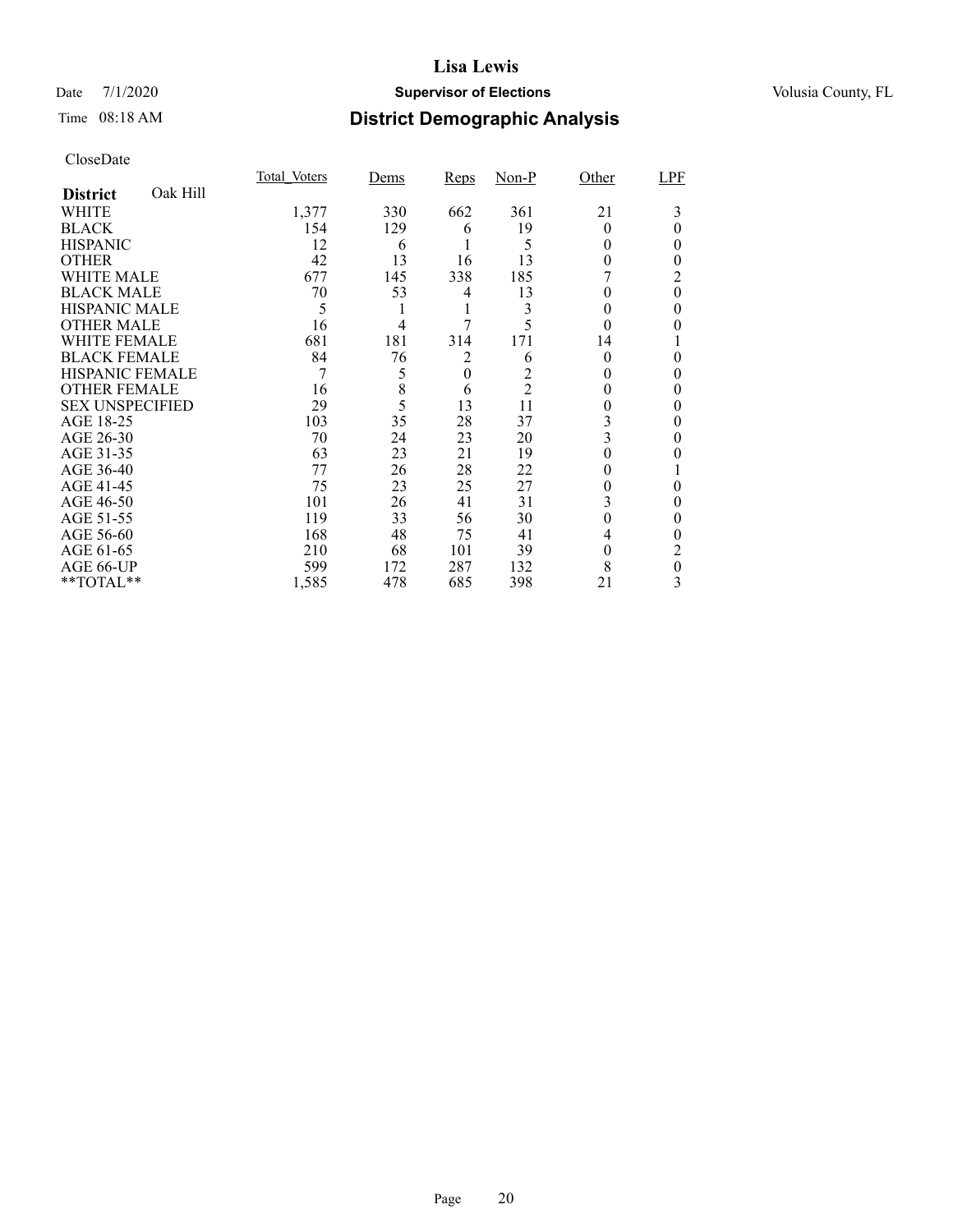### Date 7/1/2020 **Supervisor of Elections Supervisor of Elections** Volusia County, FL

# Time 08:18 AM **District Demographic Analysis**

|                        |             | Total Voters | Dems  | Reps  | Non-P | Other          | LPF            |
|------------------------|-------------|--------------|-------|-------|-------|----------------|----------------|
| <b>District</b>        | Orange City |              |       |       |       |                |                |
| WHITE                  |             | 5,805        | 1,601 | 2,583 | 1,542 | 59             | 20             |
| <b>BLACK</b>           |             | 477          | 368   | 21    | 87    | 1              | $\theta$       |
| <b>HISPANIC</b>        |             | 1,403        | 625   | 220   | 550   | 7              |                |
| <b>OTHER</b>           |             | 423          | 125   | 94    | 196   | 7              | 1              |
| WHITE MALE             |             | 2,502        | 562   | 1,175 | 724   | 28             | 13             |
| <b>BLACK MALE</b>      |             | 183          | 129   | 13    | 41    | $\theta$       | 0              |
| <b>HISPANIC MALE</b>   |             | 590          | 240   | 115   | 230   | 5              | 0              |
| <b>OTHER MALE</b>      |             | 146          | 37    | 39    | 68    |                |                |
| <b>WHITE FEMALE</b>    |             | 3,248        | 1,031 | 1,386 | 794   | 30             |                |
| <b>BLACK FEMALE</b>    |             | 286          | 234   | 8     | 43    | 1              | $\theta$       |
| HISPANIC FEMALE        |             | 791          | 376   | 103   | 309   | $\overline{c}$ | 1              |
| <b>OTHER FEMALE</b>    |             | 191          | 73    | 45    | 68    | 5              | 0              |
| <b>SEX UNSPECIFIED</b> |             | 170          | 37    | 33    | 98    | $\overline{c}$ | 0              |
| AGE 18-25              |             | 671          | 217   | 155   | 286   | 9              | 4              |
| AGE 26-30              |             | 513          | 163   | 121   | 213   | 12             | 4              |
| AGE 31-35              |             | 490          | 167   | 134   | 185   | 3              | 1              |
| AGE 36-40              |             | 493          | 159   | 131   | 198   | $\theta$       | 5              |
| AGE 41-45              |             | 482          | 173   | 138   | 161   | 8              | $\overline{2}$ |
| AGE 46-50              |             | 555          | 161   | 207   | 182   | 4              | 1              |
| AGE 51-55              |             | 556          | 179   | 203   | 166   | 7              |                |
| AGE 56-60              |             | 656          | 215   | 247   | 185   | 8              |                |
| AGE 61-65              |             | 709          | 242   | 286   | 173   | 7              | 1              |
| AGE 66-UP              |             | 2,983        | 1,043 | 1,296 | 626   | 16             | 2              |
| **TOTAL**              |             | 8,108        | 2,719 | 2,918 | 2,375 | 74             | 22             |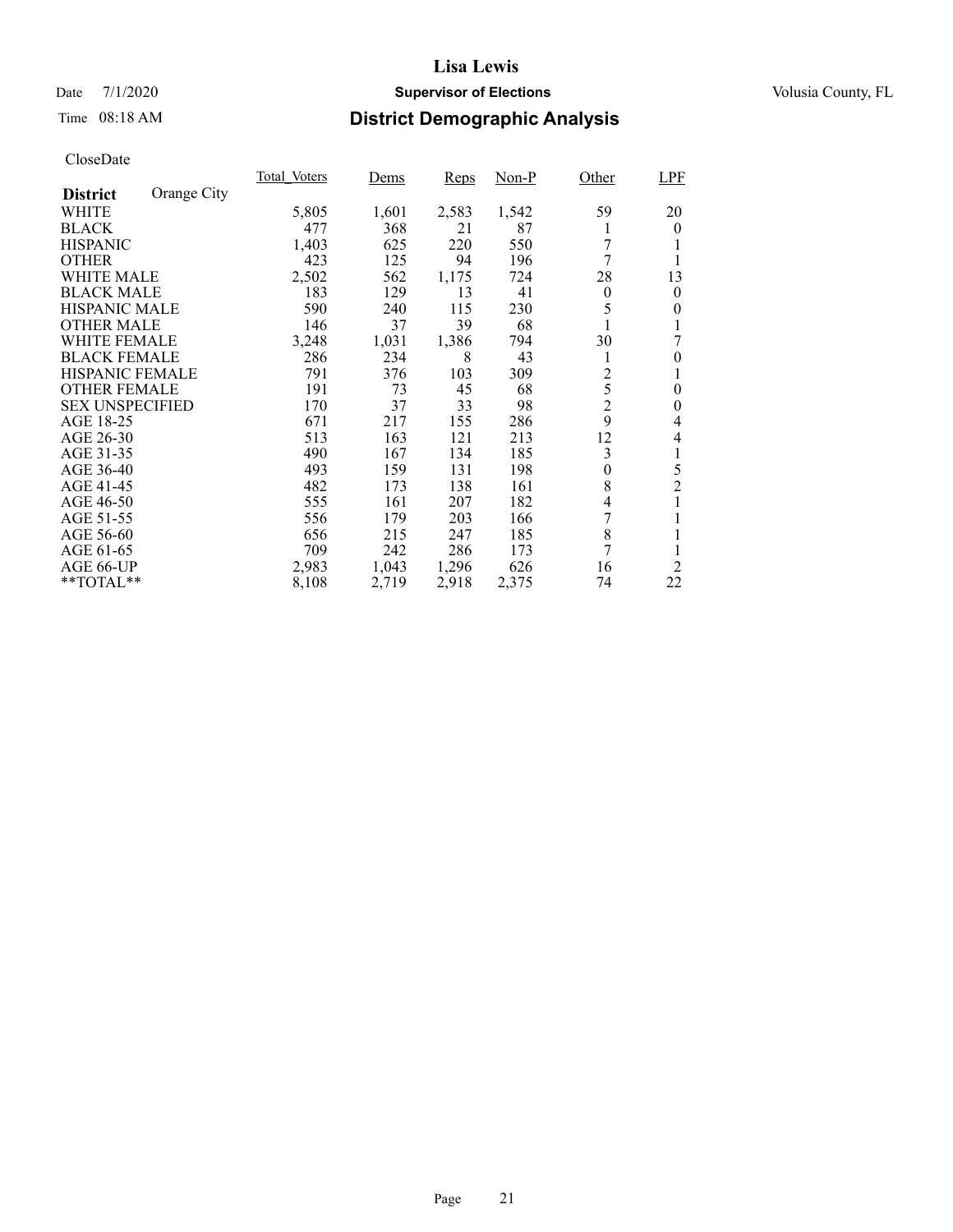### Date 7/1/2020 **Supervisor of Elections Supervisor of Elections** Volusia County, FL

# Time 08:18 AM **District Demographic Analysis**

|                        |              | Total Voters | Dems   | Reps   | Non-P | Other | <b>LPF</b>       |
|------------------------|--------------|--------------|--------|--------|-------|-------|------------------|
| <b>District</b>        | Ormond Beach |              |        |        |       |       |                  |
| WHITE                  |              | 28,560       | 8,262  | 12,855 | 7,087 | 289   | 67               |
| <b>BLACK</b>           |              | 1,104        | 829    | 52     | 211   | 10    | 2                |
| <b>HISPANIC</b>        |              | 951          | 372    | 227    | 335   | 13    | 4                |
| <b>OTHER</b>           |              | 1,885        | 593    | 460    | 802   | 26    | 4                |
| WHITE MALE             |              | 12,954       | 3,144  | 6,227  | 3,413 | 118   | 52               |
| <b>BLACK MALE</b>      |              | 477          | 339    | 22     | 110   | 5     | 1                |
| <b>HISPANIC MALE</b>   |              | 383          | 135    | 108    | 131   | 7     | 2                |
| <b>OTHER MALE</b>      |              | 716          | 207    | 170    | 322   | 15    | $\overline{2}$   |
| WHITE FEMALE           |              | 15,289       | 5,038  | 6,518  | 3.548 | 170   | 15               |
| <b>BLACK FEMALE</b>    |              | 608          | 475    | 29     | 98    | 5     | 1                |
| <b>HISPANIC FEMALE</b> |              | 549          | 234    | 115    | 192   | 6     | $\overline{2}$   |
| <b>OTHER FEMALE</b>    |              | 823          | 294    | 219    | 301   | 9     | $\boldsymbol{0}$ |
| <b>SEX UNSPECIFIED</b> |              | 701          | 190    | 186    | 320   | 3     | $\overline{2}$   |
| AGE 18-25              |              | 2,634        | 739    | 863    | 960   | 58    | 14               |
| AGE 26-30              |              | 1,824        | 546    | 590    | 658   | 26    | 4                |
| AGE 31-35              |              | 1,814        | 555    | 578    | 654   | 17    | 10               |
| AGE 36-40              |              | 1,827        | 491    | 645    | 662   | 19    | 10               |
| AGE 41-45              |              | 1,780        | 478    | 664    | 597   | 24    | 17               |
| AGE 46-50              |              | 2,144        | 552    | 942    | 611   | 30    | 9                |
| AGE 51-55              |              | 2,590        | 688    | 1,205  | 664   | 30    | 3                |
| AGE 56-60              |              | 3,042        | 897    | 1,393  | 722   | 29    | 1                |
| AGE 61-65              |              | 3,342        | 1,104  | 1,501  | 693   | 41    | 3                |
| AGE 66-UP              |              | 11,503       | 4,006  | 5,213  | 2,214 | 64    | 6                |
| $*$ $TOTAL**$          |              | 32,500       | 10,056 | 13,594 | 8,435 | 338   | 77               |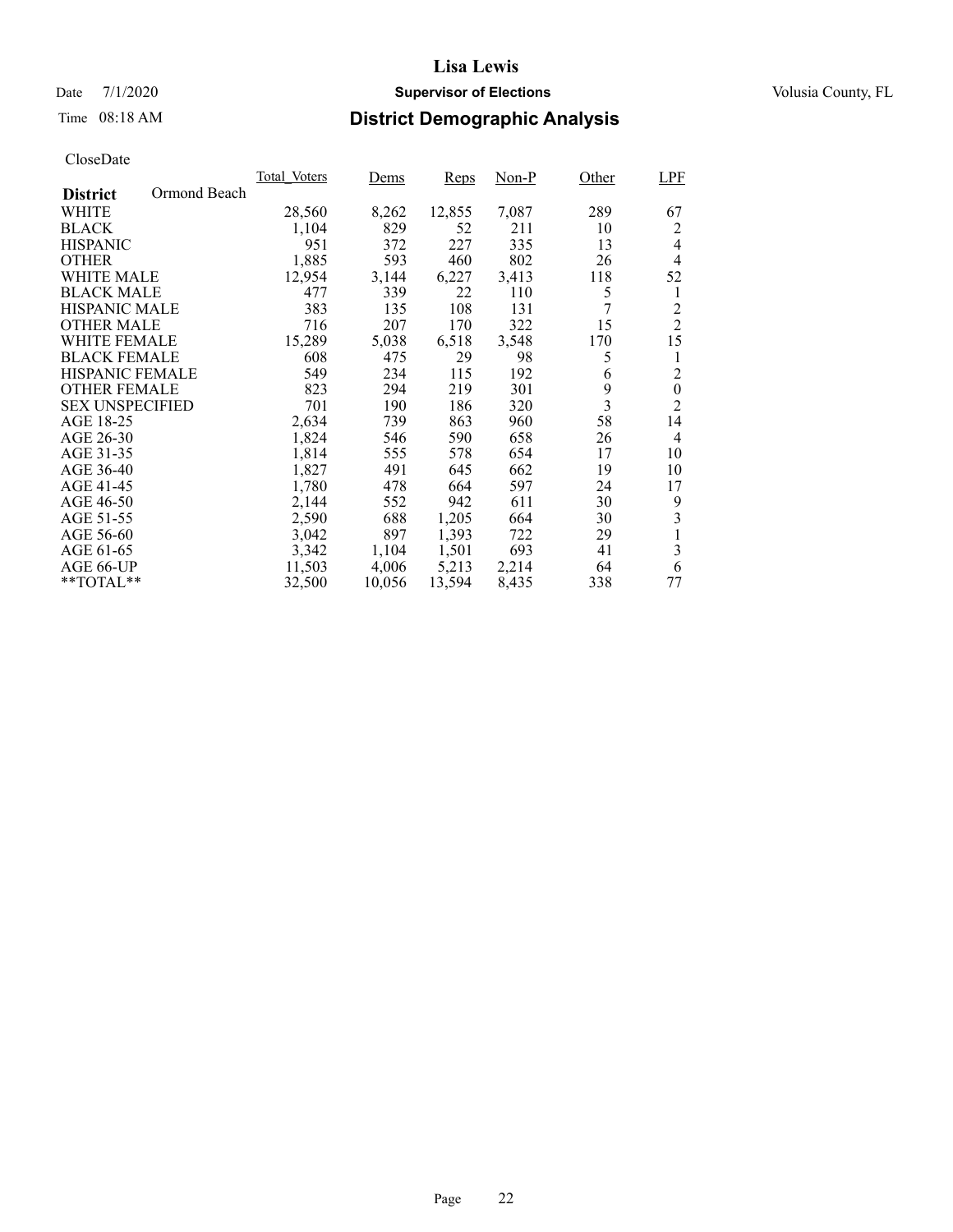### Date 7/1/2020 **Supervisor of Elections Supervisor of Elections** Volusia County, FL

# Time 08:18 AM **District Demographic Analysis**

|                        |         | Total Voters | Dems           | <b>Reps</b>    | $Non-P$        | Other | LPF      |
|------------------------|---------|--------------|----------------|----------------|----------------|-------|----------|
| <b>District</b>        | Pierson |              |                |                |                |       |          |
| WHITE                  |         | 567          | 141            | 299            | 113            | 8     | 6        |
| <b>BLACK</b>           |         | 37           | 30             |                | 6              |       | 0        |
| <b>HISPANIC</b>        |         | 185          | 82             | 12             | 91             | 0     | 0        |
| <b>OTHER</b>           |         | 32           | 7              | 6              | 19             | 0     | 0        |
| WHITE MALE             |         | 281          | 65             | 150            | 57             | 4     | 5        |
| <b>BLACK MALE</b>      |         | 18           | 15             | 1              | 2              | 0     | 0        |
| <b>HISPANIC MALE</b>   |         | 98           | 47             | 7              | 44             | 0     | 0        |
| <b>OTHER MALE</b>      |         | 13           | $\overline{2}$ | 5              | 6              | 0     | 0        |
| <b>WHITE FEMALE</b>    |         | 281          | 75             | 146            | 55             | 4     |          |
| <b>BLACK FEMALE</b>    |         | 19           | 15             | $\overline{0}$ | $\overline{4}$ | 0     | 0        |
| HISPANIC FEMALE        |         | 84           | 33             | 5              | 46             | 0     | 0        |
| <b>OTHER FEMALE</b>    |         | 11           | 4              |                | 6              | 0     | 0        |
| <b>SEX UNSPECIFIED</b> |         | 16           | 4              | 3              | 9              | 0     | 0        |
| AGE 18-25              |         | 119          | 35             | 21             | 62             | 0     |          |
| AGE 26-30              |         | 82           | 29             | 20             | 30             |       | 2        |
| AGE 31-35              |         | 51           | 15             | 17             | 19             | 0     | 0        |
| AGE 36-40              |         | 64           | 12             | 25             | 26             | 0     |          |
| AGE 41-45              |         | 45           | 8              | 18             | 17             |       | 2        |
| AGE 46-50              |         | 51           | 14             | 21             | 15             |       | $\theta$ |
| AGE 51-55              |         | 49           | 14             | 22             | 12             |       | 0        |
| AGE 56-60              |         | 77           | 28             | 35             | 13             |       | 0        |
| AGE 61-65              |         | 92           | 28             | 47             | 17             | 0     | 0        |
| AGE 66-UP              |         | 191          | 77             | 92             | 18             |       | 0        |
| **TOTAL**              |         | 821          | 260            | 318            | 229            | 8     | 6        |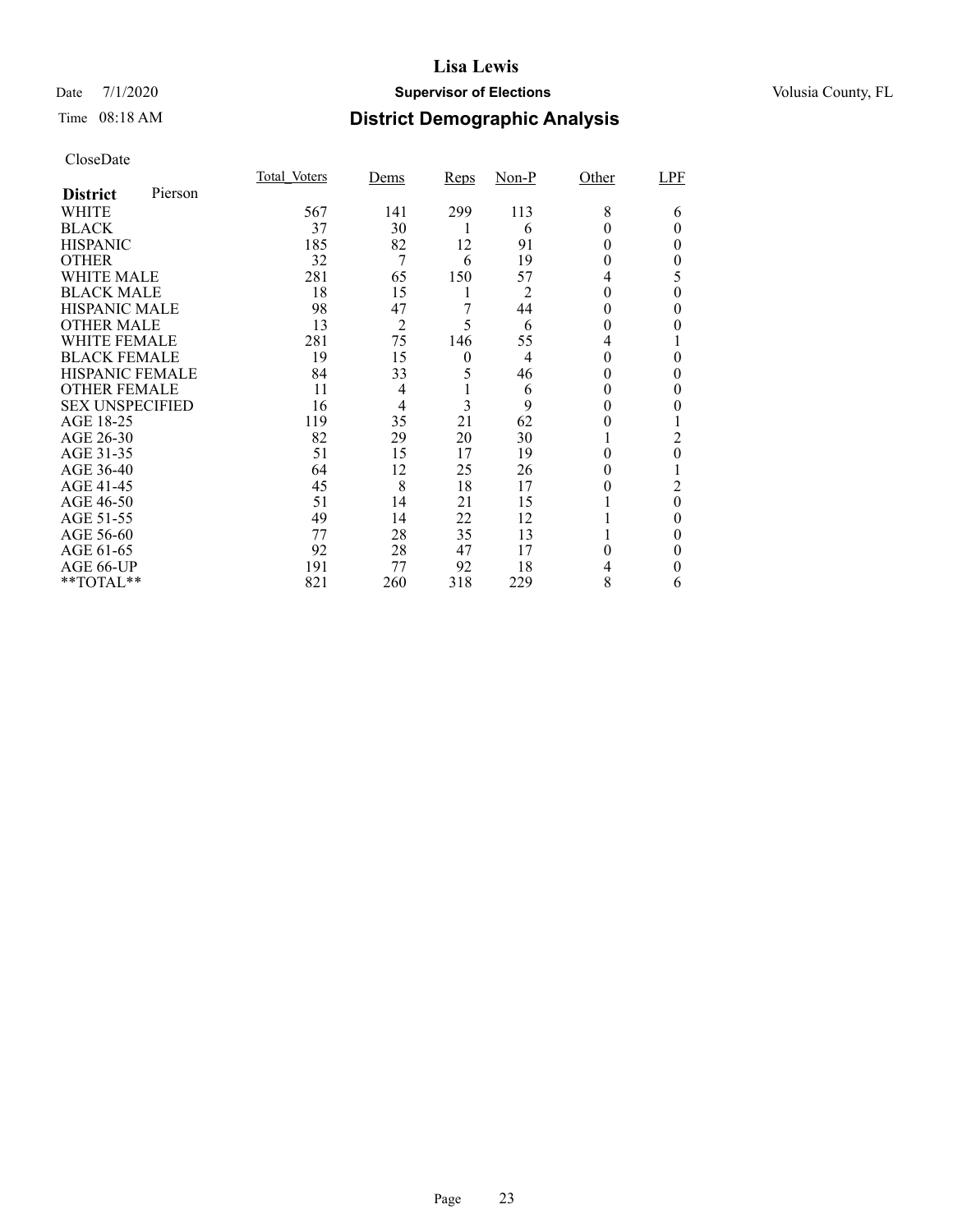### Date 7/1/2020 **Supervisor of Elections Supervisor of Elections** Volusia County, FL

# Time 08:18 AM **District Demographic Analysis**

|                        |             | <b>Total Voters</b> | Dems | <b>Reps</b> | $Non-P$ | Other          | LPF |
|------------------------|-------------|---------------------|------|-------------|---------|----------------|-----|
| <b>District</b>        | Ponce Inlet |                     |      |             |         |                |     |
| WHITE                  |             | 2,996               | 701  | 1,565       | 685     | 39             | 6   |
| <b>BLACK</b>           |             | 13                  | 4    | 2           |         | $_{0}$         | 0   |
| <b>HISPANIC</b>        |             | 58                  | 12   | 26          | 19      | $\Omega$       |     |
| <b>OTHER</b>           |             | 115                 | 33   | 43          | 39      | $\Omega$       | 0   |
| WHITE MALE             |             | 1,427               | 279  | 773         | 351     | 20             | 4   |
| <b>BLACK MALE</b>      |             | 8                   | 2    | 2           | 4       | $\theta$       | 0   |
| <b>HISPANIC MALE</b>   |             | 22                  | 3    | 11          | 8       | 0              | 0   |
| <b>OTHER MALE</b>      |             | 42                  | 13   | 16          | 13      | $\theta$       | 0   |
| <b>WHITE FEMALE</b>    |             | 1,542               | 415  | 783         | 323     | 19             | 2   |
| <b>BLACK FEMALE</b>    |             | 5                   | 2    | $\theta$    | 3       | $\theta$       | 0   |
| <b>HISPANIC FEMALE</b> |             | 36                  | 9    | 15          | 11      | $_{0}$         |     |
| <b>OTHER FEMALE</b>    |             | 47                  | 13   | 18          | 16      | $_{0}$         | 0   |
| <b>SEX UNSPECIFIED</b> |             | 53                  | 14   | 18          | 21      | $_{0}$         | 0   |
| AGE 18-25              |             | 159                 | 37   | 60          | 54      | 6              | 2   |
| AGE 26-30              |             | 100                 | 24   | 35          | 39      | $\overline{2}$ | 0   |
| AGE 31-35              |             | 76                  | 25   | 24          | 26      | $\theta$       |     |
| AGE 36-40              |             | 76                  | 20   | 30          | 26      | 0              | 0   |
| AGE 41-45              |             | 96                  | 13   | 46          | 36      |                |     |
| AGE 46-50              |             | 140                 | 29   | 71          | 37      | 2              |     |
| AGE 51-55              |             | 216                 | 33   | 117         | 64      | 1              |     |
| AGE 56-60              |             | 357                 | 87   | 190         | 76      | 3              |     |
| AGE 61-65              |             | 433                 | 88   | 249         | 86      | 10             | 0   |
| AGE 66-UP              |             | 1,529               | 394  | 814         | 306     | 14             |     |
| **TOTAL**              |             | 3,182               | 750  | 1,636       | 750     | 39             | 7   |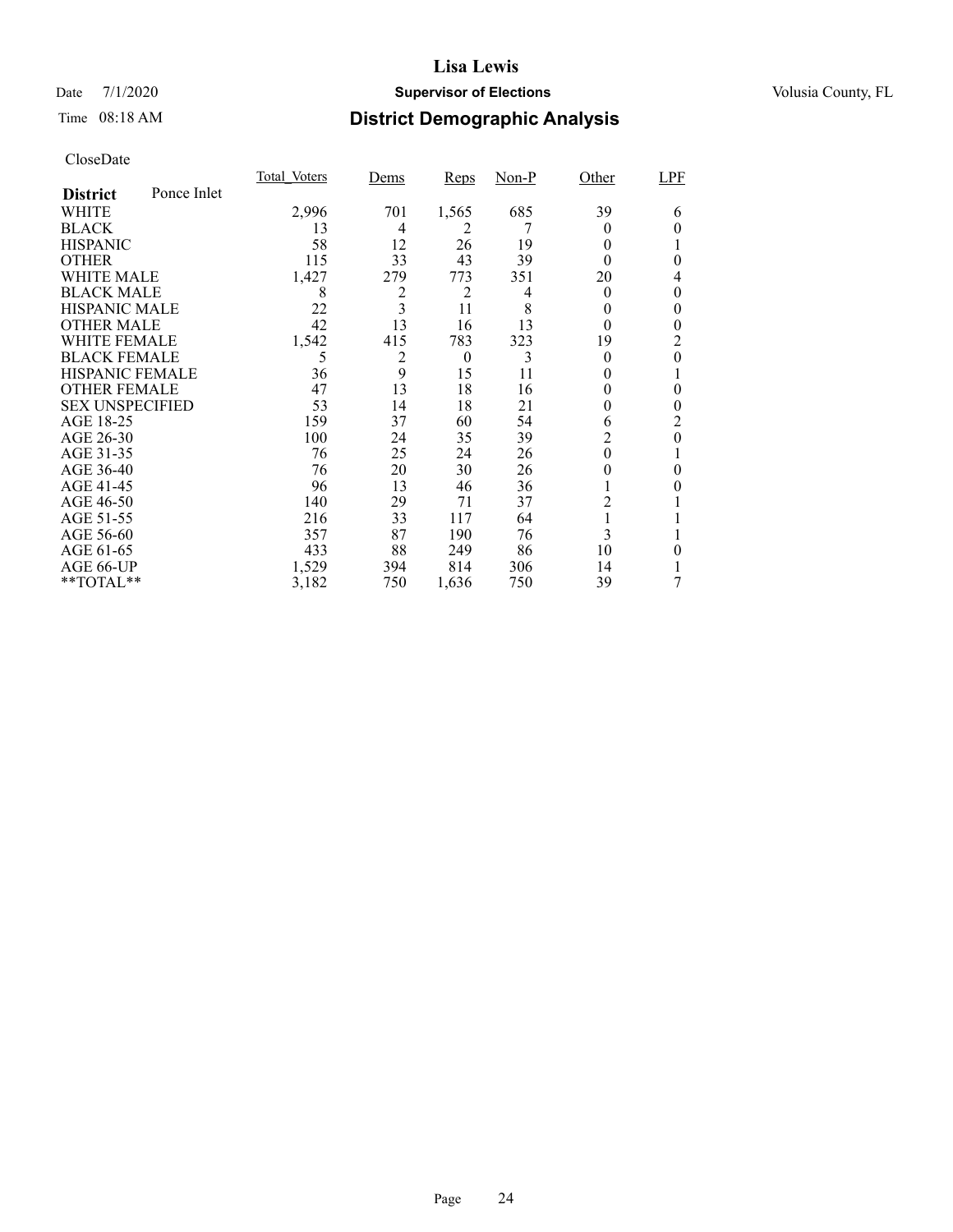### Date 7/1/2020 **Supervisor of Elections Supervisor of Elections** Volusia County, FL

# Time 08:18 AM **District Demographic Analysis**

|                        |             | Total Voters | <u>Dems</u> | Reps   | Non-P  | Other | <b>LPF</b>     |
|------------------------|-------------|--------------|-------------|--------|--------|-------|----------------|
| <b>District</b>        | Port Orange |              |             |        |        |       |                |
| WHITE                  |             | 38,515       | 10,830      | 16,407 | 10,685 | 477   | 116            |
| <b>BLACK</b>           |             | 1,458        | 1,058       | 80     | 306    | 11    | 3              |
| <b>HISPANIC</b>        |             | 1,729        | 637         | 404    | 666    | 15    |                |
| <b>OTHER</b>           |             | 2,437        | 773         | 584    | 1,038  | 33    | 9              |
| WHITE MALE             |             | 17,629       | 4,182       | 8,028  | 5,107  | 235   | 77             |
| <b>BLACK MALE</b>      |             | 623          | 415         | 48     | 153    | 6     | 1              |
| <b>HISPANIC MALE</b>   |             | 791          | 271         | 215    | 293    | 7     | 5              |
| <b>OTHER MALE</b>      |             | 912          | 273         | 236    | 381    | 15    | 7              |
| <b>WHITE FEMALE</b>    |             | 20,342       | 6,515       | 8,156  | 5,393  | 241   | 37             |
| <b>BLACK FEMALE</b>    |             | 813          | 626         | 32     | 149    | 5     | 1              |
| HISPANIC FEMALE        |             | 903          | 356         | 180    | 357    | 8     | $\overline{c}$ |
| <b>OTHER FEMALE</b>    |             | 1,063        | 392         | 264    | 390    | 16    | 1              |
| <b>SEX UNSPECIFIED</b> |             | 1,063        | 268         | 316    | 472    | 3     | 4              |
| AGE 18-25              |             | 3,921        | 1,137       | 1,115  | 1,552  | 99    | 18             |
| AGE 26-30              |             | 2,891        | 844         | 870    | 1,114  | 52    | 11             |
| AGE 31-35              |             | 2,779        | 822         | 847    | 1,051  | 34    | 25             |
| AGE 36-40              |             | 2,821        | 796         | 923    | 1,047  | 37    | 18             |
| AGE 41-45              |             | 2,693        | 715         | 980    | 945    | 38    | 15             |
| AGE 46-50              |             | 3,045        | 831         | 1,256  | 908    | 35    | 15             |
| AGE 51-55              |             | 3,376        | 902         | 1,472  | 950    | 41    | 11             |
| AGE 56-60              |             | 4,184        | 1,209       | 1,856  | 1,070  | 42    | 7              |
| AGE 61-65              |             | 4,291        | 1,426       | 1,860  | 959    | 42    | 4              |
| AGE 66-UP              |             | 14,138       | 4,616       | 6,296  | 3,099  | 116   | 11             |
| $*$ $TOTAL**$          |             | 44,139       | 13,298      | 17,475 | 12,695 | 536   | 135            |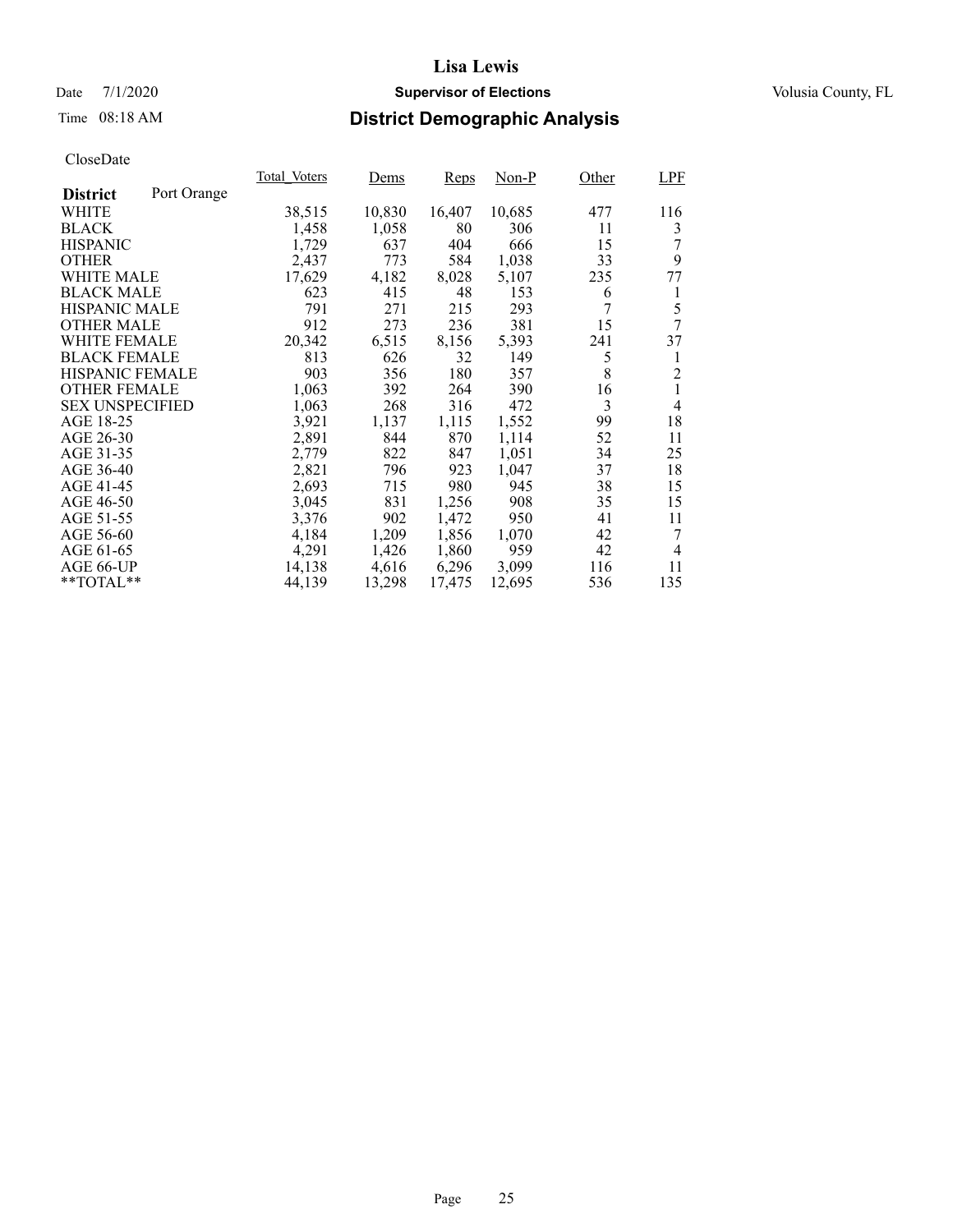### Date 7/1/2020 **Supervisor of Elections Supervisor of Elections** Volusia County, FL

# Time 08:18 AM **District Demographic Analysis**

|                        |               | Total Voters | Dems  | Reps  | $Non-P$ | Other          | <b>LPF</b>     |
|------------------------|---------------|--------------|-------|-------|---------|----------------|----------------|
| <b>District</b>        | South Daytona |              |       |       |         |                |                |
| WHITE                  |               | 7,008        | 2,153 | 2,778 | 1,944   | 112            | 21             |
| <b>BLACK</b>           |               | 679          | 518   | 19    | 135     |                | $\theta$       |
| <b>HISPANIC</b>        |               | 312          | 134   | 70    | 104     | 3              | 1              |
| <b>OTHER</b>           |               | 426          | 149   | 96    | 176     | 3              | $\overline{2}$ |
| WHITE MALE             |               | 3,192        | 815   | 1,376 | 935     | 54             | 12             |
| <b>BLACK MALE</b>      |               | 252          | 187   | 9     | 52      | 4              | 0              |
| <b>HISPANIC MALE</b>   |               | 133          | 47    | 35    | 49      | 1              | 1              |
| <b>OTHER MALE</b>      |               | 141          | 48    | 38    | 53      | $\overline{2}$ | $\theta$       |
| WHITE FEMALE           |               | 3,729        | 1,319 | 1,371 | 973     | 58             | 8              |
| <b>BLACK FEMALE</b>    |               | 419          | 328   | 9     | 79      | 3              | 0              |
| <b>HISPANIC FEMALE</b> |               | 170          | 81    | 35    | 52      | $\overline{2}$ | 0              |
| <b>OTHER FEMALE</b>    |               | 194          | 79    | 50    | 62      | 1              | $\overline{2}$ |
| <b>SEX UNSPECIFIED</b> |               | 195          | 50    | 40    | 104     | $\theta$       | 1              |
| AGE 18-25              |               | 717          | 223   | 183   | 285     | 20             | 6              |
| AGE 26-30              |               | 611          | 208   | 136   | 248     | 16             | 3              |
| AGE 31-35              |               | 614          | 214   | 160   | 229     | 9              | $\overline{c}$ |
| AGE 36-40              |               | 532          | 185   | 139   | 195     | 9              | 4              |
| AGE 41-45              |               | 478          | 149   | 142   | 174     | 11             | $\overline{c}$ |
| AGE 46-50              |               | 533          | 170   | 193   | 165     | 4              | 1              |
| AGE 51-55              |               | 676          | 222   | 280   | 167     | 4              | 3              |
| AGE 56-60              |               | 901          | 309   | 366   | 217     | 8              | 1              |
| AGE 61-65              |               | 907          | 325   | 361   | 205     | 16             | $\theta$       |
| AGE 66-UP              |               | 2,456        | 949   | 1,003 | 474     | 28             | 2              |
| $*$ $TOTAL**$          |               | 8,425        | 2,954 | 2,963 | 2,359   | 125            | 24             |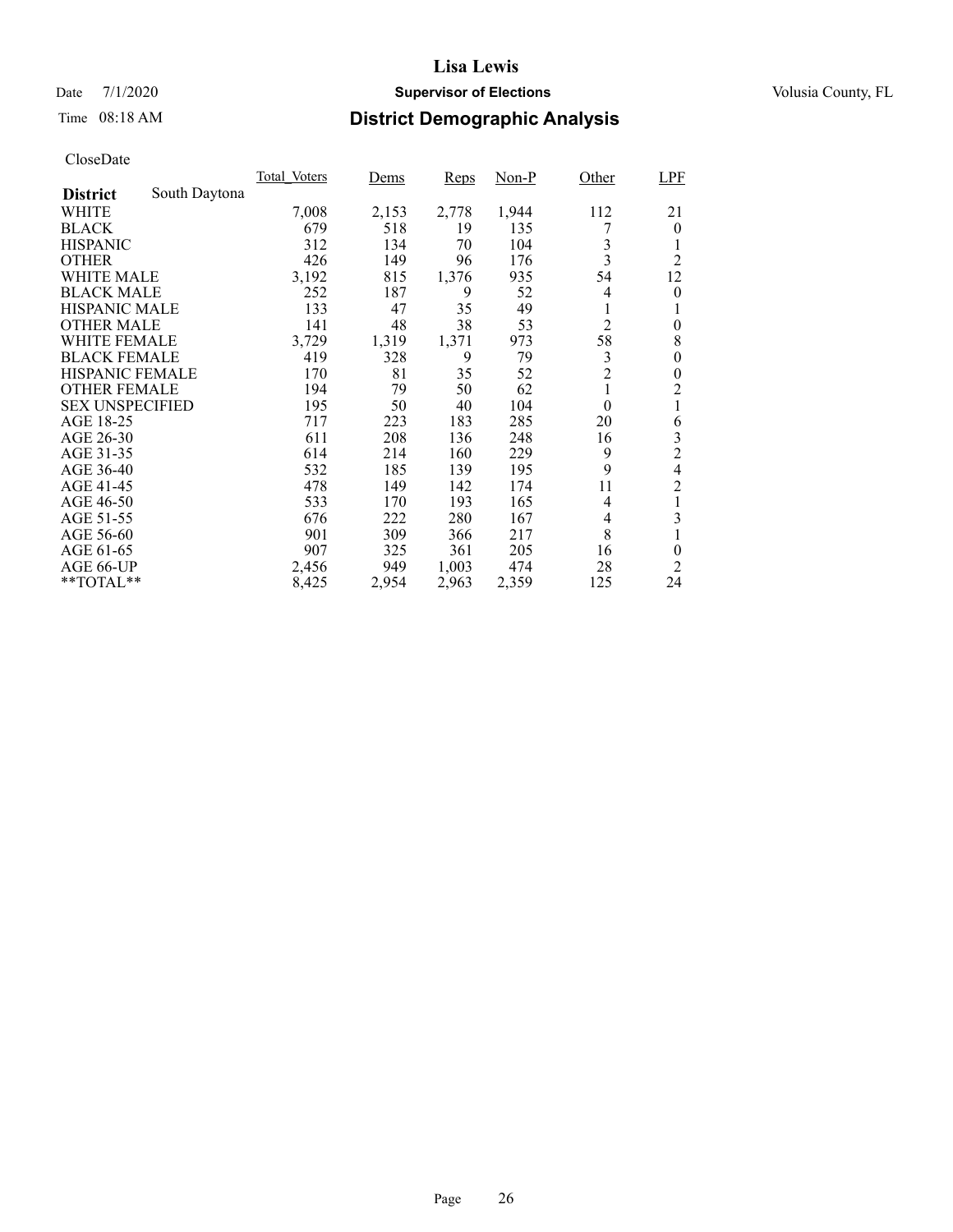### Date 7/1/2020 **Supervisor of Elections Supervisor of Elections** Volusia County, FL

# Time 08:18 AM **District Demographic Analysis**

|                        |               | Total Voters | Dems | Reps | $Non-P$ | Other | LPF |
|------------------------|---------------|--------------|------|------|---------|-------|-----|
| <b>District</b>        | Flagler Beach |              |      |      |         |       |     |
| WHITE                  |               | 57           | 24   | 22   | 10      |       |     |
| <b>BLACK</b>           |               |              |      | 0    |         |       |     |
| <b>HISPANIC</b>        |               |              |      | 0    |         |       |     |
| <b>OTHER</b>           |               |              |      |      |         |       |     |
| WHITE MALE             |               | 22           |      | 11   |         |       |     |
| <b>BLACK MALE</b>      |               |              |      | 0    |         |       |     |
| <b>HISPANIC MALE</b>   |               |              |      |      |         |       |     |
| <b>OTHER MALE</b>      |               |              |      |      |         |       |     |
| WHITE FEMALE           |               | 34           | 17   | 11   |         |       |     |
| <b>BLACK FEMALE</b>    |               | 0            |      | 0    |         |       |     |
| <b>HISPANIC FEMALE</b> |               |              |      |      |         |       |     |
| <b>OTHER FEMALE</b>    |               |              |      |      |         |       |     |
| <b>SEX UNSPECIFIED</b> |               |              |      |      |         |       |     |
| AGE 18-25              |               |              |      |      |         |       |     |
| AGE 26-30              |               |              |      |      |         |       |     |
| AGE 31-35              |               |              |      |      |         |       |     |
| AGE 36-40              |               |              |      |      |         |       |     |
| AGE 41-45              |               |              |      |      |         |       |     |
| AGE 46-50              |               |              |      |      |         |       |     |
| AGE 51-55              |               |              |      | 2    |         |       |     |
| AGE 56-60              |               |              |      |      |         |       |     |
| AGE 61-65              |               |              |      | 3    |         |       |     |
| AGE 66-UP              |               | 43           | 21   | 16   |         |       |     |
| $*$ $TOTAL**$          |               | 58           | 25   | 22   | 10      |       |     |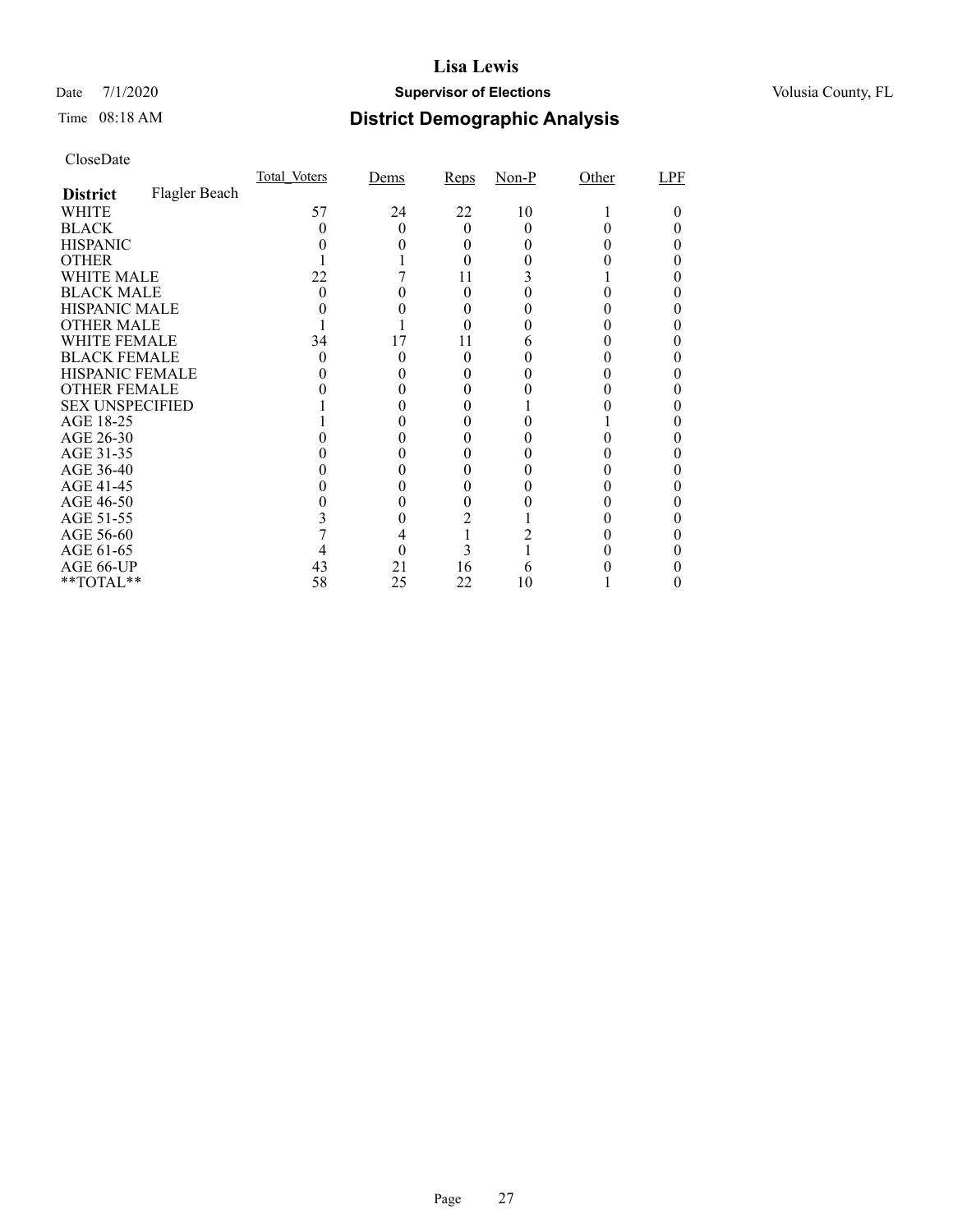# Time 08:18 AM **District Demographic Analysis**

|                        |                           | Total Voters | Dems   | Reps   | $Non-P$ | Other | <b>LPF</b> |
|------------------------|---------------------------|--------------|--------|--------|---------|-------|------------|
| <b>District</b>        | <b>Hospital Authority</b> |              |        |        |         |       |            |
| WHITE                  |                           | 106,211      | 27,989 | 48,178 | 28,608  | 1,040 | 396        |
| <b>BLACK</b>           |                           | 12,587       | 9,554  | 505    | 2,458   | 64    | 6          |
| <b>HISPANIC</b>        |                           | 28,849       | 13,301 | 4,489  | 10,865  | 147   | 47         |
| <b>OTHER</b>           |                           | 9,152        | 2,943  | 2,008  | 4,093   | 89    | 19         |
| WHITE MALE             |                           | 48,954       | 10,816 | 23,541 | 13,858  | 477   | 262        |
| <b>BLACK MALE</b>      |                           | 5,341        | 3,755  | 286    | 1,260   | 37    | 3          |
| <b>HISPANIC MALE</b>   |                           | 13,130       | 5,627  | 2,327  | 5,076   | 72    | 28         |
| <b>OTHER MALE</b>      |                           | 3,224        | 990    | 797    | 1,399   | 25    | 13         |
| <b>WHITE FEMALE</b>    |                           | 55,863       | 16,866 | 24,045 | 14,265  | 557   | 130        |
| <b>BLACK FEMALE</b>    |                           | 7,028        | 5,642  | 205    | 1,151   | 27    | 3          |
| <b>HISPANIC FEMALE</b> |                           | 15,253       | 7,460  | 2,113  | 5,588   | 74    | 18         |
| <b>OTHER FEMALE</b>    |                           | 3.927        | 1,497  | 833    | 1,550   | 43    | 4          |
| <b>SEX UNSPECIFIED</b> |                           | 4,077        | 1,133  | 1,032  | 1,877   | 28    | 7          |
| AGE 18-25              |                           | 15,559       | 4,962  | 3,727  | 6,568   | 225   | 77         |
| AGE 26-30              |                           | 11.743       | 3,837  | 3,040  | 4,673   | 129   | 64         |
| AGE 31-35              |                           | 11,928       | 3,814  | 3,228  | 4,708   | 111   | 67         |
| AGE 36-40              |                           | 11,345       | 3,666  | 3,197  | 4,311   | 109   | 62         |
| AGE 41-45              |                           | 10,971       | 3,653  | 3,279  | 3,899   | 94    | 46         |
| AGE 46-50              |                           | 11,902       | 3,727  | 4,251  | 3,768   | 120   | 36         |
| AGE 51-55              |                           | 12,914       | 4,154  | 5,216  | 3,414   | 94    | 36         |
| AGE 56-60              |                           | 14,836       | 4,884  | 6,167  | 3,658   | 106   | 21         |
| AGE 61-65              |                           | 14,492       | 5,125  | 6,035  | 3,201   | 108   | 23         |
| AGE 66-UP              |                           | 41,109       | 15,965 | 17,040 | 7,824   | 244   | 36         |
| $*$ $TOTAL**$          |                           | 156,799      | 53,787 | 55,180 | 46,024  | 1,340 | 468        |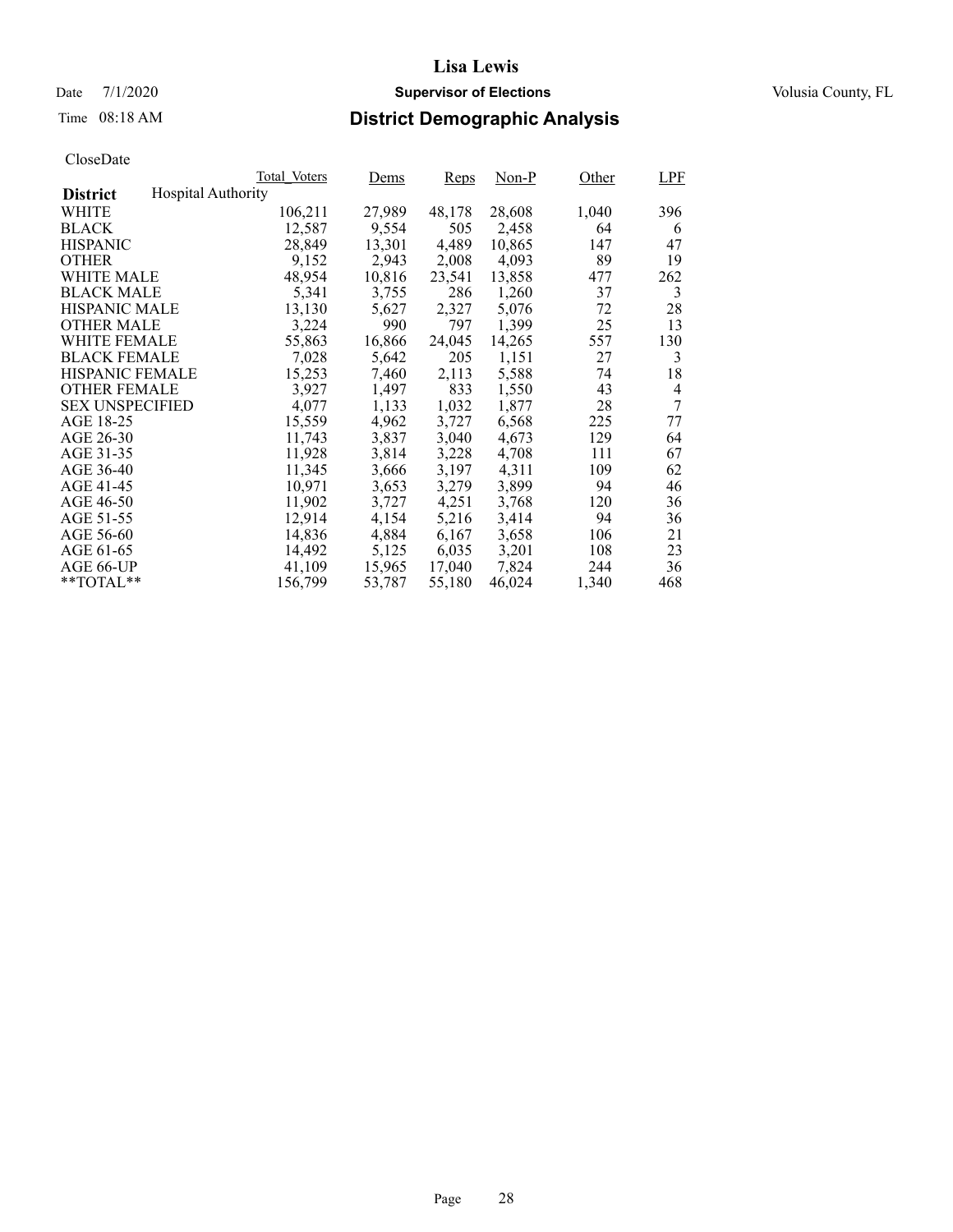### Date 7/1/2020 **Supervisor of Elections Supervisor of Elections** Volusia County, FL

## Time 08:18 AM **District Demographic Analysis**

|                        |                           | Total Voters | Dems  | <b>Reps</b> | Non-P | Other          | LPF            |
|------------------------|---------------------------|--------------|-------|-------------|-------|----------------|----------------|
| <b>District</b>        | Florida House District 24 |              |       |             |       |                |                |
| WHITE                  |                           | 19,960       | 5,117 | 9,791       | 4,793 | 199            | 60             |
| <b>BLACK</b>           |                           | 532          | 414   | 21          | 91    | 5              | 1              |
| <b>HISPANIC</b>        |                           | 1,528        | 616   | 283         | 622   |                | $\theta$       |
| <b>OTHER</b>           |                           | 982          | 251   | 301         | 410   | 18             | 2              |
| WHITE MALE             |                           | 9,323        | 2,015 | 4,802       | 2,363 | 100            | 43             |
| <b>BLACK MALE</b>      |                           | 235          | 167   | 13          | 51    | 3              | 1              |
| <b>HISPANIC MALE</b>   |                           | 687          | 267   | 130         | 286   | 4              | $\overline{0}$ |
| <b>OTHER MALE</b>      |                           | 322          | 70    | 113         | 133   | 4              | 2              |
| WHITE FEMALE           |                           | 10,436       | 3,071 | 4,892       | 2,357 | 99             | 17             |
| <b>BLACK FEMALE</b>    |                           | 289          | 240   | 7           | 40    | $\overline{c}$ | $\theta$       |
| HISPANIC FEMALE        |                           | 805          | 334   | 148         | 320   | 3              | 0              |
| <b>OTHER FEMALE</b>    |                           | 410          | 126   | 134         | 142   | 8              | 0              |
| <b>SEX UNSPECIFIED</b> |                           | 495          | 108   | 157         | 224   | 6              | 0              |
| AGE 18-25              |                           | 1,777        | 458   | 598         | 689   | 25             | 7              |
| AGE 26-30              |                           | 1,157        | 322   | 385         | 427   | 16             | 7              |
| AGE 31-35              |                           | 1,096        | 280   | 383         | 417   | 10             | 6              |
| AGE 36-40              |                           | 1,001        | 260   | 378         | 347   | 11             | 5              |
| AGE 41-45              |                           | 1,068        | 261   | 421         | 372   | 7              | 7              |
| AGE 46-50              |                           | 1,234        | 249   | 602         | 366   | 12             | 5              |
| AGE 51-55              |                           | 1,633        | 349   | 849         | 411   | 19             | 5              |
| AGE 56-60              |                           | 2,370        | 601   | 1,212       | 523   | 31             | 3              |
| AGE 61-65              |                           | 2,689        | 772   | 1,318       | 563   | 31             | 5              |
| AGE 66-UP              |                           | 8,977        | 2,846 | 4,250       | 1,801 | 67             | 13             |
| $*$ $*$ TOTAL $*$ $*$  |                           | 23,002       | 6,398 | 10,396      | 5,916 | 229            | 63             |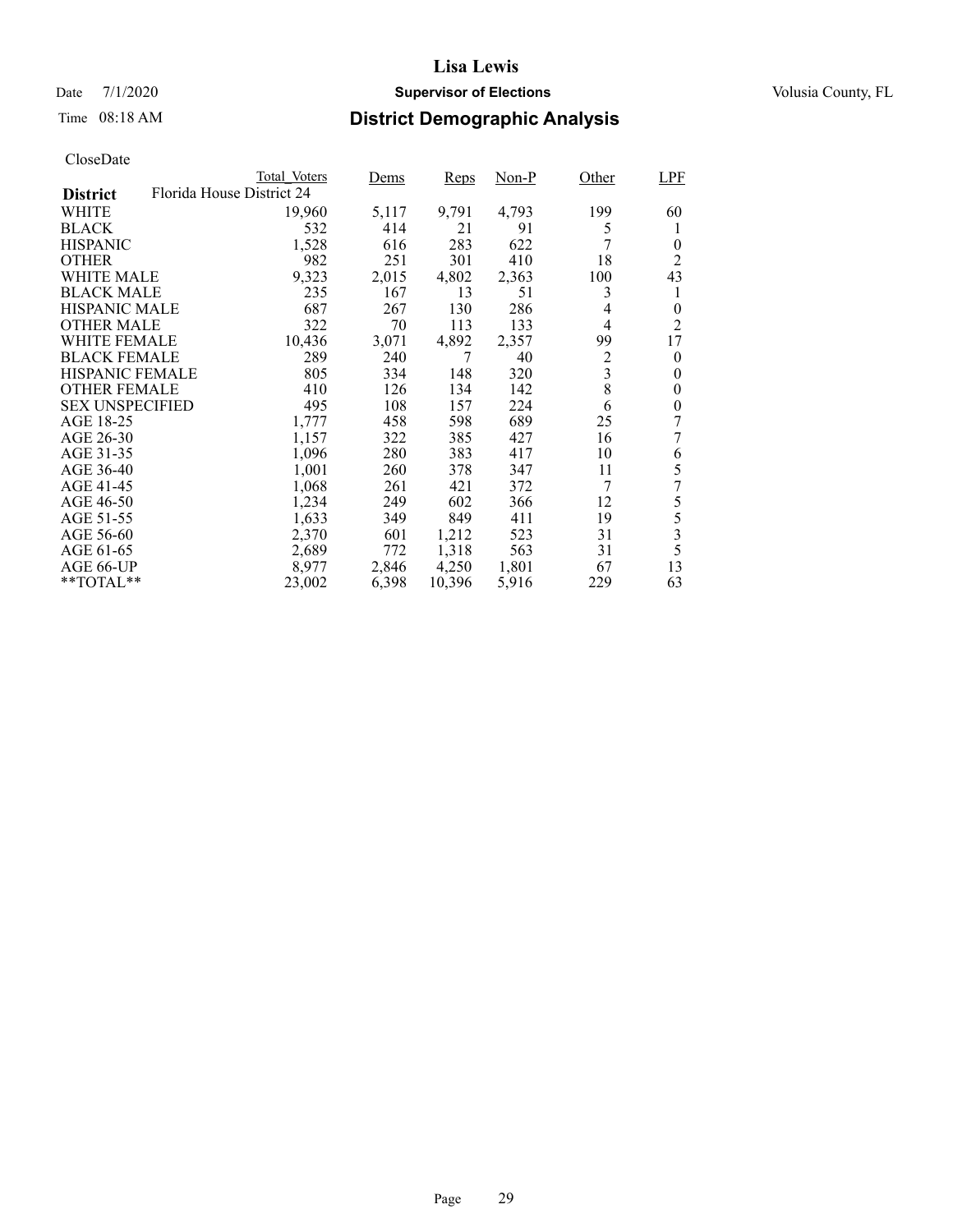### Date 7/1/2020 **Supervisor of Elections Supervisor of Elections** Volusia County, FL

# Time 08:18 AM **District Demographic Analysis**

|                        |                           | Total Voters | <u>Dems</u> | Reps   | Non-P  | Other | LPF                     |
|------------------------|---------------------------|--------------|-------------|--------|--------|-------|-------------------------|
| <b>District</b>        | Florida House District 25 |              |             |        |        |       |                         |
| WHITE                  |                           | 115,026      | 32,098      | 51,537 | 29,595 | 1,461 | 335                     |
| <b>BLACK</b>           |                           | 3,635        | 2,685       | 179    | 733    | 32    | 6                       |
| <b>HISPANIC</b>        |                           | 3,846        | 1,442       | 983    | 1,361  | 46    | 14                      |
| <b>OTHER</b>           |                           | 6,420        | 1,947       | 1,648  | 2,727  | 81    | 17                      |
| WHITE MALE             |                           | 53,266       | 12,557      | 25,287 | 14,487 | 707   | 228                     |
| <b>BLACK MALE</b>      |                           | 1,597        | 1,086       | 94     | 394    | 19    | 4                       |
| <b>HISPANIC MALE</b>   |                           | 1,719        | 597         | 490    | 599    | 25    | 8                       |
| <b>OTHER MALE</b>      |                           | 2,408        | 684         | 654    | 1,018  | 41    | 11                      |
| <b>WHITE FEMALE</b>    |                           | 60,394       | 19,194      | 25,705 | 14,640 | 751   | 104                     |
| <b>BLACK FEMALE</b>    |                           | 1,975        | 1,549       | 82     | 330    | 13    | 1                       |
| HISPANIC FEMALE        |                           | 2,050        | 822         | 472    | 729    | 21    | 6                       |
| <b>OTHER FEMALE</b>    |                           | 2,790        | 993         | 743    | 1.016  | 35    | $\overline{\mathbf{3}}$ |
| <b>SEX UNSPECIFIED</b> |                           | 2,728        | 690         | 820    | 1,203  | 8     | 7                       |
| AGE 18-25              |                           | 9,672        | 2,688       | 3,012  | 3,677  | 249   | 46                      |
| AGE 26-30              |                           | 6,991        | 1,989       | 2,203  | 2,631  | 131   | 37                      |
| AGE 31-35              |                           | 7,018        | 2,047       | 2,210  | 2,607  | 91    | 63                      |
| AGE 36-40              |                           | 6,972        | 1,926       | 2,374  | 2,530  | 97    | 45                      |
| AGE 41-45              |                           | 6,807        | 1,788       | 2,504  | 2,367  | 99    | 49                      |
| AGE 46-50              |                           | 8,276        | 2,148       | 3,501  | 2,450  | 138   | 39                      |
| AGE 51-55              |                           | 10,035       | 2,531       | 4,615  | 2,726  | 141   | 22                      |
| AGE 56-60              |                           | 12,800       | 3,498       | 6,052  | 3,100  | 134   | 16                      |
| AGE 61-65              |                           | 13,919       | 4,345       | 6,340  | 3,047  | 166   | 21                      |
| AGE 66-UP              |                           | 46,437       | 15,212      | 21,536 | 9,281  | 374   | 34                      |
| $*$ TOTAL $*$          |                           | 128,927      | 38,172      | 54,347 | 34,416 | 1,620 | 372                     |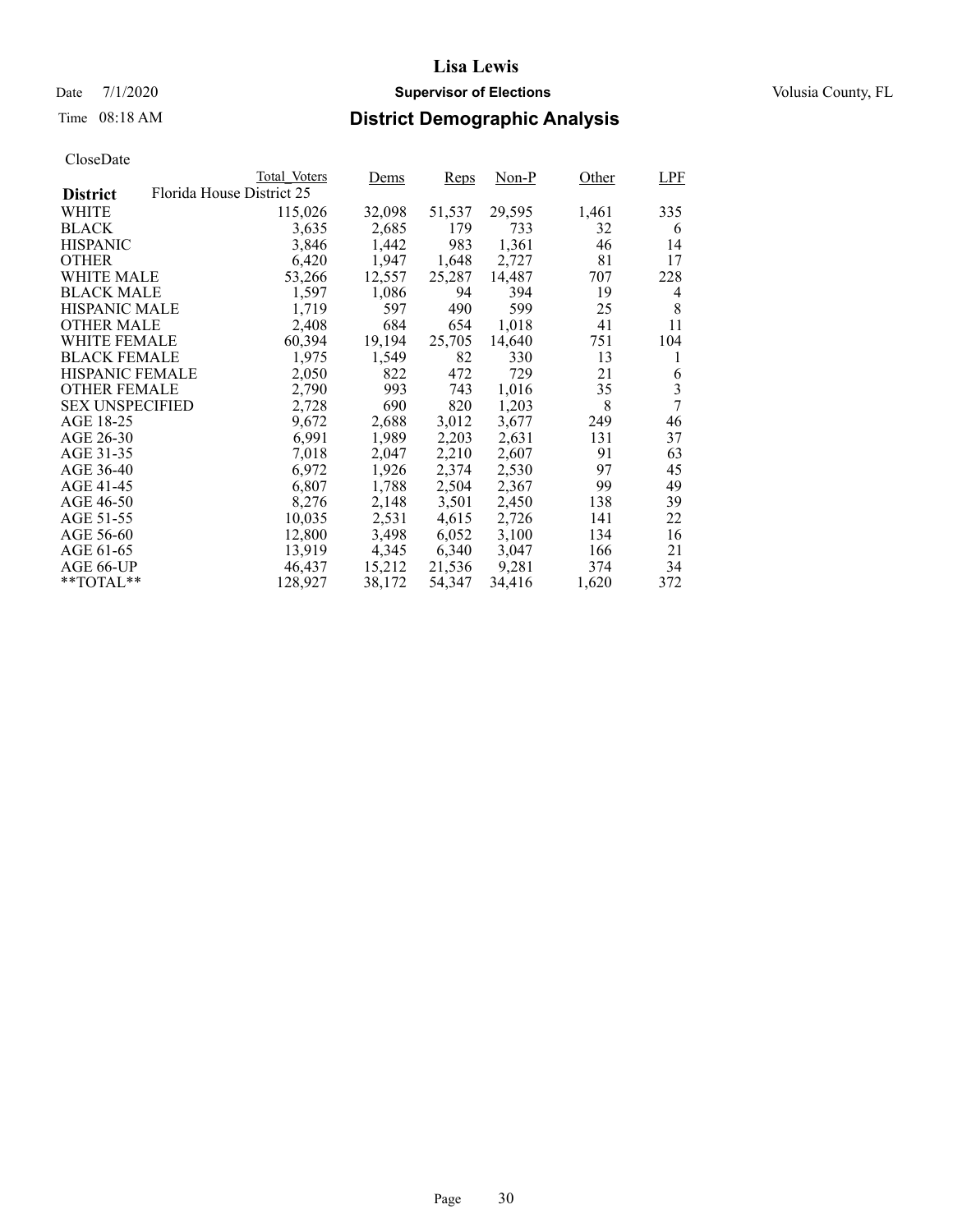### Date 7/1/2020 **Supervisor of Elections Supervisor of Elections** Volusia County, FL

# Time 08:18 AM **District Demographic Analysis**

|                        |                           | Total Voters | Dems   | <b>Reps</b> | Non-P  | Other | <b>LPF</b> |
|------------------------|---------------------------|--------------|--------|-------------|--------|-------|------------|
| <b>District</b>        | Florida House District 26 |              |        |             |        |       |            |
| WHITE                  |                           | 75,862       | 21,949 | 31,952      | 20,693 | 993   | 275        |
| <b>BLACK</b>           |                           | 20,081       | 15,984 | 574         | 3,415  | 100   | 8          |
| <b>HISPANIC</b>        |                           | 7,138        | 3,141  | 1,282       | 2,629  | 66    | 20         |
| <b>OTHER</b>           |                           | 6,706        | 2,355  | 1,283       | 2,992  | 63    | 13         |
| WHITE MALE             |                           | 34,945       | 8,347  | 15,804      | 10.146 | 466   | 182        |
| <b>BLACK MALE</b>      |                           | 7,817        | 5,822  | 300         | 1,637  | 54    | 4          |
| <b>HISPANIC MALE</b>   |                           | 3,139        | 1,229  | 638         | 1,223  | 35    | 14         |
| OTHER MALE             |                           | 2,304        | 789    | 522         | 965    | 24    | 4          |
| <b>WHITE FEMALE</b>    |                           | 39,953       | 13,379 | 15,772      | 10,186 | 526   | 90         |
| <b>BLACK FEMALE</b>    |                           | 11,841       | 9,839  | 260         | 1,692  | 46    | 4          |
| HISPANIC FEMALE        |                           | 3,852        | 1,849  | 626         | 1,341  | 30    | 6          |
| <b>OTHER FEMALE</b>    |                           | 2,787        | 1,147  | 532         | 1,070  | 31    | 7          |
| <b>SEX UNSPECIFIED</b> |                           | 3,147        | 1,028  | 635         | 1,469  | 10    | 5          |
| AGE 18-25              |                           | 12,461       | 5,092  | 2,464       | 4,624  | 224   | 57         |
| AGE 26-30              |                           | 8,459        | 3,352  | 1,856       | 3,087  | 129   | 35         |
| AGE 31-35              |                           | 8,079        | 3,151  | 1,890       | 2,895  | 94    | 49         |
| AGE 36-40              |                           | 7,204        | 2,844  | 1,789       | 2,470  | 67    | 34         |
| AGE 41-45              |                           | 6,713        | 2,534  | 1,822       | 2,254  | 78    | 25         |
| AGE 46-50              |                           | 7,468        | 2,746  | 2,445       | 2,174  | 86    | 17         |
| AGE 51-55              |                           | 8,338        | 3,113  | 3,033       | 2,092  | 71    | 29         |
| AGE 56-60              |                           | 10,278       | 3,840  | 3,876       | 2,438  | 106   | 18         |
| AGE 61-65              |                           | 10,459       | 4,218  | 3,936       | 2,184  | 100   | 21         |
| AGE 66-UP              |                           | 30,328       | 12,539 | 11,980      | 5,511  | 267   | 31         |
| $*$ TOTAL $*$          |                           | 109,787      | 43,429 | 35,091      | 29,729 | 1,222 | 316        |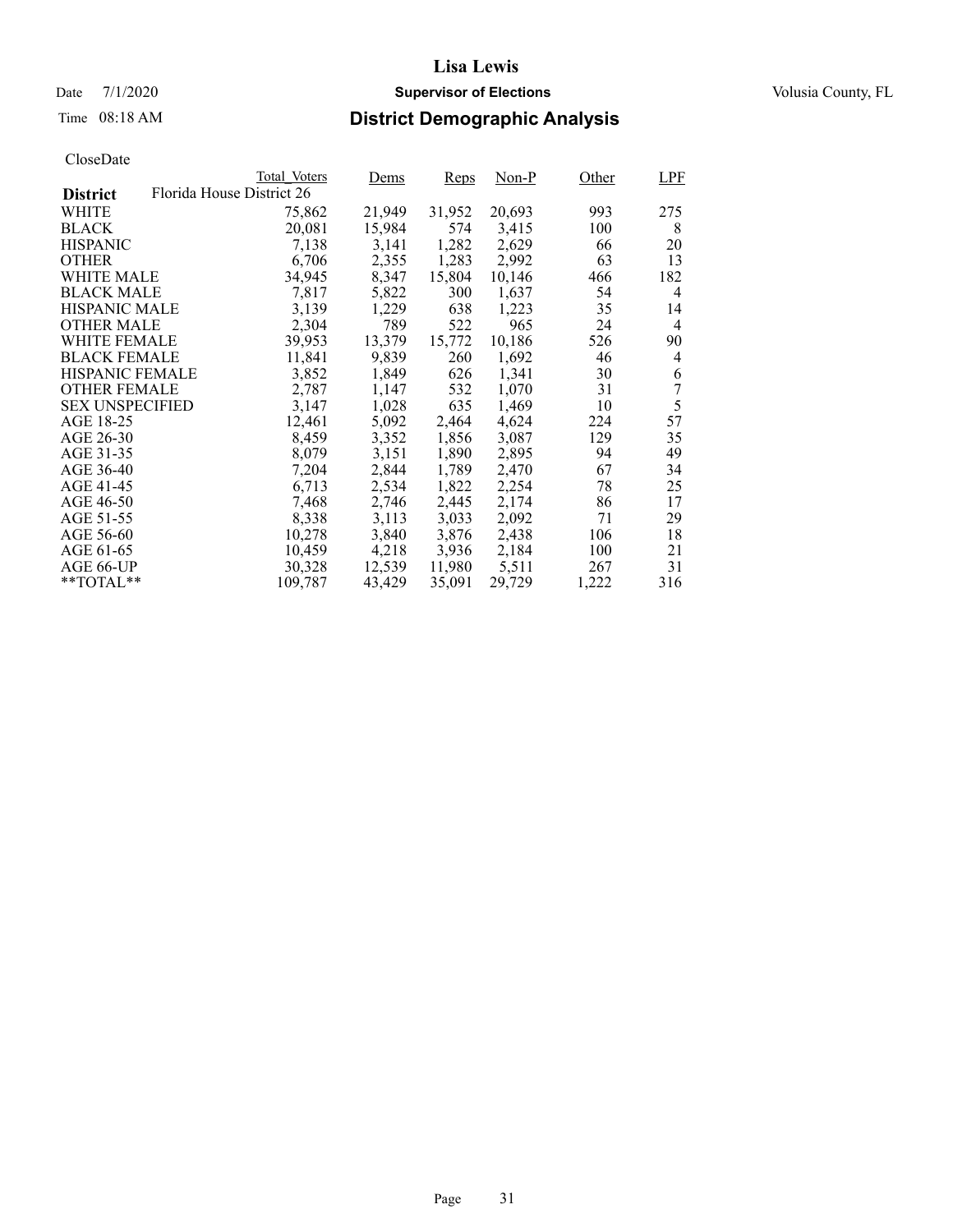### Date 7/1/2020 **Supervisor of Elections Supervisor of Elections** Volusia County, FL

# Time 08:18 AM **District Demographic Analysis**

|                        |                           | Total Voters | Dems   | Reps   | Non-P  | Other | <b>LPF</b>              |
|------------------------|---------------------------|--------------|--------|--------|--------|-------|-------------------------|
| <b>District</b>        | Florida House District 27 |              |        |        |        |       |                         |
| WHITE                  |                           | 79,262       | 20,635 | 35,173 | 22,386 | 795   | 273                     |
| <b>BLACK</b>           |                           | 8,203        | 6,071  | 355    | 1,726  | 47    | 4                       |
| <b>HISPANIC</b>        |                           | 23,560       | 11,018 | 3,583  | 8,811  | 115   | 33                      |
| <b>OTHER</b>           |                           | 6,550        | 2,069  | 1,437  | 2,966  | 66    | 12                      |
| WHITE MALE             |                           | 36,729       | 8,085  | 17,318 | 10.795 | 350   | 181                     |
| <b>BLACK MALE</b>      |                           | 3,625        | 2,461  | 211    | 921    | 31    | 1                       |
| <b>HISPANIC MALE</b>   |                           | 10,829       | 4,699  | 1,896  | 4,157  | 57    | 20                      |
| <b>OTHER MALE</b>      |                           | 2,331        | 695    | 569    | 1,037  | 20    | 10                      |
| <b>WHITE FEMALE</b>    |                           | 41,464       | 12,315 | 17,411 | 11,210 | 438   | 90                      |
| <b>BLACK FEMALE</b>    |                           | 4,455        | 3,524  | 138    | 774    | 16    | 3                       |
| HISPANIC FEMALE        |                           | 12,366       | 6,148  | 1,650  | 4,498  | 58    | 12                      |
| <b>OTHER FEMALE</b>    |                           | 2,822        | 1,079  | 605    | 1,107  | 29    | $\overline{2}$          |
| <b>SEX UNSPECIFIED</b> |                           | 2,952        | 786    | 750    | 1,389  | 24    | $\overline{\mathbf{3}}$ |
| AGE 18-25              |                           | 10,933       | 3,377  | 2,507  | 4,822  | 175   | 52                      |
| AGE 26-30              |                           | 8,547        | 2,752  | 2,165  | 3,495  | 96    | 39                      |
| AGE 31-35              |                           | 8,799        | 2,796  | 2,311  | 3,568  | 76    | 48                      |
| AGE 36-40              |                           | 8,378        | 2,656  | 2,288  | 3,310  | 77    | 47                      |
| AGE 41-45              |                           | 8,280        | 2,758  | 2,391  | 3,032  | 66    | 33                      |
| AGE 46-50              |                           | 9,061        | 2,789  | 3,160  | 2,990  | 86    | 36                      |
| AGE 51-55              |                           | 9,768        | 3,131  | 3,823  | 2,707  | 85    | 22                      |
| AGE 56-60              |                           | 11,279       | 3.711  | 4,545  | 2,922  | 88    | 13                      |
| AGE 61-65              |                           | 11,207       | 3,882  | 4,583  | 2,629  | 98    | 15                      |
| AGE 66-UP              |                           | 31,323       | 11,941 | 12,775 | 6,414  | 176   | 17                      |
| $*$ $TOTAL**$          |                           | 117,575      | 39,793 | 40,548 | 35,889 | 1,023 | 322                     |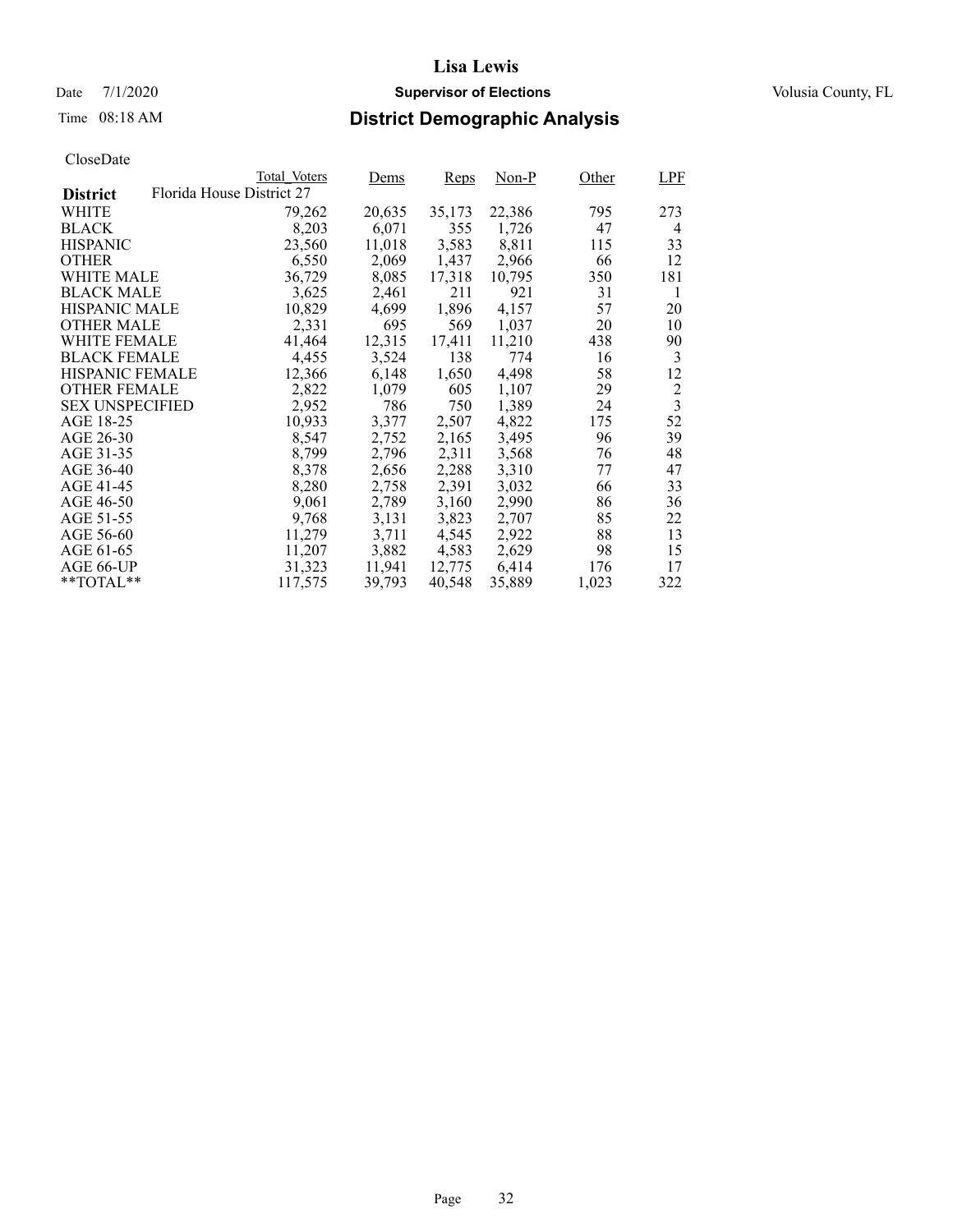### Date 7/1/2020 **Supervisor of Elections Supervisor of Elections** Volusia County, FL

# Time 08:18 AM **District Demographic Analysis**

|                        |                         | Total Voters | Dems   | <b>Reps</b> | Non-P  | Other | <b>LPF</b> |
|------------------------|-------------------------|--------------|--------|-------------|--------|-------|------------|
| <b>District</b>        | School Board District 1 |              |        |             |        |       |            |
| WHITE                  |                         | 61,286       | 16,294 | 28,602      | 15,514 | 644   | 232        |
| <b>BLACK</b>           |                         | 5,840        | 4,562  | 216         | 1,034  | 27    | 1          |
| <b>HISPANIC</b>        |                         | 8,080        | 3,472  | 1,529       | 2,998  | 61    | 20         |
| <b>OTHER</b>           |                         | 4,383        | 1,388  | 1,035       | 1,910  | 41    | 9          |
| WHITE MALE             |                         | 28,000       | 6,181  | 13,883      | 7,486  | 294   | 156        |
| <b>BLACK MALE</b>      |                         | 2,376        | 1,740  | 108         | 514    | 13    | 1          |
| <b>HISPANIC MALE</b>   |                         | 3,520        | 1,382  | 749         | 1,348  | 28    | 13         |
| OTHER MALE             |                         | 1,536        | 469    | 411         | 641    | 11    | 4          |
| <b>WHITE FEMALE</b>    |                         | 32,531       | 9,949  | 14,393      | 7,770  | 346   | 73         |
| <b>BLACK FEMALE</b>    |                         | 3,349        | 2,736  | 100         | 499    | 14    | $\theta$   |
| HISPANIC FEMALE        |                         | 4,423        | 2,027  | 762         | 1,595  | 32    | 7          |
| <b>OTHER FEMALE</b>    |                         | 1,864        | 689    | 428         | 722    | 22    | 3          |
| <b>SEX UNSPECIFIED</b> |                         | 1,989        | 543    | 547         | 881    | 13    | 5          |
| AGE 18-25              |                         | 7,540        | 2,392  | 2,021       | 2,961  | 120   | 46         |
| AGE 26-30              |                         | 5,363        | 1,680  | 1,586       | 2,003  | 61    | 33         |
| AGE 31-35              |                         | 5,502        | 1,670  | 1,695       | 2,053  | 52    | 32         |
| AGE 36-40              |                         | 5,270        | 1,625  | 1,667       | 1,891  | 49    | 38         |
| AGE 41-45              |                         | 5,106        | 1,547  | 1,793       | 1,690  | 52    | 24         |
| AGE 46-50              |                         | 5,677        | 1,633  | 2,221       | 1,733  | 71    | 19         |
| AGE 51-55              |                         | 6,281        | 1,821  | 2,827       | 1,559  | 55    | 19         |
| AGE 56-60              |                         | 7,329        | 2,272  | 3,311       | 1,669  | 64    | 13         |
| AGE 61-65              |                         | 7,519        | 2,478  | 3,390       | 1,561  | 77    | 13         |
| AGE 66-UP              |                         | 24,002       | 8,598  | 10,871      | 4,336  | 172   | 25         |
| $*$ $TOTAL**$          |                         | 79,589       | 25,716 | 31,382      | 21,456 | 773   | 262        |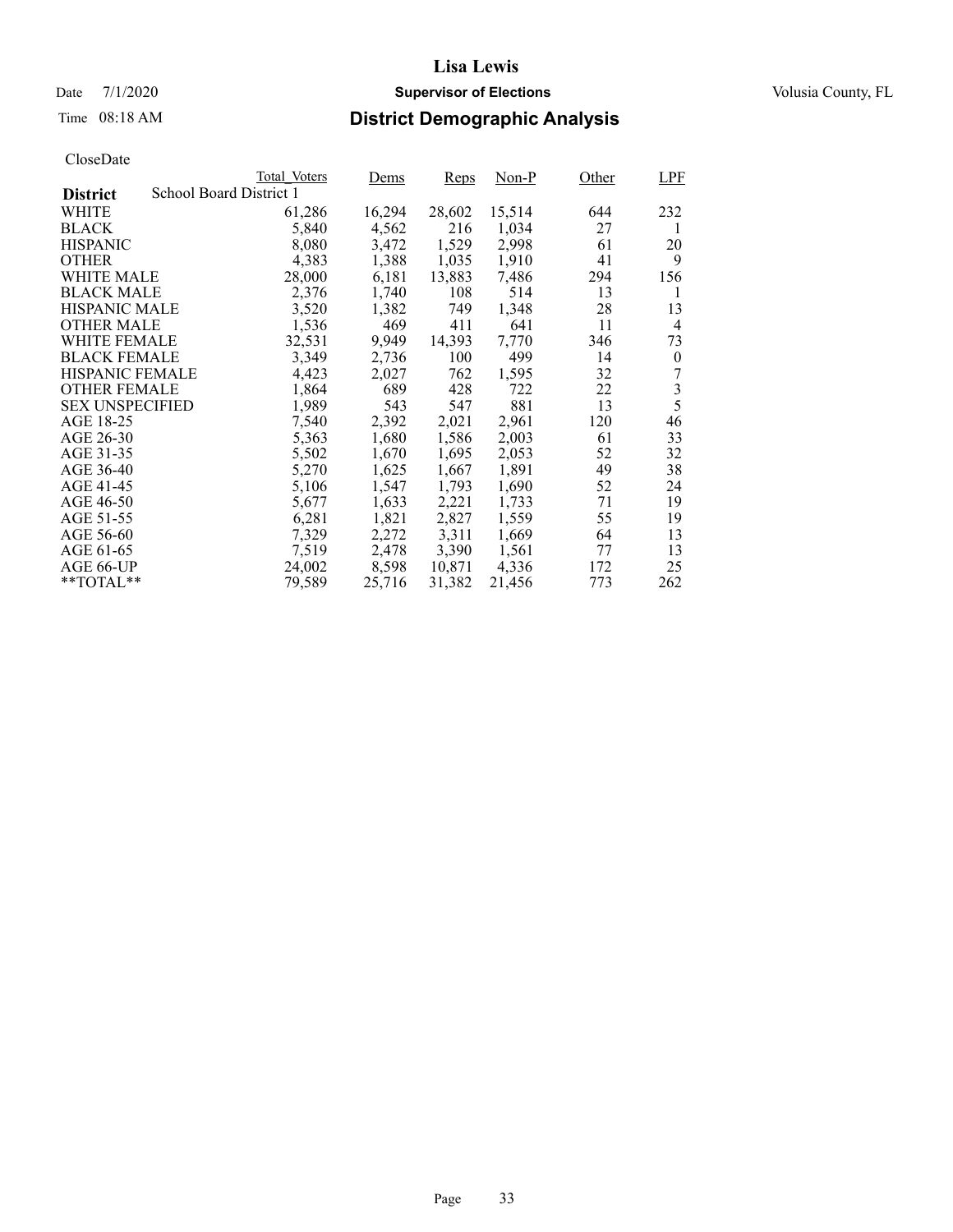### Date 7/1/2020 **Supervisor of Elections Supervisor of Elections** Volusia County, FL

# Time 08:18 AM **District Demographic Analysis**

|                        |                         | Total Voters | Dems   | Reps   | Non-P  | Other | <b>LPF</b>     |
|------------------------|-------------------------|--------------|--------|--------|--------|-------|----------------|
| <b>District</b>        | School Board District 2 |              |        |        |        |       |                |
| WHITE                  |                         | 50,265       | 14,661 | 20,729 | 13,977 | 731   | 167            |
| <b>BLACK</b>           |                         | 11,930       | 9,486  | 328    | 2,052  | 60    | 4              |
| <b>HISPANIC</b>        |                         | 2,831        | 1,246  | 537    | 1,016  | 26    | 6              |
| <b>OTHER</b>           |                         | 4,235        | 1,477  | 822    | 1,870  | 55    | 11             |
| WHITE MALE             |                         | 23,537       | 5,785  | 10,420 | 6,871  | 353   | 108            |
| <b>BLACK MALE</b>      |                         | 4,607        | 3,426  | 176    | 969    | 36    | $\overline{0}$ |
| <b>HISPANIC MALE</b>   |                         | 1,278        | 509    | 271    | 478    | 17    | 3              |
| <b>OTHER MALE</b>      |                         | 1,487        | 499    | 338    | 625    | 19    | 6              |
| <b>WHITE FEMALE</b>    |                         | 26,055       | 8,698  | 10,061 | 6,861  | 377   | 58             |
| <b>BLACK FEMALE</b>    |                         | 7,059        | 5,858  | 149    | 1,025  | 24    | 3              |
| <b>HISPANIC FEMALE</b> |                         | 1,490        | 710    | 257    | 511    | 9     | 3              |
| <b>OTHER FEMALE</b>    |                         | 1,778        | 719    | 350    | 675    | 30    | $\overline{4}$ |
| <b>SEX UNSPECIFIED</b> |                         | 1,970        | 666    | 394    | 900    | 7     | 3              |
| AGE 18-25              |                         | 7,517        | 3,197  | 1,334  | 2,791  | 168   | 27             |
| AGE 26-30              |                         | 4,880        | 1,973  | 1,016  | 1,783  | 92    | 16             |
| AGE 31-35              |                         | 4,516        | 1,828  | 988    | 1,609  | 54    | 37             |
| AGE 36-40              |                         | 3,909        | 1,554  | 919    | 1,362  | 53    | 21             |
| AGE 41-45              |                         | 3,537        | 1,402  | 901    | 1,178  | 38    | 18             |
| AGE 46-50              |                         | 4,110        | 1,530  | 1,284  | 1,220  | 57    | 19             |
| AGE 51-55              |                         | 5,117        | 1,842  | 1,811  | 1,393  | 58    | 13             |
| AGE 56-60              |                         | 6,710        | 2,464  | 2,537  | 1,631  | 70    | 8              |
| AGE 61-65              |                         | 7,063        | 2,702  | 2,747  | 1,524  | 81    | 9              |
| AGE 66-UP              |                         | 21,902       | 8,378  | 8,879  | 4,424  | 201   | 20             |
| $*$ $TOTAL**$          |                         | 69,261       | 26,870 | 22,416 | 18,915 | 872   | 188            |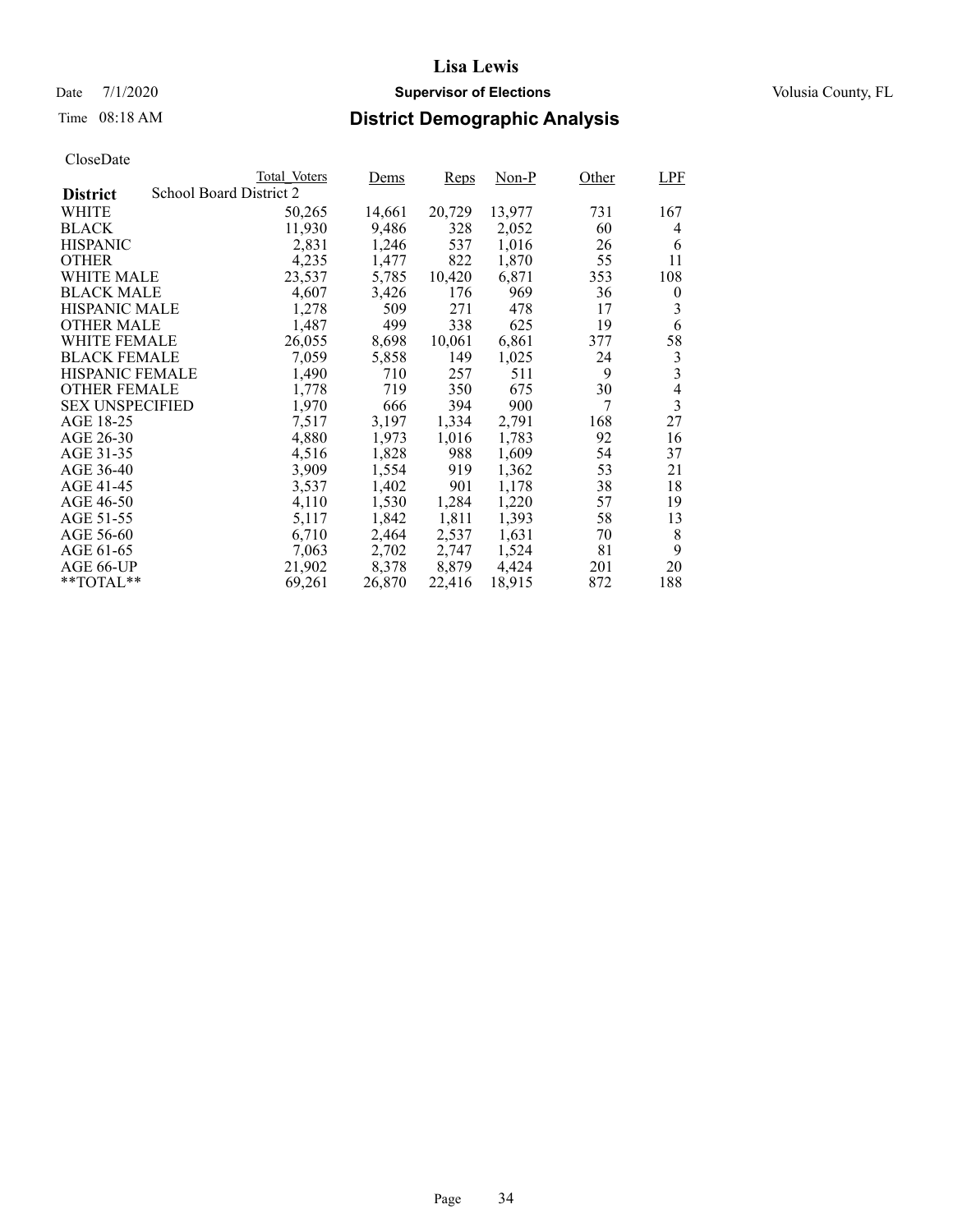### Date 7/1/2020 **Supervisor of Elections Supervisor of Elections** Volusia County, FL

# Time 08:18 AM **District Demographic Analysis**

|                        |                         | Total Voters | Dems   | Reps   | Non-P  | Other | LPF                     |
|------------------------|-------------------------|--------------|--------|--------|--------|-------|-------------------------|
| <b>District</b>        | School Board District 3 |              |        |        |        |       |                         |
| WHITE                  |                         | 75,094       | 20,377 | 33,799 | 19,726 | 983   | 209                     |
| <b>BLACK</b>           |                         | 2,233        | 1,711  | 94     | 409    | 16    | 3                       |
| <b>HISPANIC</b>        |                         | 2,066        | 731    | 569    | 732    | 28    | 6                       |
| <b>OTHER</b>           |                         | 3,402        | 994    | 922    | 1,439  | 39    | 8                       |
| WHITE MALE             |                         | 34,882       | 7,968  | 16,655 | 9,643  | 473   | 143                     |
| <b>BLACK MALE</b>      |                         | 996          | 704    | 50     | 229    | 10    | 3                       |
| <b>HISPANIC MALE</b>   |                         | 947          | 307    | 289    | 333    | 13    | 5                       |
| <b>OTHER MALE</b>      |                         | 1,227        | 337    | 367    | 495    | 23    | 5                       |
| <b>WHITE FEMALE</b>    |                         | 39,329       | 12,200 | 16,779 | 9,780  | 507   | 63                      |
| <b>BLACK FEMALE</b>    |                         | 1,195        | 970    | 43     | 176    | 6     | $\theta$                |
| <b>HISPANIC FEMALE</b> |                         | 1,072        | 408    | 267    | 381    | 15    |                         |
| <b>OTHER FEMALE</b>    |                         | 1,452        | 521    | 421    | 494    | 13    | 3                       |
| <b>SEX UNSPECIFIED</b> |                         | 1,694        | 398    | 513    | 774    | 6     | $\overline{\mathbf{3}}$ |
| AGE 18-25              |                         | 6,066        | 1,661  | 1,906  | 2,308  | 162   | 29                      |
| AGE 26-30              |                         | 4,342        | 1,185  | 1,387  | 1,655  | 88    | 27                      |
| AGE 31-35              |                         | 4,525        | 1,250  | 1,458  | 1,724  | 58    | 35                      |
| AGE 36-40              |                         | 4,488        | 1,212  | 1,574  | 1,624  | 53    | 25                      |
| AGE 41-45              |                         | 4,582        | 1,122  | 1,735  | 1,629  | 73    | 23                      |
| AGE 46-50              |                         | 5,480        | 1,376  | 2,349  | 1,656  | 78    | 21                      |
| AGE 51-55              |                         | 6,268        | 1,515  | 2,972  | 1,669  | 94    | 18                      |
| AGE 56-60              |                         | 8,203        | 2,171  | 3,948  | 1,978  | 91    | 15                      |
| AGE 61-65              |                         | 9,040        | 2,749  | 4,121  | 2,050  | 106   | 14                      |
| AGE 66-UP              |                         | 29,801       | 9,572  | 13,934 | 6,013  | 263   | 19                      |
| $*$ $TOTAL**$          |                         | 82,795       | 23,813 | 35,384 | 22,306 | 1,066 | 226                     |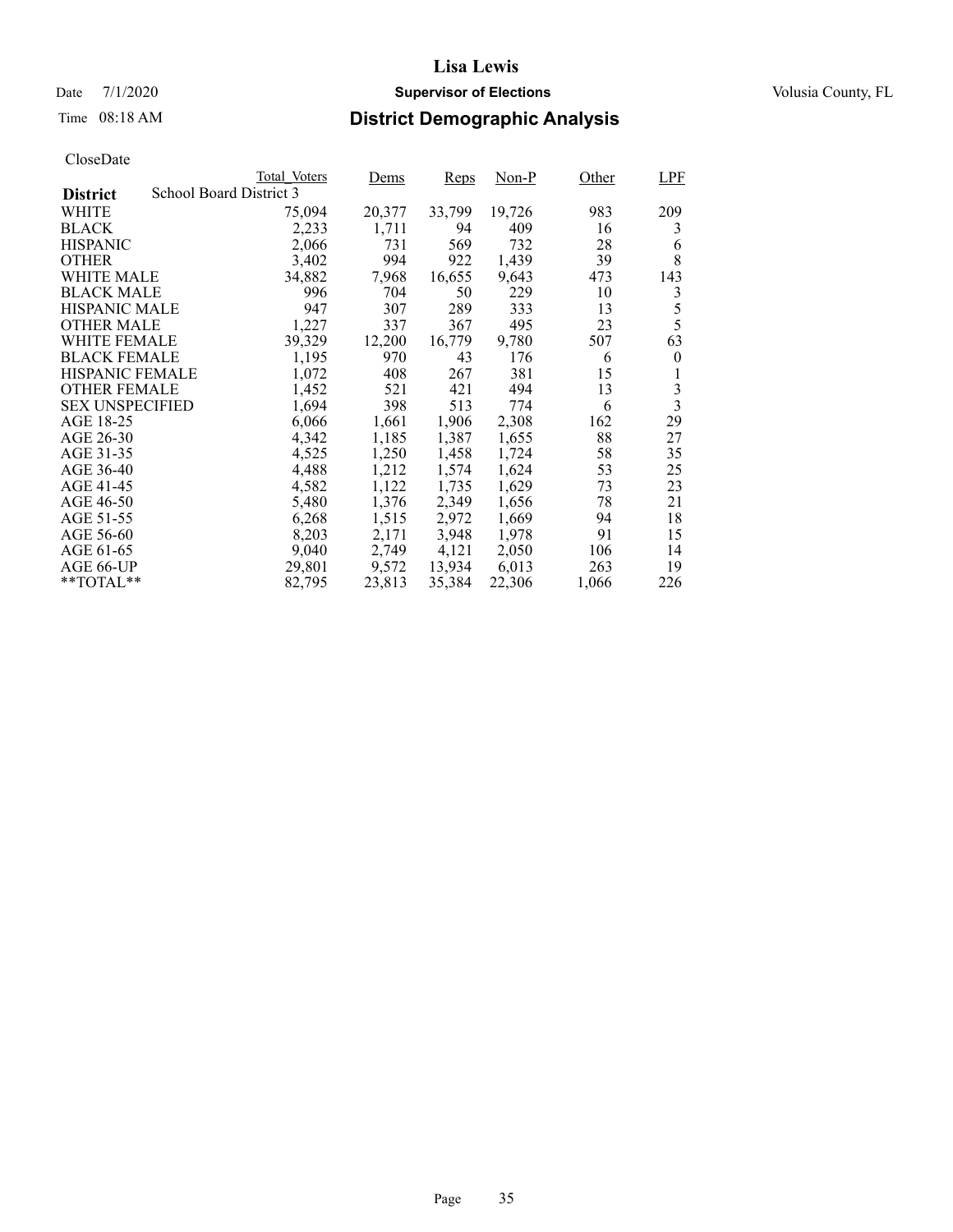### Date 7/1/2020 **Supervisor of Elections Supervisor of Elections** Volusia County, FL

# Time 08:18 AM **District Demographic Analysis**

|                        |                         | Total Voters | Dems   | Reps   | Non-P  | Other | <b>LPF</b>     |
|------------------------|-------------------------|--------------|--------|--------|--------|-------|----------------|
| <b>District</b>        | School Board District 4 |              |        |        |        |       |                |
| WHITE                  |                         | 63,167       | 17,972 | 27,973 | 16,317 | 725   | 180            |
| <b>BLACK</b>           |                         | 5,876        | 4,542  | 208    | 1,074  | 45    | 7              |
| <b>HISPANIC</b>        |                         | 2,902        | 1,178  | 615    | 1,065  | 35    | 9              |
| <b>OTHER</b>           |                         | 4,135        | 1,277  | 991    | 1,809  | 51    | 7              |
| WHITE MALE             |                         | 29,041       | 6,919  | 13,687 | 7,978  | 332   | 125            |
| <b>BLACK MALE</b>      |                         | 2,400        | 1,699  | 111    | 560    | 25    | 5              |
| <b>HISPANIC MALE</b>   |                         | 1,278        | 458    | 307    | 486    | 21    | 6              |
| <b>OTHER MALE</b>      |                         | 1,515        | 430    | 388    | 670    | 23    | 4              |
| <b>WHITE FEMALE</b>    |                         | 33,423       | 10,902 | 14,006 | 8,068  | 392   | 55             |
| <b>BLACK FEMALE</b>    |                         | 3,379        | 2,769  | 91     | 497    | 20    | $\overline{c}$ |
| <b>HISPANIC FEMALE</b> |                         | 1,560        | 699    | 297    | 547    | 14    | 3              |
| <b>OTHER FEMALE</b>    |                         | 1,764        | 648    | 437    | 658    | 20    | 1              |
| <b>SEX UNSPECIFIED</b> |                         | 1,719        | 445    | 462    | 801    | 9     | $\overline{2}$ |
| AGE 18-25              |                         | 6,197        | 1,925  | 1,782  | 2,337  | 123   | 30             |
| AGE 26-30              |                         | 4,610        | 1,531  | 1,307  | 1,688  | 70    | 14             |
| AGE 31-35              |                         | 4,404        | 1,475  | 1,247  | 1,599  | 54    | 29             |
| AGE 36-40              |                         | 4,115        | 1,331  | 1,254  | 1,466  | 40    | 24             |
| AGE 41-45              |                         | 4,071        | 1,240  | 1,325  | 1,430  | 47    | 29             |
| AGE 46-50              |                         | 4,870        | 1,362  | 1,996  | 1,424  | 67    | 21             |
| AGE 51-55              |                         | 5,907        | 1,740  | 2,534  | 1,549  | 72    | 12             |
| AGE 56-60              |                         | 7,580        | 2,282  | 3,323  | 1,869  | 99    | 7              |
| AGE 61-65              |                         | 8,268        | 2,820  | 3,561  | 1,770  | 101   | 16             |
| AGE 66-UP              |                         | 26,058       | 9,263  | 11,458 | 5,133  | 183   | 21             |
| $*$ $TOTAL**$          |                         | 76,080       | 24,969 | 29,787 | 20,265 | 856   | 203            |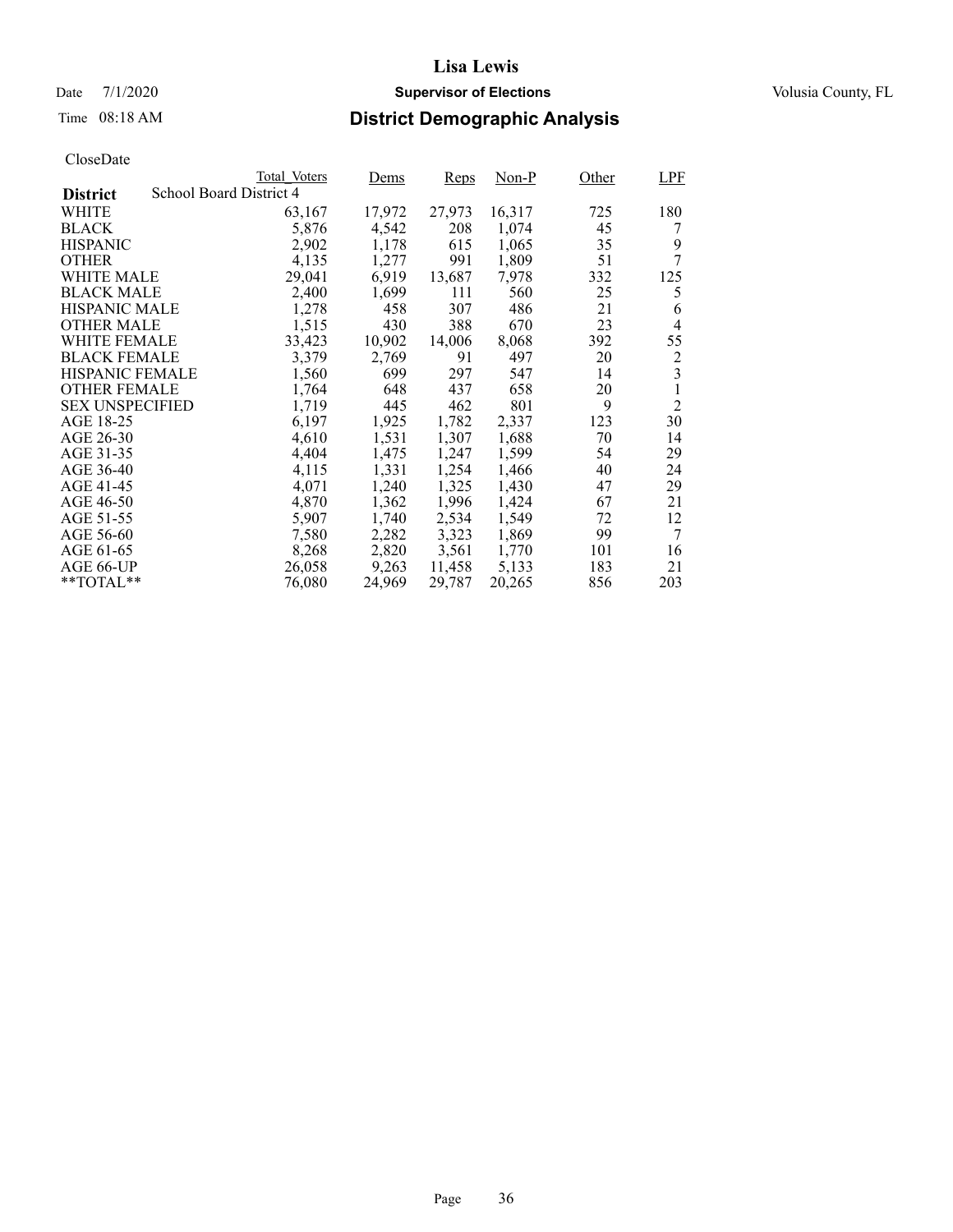## Date 7/1/2020 **Supervisor of Elections Supervisor of Elections** Volusia County, FL

# Time 08:18 AM **District Demographic Analysis**

|                        |                         | Total Voters | Dems   | Reps   | Non-P  | Other | <b>LPF</b>     |
|------------------------|-------------------------|--------------|--------|--------|--------|-------|----------------|
| <b>District</b>        | School Board District 5 |              |        |        |        |       |                |
| WHITE                  |                         | 40,298       | 10,495 | 17,350 | 11,933 | 365   | 155            |
| <b>BLACK</b>           |                         | 6,572        | 4,853  | 283    | 1,396  | 36    | 4              |
| <b>HISPANIC</b>        |                         | 20,193       | 9,590  | 2,881  | 7,612  | 84    | 26             |
| <b>OTHER</b>           |                         | 4,503        | 1,486  | 899    | 2,067  | 42    | 9              |
| WHITE MALE             |                         | 18,803       | 4,151  | 8,566  | 5,813  | 171   | 102            |
| <b>BLACK MALE</b>      |                         | 2,895        | 1,967  | 173    | 731    | 23    | 1              |
| <b>HISPANIC MALE</b>   |                         | 9,351        | 4,136  | 1,538  | 3,620  | 42    | 15             |
| <b>OTHER MALE</b>      |                         | 1,600        | 503    | 354    | 722    | 13    | 8              |
| <b>WHITE FEMALE</b>    |                         | 20,909       | 6,210  | 8,541  | 5,914  | 192   | 52             |
| <b>BLACK FEMALE</b>    |                         | 3,578        | 2,819  | 104    | 639    | 13    | 3              |
| <b>HISPANIC FEMALE</b> |                         | 10,528       | 5,309  | 1,313  | 3,854  | 42    | 10             |
| <b>OTHER FEMALE</b>    |                         | 1,951        | 768    | 378    | 786    | 18    | 1              |
| <b>SEX UNSPECIFIED</b> |                         | 1,950        | 560    | 446    | 929    | 13    | $\overline{2}$ |
| AGE 18-25              |                         | 7,523        | 2,440  | 1,538  | 3,415  | 100   | 30             |
| AGE 26-30              |                         | 5,959        | 2,046  | 1,313  | 2,511  | 61    | 28             |
| AGE 31-35              |                         | 6,045        | 2,051  | 1,406  | 2,502  | 53    | 33             |
| AGE 36-40              |                         | 5,773        | 1,964  | 1,415  | 2,314  | 57    | 23             |
| AGE 41-45              |                         | 5,572        | 2,030  | 1,384  | 2,098  | 40    | 20             |
| AGE 46-50              |                         | 5,902        | 2,031  | 1,858  | 1,947  | 49    | 17             |
| AGE 51-55              |                         | 6,201        | 2,206  | 2,176  | 1,766  | 37    | 16             |
| AGE 56-60              |                         | 6,905        | 2,461  | 2,566  | 1,836  | 35    | 7              |
| AGE 61-65              |                         | 6,384        | 2,468  | 2,358  | 1,518  | 30    | 10             |
| AGE 66-UP              |                         | 15,302       | 6,727  | 5,399  | 3,101  | 65    | 10             |
| $*$ $TOTAL**$          |                         | 71,566       | 26,424 | 21,413 | 23,008 | 527   | 194            |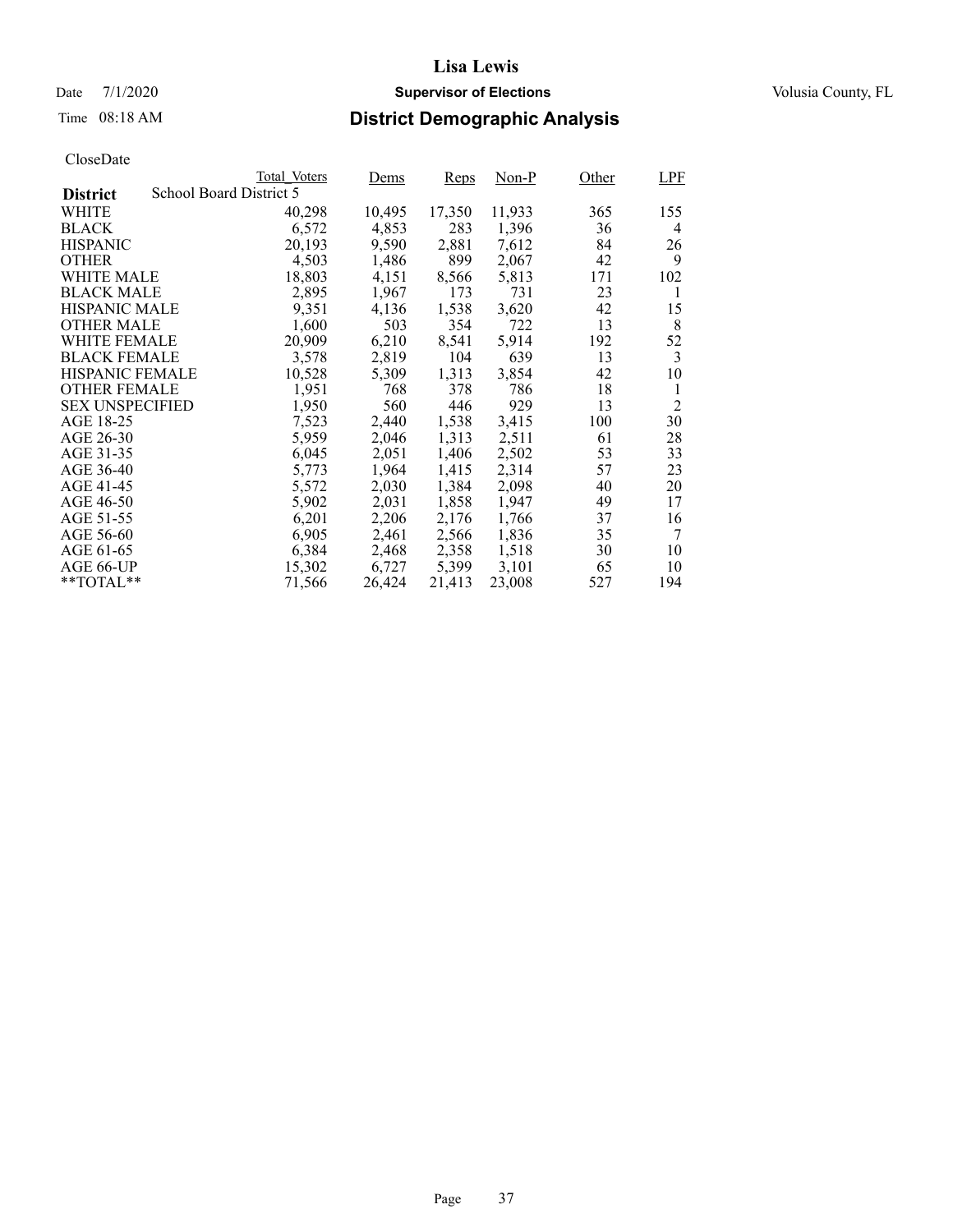## Date 7/1/2020 **Supervisor of Elections Supervisor of Elections** Volusia County, FL

# Time 08:18 AM **District Demographic Analysis**

|                        |                           | Total Voters | Dems   | Reps   | $Non-P$ | Other | LPF            |
|------------------------|---------------------------|--------------|--------|--------|---------|-------|----------------|
| <b>District</b>        | Florida Senate District 7 |              |        |        |         |       |                |
| WHITE                  |                           | 105,067      | 29,900 | 46,061 | 27,456  | 1,321 | 329            |
| <b>BLACK</b>           |                           | 17,330       | 13,691 | 499    | 3,031   | 100   | 9              |
| <b>HISPANIC</b>        |                           | 5,936        | 2,522  | 1,145  | 2,196   | 60    | 13             |
| <b>OTHER</b>           |                           | 7,834        | 2,553  | 1,727  | 3,441   | 99    | 14             |
| WHITE MALE             |                           | 48,835       | 11,652 | 22,802 | 13,528  | 621   | 232            |
| <b>BLACK MALE</b>      |                           | 6,824        | 5,013  | 266    | 1,482   | 58    | 5              |
| <b>HISPANIC MALE</b>   |                           | 2,641        | 1,016  | 560    | 1,020   | 37    | 8              |
| <b>OTHER MALE</b>      |                           | 2,770        | 849    | 683    | 1,190   | 41    | 7              |
| WHITE FEMALE           |                           | 55,000       | 17,968 | 22,780 | 13,458  | 698   | 96             |
| <b>BLACK FEMALE</b>    |                           | 10,152       | 8,406  | 223    | 1,477   | 42    | 4              |
| <b>HISPANIC FEMALE</b> |                           | 3,160        | 1,453  | 563    | 1,116   | 23    | 5              |
| <b>OTHER FEMALE</b>    |                           | 3,300        | 1,266  | 754    | 1,231   | 44    | 5              |
| <b>SEX UNSPECIFIED</b> |                           | 3,484        | 1,043  | 800    | 1,622   | 16    | $\overline{3}$ |
| AGE 18-25              |                           | 13,130       | 4,901  | 3,037  | 4,884   | 253   | 55             |
| AGE 26-30              |                           | 8,800        | 3,291  | 2,148  | 3.181   | 150   | 30             |
| AGE 31-35              |                           | 8,323        | 3,087  | 2,118  | 2,958   | 100   | 60             |
| AGE 36-40              |                           | 7,499        | 2,708  | 2,065  | 2,607   | 81    | 38             |
| AGE 41-45              |                           | 7,210        | 2,501  | 2,149  | 2,436   | 78    | 46             |
| AGE 46-50              |                           | 8,446        | 2,702  | 3,114  | 2,483   | 115   | 32             |
| AGE 51-55              |                           | 10,410       | 3,346  | 4,206  | 2,711   | 121   | 26             |
| AGE 56-60              |                           | 13,303       | 4,406  | 5,546  | 3,183   | 155   | 13             |
| AGE 61-65              |                           | 14,358       | 5,173  | 5,950  | 3,046   | 166   | 23             |
| AGE 66-UP              |                           | 44,688       | 16,551 | 19,099 | 8,635   | 361   | 42             |
| $*$ $TOTAL**$          |                           | 136,167      | 48,666 | 49.432 | 36,124  | 1,580 | 365            |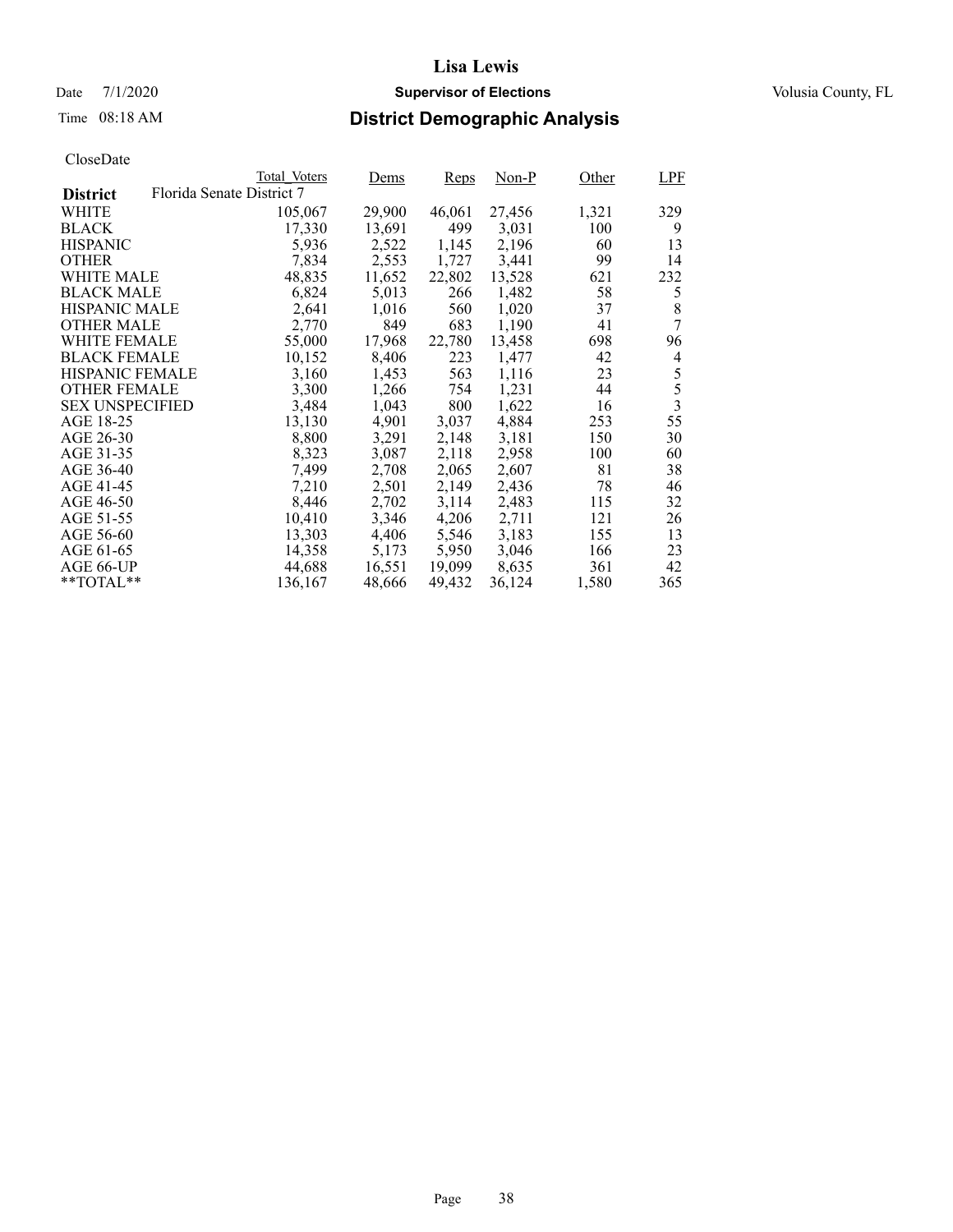## Date 7/1/2020 **Supervisor of Elections Supervisor of Elections** Volusia County, FL

# Time 08:18 AM **District Demographic Analysis**

|                        |                           | Total Voters | Dems   | Reps   | Non-P  | Other | LPF              |
|------------------------|---------------------------|--------------|--------|--------|--------|-------|------------------|
| <b>District</b>        | Florida Senate District 9 |              |        |        |        |       |                  |
| WHITE                  |                           | 27,419       | 6,584  | 13,129 | 7,332  | 271   | 103              |
| <b>BLACK</b>           |                           | 1,682        | 1,234  | 73     | 364    | 11    | $\overline{0}$   |
| <b>HISPANIC</b>        |                           | 4,308        | 1,867  | 839    | 1,569  | 26    |                  |
| <b>OTHER</b>           |                           | 1,973        | 565    | 509    | 875    | 20    | $\overline{4}$   |
| WHITE MALE             |                           | 12,628       | 2,509  | 6,410  | 3,514  | 124   | 71               |
| <b>BLACK MALE</b>      |                           | 732          | 487    | 39     | 200    | 6     | $\boldsymbol{0}$ |
| <b>HISPANIC MALE</b>   |                           | 1,912        | 754    | 435    | 705    | 13    | 5                |
| <b>OTHER MALE</b>      |                           | 692          | 195    | 195    | 293    | 5     | $\overline{4}$   |
| WHITE FEMALE           |                           | 14.409       | 4,002  | 6,554  | 3,678  | 144   | 31               |
| <b>BLACK FEMALE</b>    |                           | 924          | 730    | 33     | 156    | 5     | $\theta$         |
| <b>HISPANIC FEMALE</b> |                           | 2,327        | 1,081  | 395    | 836    | 13    | $\overline{2}$   |
| <b>OTHER FEMALE</b>    |                           | 843          | 302    | 212    | 317    | 12    | $\overline{0}$   |
| <b>SEX UNSPECIFIED</b> |                           | 914          | 190    | 276    | 441    | 6     |                  |
| AGE 18-25              |                           | 3,126        | 844    | 897    | 1,311  | 52    | 22               |
| AGE 26-30              |                           | 2,350        | 635    | 746    | 931    | 27    | 11               |
| AGE 31-35              |                           | 2,501        | 709    | 815    | 949    | 18    | 10               |
| AGE 36-40              |                           | 2,397        | 620    | 815    | 922    | 16    | 24               |
| AGE 41-45              |                           | 2,309        | 644    | 848    | 779    | 25    | 13               |
| AGE 46-50              |                           | 2,694        | 699    | 1,092  | 858    | 34    | 11               |
| AGE 51-55              |                           | 2,951        | 793    | 1,369  | 751    | 30    | 8                |
| AGE 56-60              |                           | 3,386        | 919    | 1,580  | 853    | 30    | 4                |
| AGE 61-65              |                           | 3,376        | 1,006  | 1,574  | 750    | 41    | 5                |
| AGE 66-UP              |                           | 10,292       | 3,381  | 4,814  | 2,036  | 55    | 6                |
| $*$ $TOTAL**$          |                           | 35,382       | 10,250 | 14,550 | 10,140 | 328   | 114              |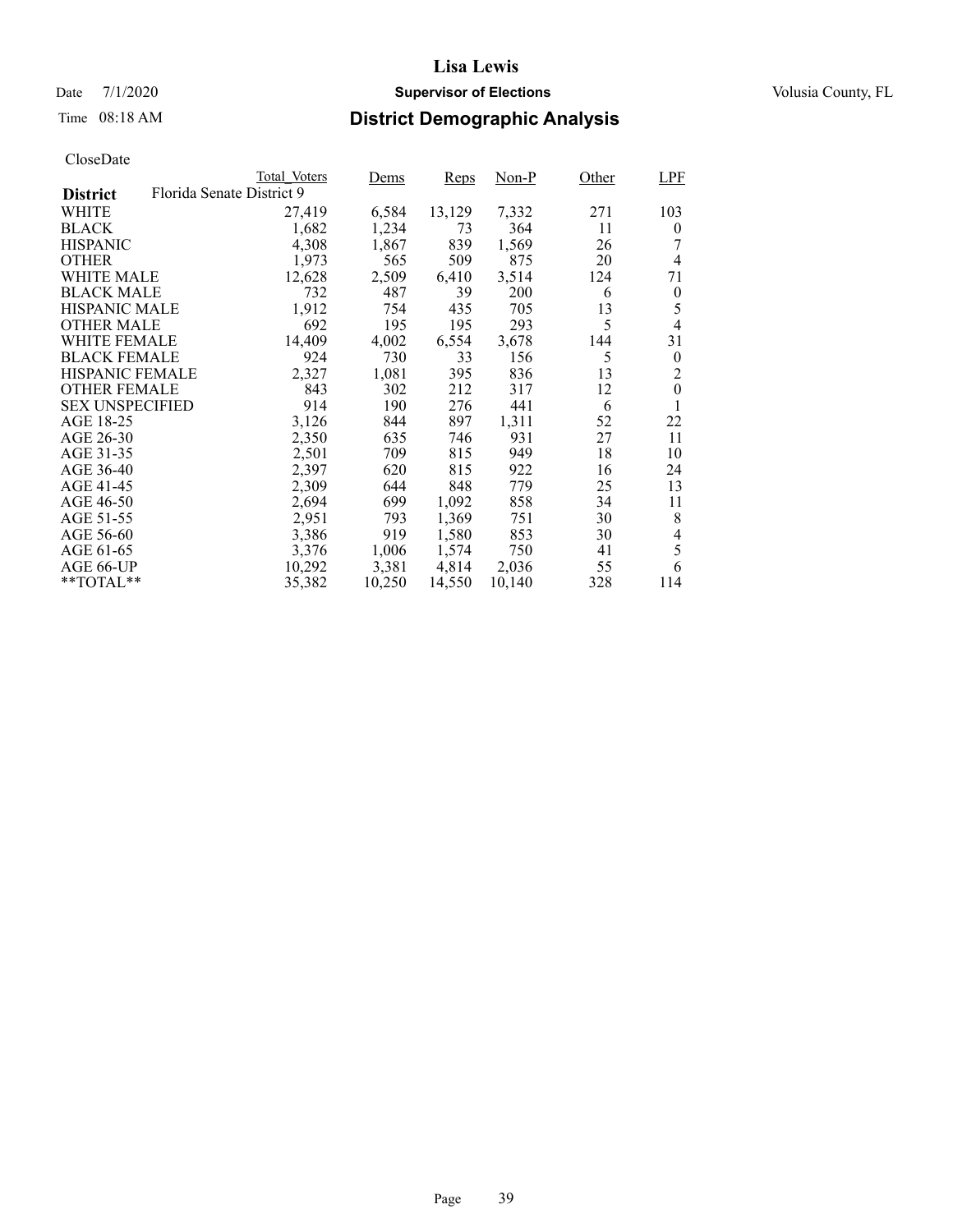## Date 7/1/2020 **Supervisor of Elections Supervisor of Elections** Volusia County, FL

# Time 08:18 AM **District Demographic Analysis**

|                        |                            | Total Voters | Dems   | Reps   | Non-P  | Other | <b>LPF</b>     |
|------------------------|----------------------------|--------------|--------|--------|--------|-------|----------------|
| <b>District</b>        | Florida Senate District 14 |              |        |        |        |       |                |
| WHITE                  |                            | 157,624      | 43,315 | 69,263 | 42,679 | 1,856 | 511            |
| <b>BLACK</b>           |                            | 13,439       | 10,229 | 557    | 2,570  | 73    | 10             |
| <b>HISPANIC</b>        |                            | 25,828       | 11,828 | 4,147  | 9,658  | 148   | 47             |
| <b>OTHER</b>           |                            | 10,851       | 3,504  | 2,433  | 4,779  | 109   | 26             |
| WHITE MALE             |                            | 72,800       | 16,843 | 33,999 | 20,749 | 878   | 331            |
| <b>BLACK MALE</b>      |                            | 5,718        | 4,036  | 313    | 1,321  | 43    | 5              |
| <b>HISPANIC MALE</b>   |                            | 11,821       | 5,022  | 2,159  | 4,540  | 71    | 29             |
| <b>OTHER MALE</b>      |                            | 3,903        | 1,194  | 980    | 1,670  | 43    | 16             |
| <b>WHITE FEMALE</b>    |                            | 82,838       | 25,989 | 34,446 | 21,257 | 972   | 174            |
| <b>BLACK FEMALE</b>    |                            | 7,484        | 6,016  | 231    | 1,203  | 30    | $\overline{4}$ |
| <b>HISPANIC FEMALE</b> |                            | 13,586       | 6,619  | 1,938  | 4,936  | 76    | 17             |
| <b>OTHER FEMALE</b>    |                            | 4,666        | 1,777  | 1,048  | 1.787  | 47    | 7              |
| <b>SEX UNSPECIFIED</b> |                            | 4,924        | 1,379  | 1,286  | 2,222  | 26    | 11             |
| AGE 18-25              |                            | 18,587       | 5,870  | 4,647  | 7,617  | 368   | 85             |
| AGE 26-30              |                            | 14,004       | 4,489  | 3,715  | 5,528  | 195   | 77             |
| AGE 31-35              |                            | 14,168       | 4,478  | 3,861  | 5,580  | 153   | 96             |
| AGE 36-40              |                            | 13,659       | 4,358  | 3,949  | 5,128  | 155   | 69             |
| AGE 41-45              |                            | 13,349       | 4,196  | 4,141  | 4,810  | 147   | 55             |
| AGE 46-50              |                            | 14,899       | 4,531  | 5,502  | 4,639  | 173   | 54             |
| AGE 51-55              |                            | 16,413       | 4,985  | 6,745  | 4,474  | 165   | 44             |
| AGE 56-60              |                            | 20,038       | 6,325  | 8,559  | 4.947  | 174   | 33             |
| AGE 61-65              |                            | 20,540       | 7,038  | 8,653  | 4,627  | 188   | 34             |
| AGE 66-UP              |                            | 62,085       | 22,606 | 26,628 | 12,336 | 468   | 47             |
| $*$ $TOTAL**$          |                            | 207.742      | 68,876 | 76,400 | 59,686 | 2,186 | 594            |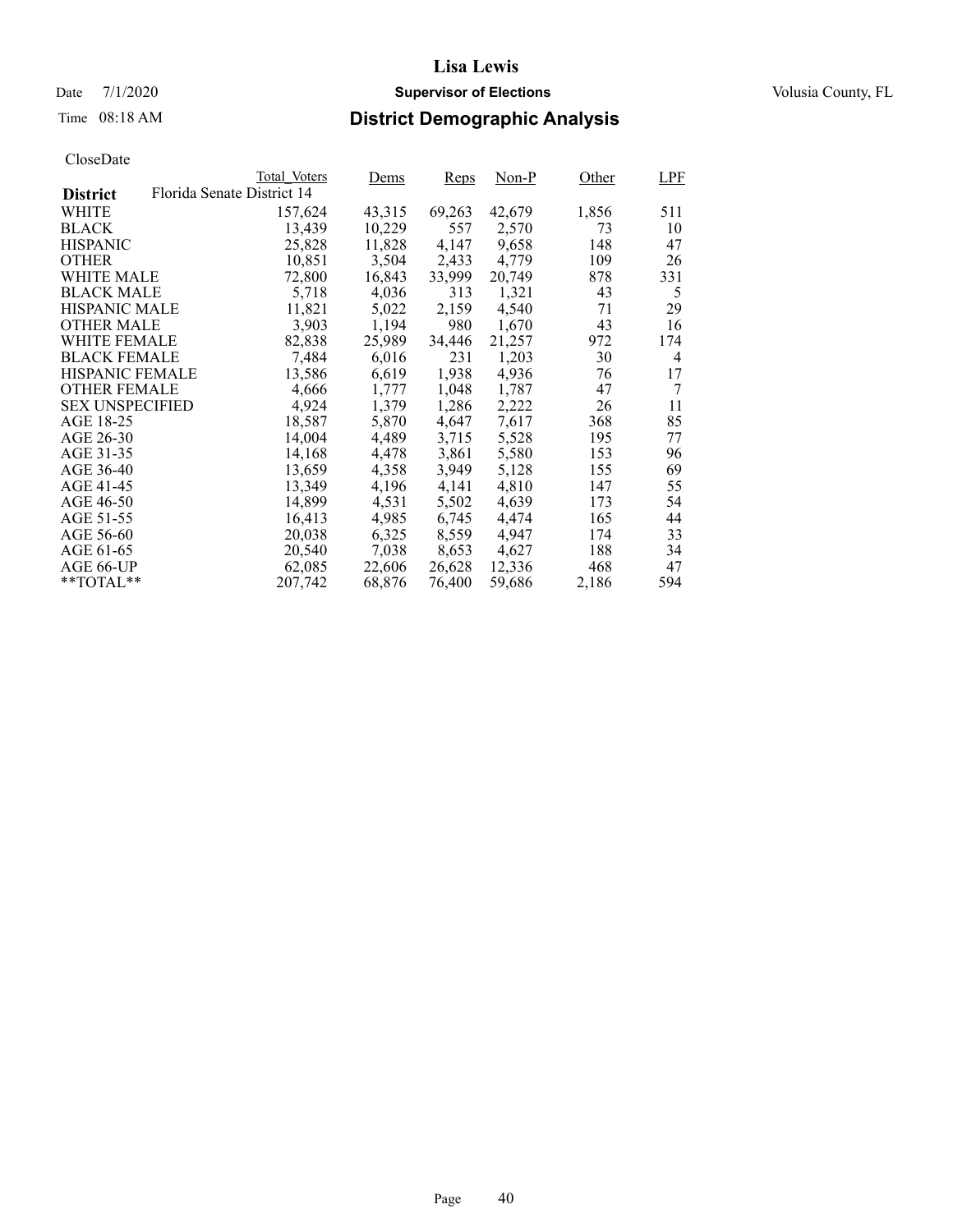## Date 7/1/2020 **Supervisor of Elections Supervisor of Elections** Volusia County, FL

# Time 08:18 AM **District Demographic Analysis**

|                        |                      | Total Voters | Dems  | Reps  | $Non-P$ | Other    | <b>LPF</b>     |
|------------------------|----------------------|--------------|-------|-------|---------|----------|----------------|
| <b>District</b>        | Daytona Beach Zone 1 |              |       |       |         |          |                |
| WHITE                  |                      | 5,013        | 1,528 | 1,906 | 1,473   | 93       | 13             |
| <b>BLACK</b>           |                      | 1,109        | 864   | 31    | 206     |          | 1              |
| <b>HISPANIC</b>        |                      | 320          | 144   | 49    | 121     | 5        | 1              |
| <b>OTHER</b>           |                      | 493          | 165   | 99    | 216     | 12       | 1              |
| WHITE MALE             |                      | 2,439        | 620   | 1,005 | 756     | 48       | 10             |
| <b>BLACK MALE</b>      |                      | 439          | 317   | 15    | 103     | 4        | 0              |
| <b>HISPANIC MALE</b>   |                      | 150          | 52    | 28    | 64      | 5        | 1              |
| <b>OTHER MALE</b>      |                      | 168          | 56    | 34    | 75      | 3        | 0              |
| WHITE FEMALE           |                      | 2,499        | 886   | 874   | 691     | 45       | 3              |
| <b>BLACK FEMALE</b>    |                      | 656          | 536   | 16    | 100     | 3        | 1              |
| HISPANIC FEMALE        |                      | 164          | 91    | 20    | 53      | $\theta$ | 0              |
| <b>OTHER FEMALE</b>    |                      | 217          | 86    | 44    | 78      | 8        | 1              |
| <b>SEX UNSPECIFIED</b> |                      | 203          | 57    | 49    | 96      | 1        | $\overline{0}$ |
| AGE 18-25              |                      | 813          | 310   | 146   | 330     | 25       | 2              |
| AGE 26-30              |                      | 551          | 235   | 105   | 197     | 13       | 1              |
| AGE 31-35              |                      | 453          | 186   | 86    | 173     | 4        | 4              |
| AGE 36-40              |                      | 352          | 153   | 82    | 112     | 5        | 0              |
| AGE 41-45              |                      | 365          | 147   | 86    | 125     | 5        | $\overline{c}$ |
| AGE 46-50              |                      | 444          | 161   | 126   | 147     | 9        | 1              |
| AGE 51-55              |                      | 562          | 192   | 201   | 157     | 11       | 1              |
| AGE 56-60              |                      | 632          | 224   | 233   | 164     | 10       |                |
| AGE 61-65              |                      | 703          | 276   | 254   | 167     | 5        | 1              |
| AGE 66-UP              |                      | 2,060        | 817   | 766   | 444     | 30       | 3              |
| **TOTAL**              |                      | 6,935        | 2,701 | 2,085 | 2,016   | 117      | 16             |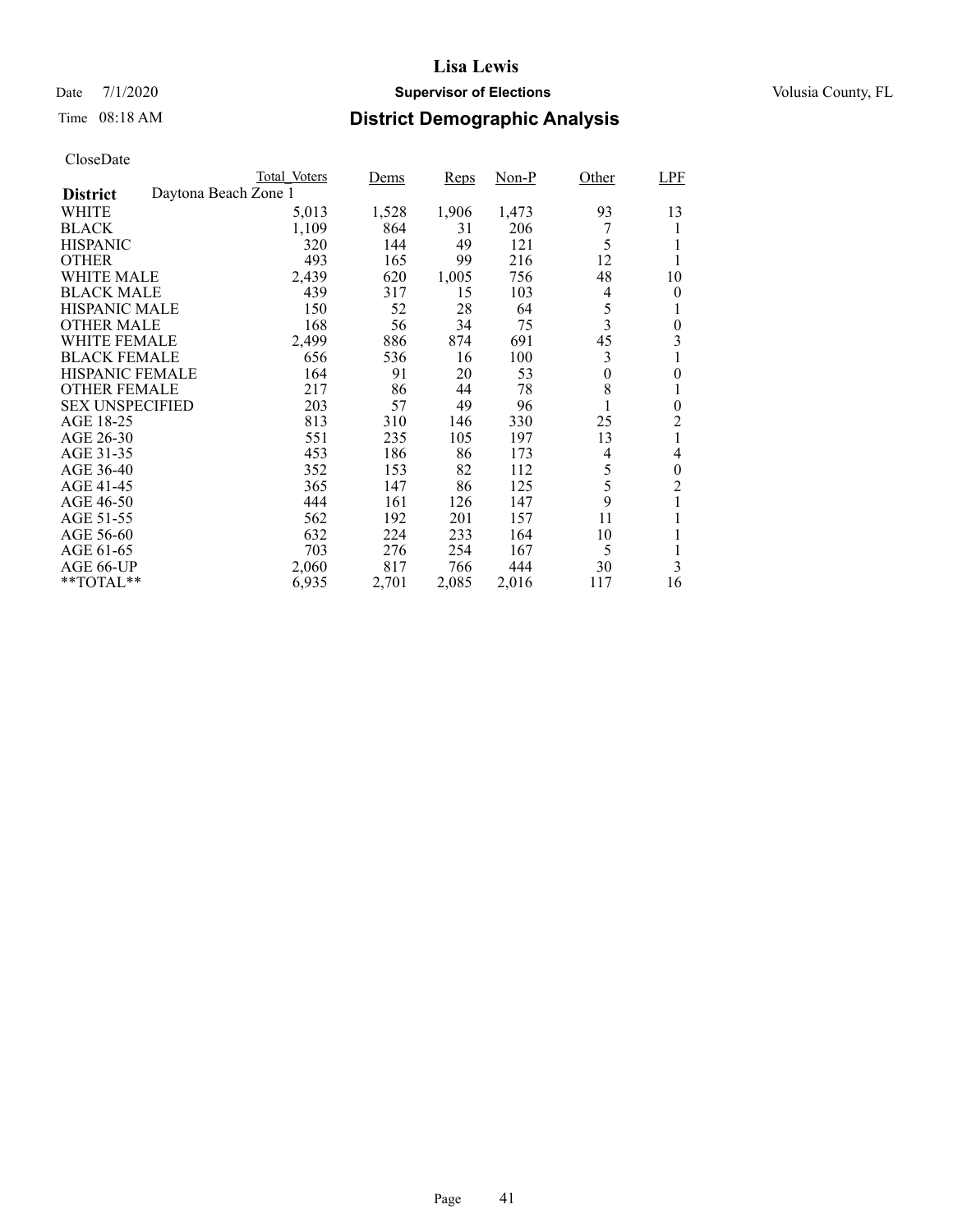## Date 7/1/2020 **Supervisor of Elections Supervisor of Elections** Volusia County, FL

# Time 08:18 AM **District Demographic Analysis**

|                        |                      | Total Voters | Dems  | Reps  | Non-P | Other          | LPF                     |
|------------------------|----------------------|--------------|-------|-------|-------|----------------|-------------------------|
| <b>District</b>        | Daytona Beach Zone 2 |              |       |       |       |                |                         |
| WHITE                  |                      | 4,373        | 1,366 | 1,752 | 1,168 | 66             | 21                      |
| <b>BLACK</b>           |                      | 1,385        | 1,103 | 39    | 241   | 2              | $\overline{0}$          |
| <b>HISPANIC</b>        |                      | 279          | 124   | 43    | 111   | 1              | 0                       |
| <b>OTHER</b>           |                      | 385          | 134   | 77    | 167   | 5              | 2                       |
| WHITE MALE             |                      | 2,125        | 582   | 906   | 591   | 31             | 15                      |
| <b>BLACK MALE</b>      |                      | 561          | 410   | 24    | 126   | 1              | 0                       |
| <b>HISPANIC MALE</b>   |                      | 121          | 57    | 19    | 45    | 0              | 0                       |
| <b>OTHER MALE</b>      |                      | 134          | 43    | 37    | 49    | 3              | $\overline{2}$          |
| <b>WHITE FEMALE</b>    |                      | 2,199        | 766   | 830   | 562   | 35             | 6                       |
| <b>BLACK FEMALE</b>    |                      | 810          | 683   | 15    | 111   | 1              | 0                       |
| <b>HISPANIC FEMALE</b> |                      | 151          | 64    | 21    | 65    | 1              | 0                       |
| <b>OTHER FEMALE</b>    |                      | 166          | 73    | 30    | 61    | $\overline{2}$ | 0                       |
| <b>SEX UNSPECIFIED</b> |                      | 155          | 49    | 29    | 77    | $\theta$       | 0                       |
| AGE 18-25              |                      | 536          | 207   | 97    | 220   | 10             | 2                       |
| AGE 26-30              |                      | 411          | 195   | 66    | 141   |                | $\overline{c}$          |
| AGE 31-35              |                      | 403          | 176   | 79    | 136   | 7              | 5                       |
| AGE 36-40              |                      | 364          | 177   | 73    | 106   | 7              |                         |
| AGE 41-45              |                      | 339          | 149   | 82    | 105   | 0              | 3                       |
| AGE 46-50              |                      | 433          | 181   | 104   | 135   | 9              | 4                       |
| AGE 51-55              |                      | 558          | 193   | 184   | 173   | 8              | $\overline{0}$          |
| AGE 56-60              |                      | 715          | 277   | 266   | 168   | 3              | 1                       |
| AGE 61-65              |                      | 717          | 313   | 252   | 145   | 5              | $\overline{c}$          |
| AGE 66-UP              |                      | 1,946        | 859   | 708   | 358   | 18             | $\overline{\mathbf{3}}$ |
| $*$ $TOTAL**$          |                      | 6,422        | 2,727 | 1,911 | 1,687 | 74             | 23                      |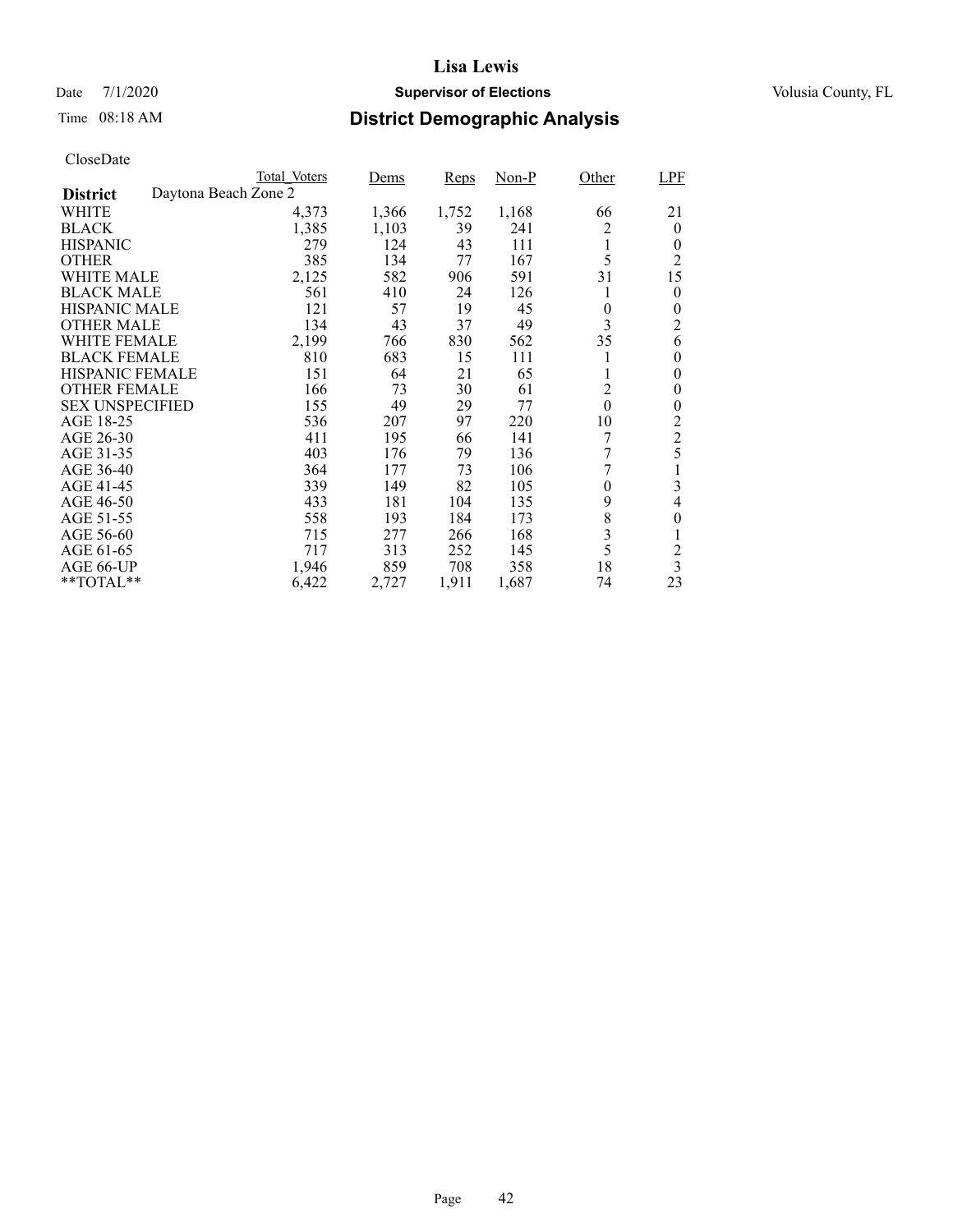## Date 7/1/2020 **Supervisor of Elections Supervisor of Elections** Volusia County, FL

# Time 08:18 AM **District Demographic Analysis**

|                        |                      | Total Voters | Dems  | Reps  | Non-P | Other                   | LPF                     |
|------------------------|----------------------|--------------|-------|-------|-------|-------------------------|-------------------------|
| <b>District</b>        | Daytona Beach Zone 3 |              |       |       |       |                         |                         |
| WHITE                  |                      | 3,651        | 1,160 | 1,333 | 1,084 | 54                      | 20                      |
| <b>BLACK</b>           |                      | 1,632        | 1,281 | 35    | 305   | 11                      | $\theta$                |
| <b>HISPANIC</b>        |                      | 305          | 159   | 58    | 83    | 4                       |                         |
| <b>OTHER</b>           |                      | 551          | 207   | 58    | 283   | 3                       | $\theta$                |
| WHITE MALE             |                      | 1,836        | 497   | 725   | 579   | 22                      | 13                      |
| <b>BLACK MALE</b>      |                      | 638          | 483   | 16    | 133   | 6                       | 0                       |
| <b>HISPANIC MALE</b>   |                      | 142          | 71    | 28    | 41    | $\overline{c}$          | $\theta$                |
| <b>OTHER MALE</b>      |                      | 169          | 68    | 27    | 74    | $\theta$                | $\theta$                |
| <b>WHITE FEMALE</b>    |                      | 1,767        | 653   | 590   | 485   | 32                      |                         |
| <b>BLACK FEMALE</b>    |                      | 902          | 728   | 19    | 150   | 5                       | 0                       |
| <b>HISPANIC FEMALE</b> |                      | 154          | 83    | 29    | 39    | $\overline{c}$          | 1                       |
| <b>OTHER FEMALE</b>    |                      | 201          | 88    | 19    | 91    | $\overline{\mathbf{3}}$ | 0                       |
| <b>SEX UNSPECIFIED</b> |                      | 330          | 136   | 31    | 163   | $\boldsymbol{0}$        | 0                       |
| AGE 18-25              |                      | 1,377        | 846   | 86    | 435   | 9                       |                         |
| AGE 26-30              |                      | 384          | 171   | 60    | 144   | 7                       | 2                       |
| AGE 31-35              |                      | 354          | 146   | 63    | 132   | 7                       | 6                       |
| AGE 36-40              |                      | 302          | 108   | 66    | 120   | 6                       | $\overline{c}$          |
| AGE 41-45              |                      | 282          | 118   | 58    | 98    | 6                       | $\overline{c}$          |
| AGE 46-50              |                      | 313          | 117   | 97    | 93    | 4                       | $\overline{c}$          |
| AGE 51-55              |                      | 399          | 153   | 121   | 118   | 6                       |                         |
| AGE 56-60              |                      | 494          | 168   | 173   | 149   | 4                       | $\overline{0}$          |
| AGE 61-65              |                      | 599          | 249   | 201   | 136   | 11                      | $\overline{c}$          |
| AGE 66-UP              |                      | 1,635        | 731   | 559   | 330   | 12                      | $\overline{\mathbf{3}}$ |
| $*$ $*$ TOTAL $*$ $*$  |                      | 6,139        | 2,807 | 1,484 | 1,755 | 72                      | 21                      |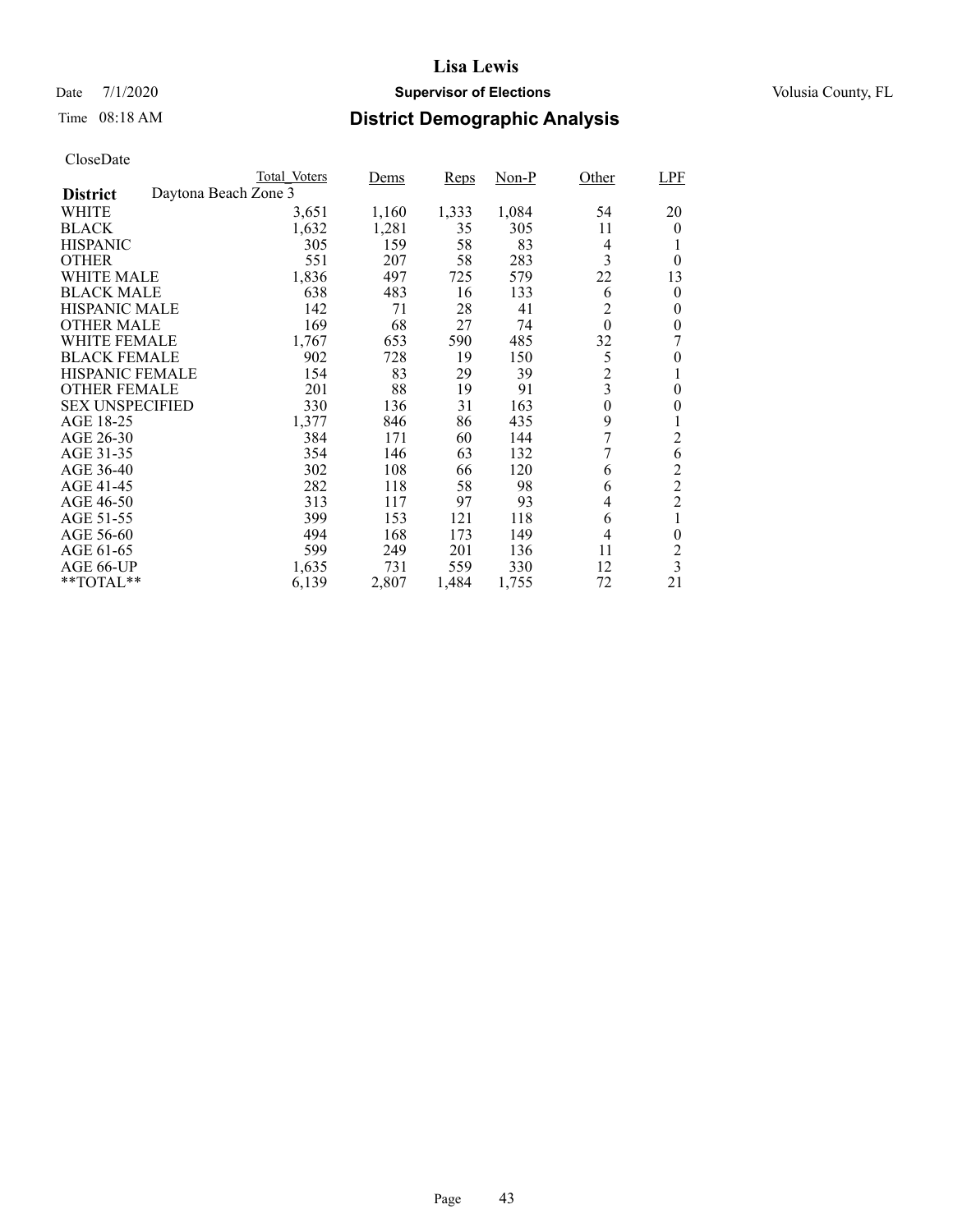## Date 7/1/2020 **Supervisor of Elections Supervisor of Elections** Volusia County, FL

# Time 08:18 AM **District Demographic Analysis**

|                        |                      | <b>Total Voters</b> | Dems  | Reps  | Non-P | Other | <b>LPF</b>     |
|------------------------|----------------------|---------------------|-------|-------|-------|-------|----------------|
| <b>District</b>        | Daytona Beach Zone 4 |                     |       |       |       |       |                |
| WHITE                  |                      | 7,972               | 2,027 | 3,757 | 2,031 | 135   | 22             |
| <b>BLACK</b>           |                      | 1,176               | 860   | 41    | 253   | 21    | 1              |
| <b>HISPANIC</b>        |                      | 440                 | 168   | 103   | 158   | 11    | $\theta$       |
| <b>OTHER</b>           |                      | 671                 | 189   | 159   | 313   | 10    | $\theta$       |
| WHITE MALE             |                      | 3,720               | 762   | 1,831 | 1,043 | 67    | 17             |
| <b>BLACK MALE</b>      |                      | 488                 | 312   | 28    | 134   | 13    | 1              |
| <b>HISPANIC MALE</b>   |                      | 195                 | 68    | 53    | 70    | 4     | $\theta$       |
| <b>OTHER MALE</b>      |                      | 248                 | 65    | 60    | 120   | 3     | 0              |
| <b>WHITE FEMALE</b>    |                      | 4,183               | 1,244 | 1,902 | 964   | 68    | 5              |
| <b>BLACK FEMALE</b>    |                      | 668                 | 530   | 12    | 118   | 8     | 0              |
| HISPANIC FEMALE        |                      | 237                 | 97    | 50    | 83    | 7     | 0              |
| <b>OTHER FEMALE</b>    |                      | 310                 | 97    | 75    | 132   | 6     | 0              |
| <b>SEX UNSPECIFIED</b> |                      | 209                 | 69    | 48    | 91    |       | 0              |
| AGE 18-25              |                      | 921                 | 331   | 228   | 327   | 30    | 5              |
| AGE 26-30              |                      | 802                 | 265   | 210   | 301   | 23    | 3              |
| AGE 31-35              |                      | 655                 | 248   | 168   | 223   | 14    | $\overline{c}$ |
| AGE 36-40              |                      | 543                 | 185   | 146   | 207   | 4     |                |
| AGE 41-45              |                      | 487                 | 184   | 144   | 152   | 5     | $\overline{c}$ |
| AGE 46-50              |                      | 583                 | 162   | 235   | 172   | 11    | 3              |
| AGE 51-55              |                      | 644                 | 191   | 265   | 176   | 10    | $\overline{2}$ |
| AGE 56-60              |                      | 947                 | 259   | 442   | 223   | 23    | $\theta$       |
| AGE 61-65              |                      | 1,147               | 355   | 532   | 243   | 13    | 4              |
| AGE 66-UP              |                      | 3,530               | 1,064 | 1,690 | 731   | 44    |                |
| $*$ $TOTAL**$          |                      | 10,259              | 3,244 | 4,060 | 2,755 | 177   | 23             |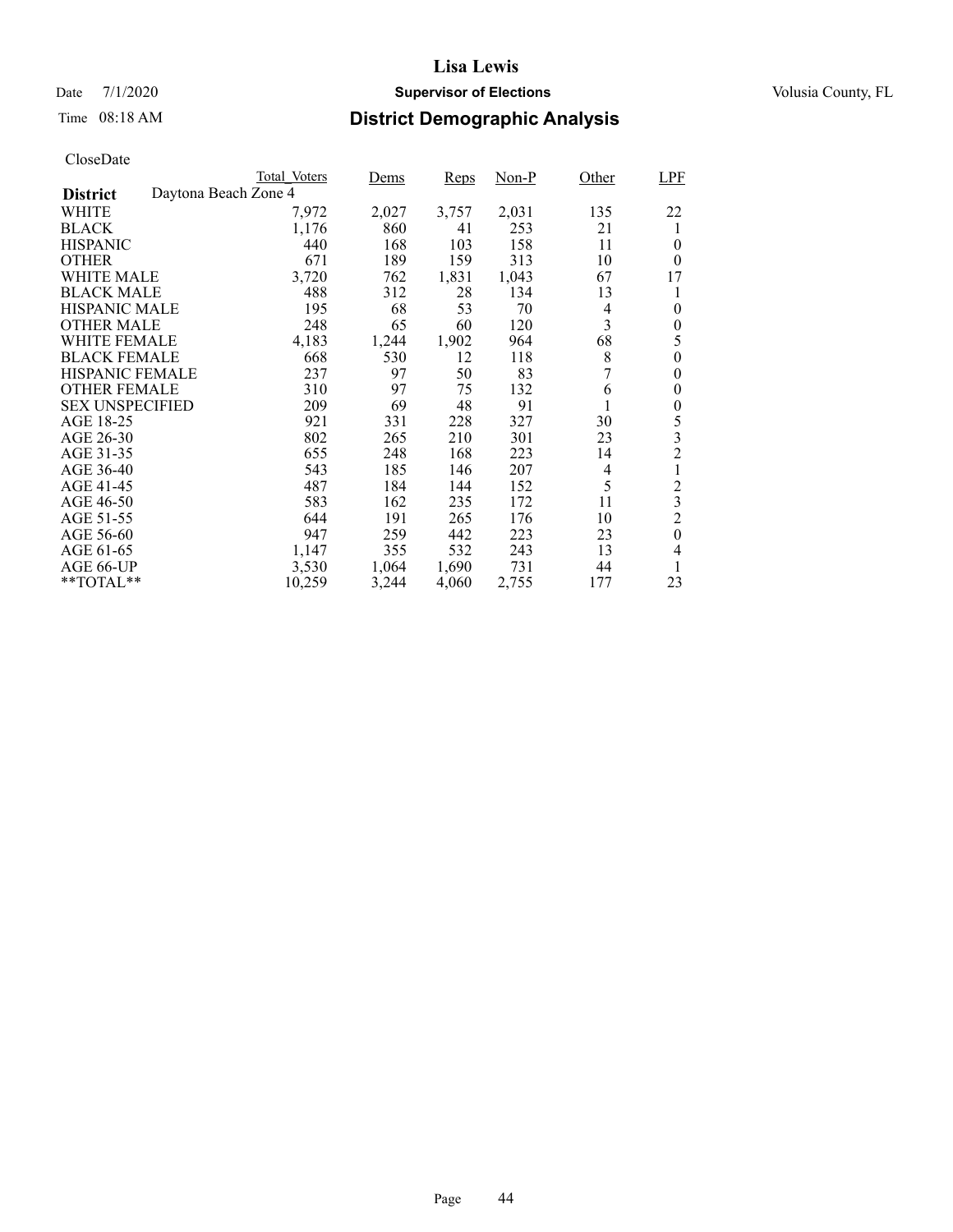## Date 7/1/2020 **Supervisor of Elections Supervisor of Elections** Volusia County, FL

# Time 08:18 AM **District Demographic Analysis**

|                        |                      | Total Voters | Dems  | <b>Reps</b> | Non-P | Other          | LPF            |
|------------------------|----------------------|--------------|-------|-------------|-------|----------------|----------------|
| <b>District</b>        | Daytona Beach Zone 5 |              |       |             |       |                |                |
| WHITE                  |                      | 2,543        | 805   | 934         | 742   | 51             | 11             |
| <b>BLACK</b>           |                      | 4,295        | 3,545 | 99          | 631   | 19             |                |
| <b>HISPANIC</b>        |                      | 389          | 173   | 63          | 148   | 4              |                |
| <b>OTHER</b>           |                      | 517          | 216   | 68          | 229   | 3              | 1              |
| WHITE MALE             |                      | 1,176        | 304   | 481         | 364   | 22             | 5              |
| <b>BLACK MALE</b>      |                      | 1,618        | 1,246 | 56          | 304   | 12             | $\theta$       |
| <b>HISPANIC MALE</b>   |                      | 177          | 67    | 34          | 71    | 4              |                |
| <b>OTHER MALE</b>      |                      | 190          | 81    | 25          | 82    | 2              | $\theta$       |
| WHITE FEMALE           |                      | 1,337        | 491   | 446         | 365   | 29             | 6              |
| <b>BLACK FEMALE</b>    |                      | 2,607        | 2,246 | 40          | 313   | 7              |                |
| <b>HISPANIC FEMALE</b> |                      | 207          | 104   | 28          | 75    | $\theta$       | $\theta$       |
| <b>OTHER FEMALE</b>    |                      | 206          | 95    | 27          | 82    |                | 1              |
| <b>SEX UNSPECIFIED</b> |                      | 226          | 105   | 27          | 94    | $\theta$       | $\theta$       |
| AGE 18-25              |                      | 1,149        | 610   | 148         | 367   | 18             | 6              |
| AGE 26-30              |                      | 826          | 448   | 121         | 242   | 14             | 1              |
| AGE 31-35              |                      | 690          | 393   | 75          | 214   | 6              | $\overline{c}$ |
| AGE 36-40              |                      | 609          | 373   | 68          | 163   | 3              | $\overline{2}$ |
| AGE 41-45              |                      | 534          | 317   | 61          | 153   | $\overline{2}$ | $\mathbf{1}$   |
| AGE 46-50              |                      | 559          | 344   | 93          | 111   | 10             |                |
| AGE 51-55              |                      | 551          | 374   | 81          | 90    | 6              | $\theta$       |
| AGE 56-60              |                      | 653          | 432   | 101         | 116   | 4              | 0              |
| AGE 61-65              |                      | 609          | 412   | 106         | 87    | 3              | 1              |
| AGE 66-UP              |                      | 1,564        | 1,036 | 310         | 207   | 11             | $\theta$       |
| $*$ $TOTAL**$          |                      | 7,744        | 4,739 | 1,164       | 1,750 | 77             | 14             |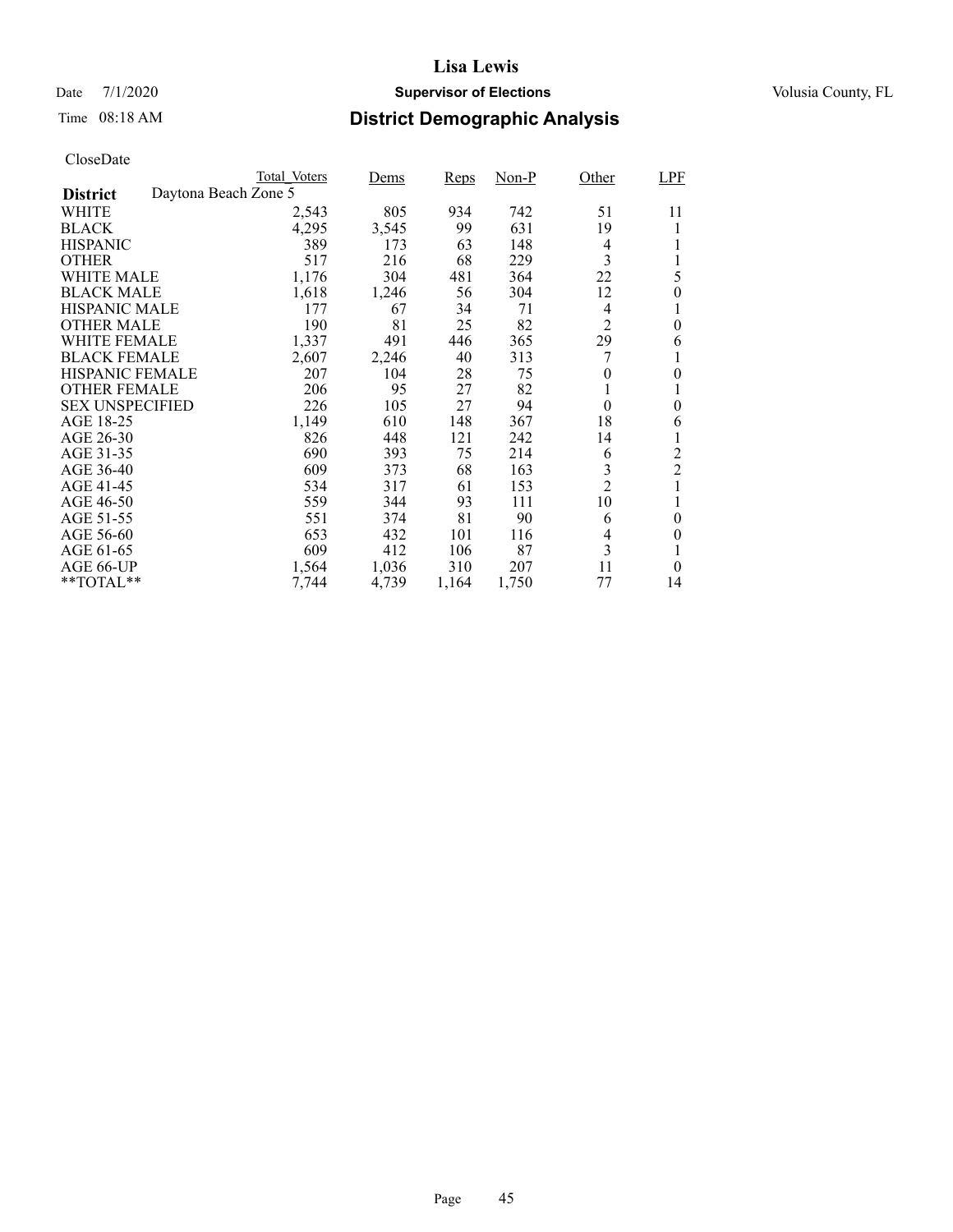## Date 7/1/2020 **Supervisor of Elections Supervisor of Elections** Volusia County, FL

# Time 08:18 AM **District Demographic Analysis**

|                                         | Total Voters | Dems  | <b>Reps</b> | Non-P | Other                   | LPF            |
|-----------------------------------------|--------------|-------|-------------|-------|-------------------------|----------------|
| Daytona Beach Zone 6<br><b>District</b> |              |       |             |       |                         |                |
| WHITE                                   | 1,354        | 437   | 431         | 464   | 16                      | 6              |
| <b>BLACK</b>                            | 3,535        | 2,903 | 89          | 539   | 4                       | $\theta$       |
| <b>HISPANIC</b>                         | 300          | 160   | 22          | 117   |                         | 0              |
| <b>OTHER</b>                            | 434          | 196   | 45          | 185   | 7                       | T              |
| WHITE MALE                              | 630          | 170   | 228         | 219   | 9                       | 4              |
| <b>BLACK MALE</b>                       | 1,362        | 1,058 | 43          | 258   | 3                       | $\theta$       |
| <b>HISPANIC MALE</b>                    | 140          | 68    | 11          | 60    |                         | 0              |
| <b>OTHER MALE</b>                       | 136          | 59    | 23          | 49    | 4                       | 1              |
| WHITE FEMALE                            | 678          | 260   | 186         | 223   | 7                       | $\overline{2}$ |
| <b>BLACK FEMALE</b>                     | 2,098        | 1,785 | 45          | 267   |                         | $\theta$       |
| <b>HISPANIC FEMALE</b>                  | 148          | 87    | 10          | 51    | $\theta$                | $\overline{0}$ |
| <b>OTHER FEMALE</b>                     | 158          | 93    | 12          | 51    | 2                       | 0              |
| <b>SEX UNSPECIFIED</b>                  | 273          | 116   | 29          | 127   |                         | $\theta$       |
| AGE 18-25                               | 1,008        | 529   | 99          | 368   | 12                      | 0              |
| AGE 26-30                               | 536          | 351   | 28          | 156   | 1                       | $\overline{0}$ |
| AGE 31-35                               | 526          | 326   | 54          | 142   | $\overline{c}$          | $\overline{c}$ |
| AGE 36-40                               | 422          | 264   | 44          | 111   |                         | $\overline{2}$ |
| AGE 41-45                               | 387          | 244   | 28          | 113   | $\overline{2}$          | $\theta$       |
| AGE 46-50                               | 376          | 247   | 47          | 80    | $\overline{c}$          | $\theta$       |
| AGE 51-55                               | 430          | 289   | 54          | 83    | $\overline{2}$          | 2              |
| AGE 56-60                               | 472          | 326   | 61          | 83    | 1                       | 1              |
| AGE 61-65                               | 454          | 322   | 64          | 66    | $\overline{\mathbf{c}}$ | $\theta$       |
| AGE 66-UP                               | 1,012        | 798   | 108         | 103   | 3                       | $\theta$       |
| $*$ $TOTAL**$                           | 5,623        | 3,696 | 587         | 1,305 | 28                      | 7              |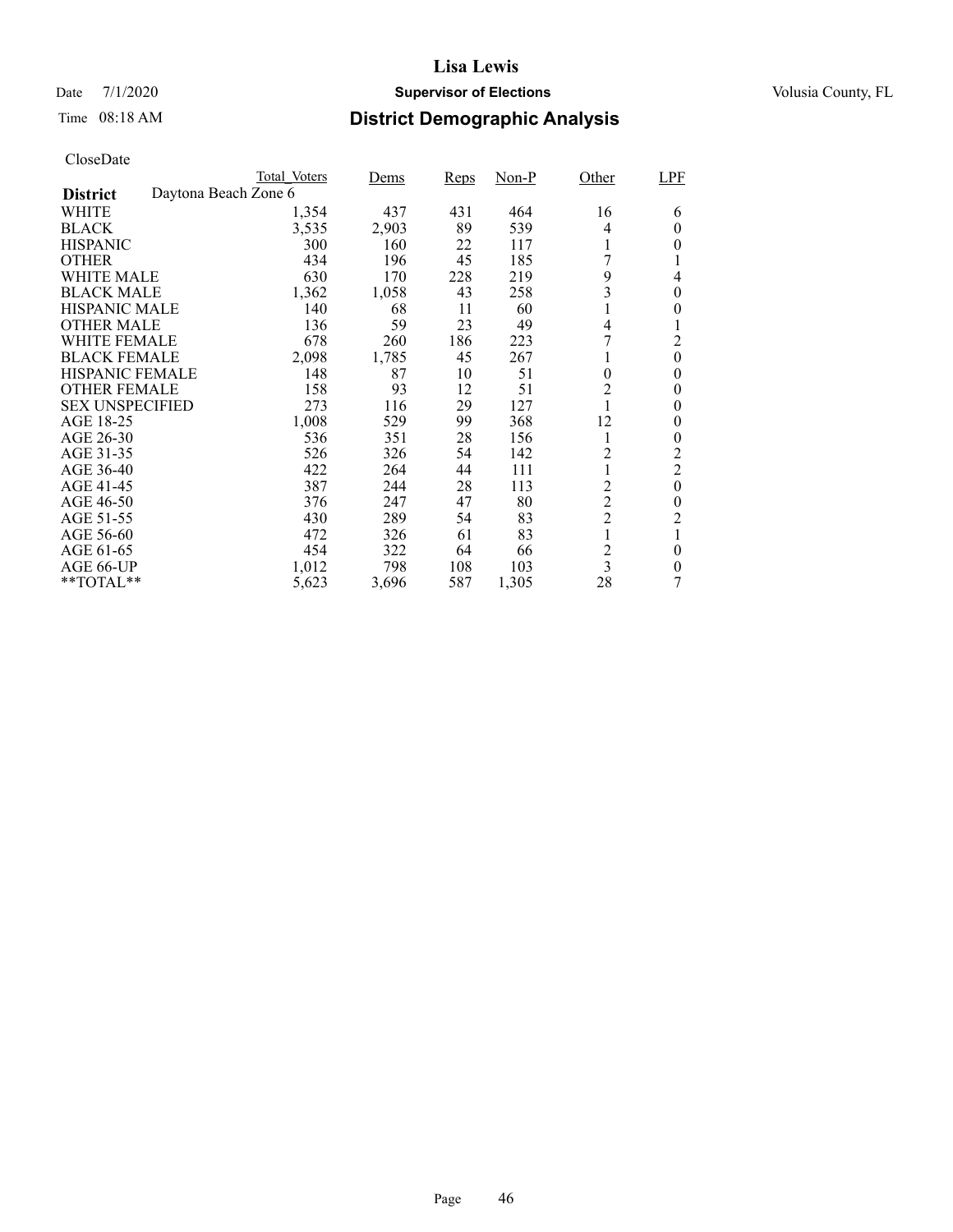## Date 7/1/2020 **Supervisor of Elections Supervisor of Elections** Volusia County, FL

# Time 08:18 AM **District Demographic Analysis**

|                        |                      | Total Voters | Dems  | <b>Reps</b>      | Non-P | Other            | LPF      |
|------------------------|----------------------|--------------|-------|------------------|-------|------------------|----------|
| <b>District</b>        | Daytona Beach Shores |              |       |                  |       |                  |          |
| WHITE                  |                      | 4,046        | 978   | 2,047            | 959   | 53               | 9        |
| <b>BLACK</b>           |                      | 65           | 46    | 2                | 16    |                  | 0        |
| <b>HISPANIC</b>        |                      | 116          | 42    | 39               | 34    |                  | $\theta$ |
| <b>OTHER</b>           |                      | 260          | 80    | 84               | 94    |                  |          |
| WHITE MALE             |                      | 1,911        | 403   | 981              | 488   | 33               | 6        |
| <b>BLACK MALE</b>      |                      | 28           | 19    | $\boldsymbol{0}$ | 8     |                  | $\theta$ |
| <b>HISPANIC MALE</b>   |                      | 51           | 11    | 20               | 19    |                  | 0        |
| <b>OTHER MALE</b>      |                      | 100          | 32    | 33               | 35    | $\theta$         | 0        |
| WHITE FEMALE           |                      | 2,090        | 564   | 1,043            | 461   | 19               | 3        |
| <b>BLACK FEMALE</b>    |                      | 36           | 27    | 2                | 7     | $\theta$         | $\theta$ |
| <b>HISPANIC FEMALE</b> |                      | 64           | 31    | 18               | 15    | 0                | 0        |
| <b>OTHER FEMALE</b>    |                      | 126          | 39    | 39               | 46    |                  |          |
| <b>SEX UNSPECIFIED</b> |                      | 81           | 20    | 36               | 24    |                  | $\theta$ |
| AGE 18-25              |                      | 139          | 43    | 42               | 50    | 4                | 0        |
| AGE 26-30              |                      | 86           | 24    | 29               | 31    |                  |          |
| AGE 31-35              |                      | 105          | 29    | 38               | 31    | $\overline{c}$   | 5        |
| AGE 36-40              |                      | 109          | 31    | 37               | 41    | $\boldsymbol{0}$ | $\theta$ |
| AGE 41-45              |                      | 106          | 31    | 40               | 33    |                  |          |
| AGE 46-50              |                      | 148          | 30    | 65               | 51    | $\overline{c}$   | 0        |
| AGE 51-55              |                      | 272          | 58    | 125              | 84    | 4                |          |
| AGE 56-60              |                      | 423          | 99    | 219              | 98    | 7                | 0        |
| AGE 61-65              |                      | 556          | 123   | 288              | 135   | 9                |          |
| AGE 66-UP              |                      | 2,543        | 678   | 1,289            | 549   | 26               |          |
| $*$ $TOTAL**$          |                      | 4,487        | 1,146 | 2,172            | 1,103 | 56               | 10       |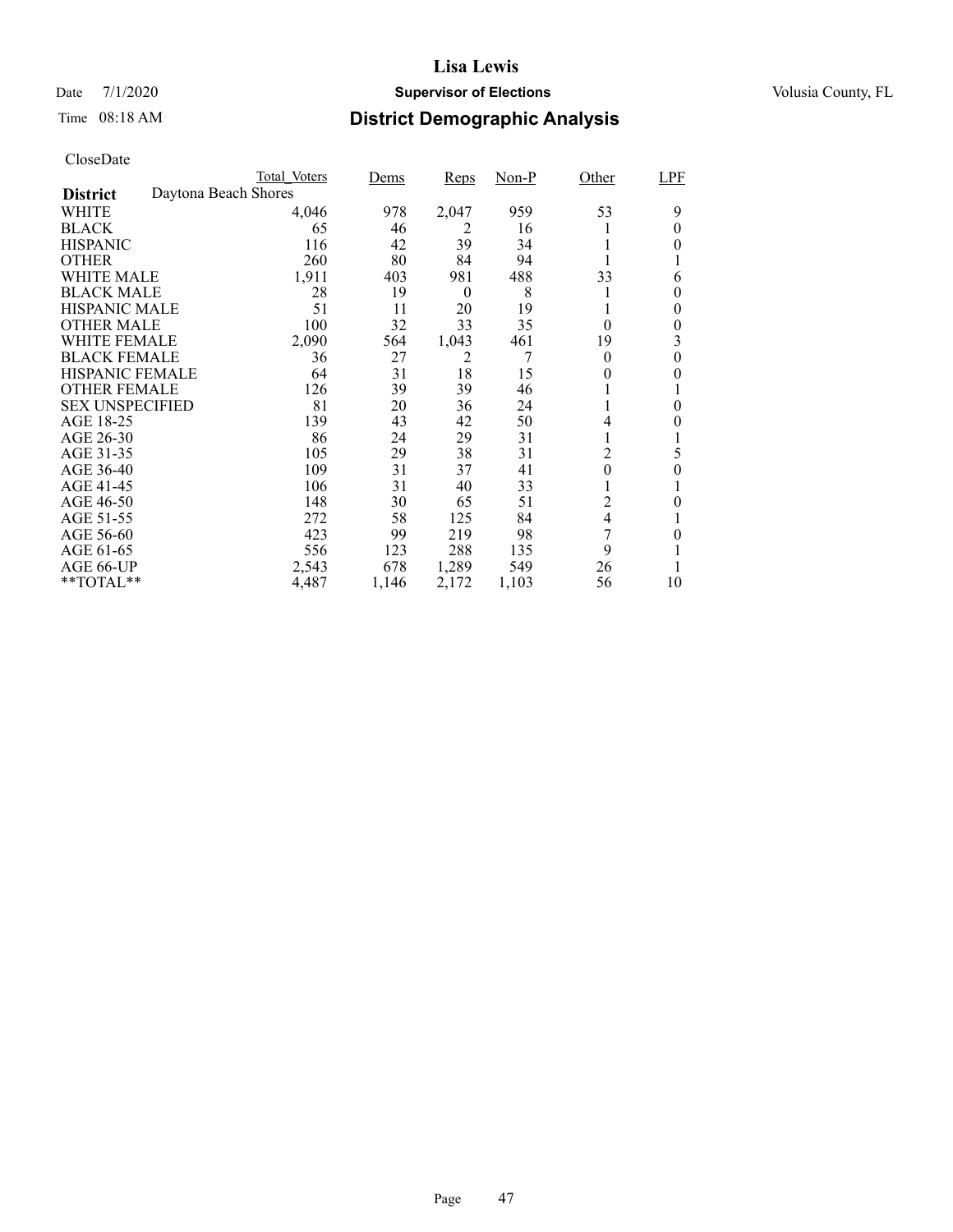## Date 7/1/2020 **Supervisor of Elections Supervisor of Elections** Volusia County, FL

# Time 08:18 AM **District Demographic Analysis**

|                        |        | Total Voters | <u>Dems</u> | Reps  | Non-P | Other | <b>LPF</b>              |
|------------------------|--------|--------------|-------------|-------|-------|-------|-------------------------|
| <b>District</b>        | DeBary |              |             |       |       |       |                         |
| WHITE                  |        | 12,900       | 2,958       | 6,435 | 3,325 | 131   | 51                      |
| <b>BLACK</b>           |        | 744          | 537         | 35    | 167   | 5     | $\boldsymbol{0}$        |
| <b>HISPANIC</b>        |        | 1,620        | 679         | 384   | 539   | 15    | 3                       |
| <b>OTHER</b>           |        | 945          | 257         | 245   | 432   | 11    | $\theta$                |
| WHITE MALE             |        | 6,002        | 1,145       | 3,157 | 1,608 | 57    | 35                      |
| <b>BLACK MALE</b>      |        | 346          | 224         | 18    | 100   | 4     | $\theta$                |
| <b>HISPANIC MALE</b>   |        | 726          | 278         | 192   | 248   | 6     | 2                       |
| <b>OTHER MALE</b>      |        | 324          | 80          | 94    | 146   | 4     | $\theta$                |
| WHITE FEMALE           |        | 6,719        | 1,782       | 3,203 | 1,647 | 72    | 15                      |
| <b>BLACK FEMALE</b>    |        | 386          | 304         | 17    | 64    | 1     | $\theta$                |
| <b>HISPANIC FEMALE</b> |        | 872          | 393         | 188   | 281   | 9     |                         |
| <b>OTHER FEMALE</b>    |        | 422          | 141         | 107   | 169   | 5     | $\overline{0}$          |
| <b>SEX UNSPECIFIED</b> |        | 412          | 84          | 123   | 200   | 4     | 1                       |
| AGE 18-25              |        | 1,307        | 334         | 377   | 557   | 27    | 12                      |
| AGE 26-30              |        | 966          | 251         | 338   | 364   | 10    | $\mathfrak{Z}$          |
| AGE 31-35              |        | 1,098        | 304         | 393   | 388   | 10    | 3                       |
| AGE 36-40              |        | 1,079        | 265         | 404   | 386   | 9     | 15                      |
| AGE 41-45              |        | 1,071        | 290         | 410   | 355   | 10    | 6                       |
| AGE 46-50              |        | 1,207        | 288         | 520   | 377   | 14    | 8                       |
| AGE 51-55              |        | 1,375        | 348         | 672   | 340   | 13    | $\overline{c}$          |
| AGE 56-60              |        | 1,554        | 399         | 760   | 376   | 16    | $\overline{\mathbf{3}}$ |
| AGE 61-65              |        | 1,646        | 453         | 795   | 370   | 27    | 1                       |
| AGE 66-UP              |        | 4,906        | 1,499       | 2,430 | 950   | 26    | 1                       |
| **TOTAL**              |        | 16,209       | 4,431       | 7,099 | 4,463 | 162   | 54                      |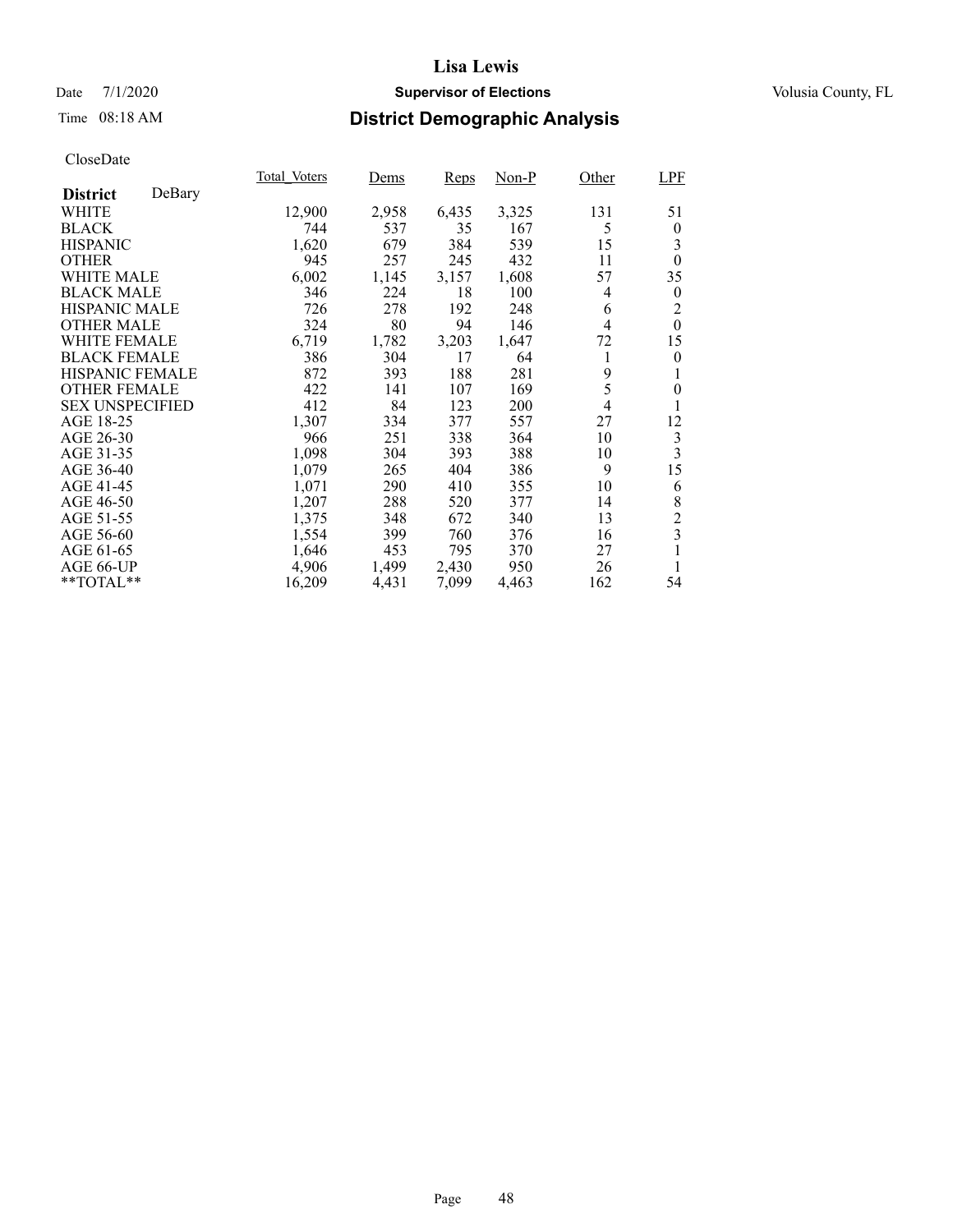## Date 7/1/2020 **Supervisor of Elections Supervisor of Elections** Volusia County, FL

## Time 08:18 AM **District Demographic Analysis**

|                        |        | Total Voters | Dems  | Reps  | $Non-P$ | Other | LPF                     |
|------------------------|--------|--------------|-------|-------|---------|-------|-------------------------|
| <b>District</b>        | DeLand |              |       |       |         |       |                         |
| WHITE                  |        | 15,890       | 4,857 | 6,927 | 3,854   | 191   | 61                      |
| <b>BLACK</b>           |        | 2,962        | 2,345 | 105   | 500     | 11    | 1                       |
| <b>HISPANIC</b>        |        | 2,412        | 1,077 | 450   | 855     | 21    | 9                       |
| <b>OTHER</b>           |        | 1,433        | 548   | 259   | 611     | 10    | 5                       |
| <b>WHITE MALE</b>      |        | 6,972        | 1,781 | 3,237 | 1,824   | 89    | 41                      |
| <b>BLACK MALE</b>      |        | 1,149        | 855   | 54    | 234     | 5     | 1                       |
| <b>HISPANIC MALE</b>   |        | 1,010        | 406   | 217   | 372     | 9     | 6                       |
| <b>OTHER MALE</b>      |        | 519          | 189   | 113   | 214     | 3     | $\theta$                |
| <b>WHITE FEMALE</b>    |        | 8,753        | 3,024 | 3,630 | 1,979   | 101   | 19                      |
| <b>BLACK FEMALE</b>    |        | 1,750        | 1,440 | 47    | 257     | 6     | $\theta$                |
| <b>HISPANIC FEMALE</b> |        | 1,370        | 654   | 231   | 471     | 11    | 3                       |
| <b>OTHER FEMALE</b>    |        | 615          | 261   | 102   | 243     | 6     | 3                       |
| <b>SEX UNSPECIFIED</b> |        | 559          | 217   | 110   | 226     | 3     | $\overline{\mathbf{3}}$ |
| AGE 18-25              |        | 2,332        | 981   | 479   | 822     | 35    | 15                      |
| AGE 26-30              |        | 1,580        | 614   | 382   | 558     | 11    | 15                      |
| AGE 31-35              |        | 1,639        | 593   | 434   | 583     | 20    | 9                       |
| AGE 36-40              |        | 1,580        | 621   | 425   | 509     | 18    |                         |
| AGE 41-45              |        | 1,519        | 555   | 467   | 475     | 18    | 4                       |
| AGE 46-50              |        | 1,554        | 577   | 500   | 456     | 18    | 3                       |
| AGE 51-55              |        | 1,595        | 561   | 637   | 377     | 13    | 7                       |
| AGE 56-60              |        | 1,841        | 717   | 720   | 385     | 15    | 4                       |
| AGE 61-65              |        | 1,905        | 760   | 747   | 379     | 16    | 3                       |
| AGE 66-UP              |        | 7,152        | 2,848 | 2,950 | 1,276   | 69    | 9                       |
| **TOTAL**              |        | 22,697       | 8,827 | 7,741 | 5,820   | 233   | 76                      |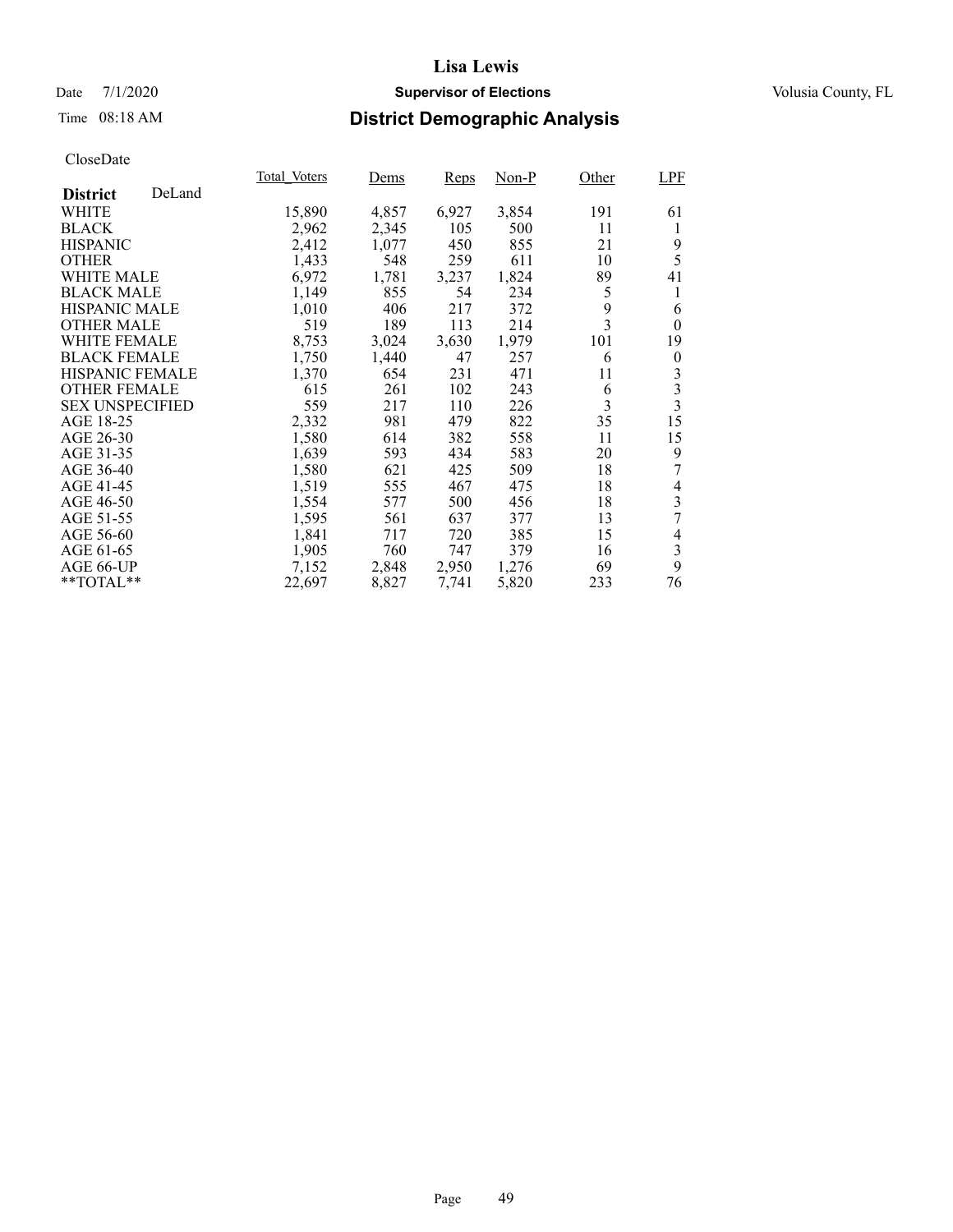## Date 7/1/2020 **Supervisor of Elections Supervisor of Elections** Volusia County, FL

# Time 08:18 AM **District Demographic Analysis**

|                        |                    | Total Voters | Dems  | Reps  | Non-P | Other          | <b>LPF</b>       |
|------------------------|--------------------|--------------|-------|-------|-------|----------------|------------------|
| <b>District</b>        | Deltona District 1 |              |       |       |       |                |                  |
| WHITE                  |                    | 4,950        | 1,302 | 1,969 | 1,616 | 45             | 18               |
| <b>BLACK</b>           |                    | 1,170        | 865   | 46    | 251   |                |                  |
| <b>HISPANIC</b>        |                    | 3,065        | 1,502 | 403   | 1,147 | 12             |                  |
| <b>OTHER</b>           |                    | 650          | 214   | 110   | 318   | 7              |                  |
| WHITE MALE             |                    | 2,317        | 511   | 984   | 794   | 17             | 11               |
| <b>BLACK MALE</b>      |                    | 497          | 329   | 27    | 136   | 5              | $\theta$         |
| <b>HISPANIC MALE</b>   |                    | 1,385        | 642   | 203   | 535   | 4              |                  |
| <b>OTHER MALE</b>      |                    | 212          | 70    | 38    | 102   |                |                  |
| WHITE FEMALE           |                    | 2,571        | 778   | 965   | 793   | 28             | 7                |
| <b>BLACK FEMALE</b>    |                    | 653          | 522   | 17    | 111   | $\overline{c}$ |                  |
| <b>HISPANIC FEMALE</b> |                    | 1,633        | 838   | 196   | 591   | 8              | $\theta$         |
| <b>OTHER FEMALE</b>    |                    | 282          | 105   | 50    | 123   | 4              | $\boldsymbol{0}$ |
| <b>SEX UNSPECIFIED</b> |                    | 285          | 88    | 48    | 147   | $\overline{2}$ | $\boldsymbol{0}$ |
| AGE 18-25              |                    | 1,150        | 384   | 195   | 558   | 10             | 3                |
| AGE 26-30              |                    | 951          | 347   | 166   | 422   | 11             | 5                |
| AGE 31-35              |                    | 953          | 339   | 205   | 395   | 10             | 4                |
| AGE 36-40              |                    | 869          | 309   | 203   | 348   |                | 2                |
| AGE 41-45              |                    | 821          | 338   | 176   | 296   | 8              | 3                |
| AGE 46-50              |                    | 831          | 332   | 217   | 272   | 10             | $\overline{0}$   |
| AGE 51-55              |                    | 885          | 316   | 314   | 250   | 4              | 1                |
| AGE 56-60              |                    | 874          | 349   | 272   | 248   | 3              | 2                |
| AGE 61-65              |                    | 807          | 334   | 277   | 193   | $\overline{c}$ | 1                |
| AGE 66-UP              |                    | 1,694        | 835   | 503   | 350   | 6              | $\theta$         |
| $*$ $TOTAL**$          |                    | 9,835        | 3,883 | 2,528 | 3.332 | 71             | 21               |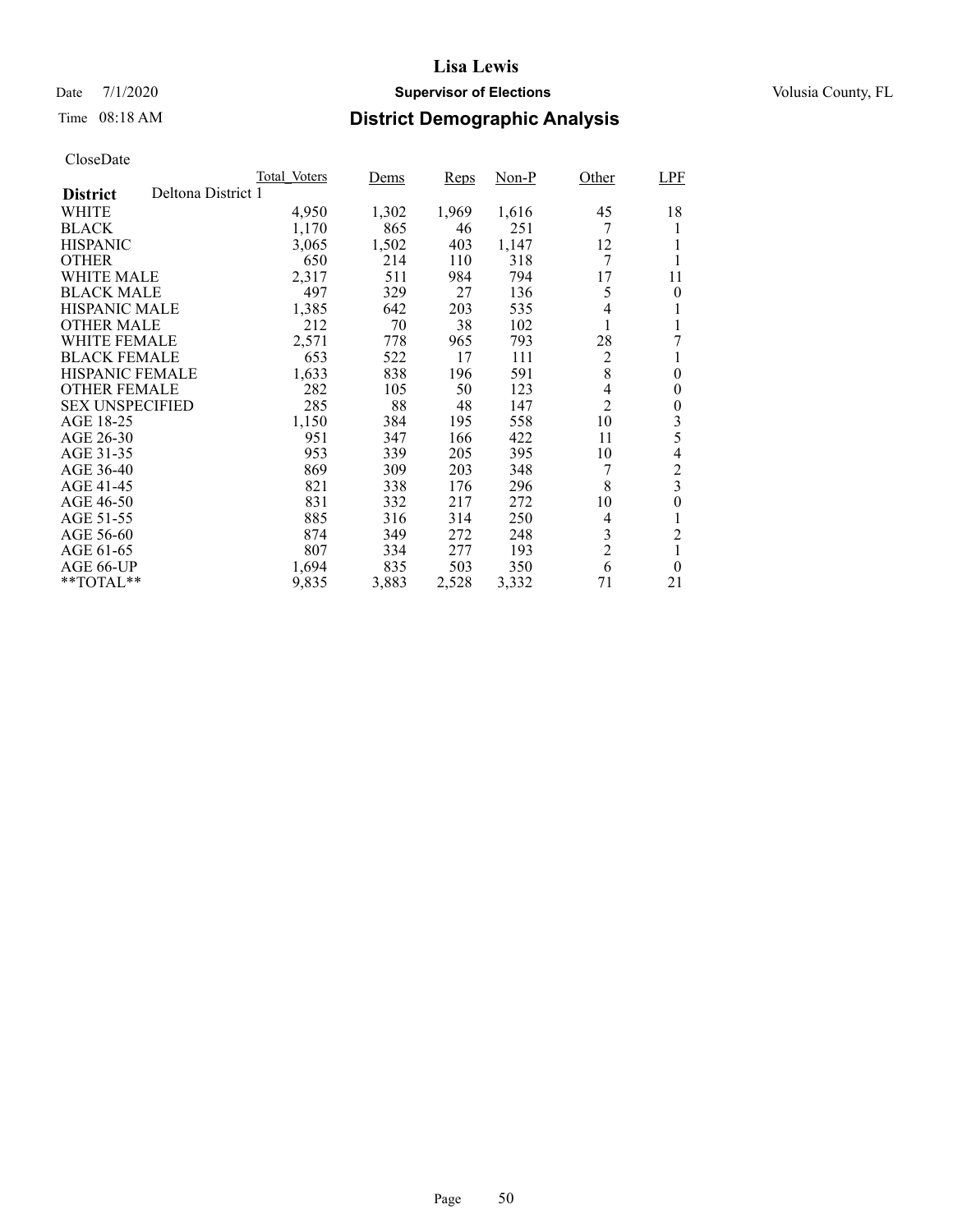## Date 7/1/2020 **Supervisor of Elections Supervisor of Elections** Volusia County, FL

# Time 08:18 AM **District Demographic Analysis**

|                        |                    | Total Voters | Dems  | Reps  | Non-P | Other          | <b>LPF</b>       |
|------------------------|--------------------|--------------|-------|-------|-------|----------------|------------------|
| <b>District</b>        | Deltona District 2 |              |       |       |       |                |                  |
| WHITE                  |                    | 5,887        | 1,607 | 2,486 | 1,719 | 58             | 17               |
| <b>BLACK</b>           |                    | 988          | 733   | 50    | 198   | 7              | $\theta$         |
| <b>HISPANIC</b>        |                    | 3,252        | 1,508 | 541   | 1,183 | 12             | 8                |
| <b>OTHER</b>           |                    | 693          | 262   | 113   | 313   | 4              | 1                |
| <b>WHITE MALE</b>      |                    | 2,704        | 646   | 1,182 | 841   | 26             | 9                |
| <b>BLACK MALE</b>      |                    | 448          | 299   | 30    | 115   | 4              | $\overline{0}$   |
| <b>HISPANIC MALE</b>   |                    | 1,522        | 646   | 291   | 575   | 6              | 4                |
| <b>OTHER MALE</b>      |                    | 272          | 95    | 49    | 126   |                |                  |
| WHITE FEMALE           |                    | 3,112        | 948   | 1,271 | 854   | 31             | 8                |
| <b>BLACK FEMALE</b>    |                    | 530          | 426   | 20    | 81    | 3              | $\theta$         |
| <b>HISPANIC FEMALE</b> |                    | 1,682        | 842   | 244   | 587   | 6              | 3                |
| <b>OTHER FEMALE</b>    |                    | 296          | 135   | 45    | 114   | 2              | 0                |
| <b>SEX UNSPECIFIED</b> |                    | 254          | 73    | 58    | 120   | $\overline{2}$ | 1                |
| AGE 18-25              |                    | 1,065        | 363   | 206   | 473   | 18             | 5                |
| AGE 26-30              |                    | 828          | 274   | 188   | 354   | 9              | 3                |
| AGE 31-35              |                    | 854          | 302   | 195   | 345   | 7              | 5                |
| AGE 36-40              |                    | 881          | 321   | 198   | 343   | 13             | 6                |
| AGE 41-45              |                    | 907          | 344   | 226   | 332   | 4              | 1                |
| AGE 46-50              |                    | 870          | 310   | 243   | 310   | 4              | 3                |
| AGE 51-55              |                    | 896          | 338   | 283   | 271   | 4              | $\boldsymbol{0}$ |
| AGE 56-60              |                    | 962          | 357   | 330   | 271   | 3              |                  |
| AGE 61-65              |                    | 1,023        | 415   | 370   | 231   | 7              | $\theta$         |
| AGE 66-UP              |                    | 2,534        | 1,086 | 951   | 483   | 12             | $\overline{2}$   |
| **TOTAL**              |                    | 10,820       | 4,110 | 3,190 | 3,413 | 81             | 26               |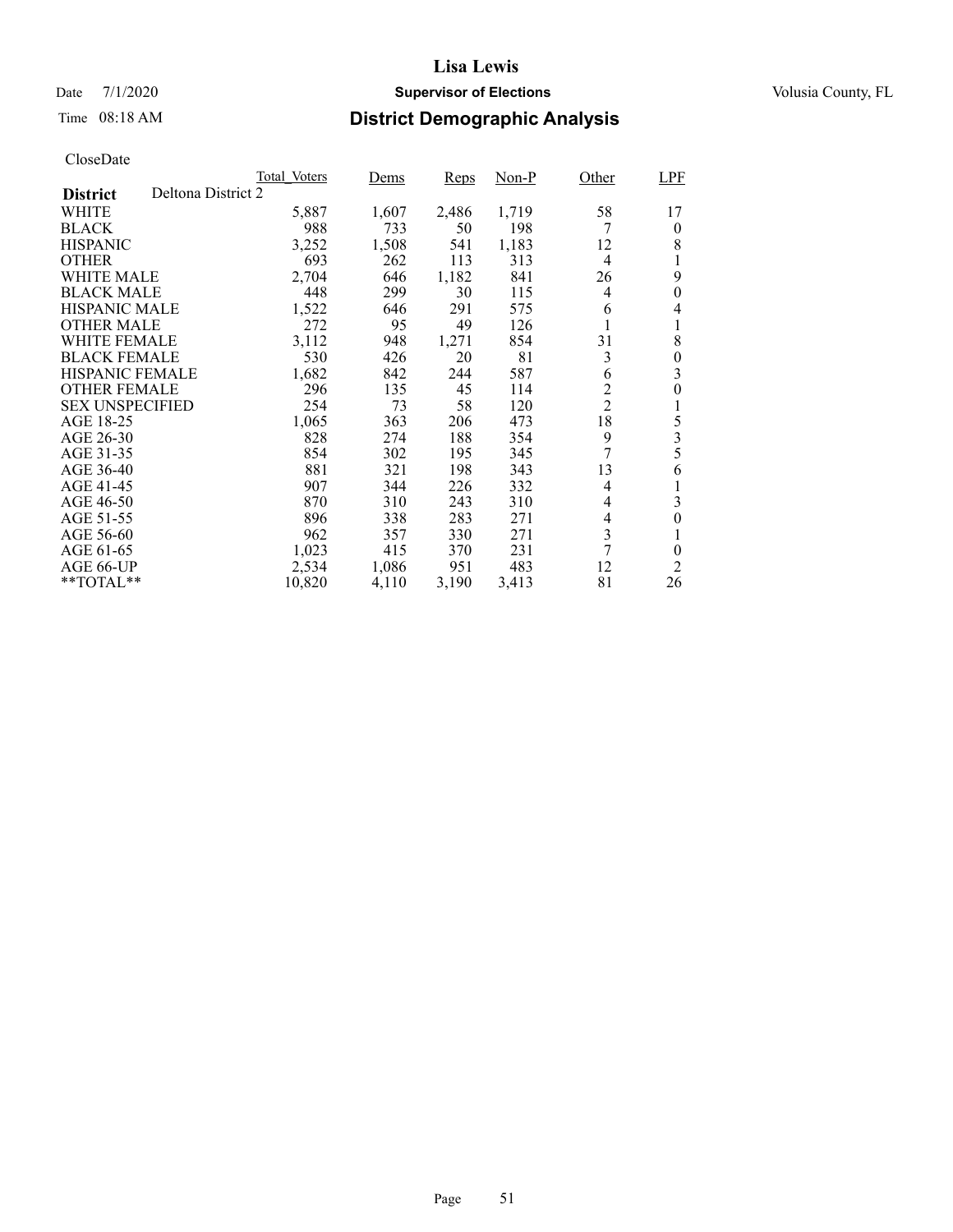## Date 7/1/2020 **Supervisor of Elections Supervisor of Elections** Volusia County, FL

# Time 08:18 AM **District Demographic Analysis**

|                        |                    | Total Voters | Dems  | Reps  | Non-P | Other          | <b>LPF</b>       |
|------------------------|--------------------|--------------|-------|-------|-------|----------------|------------------|
| <b>District</b>        | Deltona District 3 |              |       |       |       |                |                  |
| WHITE                  |                    | 5,341        | 1,479 | 2,132 | 1,663 | 47             | 20               |
| <b>BLACK</b>           |                    | 946          | 713   | 33    | 195   | 5              | $\theta$         |
| <b>HISPANIC</b>        |                    | 3,408        | 1,610 | 447   | 1,334 | 13             | 4                |
| <b>OTHER</b>           |                    | 695          | 231   | 114   | 343   | 7              | $\theta$         |
| WHITE MALE             |                    | 2,446        | 572   | 1,048 | 786   | 24             | 16               |
| <b>BLACK MALE</b>      |                    | 417          | 292   | 25    | 97    | 3              | 0                |
| <b>HISPANIC MALE</b>   |                    | 1,566        | 683   | 236   | 636   | 9              | 2                |
| <b>OTHER MALE</b>      |                    | 254          | 80    | 47    | 124   | 3              | $\boldsymbol{0}$ |
| WHITE FEMALE           |                    | 2,798        | 875   | 1,052 | 844   | 23             | 4                |
| <b>BLACK FEMALE</b>    |                    | 514          | 411   | 8     | 93    | $\overline{2}$ | $\theta$         |
| <b>HISPANIC FEMALE</b> |                    | 1,792        | 904   | 207   | 675   | $\overline{4}$ | $\overline{c}$   |
| <b>OTHER FEMALE</b>    |                    | 308          | 122   | 48    | 136   | $\overline{c}$ | $\overline{0}$   |
| <b>SEX UNSPECIFIED</b> |                    | 295          | 94    | 55    | 144   | $\overline{2}$ | $\overline{0}$   |
| AGE 18-25              |                    | 1,006        | 342   | 163   | 485   | 14             | 2                |
| AGE 26-30              |                    | 945          | 369   | 160   | 402   | 11             | 3                |
| AGE 31-35              |                    | 933          | 327   | 203   | 388   | 9              | 6                |
| AGE 36-40              |                    | 860          | 285   | 184   | 379   | 10             | $\overline{c}$   |
| AGE 41-45              |                    | 811          | 317   | 174   | 315   | 4              | 1                |
| AGE 46-50              |                    | 863          | 317   | 258   | 282   | 3              | 3                |
| AGE 51-55              |                    | 887          | 317   | 276   | 287   | 4              | 3                |
| AGE 56-60              |                    | 944          | 368   | 300   | 273   | $\mathfrak{Z}$ | 0                |
| AGE 61-65              |                    | 866          | 338   | 278   | 244   | 5              | 1                |
| AGE 66-UP              |                    | 2,275        | 1,053 | 730   | 480   | 9              | 3                |
| **TOTAL**              |                    | 10,390       | 4,033 | 2,726 | 3,535 | 72             | 24               |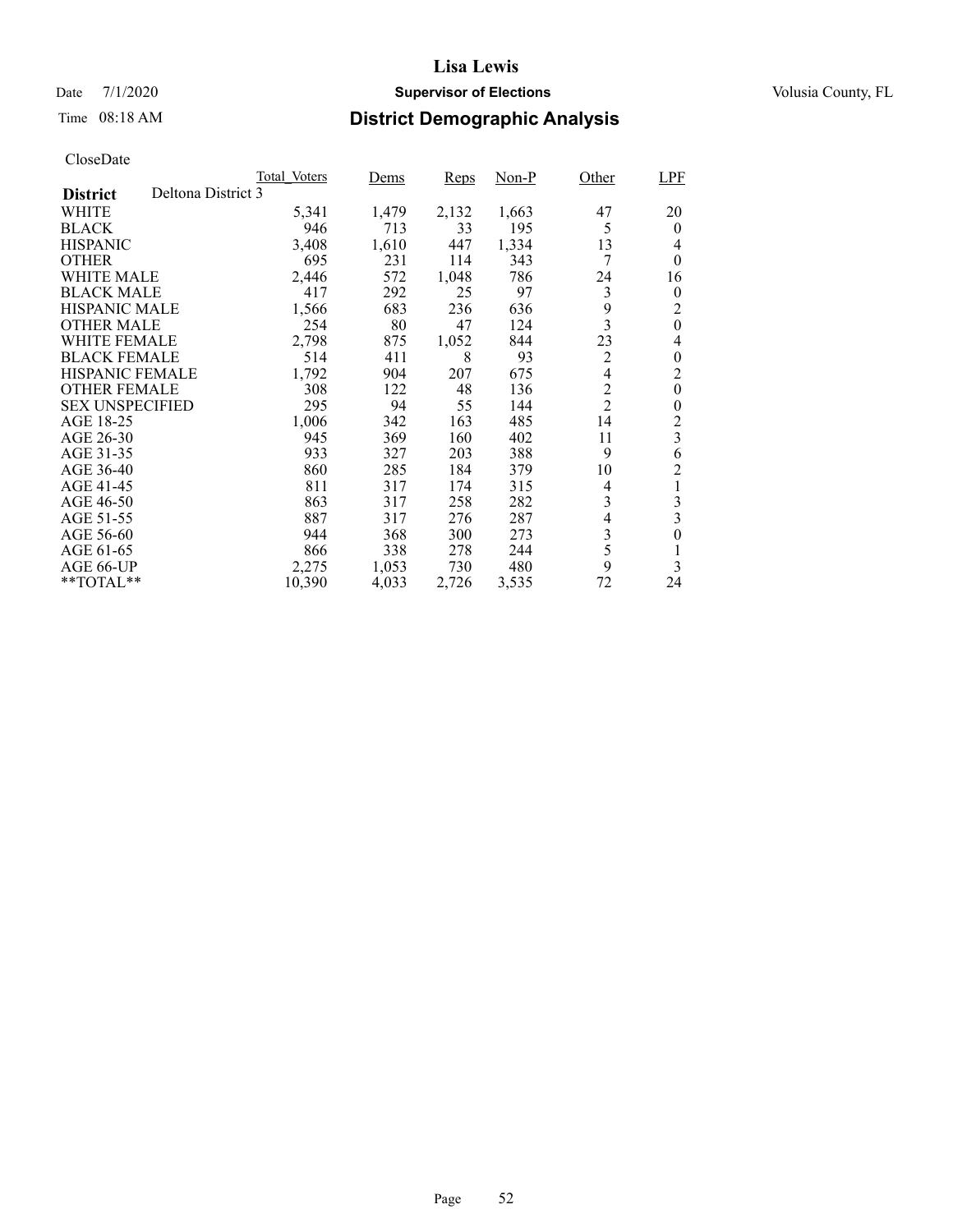# Date 7/1/2020 **Supervisor of Elections** Volusia County, FL

# Time 08:18 AM **District Demographic Analysis**

|                        | Total Voters       | Dems       | Reps  | Non-P | Other                   | LPF            |
|------------------------|--------------------|------------|-------|-------|-------------------------|----------------|
| <b>District</b>        | Deltona District 4 |            |       |       |                         |                |
| WHITE                  | 5,342              | 1,553      | 2,167 | 1,555 | 44                      | 23             |
| <b>BLACK</b>           | 1,028              | 737        | 50    | 236   | 3                       | $\overline{c}$ |
| <b>HISPANIC</b>        | 3,819              | 1,918      | 496   | 1,390 | 12                      | 3              |
| <b>OTHER</b>           |                    | 262<br>755 | 158   | 328   | 7                       | $\theta$       |
| <b>WHITE MALE</b>      | 2,461              | 621        | 1,036 | 763   | 24                      | 17             |
| <b>BLACK MALE</b>      |                    | 299<br>448 | 26    | 119   | 3                       | 1              |
| <b>HISPANIC MALE</b>   | 1,794              | 848        | 265   | 675   | 6                       | 0              |
| <b>OTHER MALE</b>      |                    | 259<br>78  | 58    | 123   | 0                       | 0              |
| WHITE FEMALE           | 2,808              | 911        | 1,102 | 771   | 19                      | 5              |
| <b>BLACK FEMALE</b>    |                    | 564<br>429 | 21    | 113   | $\theta$                | 1              |
| HISPANIC FEMALE        | 1,964              | 1,041      | 225   | 689   | 6                       | 3              |
| <b>OTHER FEMALE</b>    |                    | 149<br>347 | 70    | 123   | 5                       | $\theta$       |
| <b>SEX UNSPECIFIED</b> |                    | 299<br>94  | 68    | 133   | $\overline{\mathbf{3}}$ | 1              |
| AGE 18-25              | 1,152              | 402        | 234   | 501   | 11                      | 4              |
| AGE 26-30              |                    | 895<br>359 | 172   | 356   | 3                       | 5              |
| AGE 31-35              |                    | 963<br>355 | 163   | 433   |                         | 5              |
| AGE 36-40              |                    | 865<br>340 | 174   | 340   | 8                       | 3              |
| AGE 41-45              |                    | 839<br>342 | 167   | 324   | 5                       | 1              |
| AGE 46-50              |                    | 858<br>302 | 265   | 282   | 5                       | 4              |
| AGE 51-55              |                    | 944<br>389 | 283   | 263   | 7                       | $\overline{c}$ |
| AGE 56-60              | 1,011              | 437        | 303   | 263   | 7                       |                |
| AGE 61-65              |                    | 924<br>395 | 292   | 230   | 5                       | $\overline{c}$ |
| AGE 66-UP              | 2,493              | 1,149      | 818   | 517   | 8                       | 1              |
| $*$ $*$ TOTAL $*$ $*$  | 10,944             | 4,470      | 2,871 | 3,509 | 66                      | 28             |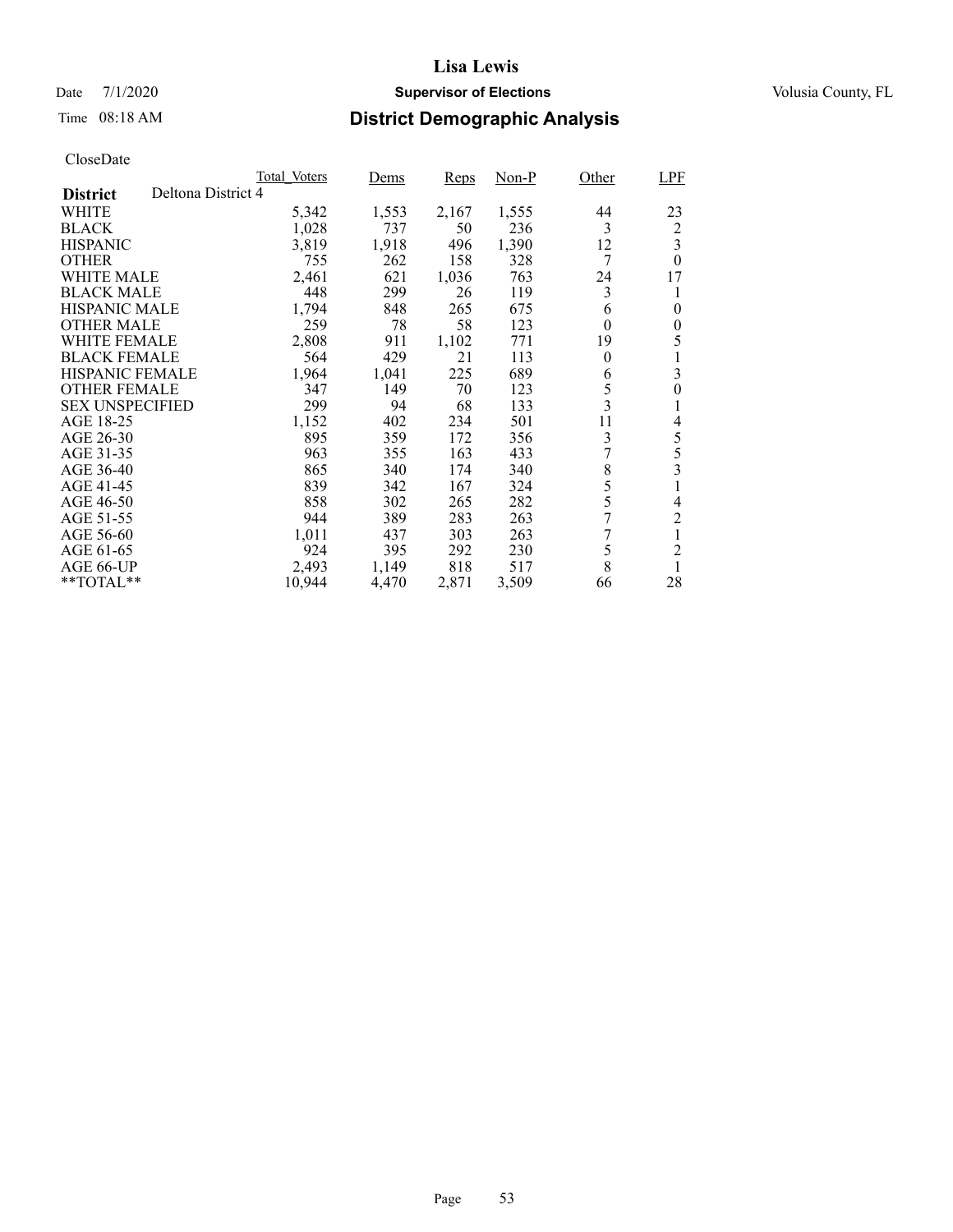## Date 7/1/2020 **Supervisor of Elections Supervisor of Elections** Volusia County, FL

# Time 08:18 AM **District Demographic Analysis**

|                        |                    | Total Voters | Dems  | Reps  | Non-P | Other          | <b>LPF</b>       |
|------------------------|--------------------|--------------|-------|-------|-------|----------------|------------------|
| <b>District</b>        | Deltona District 5 |              |       |       |       |                |                  |
| WHITE                  |                    | 5,243        | 1,433 | 2,177 | 1,570 | 45             | 18               |
| <b>BLACK</b>           |                    | 1,077        | 822   | 46    | 204   | 5              | $\boldsymbol{0}$ |
| <b>HISPANIC</b>        |                    | 3,215        | 1,467 | 480   | 1,253 | 12             | 3                |
| <b>OTHER</b>           |                    | 612          | 188   | 129   | 284   | 7              | 4                |
| WHITE MALE             |                    | 2,458        | 556   | 1,084 | 784   | 22             | 12               |
| <b>BLACK MALE</b>      |                    | 468          | 335   | 27    | 104   | 2              | $\theta$         |
| <b>HISPANIC MALE</b>   |                    | 1,498        | 632   | 266   | 594   | 4              | $\overline{c}$   |
| <b>OTHER MALE</b>      |                    | 217          | 69    | 55    | 85    | 5              | 3                |
| WHITE FEMALE           |                    | 2,707        | 859   | 1,062 | 757   | 23             | 6                |
| <b>BLACK FEMALE</b>    |                    | 589          | 473   | 18    | 95    | 3              | $\theta$         |
| <b>HISPANIC FEMALE</b> |                    | 1,673        | 807   | 213   | 644   | 8              |                  |
| <b>OTHER FEMALE</b>    |                    | 247          | 85    | 51    | 110   | $\overline{0}$ |                  |
| <b>SEX UNSPECIFIED</b> |                    | 289          | 93    | 56    | 138   | $\overline{2}$ | $\overline{0}$   |
| AGE 18-25              |                    | 1,169        | 402   | 220   | 527   | 14             | 6                |
| AGE 26-30              |                    | 817          | 272   | 163   | 370   | 9              | 3                |
| AGE 31-35              |                    | 822          | 266   | 190   | 353   | 9              | 4                |
| AGE 36-40              |                    | 791          | 289   | 168   | 326   |                |                  |
| AGE 41-45              |                    | 798          | 300   | 176   | 313   | 3              | 6                |
| AGE 46-50              |                    | 837          | 300   | 253   | 272   | 11             |                  |
| AGE 51-55              |                    | 873          | 345   | 290   | 233   | 3              | 2                |
| AGE 56-60              |                    | 991          | 360   | 372   | 255   | 4              | $\mathbf{0}$     |
| AGE 61-65              |                    | 905          | 367   | 320   | 214   | 2              | $\overline{2}$   |
| AGE 66-UP              |                    | 2,144        | 1,009 | 680   | 448   | 7              | $\theta$         |
| **TOTAL**              |                    | 10,147       | 3,910 | 2,832 | 3,311 | 69             | 25               |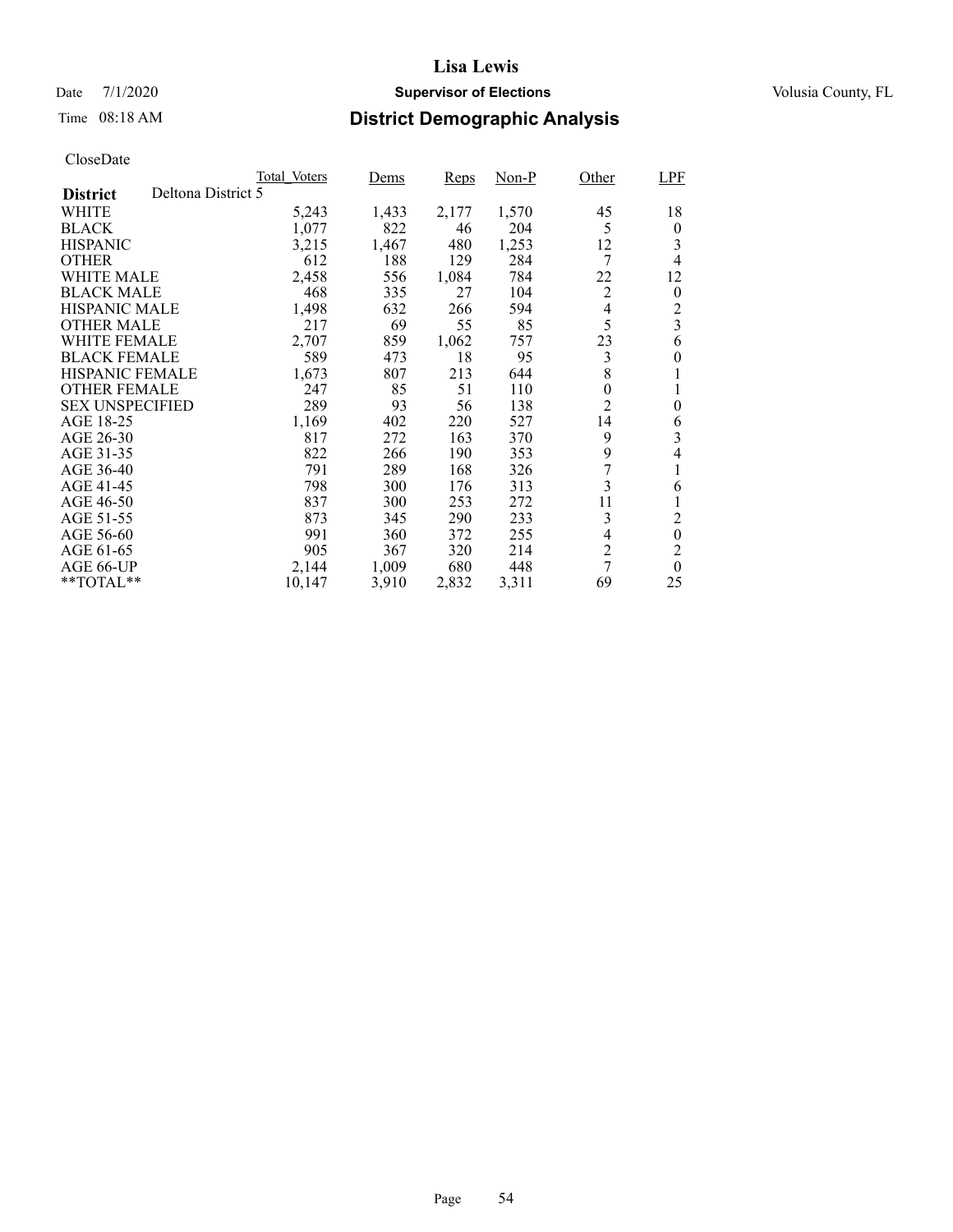## Date 7/1/2020 **Supervisor of Elections Supervisor of Elections** Volusia County, FL

# Time 08:18 AM **District Demographic Analysis**

|                        |                    | Total Voters | Dems  | Reps  | Non-P | Other          | <b>LPF</b>       |
|------------------------|--------------------|--------------|-------|-------|-------|----------------|------------------|
| <b>District</b>        | Deltona District 6 |              |       |       |       |                |                  |
| WHITE                  |                    | 5,917        | 1,512 | 2,552 | 1,769 | 57             | 27               |
| <b>BLACK</b>           |                    | 1,016        | 731   | 47    | 231   | 7              | $\overline{0}$   |
| <b>HISPANIC</b>        |                    | 2,750        | 1,278 | 371   | 1,076 | 18             |                  |
| <b>OTHER</b>           |                    | 629          | 201   | 142   | 276   | 9              |                  |
| WHITE MALE             |                    | 2,746        | 589   | 1,261 | 851   | 28             | 17               |
| <b>BLACK MALE</b>      |                    | 463          | 312   | 30    | 116   | 5              | $\bf{0}$         |
| <b>HISPANIC MALE</b>   |                    | 1,270        | 557   | 199   | 496   | 12             | 6                |
| <b>OTHER MALE</b>      |                    | 227          | 68    | 57    | 99    | $\overline{2}$ |                  |
| <b>WHITE FEMALE</b>    |                    | 3,076        | 904   | 1,250 | 883   | 29             | 10               |
| <b>BLACK FEMALE</b>    |                    | 539          | 411   | 17    | 109   | $\overline{2}$ | $\theta$         |
| <b>HISPANIC FEMALE</b> |                    | 1,429        | 704   | 165   | 553   | 6              | 1                |
| <b>OTHER FEMALE</b>    |                    | 273          | 100   | 61    | 107   | 5              | $\boldsymbol{0}$ |
| <b>SEX UNSPECIFIED</b> |                    | 289          | 77    | 72    | 138   | $\overline{2}$ | 0                |
| AGE 18-25              |                    | 1,111        | 356   | 209   | 523   | 19             | 4                |
| AGE 26-30              |                    | 853          | 292   | 202   | 348   | 7              | 4                |
| AGE 31-35              |                    | 850          | 286   | 212   | 344   | 5              | 3                |
| AGE 36-40              |                    | 871          | 292   | 221   | 344   | 10             | 4                |
| AGE 41-45              |                    | 787          | 252   | 218   | 300   | 12             | 5                |
| AGE 46-50              |                    | 887          | 307   | 269   | 298   | 9              | $\overline{4}$   |
| AGE 51-55              |                    | 888          | 314   | 286   | 274   | 9              | 5                |
| AGE 56-60              |                    | 1,054        | 354   | 418   | 273   | 7              | $\overline{c}$   |
| AGE 61-65              |                    | 951          | 355   | 374   | 214   | 5              | 3                |
| AGE 66-UP              |                    | 2,060        | 914   | 703   | 434   | 8              |                  |
| $*$ TOTAL $*$          |                    | 10,312       | 3,722 | 3,112 | 3.352 | 91             | 35               |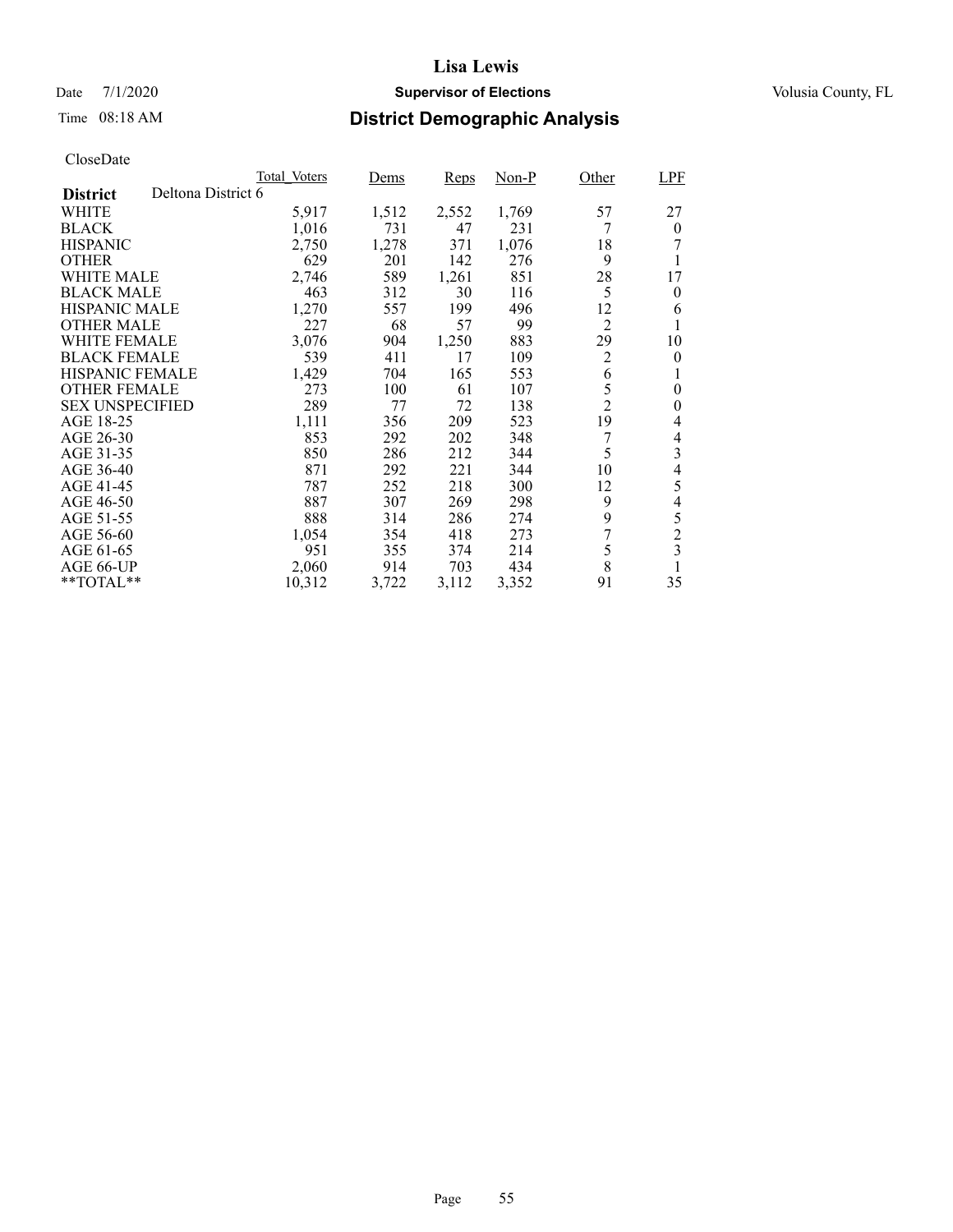## Date 7/1/2020 **Supervisor of Elections Supervisor of Elections** Volusia County, FL

# Time 08:18 AM **District Demographic Analysis**

|                        |                             | Total Voters | <u>Dems</u> | Reps     | $Non-P$ | Other          | <b>LPF</b>     |
|------------------------|-----------------------------|--------------|-------------|----------|---------|----------------|----------------|
| <b>District</b>        | <b>Edgewater District 1</b> |              |             |          |         |                |                |
| WHITE                  |                             | 3,396        | 1,016       | 1,362    | 960     | 43             | 15             |
| <b>BLACK</b>           |                             | 89           | 67          | 3        | 17      | 2              | 0              |
| <b>HISPANIC</b>        |                             | 77           | 28          | 18       | 30      | 1              | 0              |
| <b>OTHER</b>           |                             | 142          | 48          | 25       | 67      | $\overline{2}$ | 0              |
| WHITE MALE             |                             | 1,562        | 378         | 703      | 450     | 21             | 10             |
| <b>BLACK MALE</b>      |                             | 41           | 25          | 3        | 11      | $\overline{2}$ | 0              |
| <b>HISPANIC MALE</b>   |                             | 33           | 10          | 9        | 14      | 0              | 0              |
| <b>OTHER MALE</b>      |                             | 56           | 20          | 12       | 23      | 1              | 0              |
| WHITE FEMALE           |                             | 1,784        | 626         | 639      | 492     | 22             | 5              |
| <b>BLACK FEMALE</b>    |                             | 46           | 40          | $\theta$ | 6       | $\theta$       | 0              |
| <b>HISPANIC FEMALE</b> |                             | 42           | 16          | 9        | 16      |                | 0              |
| <b>OTHER FEMALE</b>    |                             | 51           | 19          | 11       | 20      | 1              | 0              |
| <b>SEX UNSPECIFIED</b> |                             | 89           | 25          | 22       | 42      | 0              | 0              |
| AGE 18-25              |                             | 250          | 63          | 73       | 105     | 6              | 3              |
| AGE 26-30              |                             | 218          | 69          | 57       | 80      | 9              | 3              |
| AGE 31-35              |                             | 252          | 69          | 83       | 97      |                | $\overline{c}$ |
| AGE 36-40              |                             | 212          | 62          | 69       | 77      | 2              | $\overline{c}$ |
| AGE 41-45              |                             | 219          | 66          | 73       | 77      | $\overline{c}$ |                |
| AGE 46-50              |                             | 257          | 51          | 108      | 93      | 3              | 2              |
| AGE 51-55              |                             | 278          | 77          | 120      | 77      | 4              | $\theta$       |
| AGE 56-60              |                             | 428          | 131         | 180      | 113     | 3              |                |
| AGE 61-65              |                             | 433          | 140         | 168      | 120     | 5              | 0              |
| AGE 66-UP              |                             | 1,157        | 431         | 477      | 235     | 13             |                |
| **TOTAL**              |                             | 3,704        | 1,159       | 1,408    | 1,074   | 48             | 15             |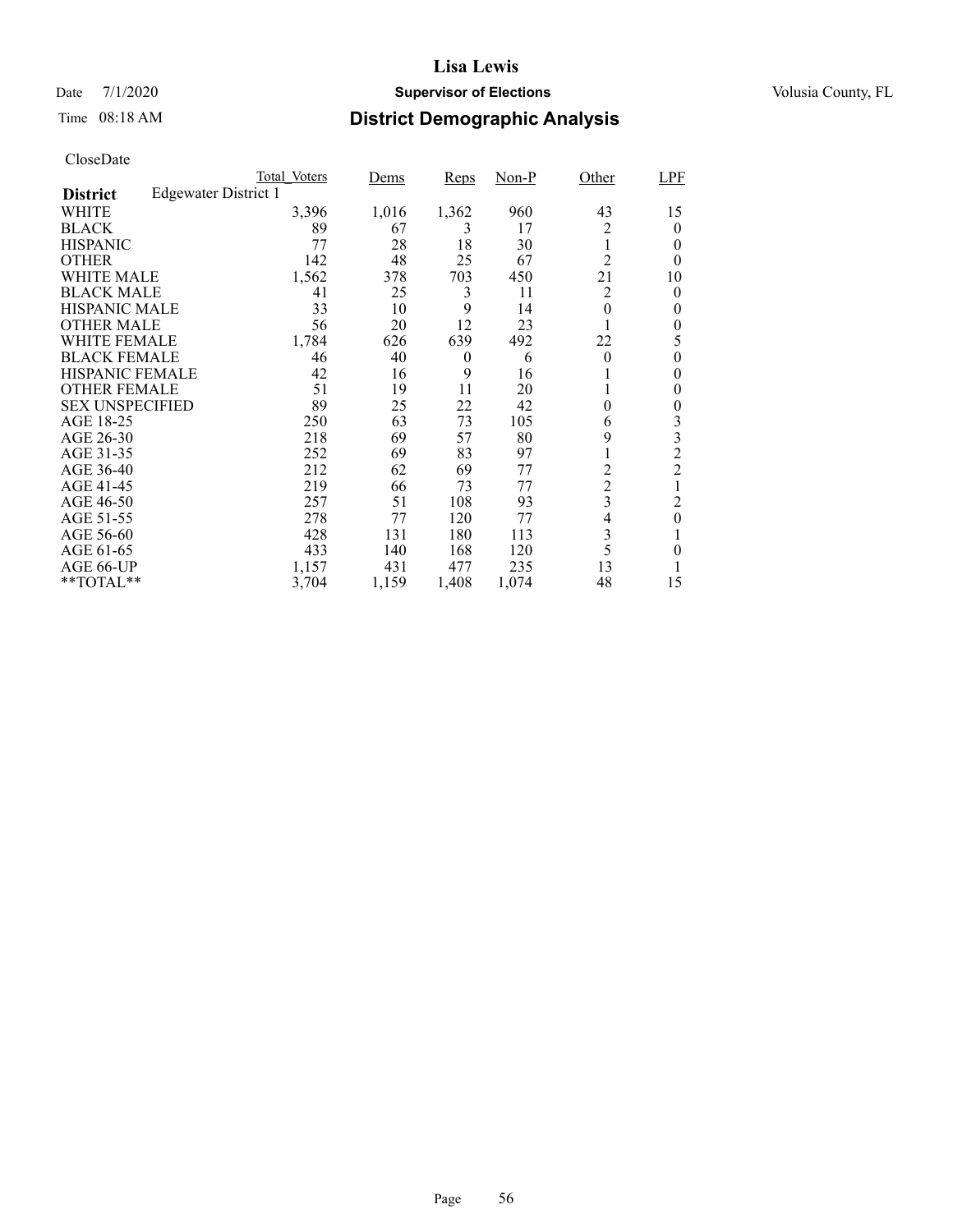## Date 7/1/2020 **Supervisor of Elections Supervisor of Elections** Volusia County, FL

# Time 08:18 AM **District Demographic Analysis**

|                        |                             | Total Voters | Dems  | Reps  | $Non-P$ | Other          | LPF      |
|------------------------|-----------------------------|--------------|-------|-------|---------|----------------|----------|
| <b>District</b>        | <b>Edgewater District 2</b> |              |       |       |         |                |          |
| WHITE                  |                             | 3,707        | 1,071 | 1,511 | 1,070   | 48             |          |
| <b>BLACK</b>           |                             | 70           | 53    | 4     | 11      | 2              | 0        |
| <b>HISPANIC</b>        |                             | 82           | 32    | 21    | 24      | 5              | 0        |
| <b>OTHER</b>           |                             | 128          | 37    | 35    | 56      | $\theta$       | 0        |
| WHITE MALE             |                             | 1,697        | 433   | 745   | 495     | 18             | 6        |
| <b>BLACK MALE</b>      |                             | 32           | 23    | 1     | 7       |                | 0        |
| <b>HISPANIC MALE</b>   |                             | 46           | 13    | 13    | 16      | 4              | $\theta$ |
| <b>OTHER MALE</b>      |                             | 45           | 12    | 12    | 21      | $\theta$       | 0        |
| WHITE FEMALE           |                             | 1,977        | 626   | 758   | 562     | 30             |          |
| <b>BLACK FEMALE</b>    |                             | 37           | 29    | 3     | 4       |                | $\theta$ |
| <b>HISPANIC FEMALE</b> |                             | 34           | 19    | 7     |         |                | 0        |
| <b>OTHER FEMALE</b>    |                             | 45           | 18    | 14    | 13      | 0              | 0        |
| <b>SEX UNSPECIFIED</b> |                             | 74           | 20    | 18    | 36      | 0              | 0        |
| AGE 18-25              |                             | 299          | 89    | 90    | 111     | 8              |          |
| AGE 26-30              |                             | 263          | 70    | 84    | 100     | 9              | 0        |
| AGE 31-35              |                             | 265          | 77    | 71    | 111     | $\overline{2}$ | 4        |
| AGE 36-40              |                             | 245          | 66    | 77    | 97      | 4              |          |
| AGE 41-45              |                             | 258          | 64    | 98    | 93      | 3              | 0        |
| AGE 46-50              |                             | 288          | 76    | 101   | 107     | 3              |          |
| AGE 51-55              |                             | 313          | 71    | 137   | 97      | 8              | 0        |
| AGE 56-60              |                             | 384          | 106   | 180   | 91      | 7              | 0        |
| AGE 61-65              |                             | 405          | 128   | 182   | 93      | $\overline{c}$ | $\theta$ |
| AGE 66-UP              |                             | 1,267        | 446   | 551   | 261     | 9              | 0        |
| **TOTAL**              |                             | 3,987        | 1,193 | 1,571 | 1,161   | 55             |          |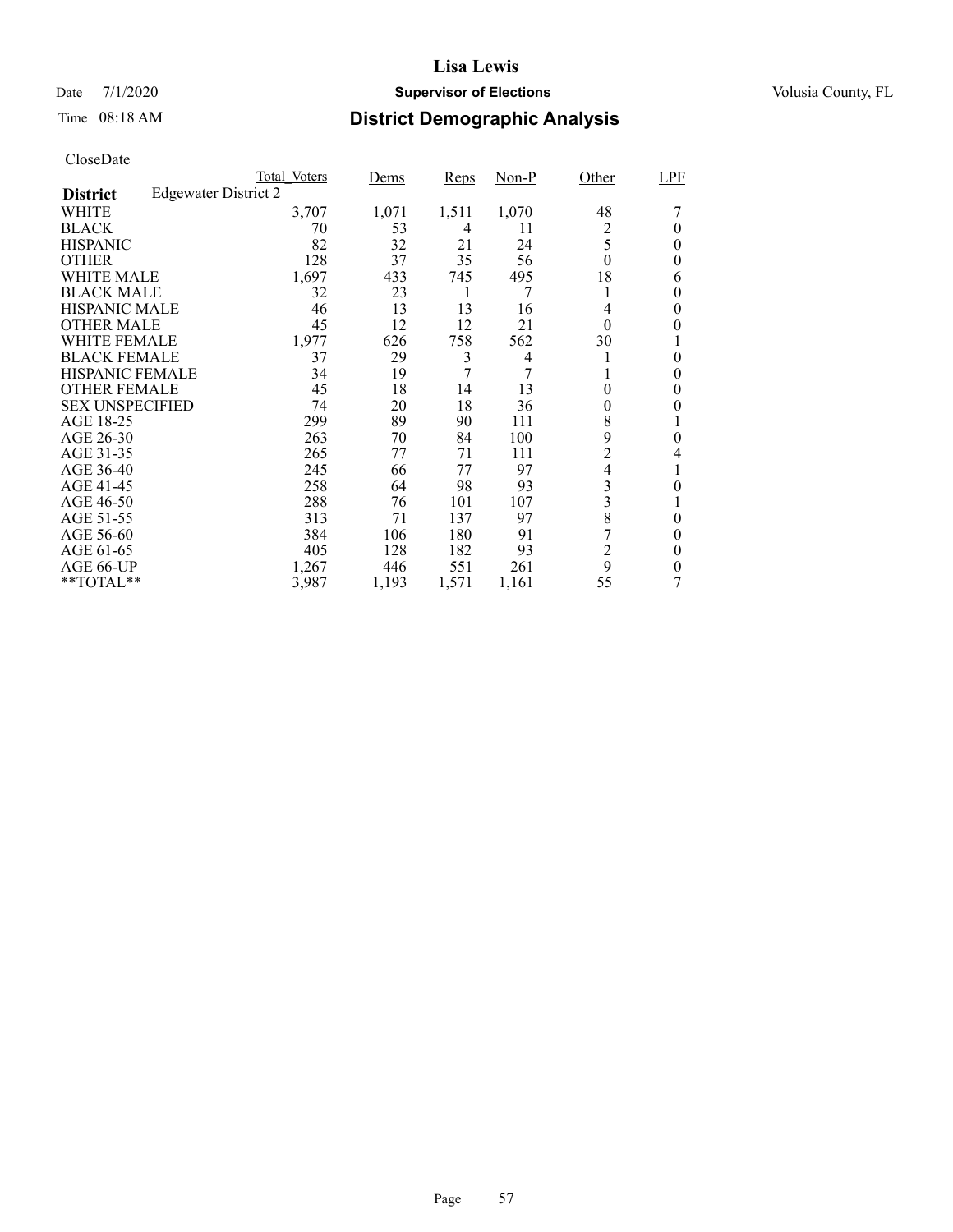## Date 7/1/2020 **Supervisor of Elections Supervisor of Elections** Volusia County, FL

# Time 08:18 AM **District Demographic Analysis**

|                        |                      | Total Voters | Dems  | Reps  | $Non-P$ | Other          | LPF                     |
|------------------------|----------------------|--------------|-------|-------|---------|----------------|-------------------------|
| <b>District</b>        | Edgewater District 3 |              |       |       |         |                |                         |
| WHITE                  |                      | 3,533        | 1,014 | 1,430 | 1,035   | 44             | 10                      |
| <b>BLACK</b>           |                      | 108          | 80    | 5     | 22      |                | 0                       |
| <b>HISPANIC</b>        |                      | 85           | 33    | 14    | 37      |                | 0                       |
| <b>OTHER</b>           |                      | 163          | 45    | 47    | 68      | 3              | 0                       |
| WHITE MALE             |                      | 1,605        | 377   | 707   | 497     | 18             | 6                       |
| <b>BLACK MALE</b>      |                      | 52           | 38    | 2     | 11      |                | 0                       |
| <b>HISPANIC MALE</b>   |                      | 38           | 12    | 8     | 18      | 0              | 0                       |
| <b>OTHER MALE</b>      |                      | 56           | 14    | 18    | 23      |                | 0                       |
| WHITE FEMALE           |                      | 1,877        | 631   | 697   | 519     | 26             | 4                       |
| <b>BLACK FEMALE</b>    |                      | 54           | 41    | 3     | 10      | $\theta$       | $\theta$                |
| <b>HISPANIC FEMALE</b> |                      | 44           | 18    | 6     | 19      |                | 0                       |
| <b>OTHER FEMALE</b>    |                      | 61           | 21    | 21    | 18      |                | 0                       |
| <b>SEX UNSPECIFIED</b> |                      | 102          | 20    | 34    | 47      |                | 0                       |
| AGE 18-25              |                      | 330          | 83    | 89    | 145     | 12             |                         |
| AGE 26-30              |                      | 266          | 76    | 89    | 97      | 3              |                         |
| AGE 31-35              |                      | 253          | 69    | 83    | 98      | $\overline{c}$ |                         |
| AGE 36-40              |                      | 213          | 53    | 66    | 92      | $\overline{c}$ | 0                       |
| AGE 41-45              |                      | 225          | 50    | 89    | 85      |                | $\theta$                |
| AGE 46-50              |                      | 272          | 72    | 109   | 88      |                | 2                       |
| AGE 51-55              |                      | 320          | 92    | 130   | 89      | 6              | $\overline{\mathbf{3}}$ |
| AGE 56-60              |                      | 365          | 119   | 133   | 105     |                |                         |
| AGE 61-65              |                      | 406          | 124   | 174   | 102     | 6              | $\theta$                |
| AGE 66-UP              |                      | 1,239        | 434   | 534   | 261     | 9              |                         |
| **TOTAL**              |                      | 3,889        | 1,172 | 1,496 | 1,162   | 49             | 10                      |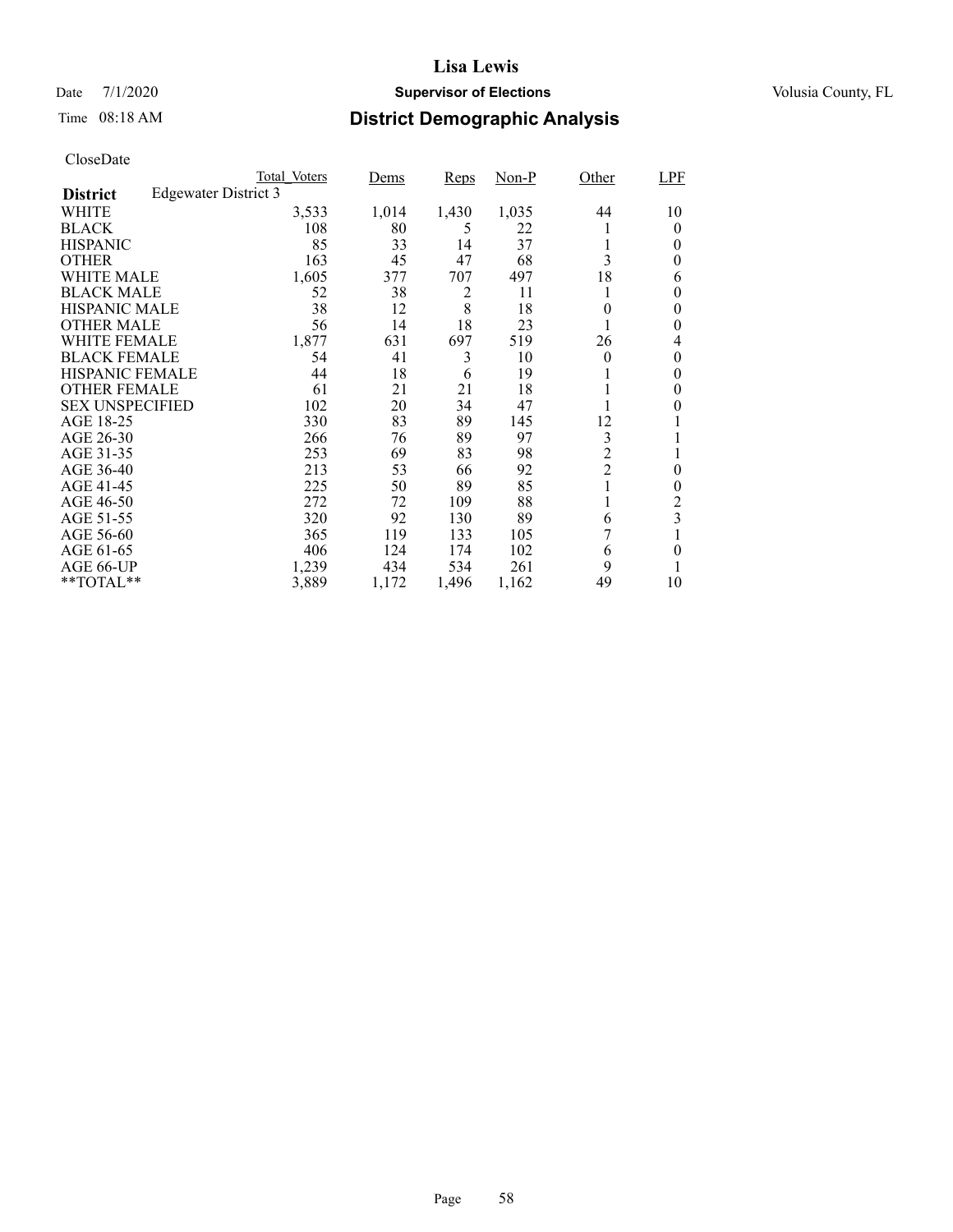## Date 7/1/2020 **Supervisor of Elections Supervisor of Elections** Volusia County, FL

# Time 08:18 AM **District Demographic Analysis**

|                        |                             | Total Voters | Dems  | Reps  | $Non-P$ | Other          | LPF                      |
|------------------------|-----------------------------|--------------|-------|-------|---------|----------------|--------------------------|
| <b>District</b>        | <b>Edgewater District 4</b> |              |       |       |         |                |                          |
| WHITE                  |                             | 4,629        | 1,233 | 2,001 | 1,332   | 49             | 14                       |
| <b>BLACK</b>           |                             | 104          | 78    | 5     | 19      | 2              | 0                        |
| <b>HISPANIC</b>        |                             | 94           | 37    | 21    | 36      | $\overline{0}$ | 0                        |
| <b>OTHER</b>           |                             | 146          | 41    | 34    | 69      | $\overline{2}$ | 0                        |
| WHITE MALE             |                             | 2,115        | 461   | 981   | 642     | 23             | 8                        |
| <b>BLACK MALE</b>      |                             | 50           | 31    | 4     | 13      | $\overline{2}$ | 0                        |
| <b>HISPANIC MALE</b>   |                             | 37           | 13    | 7     | 17      | $\overline{0}$ | 0                        |
| <b>OTHER MALE</b>      |                             | 53           | 17    | 16    | 19      |                | 0                        |
| WHITE FEMALE           |                             | 2,471        | 765   | 997   | 677     | 26             | 6                        |
| <b>BLACK FEMALE</b>    |                             | 52           | 45    | 1     | 6       | $\theta$       | $\theta$                 |
| <b>HISPANIC FEMALE</b> |                             | 57           | 24    | 14    | 19      | 0              | 0                        |
| <b>OTHER FEMALE</b>    |                             | 60           | 19    | 14    | 27      | 0              | 0                        |
| <b>SEX UNSPECIFIED</b> |                             | 78           | 14    | 27    | 36      |                | 0                        |
| AGE 18-25              |                             | 323          | 83    | 96    | 135     | 5              | 4                        |
| AGE 26-30              |                             | 225          | 47    | 70    | 105     | $\overline{c}$ | 1                        |
| AGE 31-35              |                             | 255          | 66    | 83    | 101     | 3              | 2                        |
| AGE 36-40              |                             | 237          | 67    | 79    | 86      |                | $\overline{\mathcal{L}}$ |
| AGE 41-45              |                             | 251          | 69    | 86    | 91      | 4              |                          |
| AGE 46-50              |                             | 273          | 66    | 111   | 93      | 2              |                          |
| AGE 51-55              |                             | 293          | 83    | 143   | 65      | $\overline{c}$ | $\theta$                 |
| AGE 56-60              |                             | 459          | 113   | 214   | 127     | 5              | 0                        |
| AGE 61-65              |                             | 508          | 127   | 244   | 129     | 8              | 0                        |
| AGE 66-UP              |                             | 2,149        | 668   | 935   | 524     | 21             |                          |
| **TOTAL**              |                             | 4,973        | 1,389 | 2,061 | 1,456   | 53             | 14                       |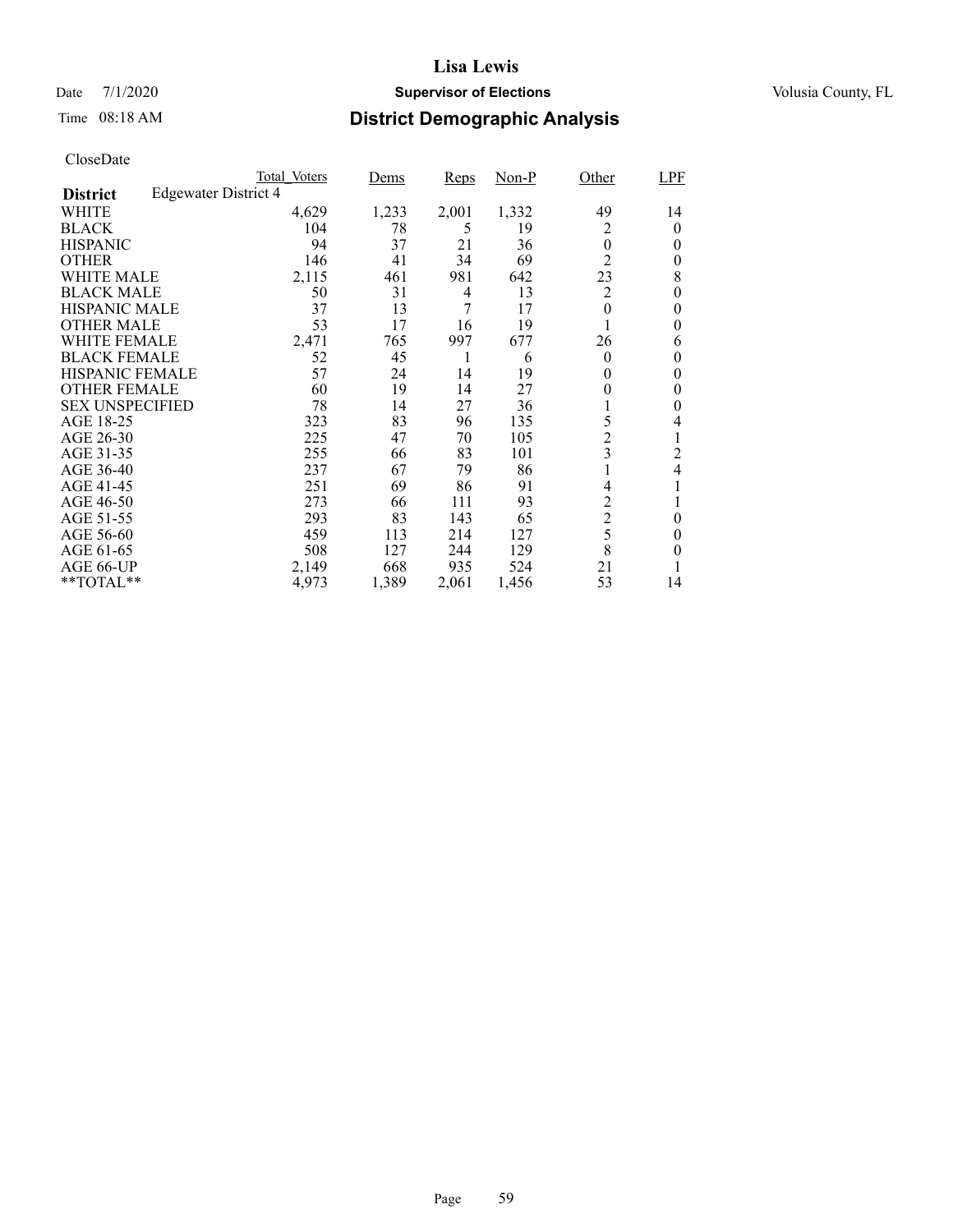## Date 7/1/2020 **Supervisor of Elections Supervisor of Elections** Volusia County, FL

# Time 08:18 AM **District Demographic Analysis**

|                        |                       | Total Voters | Dems | Reps | $Non-P$ | Other          | LPF              |
|------------------------|-----------------------|--------------|------|------|---------|----------------|------------------|
| <b>District</b>        | Holly Hill District 1 |              |      |      |         |                |                  |
| WHITE                  |                       | 1,611        | 484  | 608  | 488     | 23             | 8                |
| <b>BLACK</b>           |                       | 212          | 148  | 9    | 51      | 2              | $\overline{c}$   |
| <b>HISPANIC</b>        |                       | 108          | 49   | 16   | 41      | $\overline{2}$ | $\boldsymbol{0}$ |
| <b>OTHER</b>           |                       | 130          | 44   | 32   | 53      | 1              | $\theta$         |
| WHITE MALE             |                       | 782          | 195  | 315  | 261     | 6              | 5                |
| <b>BLACK MALE</b>      |                       | 83           | 56   | 4    | 21      |                |                  |
| <b>HISPANIC MALE</b>   |                       | 56           | 22   | 11   | 22      |                | $\theta$         |
| <b>OTHER MALE</b>      |                       | 49           | 15   | 15   | 19      | $\theta$       | $\overline{0}$   |
| WHITE FEMALE           |                       | 813          | 285  | 285  | 223     | 17             | 3                |
| <b>BLACK FEMALE</b>    |                       | 127          | 90   | 5    | 30      |                |                  |
| <b>HISPANIC FEMALE</b> |                       | 51           | 27   | 5    | 18      |                | $\theta$         |
| <b>OTHER FEMALE</b>    |                       | 58           | 27   | 14   | 17      | $\theta$       | $\theta$         |
| <b>SEX UNSPECIFIED</b> |                       | 42           | 8    | 11   | 22      |                | $\theta$         |
| AGE 18-25              |                       | 151          | 41   | 34   | 70      | 4              | 2                |
| AGE 26-30              |                       | 133          | 54   | 28   | 48      | 3              | $\overline{0}$   |
| AGE 31-35              |                       | 133          | 48   | 33   | 50      |                |                  |
| AGE 36-40              |                       | 117          | 40   | 25   | 47      | 3              | 2                |
| AGE 41-45              |                       | 129          | 39   | 36   | 50      | 4              | $\boldsymbol{0}$ |
| AGE 46-50              |                       | 134          | 48   | 37   | 47      | $\overline{c}$ | 0                |
| AGE 51-55              |                       | 189          | 79   | 56   | 50      | $\overline{c}$ | $\overline{c}$   |
| AGE 56-60              |                       | 230          | 77   | 89   | 61      | $\overline{2}$ |                  |
| AGE 61-65              |                       | 247          | 80   | 89   | 75      | $\overline{2}$ |                  |
| AGE 66-UP              |                       | 598          | 219  | 238  | 135     | 5              |                  |
| **TOTAL**              |                       | 2,061        | 725  | 665  | 633     | 28             | 10               |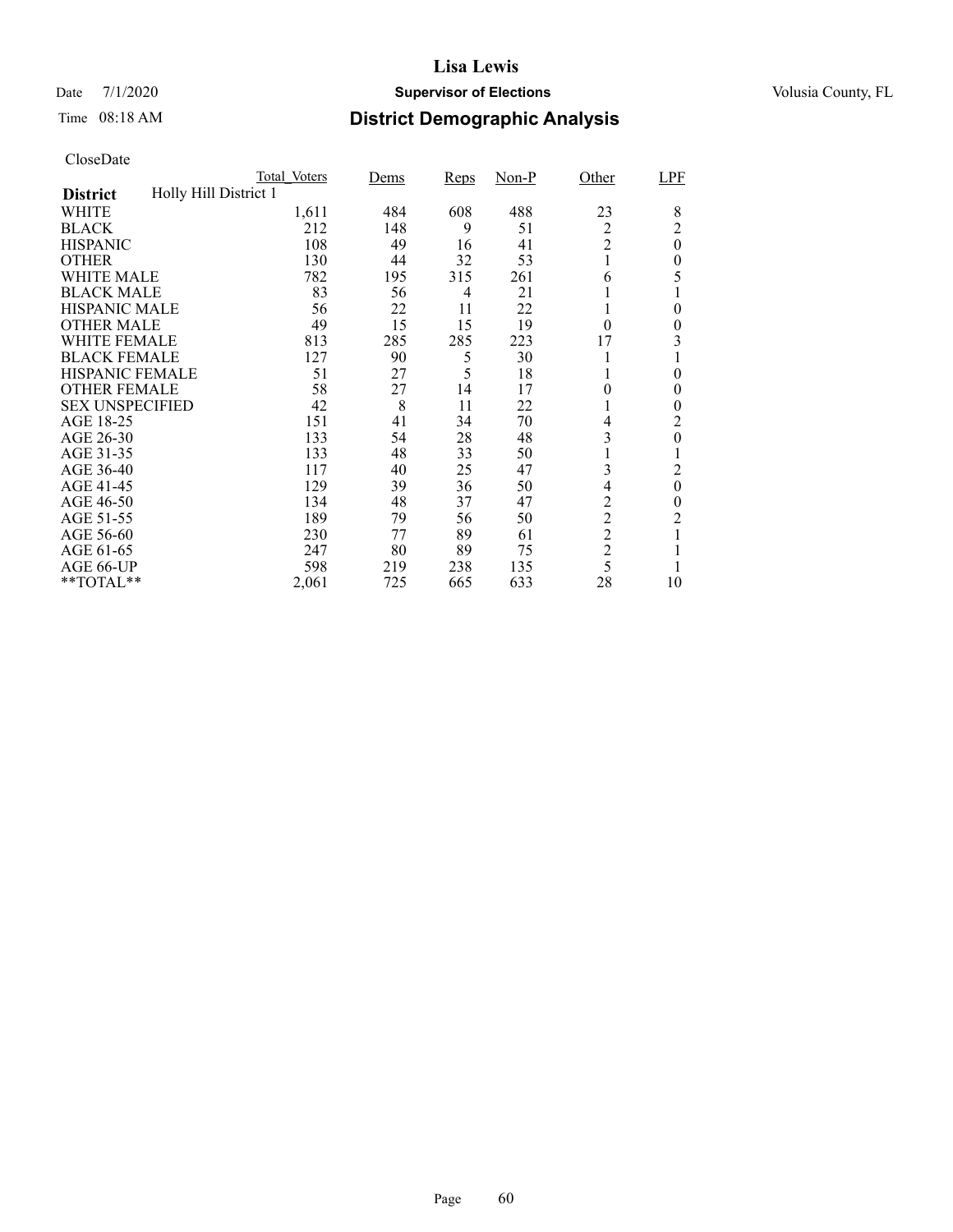## Date 7/1/2020 **Supervisor of Elections Supervisor of Elections** Volusia County, FL

# Time 08:18 AM **District Demographic Analysis**

|                        |                       | Total Voters | Dems | Reps | $Non-P$ | Other            | LPF            |
|------------------------|-----------------------|--------------|------|------|---------|------------------|----------------|
| <b>District</b>        | Holly Hill District 2 |              |      |      |         |                  |                |
| WHITE                  |                       | 1,512        | 500  | 501  | 486     | 14               | 11             |
| <b>BLACK</b>           |                       | 282          | 206  | 9    | 67      | $\theta$         | 0              |
| <b>HISPANIC</b>        |                       | 75           | 33   | 19   | 23      | $\Omega$         | $\theta$       |
| <b>OTHER</b>           |                       | 116          | 38   | 17   | 61      | $\theta$         | 0              |
| WHITE MALE             |                       | 712          | 191  | 257  | 249     |                  | 8              |
| <b>BLACK MALE</b>      |                       | 118          | 76   | 4    | 38      | $\theta$         | 0              |
| <b>HISPANIC MALE</b>   |                       | 40           | 14   | 13   | 13      | 0                | 0              |
| <b>OTHER MALE</b>      |                       | 39           | 7    | 9    | 23      | 0                | 0              |
| WHITE FEMALE           |                       | 777          | 306  | 239  | 222     |                  | 3              |
| <b>BLACK FEMALE</b>    |                       | 160          | 128  | 5    | 27      | $\theta$         | $\overline{0}$ |
| <b>HISPANIC FEMALE</b> |                       | 35           | 19   | 6    | 10      | 0                | 0              |
| <b>OTHER FEMALE</b>    |                       | 45           | 25   | 5    | 15      | 0                | $\theta$       |
| <b>SEX UNSPECIFIED</b> |                       | 59           | 11   | 8    | 40      | $\theta$         | $\theta$       |
| AGE 18-25              |                       | 180          | 64   | 35   | 79      | 0                | 2              |
| AGE 26-30              |                       | 157          | 52   | 35   | 67      | 3                | $\overline{0}$ |
| AGE 31-35              |                       | 171          | 66   | 26   | 75      | $\overline{2}$   | $\overline{2}$ |
| AGE 36-40              |                       | 159          | 63   | 32   | 62      | $\boldsymbol{0}$ | $\overline{c}$ |
| AGE 41-45              |                       | 107          | 38   | 23   | 44      |                  |                |
| AGE 46-50              |                       | 163          | 59   | 49   | 53      | $\theta$         | 2              |
| AGE 51-55              |                       | 178          | 69   | 57   | 51      | 0                | 1              |
| AGE 56-60              |                       | 244          | 93   | 78   | 69      | 4                | 0              |
| AGE 61-65              |                       | 187          | 87   | 56   | 41      | 2                |                |
| AGE 66-UP              |                       | 439          | 186  | 155  | 96      | $\overline{2}$   | 0              |
| **TOTAL**              |                       | 1,985        | 777  | 546  | 637     | 14               | 11             |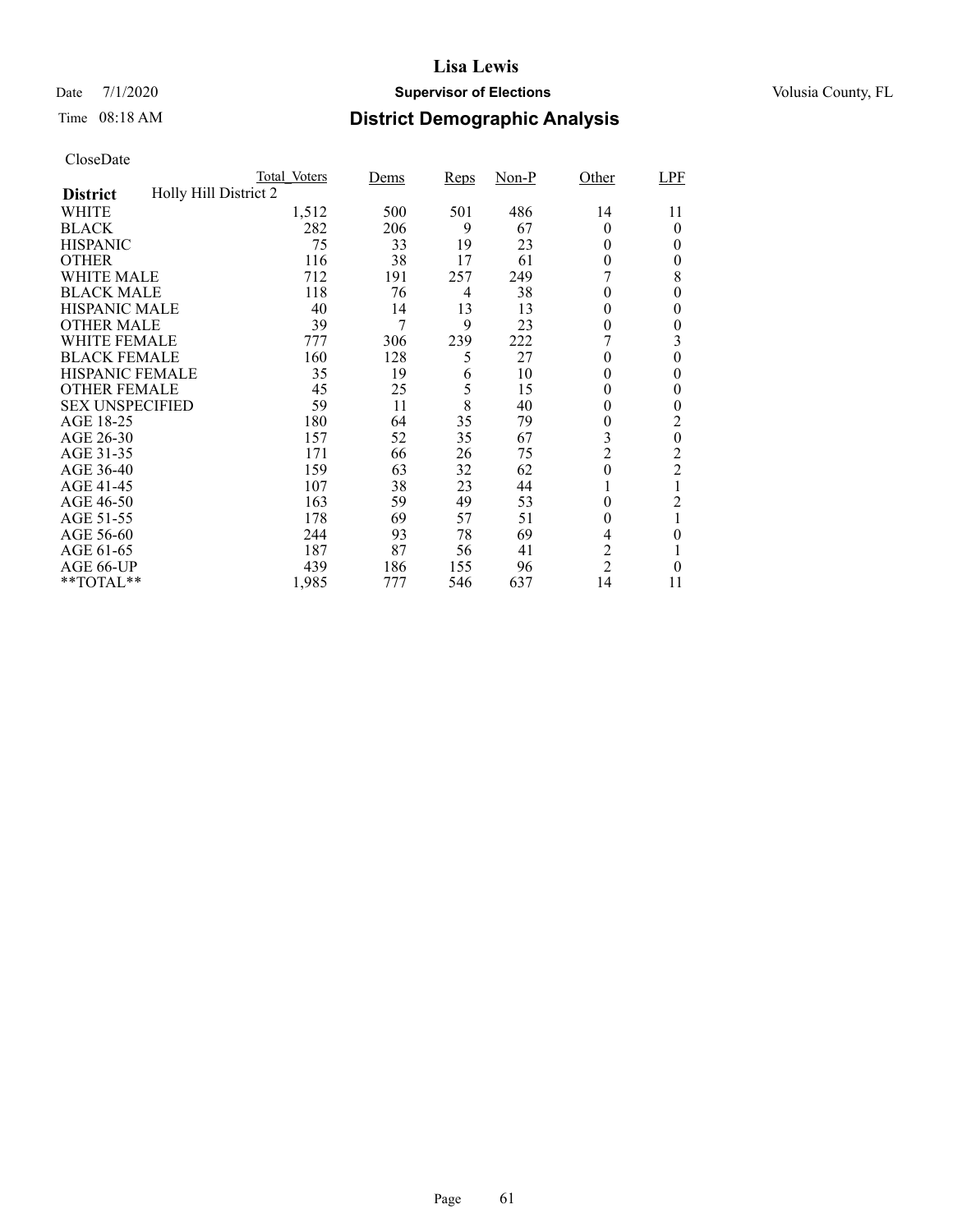## Date 7/1/2020 **Supervisor of Elections Supervisor of Elections** Volusia County, FL

# Time 08:18 AM **District Demographic Analysis**

|                        |                       | Total Voters | Dems | <b>Reps</b> | $Non-P$ | Other    | LPF |
|------------------------|-----------------------|--------------|------|-------------|---------|----------|-----|
| <b>District</b>        | Holly Hill District 3 |              |      |             |         |          |     |
| WHITE                  |                       | 1,550        | 501  | 612         | 412     | 20       | 5   |
| <b>BLACK</b>           |                       | 202          | 156  | 9           | 36      |          | 0   |
| <b>HISPANIC</b>        |                       | 60           | 30   | 6           | 23      |          | 0   |
| <b>OTHER</b>           |                       | 100          | 37   | 21          | 41      |          | 0   |
| WHITE MALE             |                       | 661          | 182  | 285         | 179     | 10       | 5   |
| <b>BLACK MALE</b>      |                       | 87           | 57   |             | 22      |          | 0   |
| <b>HISPANIC MALE</b>   |                       | 32           | 17   | 3           | 11      |          | 0   |
| <b>OTHER MALE</b>      |                       | 31           | 14   | 6           | 11      | $\theta$ | 0   |
| WHITE FEMALE           |                       | 874          | 314  | 322         | 228     | 10       | 0   |
| <b>BLACK FEMALE</b>    |                       | 114          | 98   | 2           | 14      | $\theta$ | 0   |
| <b>HISPANIC FEMALE</b> |                       | 26           | 13   | 3           | 10      | 0        | 0   |
| <b>OTHER FEMALE</b>    |                       | 40           | 15   | 8           | 17      | 0        | 0   |
| <b>SEX UNSPECIFIED</b> |                       | 47           | 14   | 12          | 20      |          | 0   |
| AGE 18-25              |                       | 115          | 39   | 23          | 52      |          | 0   |
| AGE 26-30              |                       | 96           | 33   | 29          | 33      | -1       | 0   |
| AGE 31-35              |                       | 78           | 32   | 13          | 31      | 2        | 0   |
| AGE 36-40              |                       | 86           | 29   | 20          | 36      |          | 0   |
| AGE 41-45              |                       | 103          | 39   | 24          | 39      |          | 0   |
| AGE 46-50              |                       | 104          | 33   | 32          | 37      |          |     |
| AGE 51-55              |                       | 139          | 44   | 43          | 49      |          | 2   |
| AGE 56-60              |                       | 183          | 70   | 56          | 55      |          |     |
| AGE 61-65              |                       | 210          | 86   | 70          | 47      | 6        |     |
| AGE 66-UP              |                       | 798          | 319  | 338         | 133     | 8        | 0   |
| **TOTAL**              |                       | 1,912        | 724  | 648         | 512     | 23       | 5   |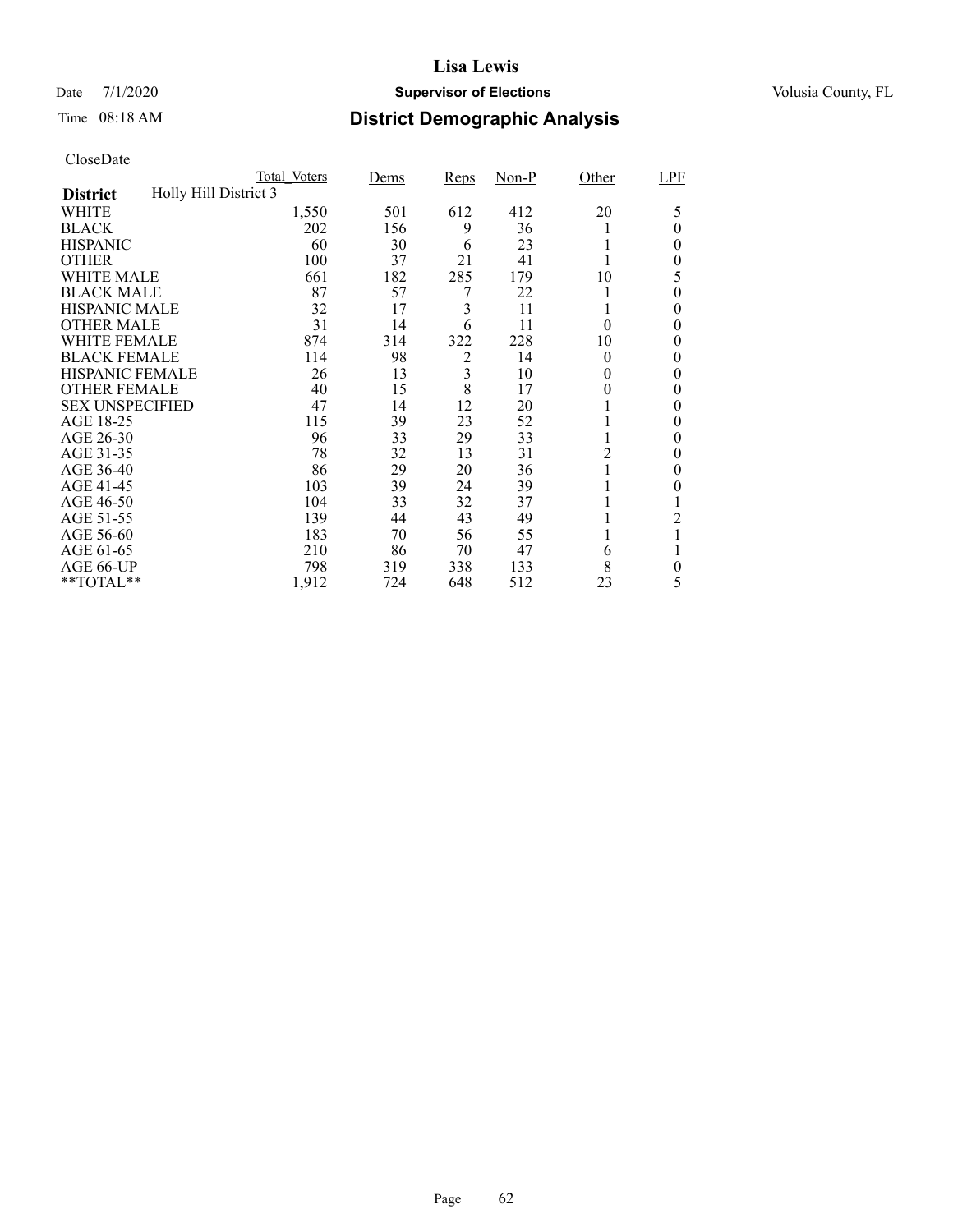## Date 7/1/2020 **Supervisor of Elections Supervisor of Elections** Volusia County, FL

# Time 08:18 AM **District Demographic Analysis**

|                        |                       | Total Voters | Dems | <b>Reps</b> | $Non-P$ | Other          | LPF      |
|------------------------|-----------------------|--------------|------|-------------|---------|----------------|----------|
| <b>District</b>        | Holly Hill District 4 |              |      |             |         |                |          |
| WHITE                  |                       | 1,430        | 440  | 545         | 423     | 17             | 5        |
| <b>BLACK</b>           |                       | 401          | 296  | 9           | 93      | 3              | 0        |
| <b>HISPANIC</b>        |                       | 85           | 39   | 11          | 34      | $\theta$       |          |
| <b>OTHER</b>           |                       | 109          | 43   | 17          | 49      | $\theta$       | $\theta$ |
| WHITE MALE             |                       | 642          | 162  | 265         | 202     | 10             | 3        |
| <b>BLACK MALE</b>      |                       | 117          | 78   | 2           | 36      |                | 0        |
| <b>HISPANIC MALE</b>   |                       | 40           | 16   | 3           | 20      | 0              |          |
| <b>OTHER MALE</b>      |                       | 33           | 14   | 8           | 11      | 0              | 0        |
| WHITE FEMALE           |                       | 773          | 275  | 275         | 214     |                | 2        |
| <b>BLACK FEMALE</b>    |                       | 277          | 213  | 7           | 55      | 2              | $\theta$ |
| <b>HISPANIC FEMALE</b> |                       | 41           | 20   | 7           | 14      | $\theta$       | 0        |
| <b>OTHER FEMALE</b>    |                       | 50           | 25   | 8           | 17      | $\theta$       | 0        |
| <b>SEX UNSPECIFIED</b> |                       | 52           | 15   | 7           | 30      | $\theta$       | $_{0}$   |
| AGE 18-25              |                       | 228          | 88   | 42          | 95      | 2              |          |
| AGE 26-30              |                       | 201          | 99   | 27          | 73      |                | 1        |
| AGE 31-35              |                       | 192          | 75   | 37          | 75      | 2              | 3        |
| AGE 36-40              |                       | 137          | 63   | 32          | 41      |                | $\theta$ |
| AGE 41-45              |                       | 129          | 47   | 34          | 44      | 4              | 0        |
| AGE 46-50              |                       | 137          | 44   | 40          | 51      | $\overline{c}$ | 0        |
| AGE 51-55              |                       | 144          | 48   | 49          | 45      | $\overline{c}$ | $_{0}$   |
| AGE 56-60              |                       | 209          | 76   | 78          | 51      | 3              |          |
| AGE 61-65              |                       | 184          | 80   | 65          | 38      |                | $\theta$ |
| AGE 66-UP              |                       | 464          | 198  | 178         | 86      | $\overline{c}$ | 0        |
| **TOTAL**              |                       | 2,025        | 818  | 582         | 599     | 20             | 6        |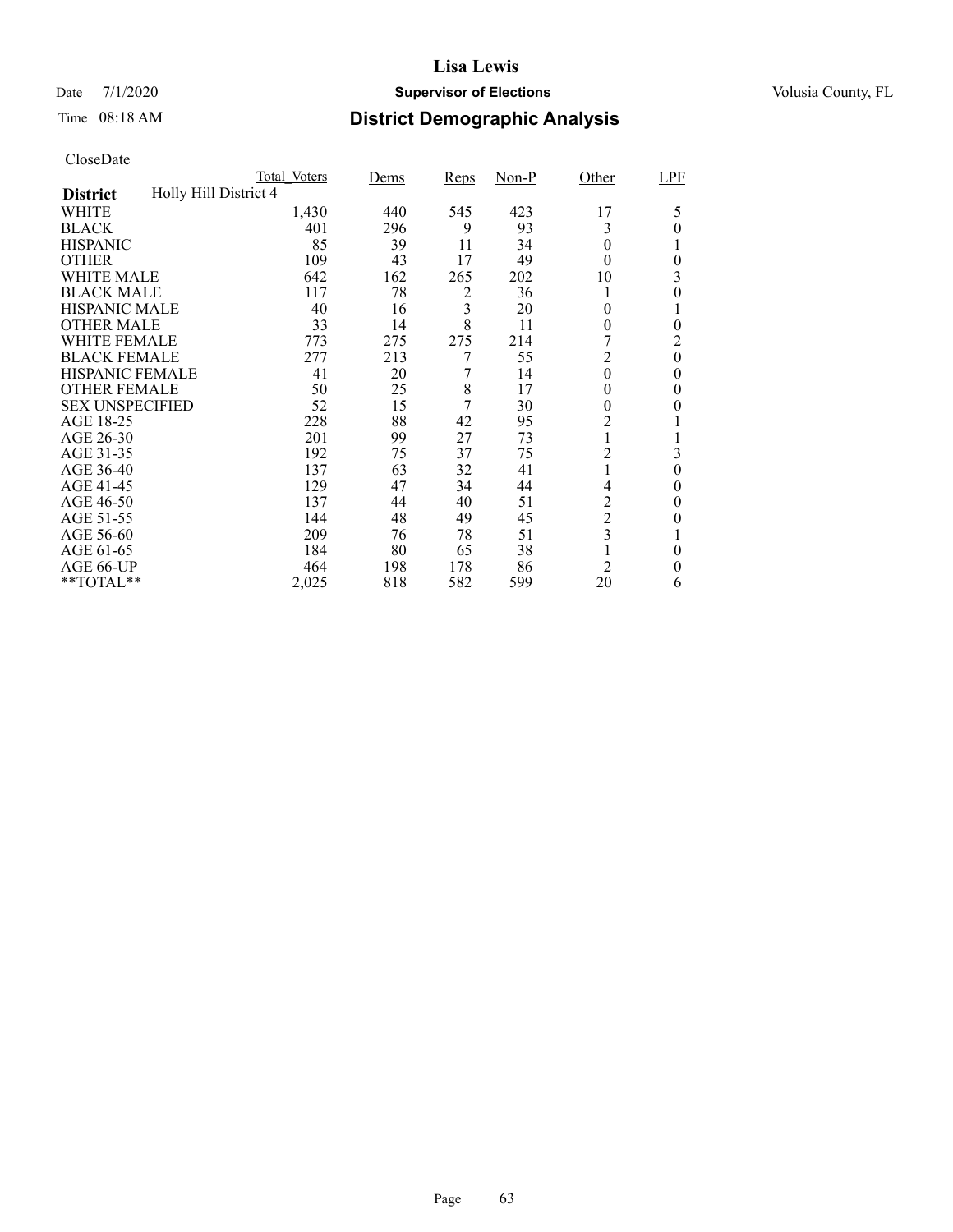## Date 7/1/2020 **Supervisor of Elections Supervisor of Elections** Volusia County, FL

# Time 08:18 AM **District Demographic Analysis**

|                        |            | Total Voters | Dems | Reps | $Non-P$ | Other          | LPF      |
|------------------------|------------|--------------|------|------|---------|----------------|----------|
| <b>District</b>        | Lake Helen |              |      |      |         |                |          |
| WHITE                  |            | 1,852        | 514  | 816  | 499     | 20             | 3        |
| <b>BLACK</b>           |            | 162          | 135  | 7    | 19      |                | 0        |
| <b>HISPANIC</b>        |            | 85           | 34   | 21   | 28      |                |          |
| <b>OTHER</b>           |            | 71           | 29   | 19   | 22      | $\theta$       |          |
| WHITE MALE             |            | 840          | 201  | 386  | 243     |                | 3        |
| <b>BLACK MALE</b>      |            | 71           | 61   | 4    | 6       | 0              | 0        |
| <b>HISPANIC MALE</b>   |            | 37           | 16   | 8    | 12      | 0              |          |
| <b>OTHER MALE</b>      |            | 22           | 12   | 4    | 5       | $\theta$       |          |
| <b>WHITE FEMALE</b>    |            | 991          | 310  | 419  | 249     | 13             | 0        |
| <b>BLACK FEMALE</b>    |            | 87           | 73   | 2    | 11      |                | 0        |
| <b>HISPANIC FEMALE</b> |            | 47           | 17   | 13   | 16      |                | 0        |
| <b>OTHER FEMALE</b>    |            | 30           | 15   | 6    | 9       | $\theta$       | 0        |
| <b>SEX UNSPECIFIED</b> |            | 45           | 7    | 21   | 17      | 0              | 0        |
| AGE 18-25              |            | 174          | 42   | 59   | 70      | 3              | 0        |
| AGE 26-30              |            | 146          | 30   | 63   | 50      | $\overline{2}$ |          |
| AGE 31-35              |            | 136          | 40   | 44   | 49      | 3              | 0        |
| AGE 36-40              |            | 139          | 43   | 38   | 57      |                | 0        |
| AGE 41-45              |            | 139          | 33   | 48   | 56      |                |          |
| AGE 46-50              |            | 146          | 39   | 55   | 46      | 3              | 3        |
| AGE 51-55              |            | 180          | 53   | 83   | 42      | $\overline{c}$ | $\theta$ |
| AGE 56-60              |            | 223          | 77   | 94   | 48      | 4              | 0        |
| AGE 61-65              |            | 247          | 83   | 117  | 46      |                | $\theta$ |
| AGE 66-UP              |            | 640          | 272  | 262  | 104     | 2              | 0        |
| **TOTAL**              |            | 2,170        | 712  | 863  | 568     | 22             | 5        |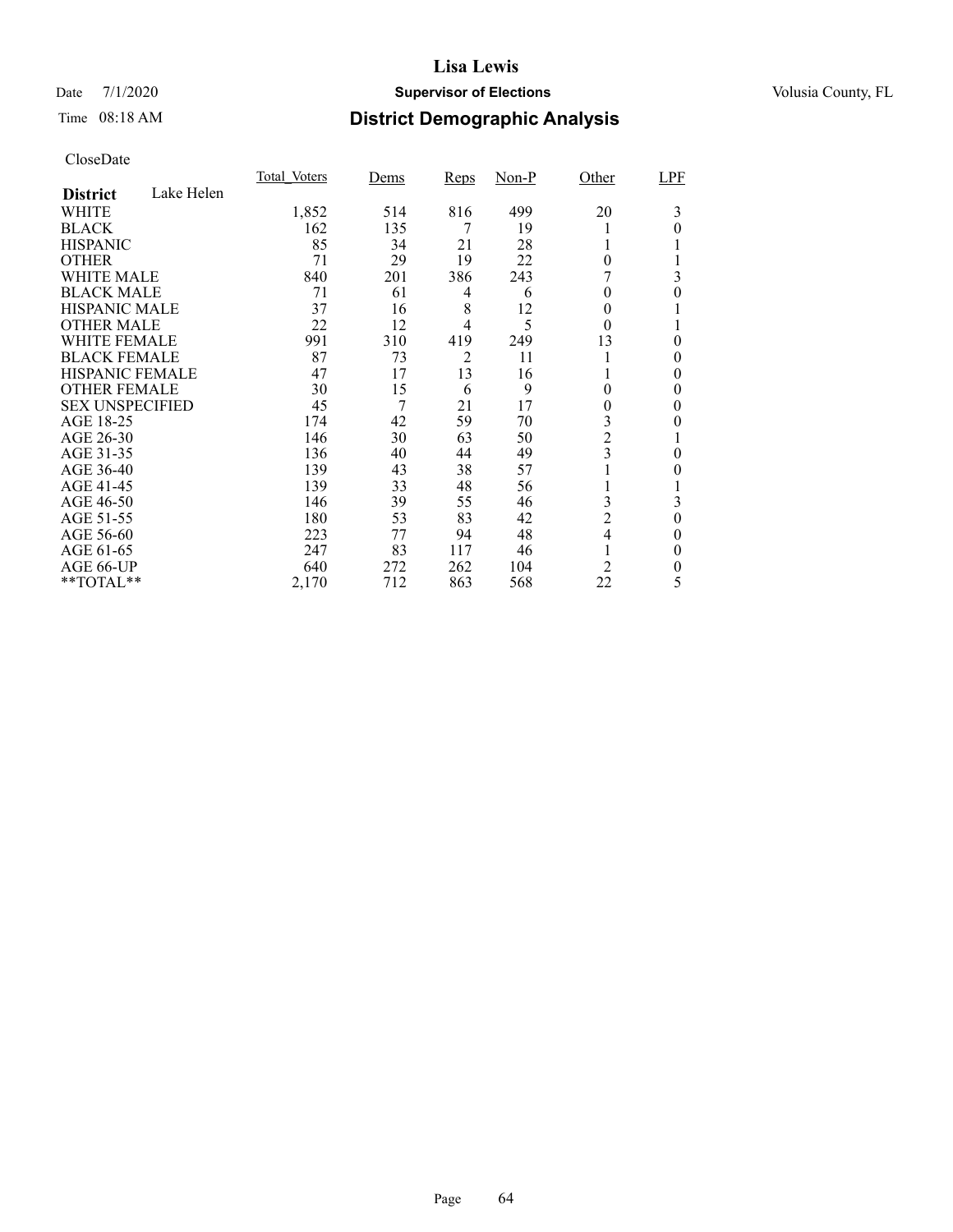## Date 7/1/2020 **Supervisor of Elections Supervisor of Elections** Volusia County, FL

# Time 08:18 AM **District Demographic Analysis**

|                        | Total Voters          | Dems  | Reps     | Non-P    | Other          | LPF            |
|------------------------|-----------------------|-------|----------|----------|----------------|----------------|
| <b>District</b>        | New Smyrna Bch Zone 1 |       |          |          |                |                |
| WHITE                  | 5,043                 | 1,464 | 2,377    | 1,117    | 69             | 16             |
| <b>BLACK</b>           | 17                    | 12    |          | 3        |                | 0              |
| <b>HISPANIC</b>        | 65                    | 24    | 21       | 19       |                | 0              |
| <b>OTHER</b>           | 158                   | 38    | 55       | 63       | 2              | 0              |
| WHITE MALE             | 2,344                 | 556   | 1,163    | 581      | 35             | 9              |
| <b>BLACK MALE</b>      | 11                    | 8     | $\theta$ | 3        | 0              | 0              |
| <b>HISPANIC MALE</b>   | 27                    | 10    | 6        | 10       |                | 0              |
| <b>OTHER MALE</b>      | 56                    | 12    | 26       | 17       |                | 0              |
| WHITE FEMALE           | 2,648                 | 891   | 1,194    | 522      | 34             |                |
| <b>BLACK FEMALE</b>    | 5                     | 3     | T        | $\theta$ |                | 0              |
| <b>HISPANIC FEMALE</b> | 37                    | 13    | 15       | 9        | $_{0}$         | 0              |
| <b>OTHER FEMALE</b>    | 65                    | 24    | 25       | 15       |                | 0              |
| <b>SEX UNSPECIFIED</b> | 90                    | 21    | 24       | 45       | 0              | 0              |
| AGE 18-25              | 268                   | 58    | 102      | 98       | 9              |                |
| AGE 26-30              | 192                   | 42    | 64       | 83       |                | 2              |
| AGE 31-35              | 207                   | 57    | 56       | 90       | $\overline{c}$ | $\overline{2}$ |
| AGE 36-40              | 212                   | 69    | 64       | 74       | $\overline{c}$ | 3              |
| AGE 41-45              | 195                   | 43    | 74       | 68       | 9              |                |
| AGE 46-50              | 279                   | 73    | 122      | 76       | 7              |                |
| AGE 51-55              | 399                   | 98    | 208      | 85       | 7              |                |
| AGE 56-60              | 577                   | 144   | 302      | 120      | 9              | 2              |
| AGE 61-65              | 666                   | 210   | 321      | 127      | 6              | $\overline{2}$ |
| AGE 66-UP              | 2,288                 | 744   | 1,141    | 381      | 21             |                |
| **TOTAL**              | 5,283                 | 1,538 | 2,454    | 1,202    | 73             | 16             |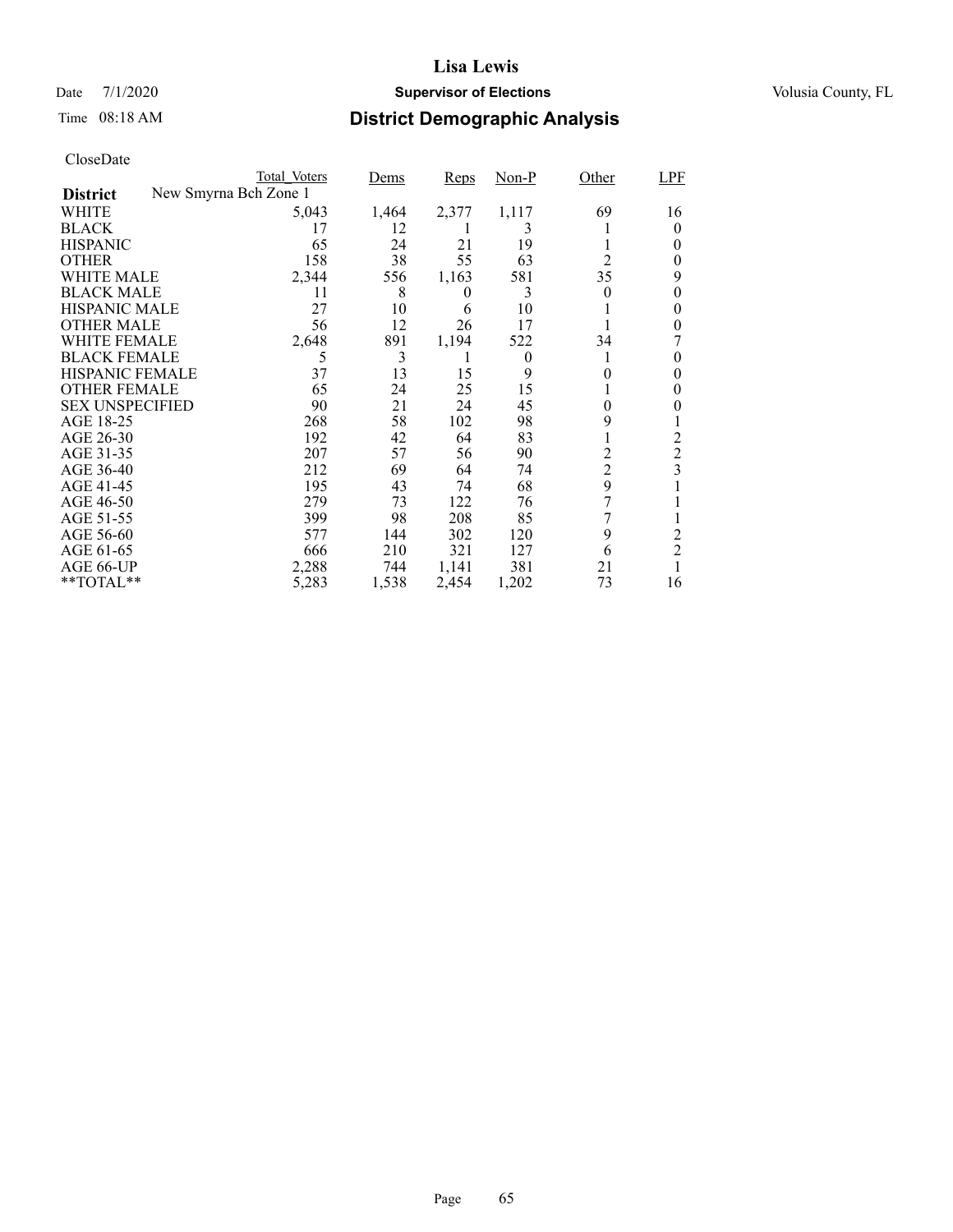## Date 7/1/2020 **Supervisor of Elections Supervisor of Elections** Volusia County, FL

# Time 08:18 AM **District Demographic Analysis**

| CloseDate |
|-----------|
|-----------|

| Total Voters | Dems                                | Reps  | $Non-P$  | Other            | LPF              |
|--------------|-------------------------------------|-------|----------|------------------|------------------|
|              |                                     |       |          |                  |                  |
| 4,155        | 1,299                               | 1,746 | 1,029    | 69               | 12               |
| 85           | 70                                  | 2     | 13       | 0                | $\overline{0}$   |
| 99           | 39                                  | 36    | 23       |                  | 0                |
| 161          | 51                                  | 52    | 56       |                  |                  |
| 1,877        | 491                                 | 835   | 507      | 35               | 9                |
| 28           | 23                                  | 1     | 4        | $\theta$         | 0                |
| 53           | 15                                  | 23    | 15       | 0                | 0                |
| 49           | 15                                  | 17    | 16       | $\theta$         |                  |
| 2,237        | 793                                 | 895   | 512      | 34               | 3                |
| 56           | 46                                  |       | 9        | $\theta$         | $\theta$         |
| 46           | 24                                  |       | 8        |                  | 0                |
| 74           | 29                                  | 24    | 20       |                  | 0                |
| 80           | 23                                  | 27    | 30       | $\boldsymbol{0}$ | 0                |
| 271          | 96                                  | 82    | 88       | 4                |                  |
| 190          | 59                                  | 55    | 71       | 4                |                  |
| 214          | 61                                  | 69    | 77       | 6                |                  |
| 209          | 66                                  | 64    | 72       | 5                | 2                |
|              | 66                                  |       |          |                  | $\overline{2}$   |
|              | 75                                  | 128   | 95       |                  |                  |
| 357          | 82                                  | 166   | 104      |                  | $\boldsymbol{0}$ |
| 468          | 127                                 | 237   | 94       | 10               | 0                |
| 558          | 194                                 | 235   | 118      | 8                | 3                |
| 1,694        | 633                                 | 731   | 313      | 15               | $\overline{2}$   |
| 4,500        | 1,459                               | 1,836 | 1,121    | 71               | 13               |
|              | New Smyrna Bch Zone 2<br>231<br>308 |       | 13<br>69 | 89               | 5<br>9<br>5      |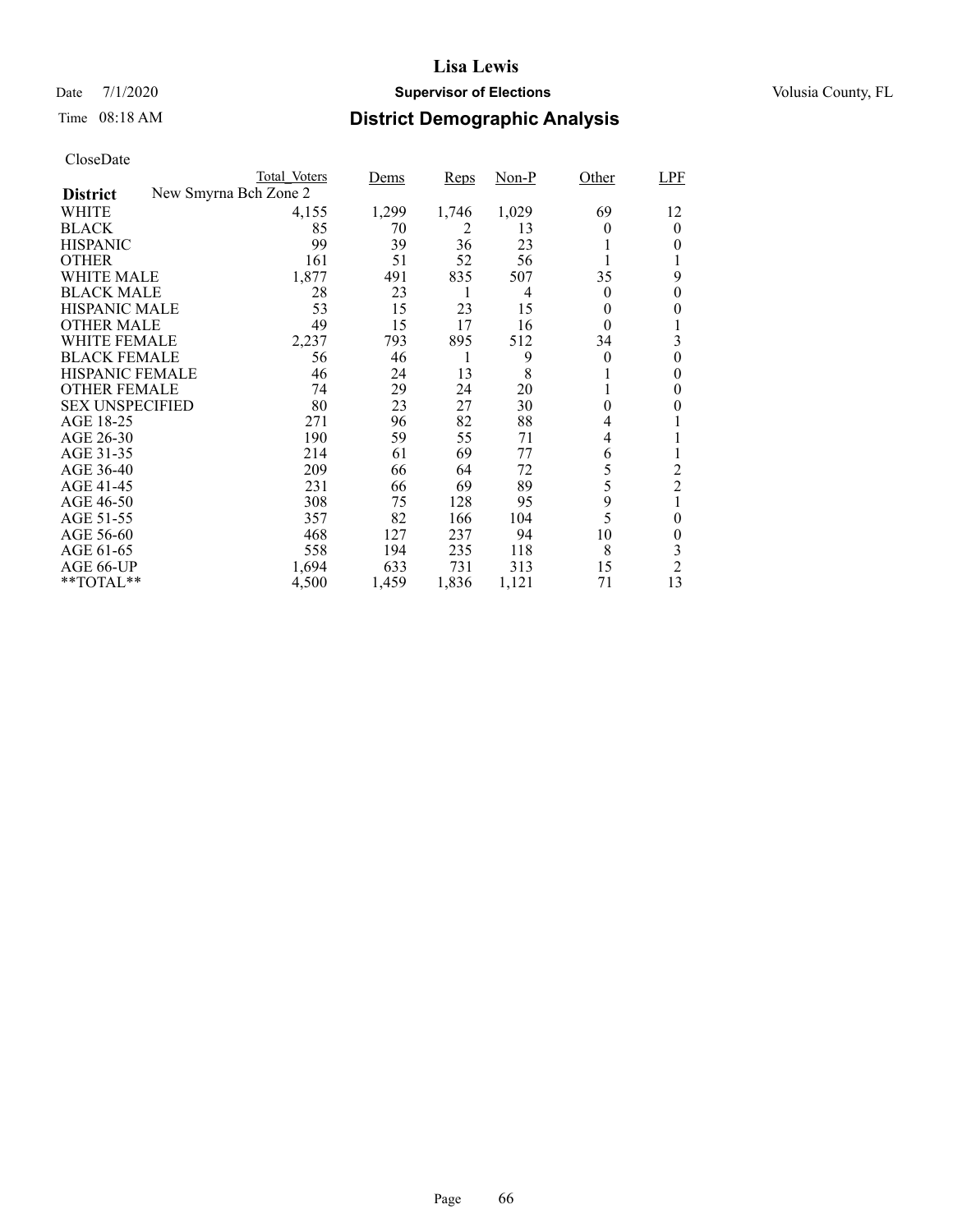## Date 7/1/2020 **Supervisor of Elections Supervisor of Elections** Volusia County, FL

# Time 08:18 AM **District Demographic Analysis**

|                        |                       | Total Voters | Dems  | Reps  | Non-P | Other          | <b>LPF</b>     |
|------------------------|-----------------------|--------------|-------|-------|-------|----------------|----------------|
| <b>District</b>        | New Smyrna Bch Zone 3 |              |       |       |       |                |                |
| WHITE                  |                       | 5,820        | 1,455 | 2,771 | 1,476 | 99             | 19             |
| <b>BLACK</b>           |                       | 54           | 37    | 3     | 13    | 0              |                |
| <b>HISPANIC</b>        |                       | 144          | 45    | 47    | 49    | 3              | $\theta$       |
| <b>OTHER</b>           |                       | 178          | 43    | 56    | 76    | $\overline{2}$ |                |
| WHITE MALE             |                       | 2,667        | 552   | 1,329 | 721   | 53             | 12             |
| <b>BLACK MALE</b>      |                       | 29           | 17    | 2     | 9     | $\overline{0}$ |                |
| <b>HISPANIC MALE</b>   |                       | 76           | 26    | 23    | 25    | $\overline{c}$ | 0              |
| <b>OTHER MALE</b>      |                       | 62           | 17    | 17    | 27    | 1              | 0              |
| WHITE FEMALE           |                       | 3,103        | 895   | 1,417 | 739   | 46             | 6              |
| <b>BLACK FEMALE</b>    |                       | 25           | 20    |       | 4     | $\theta$       | $\theta$       |
| <b>HISPANIC FEMALE</b> |                       | 65           | 18    | 23    | 23    |                | 0              |
| <b>OTHER FEMALE</b>    |                       | 79           | 20    | 28    | 29    |                |                |
| <b>SEX UNSPECIFIED</b> |                       | 90           | 15    | 37    | 37    | $\theta$       |                |
| AGE 18-25              |                       | 344          | 74    | 130   | 126   | 13             |                |
| AGE 26-30              |                       | 280          | 66    | 94    | 107   | 9              | 4              |
| AGE 31-35              |                       | 332          | 77    | 116   | 131   | 6              | 2              |
| AGE 36-40              |                       | 341          | 82    | 132   | 117   |                | 3              |
| AGE 41-45              |                       | 334          | 81    | 134   | 108   | 8              | 3              |
| AGE 46-50              |                       | 339          | 71    | 163   | 97    |                |                |
| AGE 51-55              |                       | 424          | 80    | 231   | 102   | 9              | $\overline{c}$ |
| AGE 56-60              |                       | 585          | 132   | 288   | 159   | 4              | $\overline{2}$ |
| AGE 61-65              |                       | 679          | 178   | 326   | 163   | 9              | 3              |
| AGE 66-UP              |                       | 2,538        | 739   | 1,263 | 504   | 32             | $\theta$       |
| $*$ $*$ TOTAL $*$ $*$  |                       | 6,196        | 1,580 | 2,877 | 1,614 | 104            | 21             |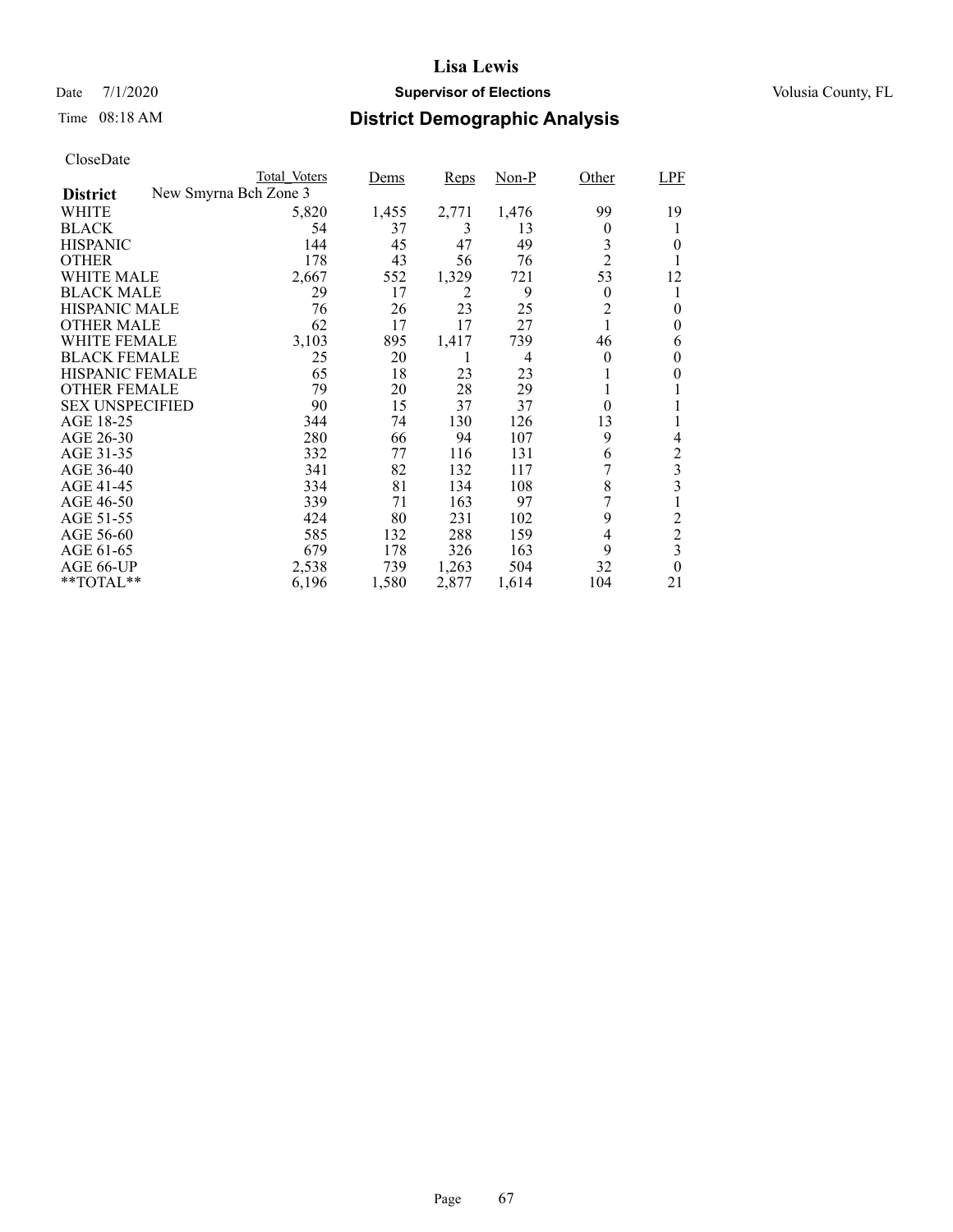## Date 7/1/2020 **Supervisor of Elections Supervisor of Elections** Volusia County, FL

# Time 08:18 AM **District Demographic Analysis**

|                        |                       | Total Voters | <u>Dems</u> | Reps  | $Non-P$ | Other    | <b>LPF</b>     |
|------------------------|-----------------------|--------------|-------------|-------|---------|----------|----------------|
| <b>District</b>        | New Smyrna Bch Zone 4 |              |             |       |         |          |                |
| WHITE                  |                       | 5,879        | 1,541       | 2,780 | 1,434   | 112      | 12             |
| <b>BLACK</b>           |                       | 596          | 487         | 17    | 89      | 2        | 1              |
| <b>HISPANIC</b>        |                       | 153          | 59          | 44    | 47      | 3        | 0              |
| <b>OTHER</b>           |                       | 275          | 83          | 57    | 131     | 4        | 0              |
| WHITE MALE             |                       | 2,682        | 590         | 1,354 | 677     | 52       | 9              |
| <b>BLACK MALE</b>      |                       | 243          | 187         | 7     | 47      | 1        | 1              |
| <b>HISPANIC MALE</b>   |                       | 66           | 27          | 20    | 18      | 1        | $\theta$       |
| <b>OTHER MALE</b>      |                       | 104          | 24          | 26    | 50      | 4        | 0              |
| WHITE FEMALE           |                       | 3,146        | 935         | 1,405 | 743     | 60       | 3              |
| <b>BLACK FEMALE</b>    |                       | 339          | 288         | 9     | 41      | 1        | 0              |
| <b>HISPANIC FEMALE</b> |                       | 80           | 32          | 21    | 25      | 2        | 0              |
| <b>OTHER FEMALE</b>    |                       | 118          | 45          | 26    | 47      | $\theta$ | $\theta$       |
| <b>SEX UNSPECIFIED</b> |                       | 125          | 42          | 30    | 53      | $\theta$ | 0              |
| AGE 18-25              |                       | 468          | 153         | 128   | 169     | 16       | 2              |
| AGE 26-30              |                       | 347          | 115         | 95    | 124     | 10       | 3              |
| AGE 31-35              |                       | 338          | 106         | 115   | 108     |          | $\overline{2}$ |
| AGE 36-40              |                       | 322          | 99          | 119   | 98      | 5        | 1              |
| AGE 41-45              |                       | 310          | 76          | 122   | 107     | 5        | 0              |
| AGE 46-50              |                       | 428          | 138         | 164   | 111     | 14       |                |
| AGE 51-55              |                       | 479          | 143         | 204   | 118     | 13       | 1              |
| AGE 56-60              |                       | 719          | 191         | 358   | 160     | 10       | 0              |
| AGE 61-65              |                       | 813          | 249         | 374   | 179     | 11       | 0              |
| AGE 66-UP              |                       | 2,679        | 900         | 1,219 | 527     | 30       | 3              |
| **TOTAL**              |                       | 6,903        | 2,170       | 2,898 | 1,701   | 121      | 13             |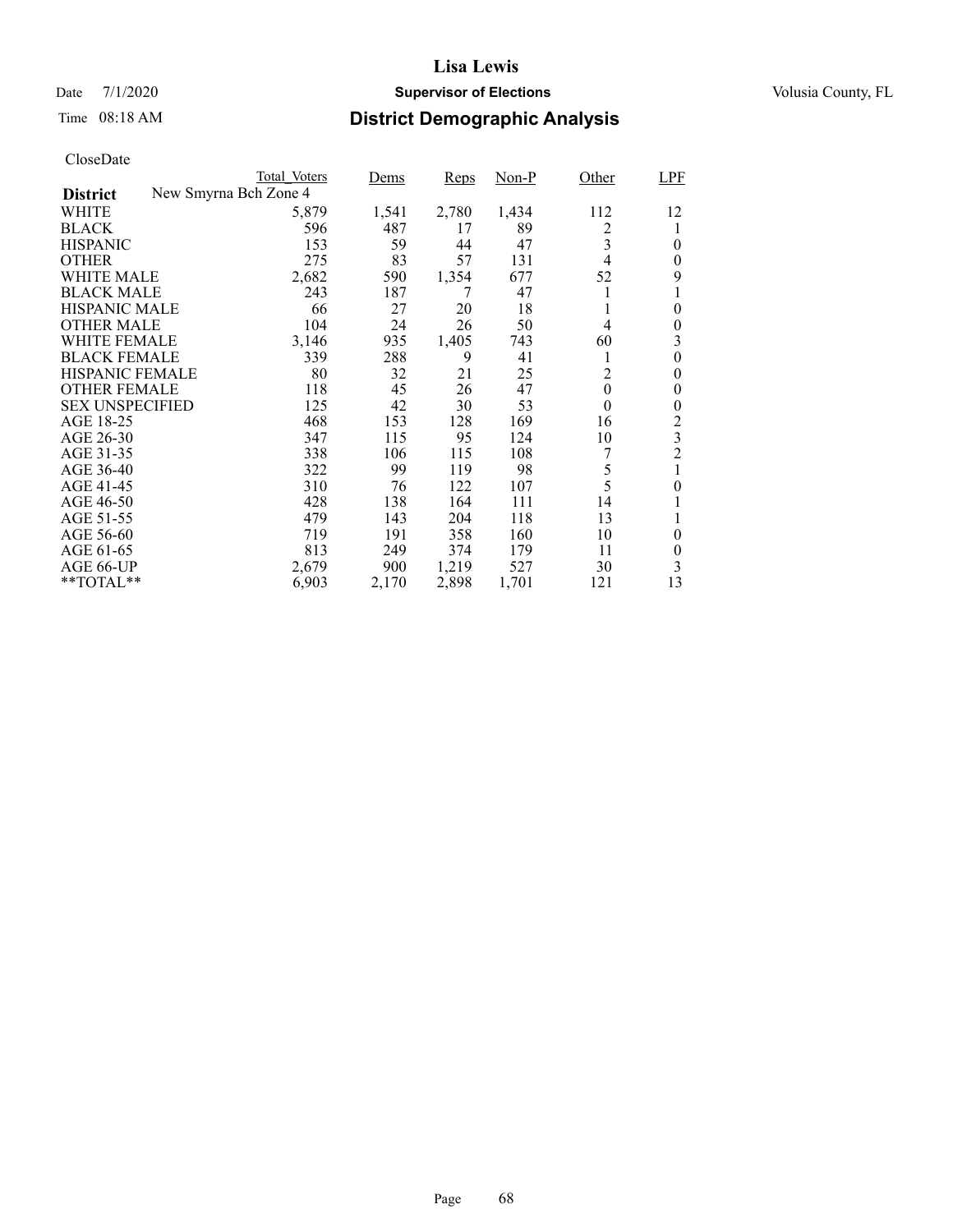## Date 7/1/2020 **Supervisor of Elections Supervisor of Elections** Volusia County, FL

# Time 08:18 AM **District Demographic Analysis**

|                        |          | Total Voters | Dems           | Reps             | $Non-P$        | Other    | LPF      |
|------------------------|----------|--------------|----------------|------------------|----------------|----------|----------|
| <b>District</b>        | Oak Hill |              |                |                  |                |          |          |
| WHITE                  |          | 1,377        | 330            | 662              | 361            | 21       | 3        |
| <b>BLACK</b>           |          | 154          | 129            | 6                | 19             | $\Omega$ | 0        |
| <b>HISPANIC</b>        |          | 12           | 6              |                  | 5              | 0        | 0        |
| <b>OTHER</b>           |          | 42           | 13             | 16               | 13             | 0        | 0        |
| WHITE MALE             |          | 677          | 145            | 338              | 185            |          | 2        |
| <b>BLACK MALE</b>      |          | 70           | 53             | 4                | 13             | 0        | $\theta$ |
| <b>HISPANIC MALE</b>   |          | 5            |                | 1                | 3              | 0        | 0        |
| <b>OTHER MALE</b>      |          | 16           | $\overline{4}$ | 7                | 5              | $\theta$ | 0        |
| <b>WHITE FEMALE</b>    |          | 681          | 181            | 314              | 171            | 14       |          |
| <b>BLACK FEMALE</b>    |          | 84           | 76             | 2                | 6              | $\Omega$ | 0        |
| HISPANIC FEMALE        |          | 7            | 5              | $\boldsymbol{0}$ |                |          | 0        |
| <b>OTHER FEMALE</b>    |          | 16           | 8              | 6                | $\overline{2}$ | $\theta$ | 0        |
| <b>SEX UNSPECIFIED</b> |          | 29           | 5              | 13               | 11             | 0        | 0        |
| AGE 18-25              |          | 103          | 35             | 28               | 37             | 3        | 0        |
| AGE 26-30              |          | 70           | 24             | 23               | 20             | 3        | 0        |
| AGE 31-35              |          | 63           | 23             | 21               | 19             |          |          |
| AGE 36-40              |          | 77           | 26             | 28               | 22             | 0        |          |
| AGE 41-45              |          | 75           | 23             | 25               | 27             |          | 0        |
| AGE 46-50              |          | 101          | 26             | 41               | 31             | 3        | 0        |
| AGE 51-55              |          | 119          | 33             | 56               | 30             | $\theta$ | 0        |
| AGE 56-60              |          | 168          | 48             | 75               | 41             | 4        | 0        |
| AGE 61-65              |          | 210          | 68             | 101              | 39             | $\theta$ | 2        |
| AGE 66-UP              |          | 599          | 172            | 287              | 132            | 8        | 0        |
| **TOTAL**              |          | 1,585        | 478            | 685              | 398            | 21       | 3        |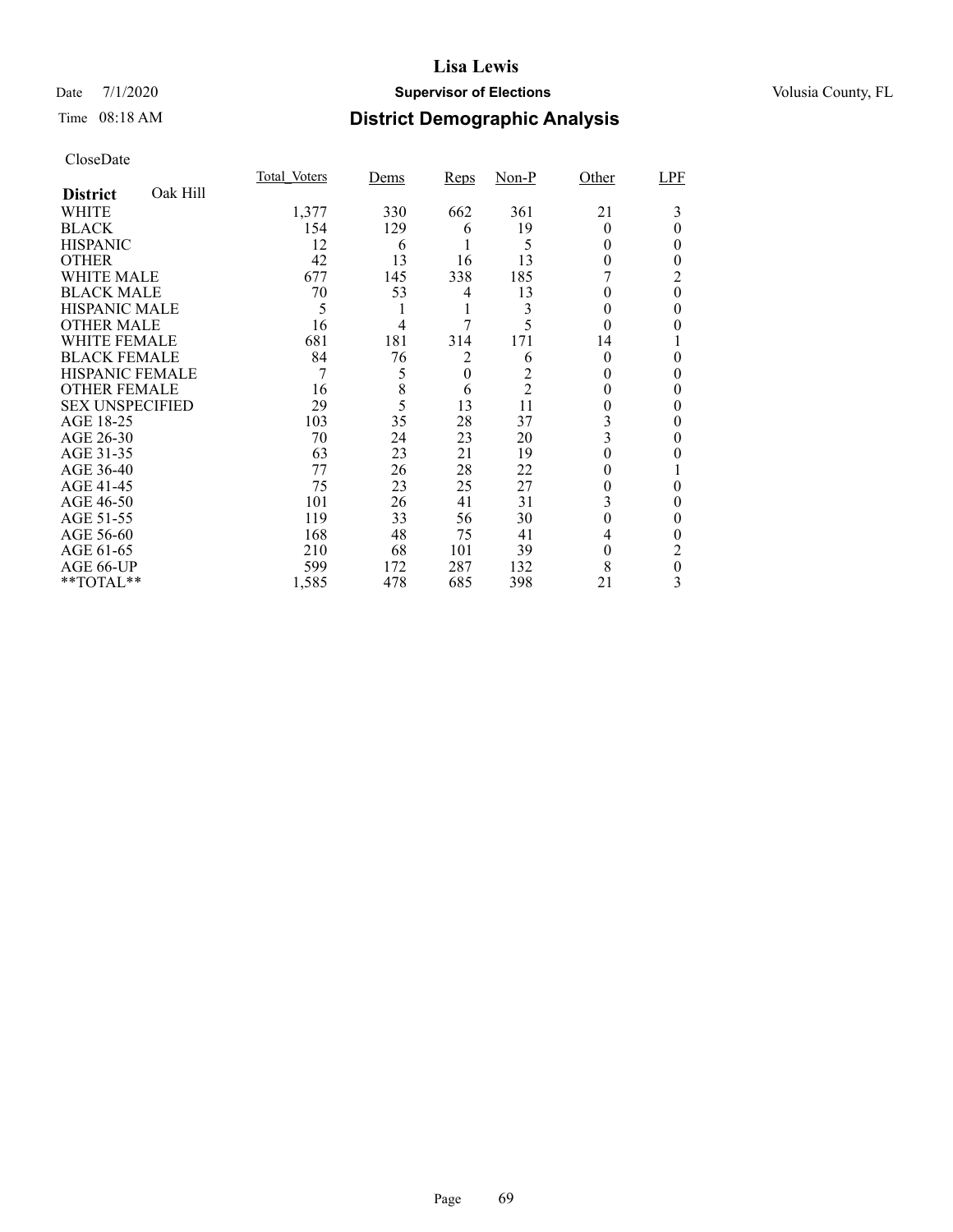## Date 7/1/2020 **Supervisor of Elections Supervisor of Elections** Volusia County, FL

# Time 08:18 AM **District Demographic Analysis**

|                        |                    | Total Voters | Dems | <b>Reps</b> | $Non-P$ | Other          | LPF      |
|------------------------|--------------------|--------------|------|-------------|---------|----------------|----------|
| <b>District</b>        | Orange City Seat 1 |              |      |             |         |                |          |
| WHITE                  |                    | 776          | 242  | 316         | 203     | 12             | 3        |
| <b>BLACK</b>           |                    | 146          | 112  | 6           | 28      | $\theta$       | 0        |
| <b>HISPANIC</b>        |                    | 498          | 231  | 74          | 190     | 2              |          |
| <b>OTHER</b>           |                    | 83           | 36   | 16          | 30      |                | $\theta$ |
| WHITE MALE             |                    | 297          | 77   | 128         | 83      |                | 2        |
| <b>BLACK MALE</b>      |                    | 50           | 34   | 4           | 12      | 0              | $\theta$ |
| <b>HISPANIC MALE</b>   |                    | 201          | 78   | 36          | 86      |                | 0        |
| <b>OTHER MALE</b>      |                    | 30           | 9    | 11          | 10      | $\theta$       | 0        |
| WHITE FEMALE           |                    | 477          | 164  | 188         | 119     |                |          |
| <b>BLACK FEMALE</b>    |                    | 94           | 76   | 2           | 16      | 0              | 0        |
| <b>HISPANIC FEMALE</b> |                    | 291          | 149  | 36          | 104     |                |          |
| <b>OTHER FEMALE</b>    |                    | 38           | 22   | 3           | 12      |                | 0        |
| <b>SEX UNSPECIFIED</b> |                    | 25           | 12   | 4           | 9       | $\theta$       | $_{0}$   |
| AGE 18-25              |                    | 147          | 63   | 20          | 61      | 2              |          |
| AGE 26-30              |                    | 117          | 52   | 23          | 40      | $\overline{2}$ | $\theta$ |
| AGE 31-35              |                    | 96           | 32   | 20          | 43      |                | 0        |
| AGE 36-40              |                    | 113          | 44   | 22          | 45      | 0              | 2        |
| AGE 41-45              |                    | 86           | 35   | 19          | 29      | $\overline{c}$ |          |
| AGE 46-50              |                    | 93           | 35   | 31          | 25      | $\overline{2}$ | $\theta$ |
| AGE 51-55              |                    | 91           | 32   | 27          | 31      |                | 0        |
| AGE 56-60              |                    | 95           | 38   | 25          | 30      | 2              | 0        |
| AGE 61-65              |                    | 103          | 49   | 29          | 24      |                | $\theta$ |
| AGE 66-UP              |                    | 562          | 241  | 196         | 123     | $\overline{c}$ | 0        |
| **TOTAL**              |                    | 1,503        | 621  | 412         | 451     | 15             | 4        |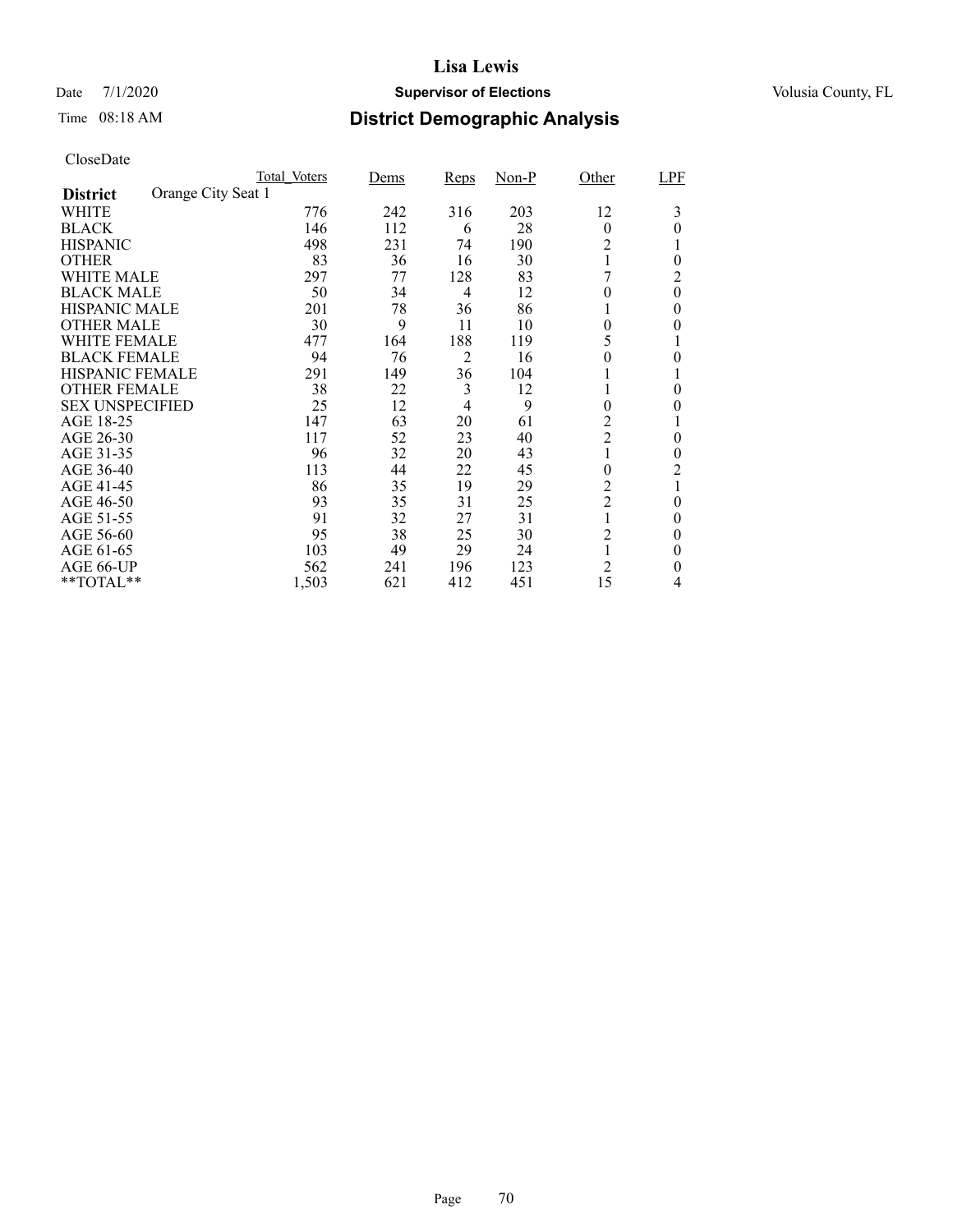## Date 7/1/2020 **Supervisor of Elections Supervisor of Elections** Volusia County, FL

# Time 08:18 AM **District Demographic Analysis**

|                        |                    | Total Voters | Dems           | <b>Reps</b>    | $Non-P$ | Other            | LPF      |
|------------------------|--------------------|--------------|----------------|----------------|---------|------------------|----------|
| <b>District</b>        | Orange City Seat 2 |              |                |                |         |                  |          |
| WHITE                  |                    | 1,094        | 288            | 493            | 304     | 6                | 3        |
| <b>BLACK</b>           |                    | 67           | 55             | 3              | 9       | 0                | 0        |
| <b>HISPANIC</b>        |                    | 269          | 117            | 42             | 110     | 0                | 0        |
| <b>OTHER</b>           |                    | 68           | 12             | 21             | 34      |                  | $_{0}$   |
| WHITE MALE             |                    | 500          | 104            | 242            | 148     | 4                | 2        |
| <b>BLACK MALE</b>      |                    | 32           | 24             | $\overline{2}$ | 6       | 0                | $\theta$ |
| <b>HISPANIC MALE</b>   |                    | 115          | 46             | 21             | 48      | $\theta$         | $\theta$ |
| <b>OTHER MALE</b>      |                    | 26           | 2              | 10             | 13      |                  | 0        |
| WHITE FEMALE           |                    | 584          | 183            | 244            | 154     | $\overline{c}$   |          |
| <b>BLACK FEMALE</b>    |                    | 35           | 31             |                | 3       | $\theta$         | $\theta$ |
| <b>HISPANIC FEMALE</b> |                    | 150          | 70             | 21             | 59      | 0                | 0        |
| <b>OTHER FEMALE</b>    |                    | 26           | 8              | 10             | 8       | $^{(1)}$         | $\theta$ |
| <b>SEX UNSPECIFIED</b> |                    | 30           | $\overline{4}$ | 8              | 18      | 0                | $\theta$ |
| AGE 18-25              |                    | 160          | 51             | 38             | 69      | 2                | 0        |
| AGE 26-30              |                    | 121          | 39             | 28             | 52      | $\boldsymbol{0}$ | 2        |
| AGE 31-35              |                    | 118          | 42             | 40             | 34      | 2                | $\theta$ |
| AGE 36-40              |                    | 103          | 24             | 35             | 44      | $\boldsymbol{0}$ | 0        |
| AGE 41-45              |                    | 108          | 32             | 37             | 38      | 0                |          |
| AGE 46-50              |                    | 128          | 27             | 55             | 46      | $\theta$         | $\theta$ |
| AGE 51-55              |                    | 144          | 48             | 55             | 41      | $_{0}$           | 0        |
| AGE 56-60              |                    | 147          | 50             | 58             | 39      | 0                | $\theta$ |
| AGE 61-65              |                    | 131          | 35             | 67             | 28      |                  | $\theta$ |
| AGE 66-UP              |                    | 338          | 124            | 146            | 66      | $\overline{c}$   | 0        |
| **TOTAL**              |                    | 1,498        | 472            | 559            | 457     | 7                | 3        |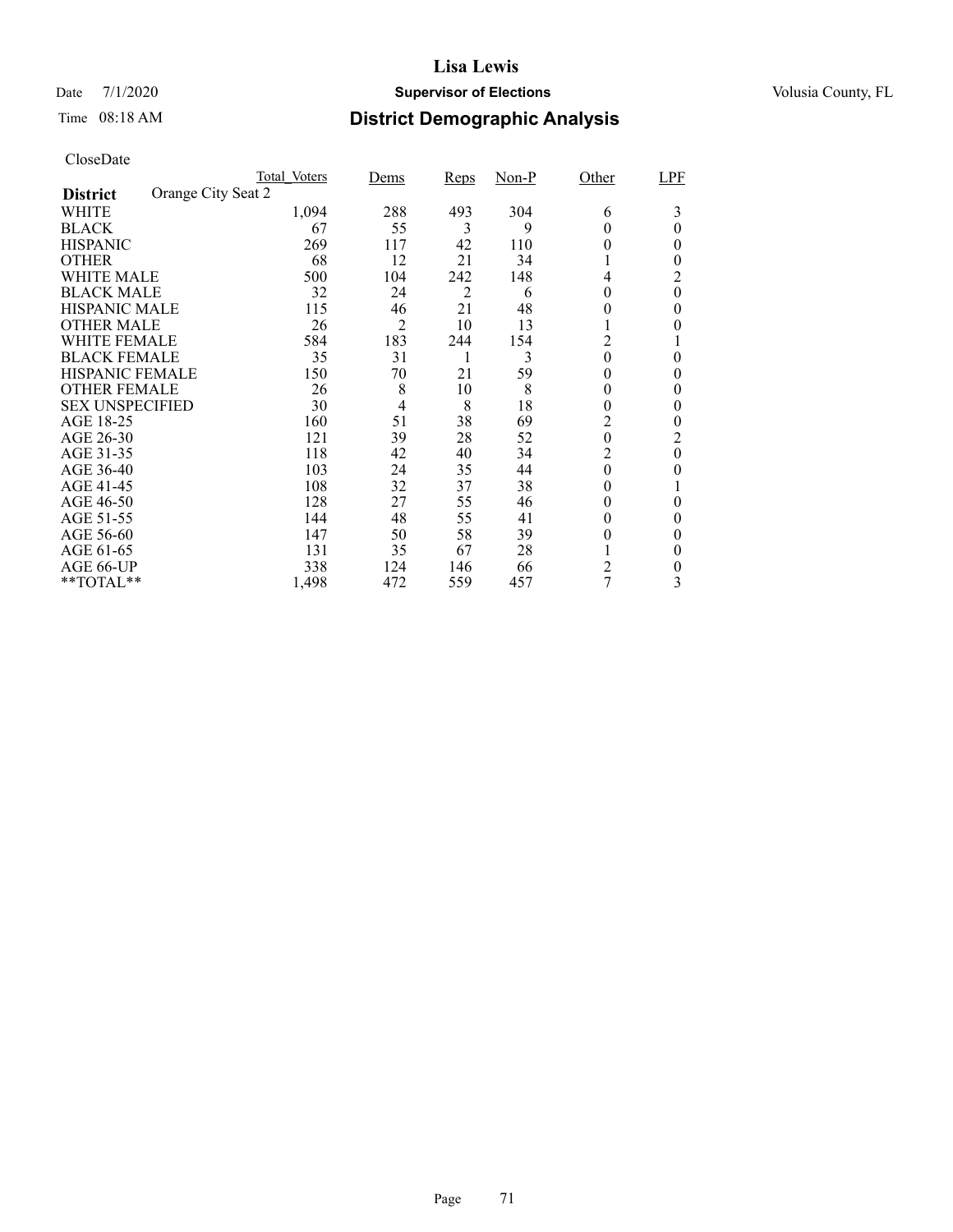## Date 7/1/2020 **Supervisor of Elections Supervisor of Elections** Volusia County, FL

# Time 08:18 AM **District Demographic Analysis**

|                        |                    | Total Voters | Dems | <b>Reps</b> | $Non-P$ | Other                   | LPF          |
|------------------------|--------------------|--------------|------|-------------|---------|-------------------------|--------------|
| <b>District</b>        | Orange City Seat 3 |              |      |             |         |                         |              |
| WHITE                  |                    | 1,164        | 302  | 507         | 336     | 14                      | 5            |
| <b>BLACK</b>           |                    | 117          | 86   | 6           | 25      | $\theta$                | 0            |
| <b>HISPANIC</b>        |                    | 346          | 157  | 55          | 130     | 4                       | $_{0}$       |
| <b>OTHER</b>           |                    | 109          | 31   | 24          | 50      | 3                       |              |
| WHITE MALE             |                    | 512          | 118  | 225         | 161     | 4                       | 4            |
| <b>BLACK MALE</b>      |                    | 45           | 30   | 3           | 12      | 0                       | 0            |
| <b>HISPANIC MALE</b>   |                    | 136          | 56   | 31          | 46      | 3                       | 0            |
| <b>OTHER MALE</b>      |                    | 41           | 11   | 8           | 21      | $\theta$                |              |
| WHITE FEMALE           |                    | 633          | 179  | 278         | 166     | 9                       |              |
| <b>BLACK FEMALE</b>    |                    | 68           | 53   | 3           | 12      | 0                       | $\theta$     |
| <b>HISPANIC FEMALE</b> |                    | 203          | 98   | 24          | 80      |                         | 0            |
| <b>OTHER FEMALE</b>    |                    | 49           | 16   | 12          | 19      | 2                       | $\theta$     |
| <b>SEX UNSPECIFIED</b> |                    | 49           | 15   | 8           | 24      | $\overline{c}$          | $\mathbf{0}$ |
| AGE 18-25              |                    | 133          | 51   | 26          | 52      | 3                       |              |
| AGE 26-30              |                    | 96           | 31   | 27          | 33      | 4                       |              |
| AGE 31-35              |                    | 104          | 35   | 23          | 45      | $\theta$                |              |
| AGE 36-40              |                    | 110          | 37   | 24          | 48      | 0                       |              |
| AGE 41-45              |                    | 117          | 49   | 33          | 35      | 0                       | 0            |
| AGE 46-50              |                    | 130          | 38   | 44          | 45      | $\overline{2}$          |              |
| AGE 51-55              |                    | 109          | 34   | 42          | 29      | $\overline{\mathbf{4}}$ | 0            |
| AGE 56-60              |                    | 136          | 49   | 52          | 32      | 3                       | 0            |
| AGE 61-65              |                    | 176          | 54   | 71          | 49      | $\overline{c}$          | 0            |
| AGE 66-UP              |                    | 625          | 198  | 250         | 173     | $\overline{3}$          |              |
| **TOTAL**              |                    | 1,736        | 576  | 592         | 541     | 21                      | 6            |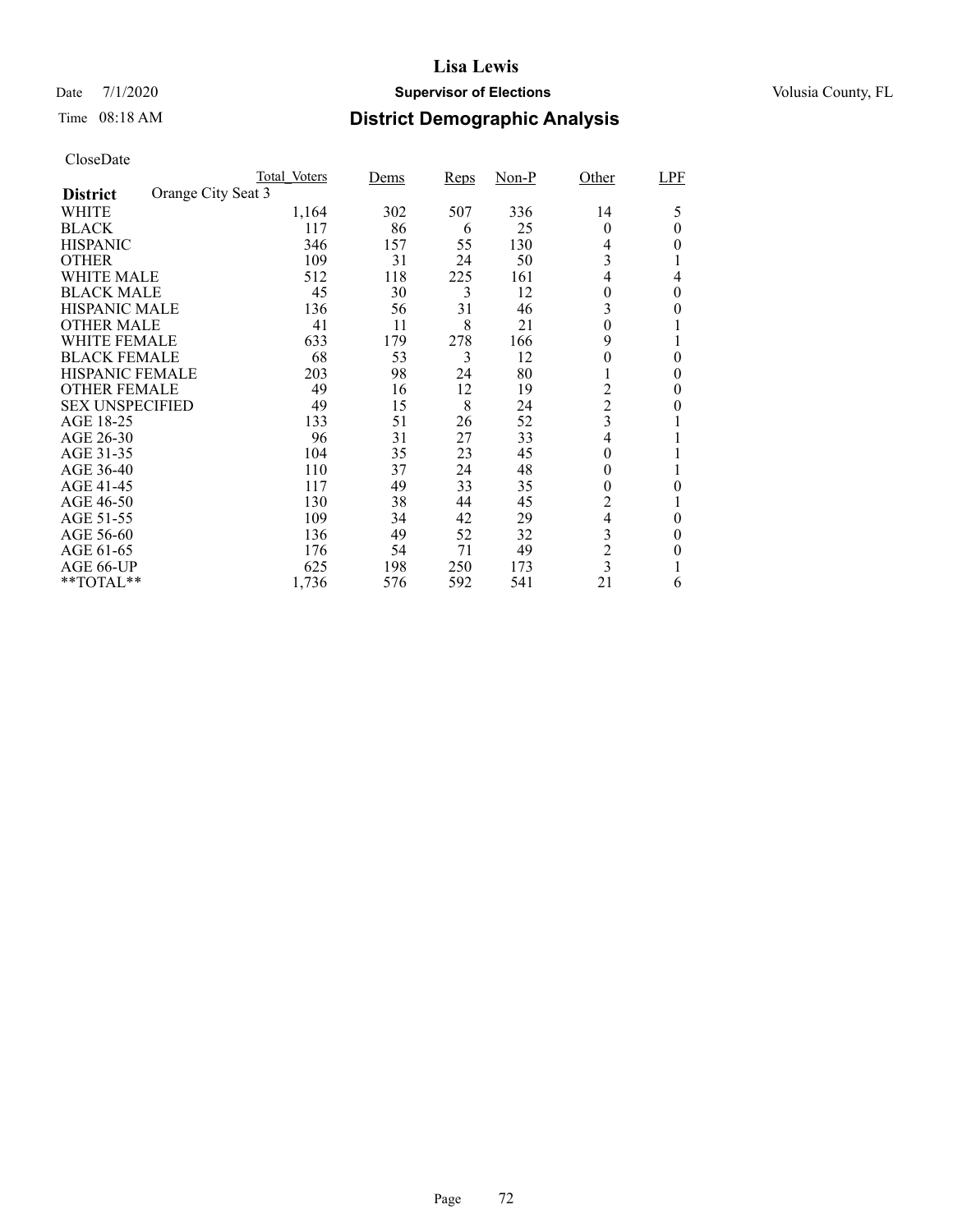## Date 7/1/2020 **Supervisor of Elections Supervisor of Elections** Volusia County, FL

# Time 08:18 AM **District Demographic Analysis**

|                        |                    | Total Voters | Dems           | Reps     | $Non-P$ | Other    | LPF      |
|------------------------|--------------------|--------------|----------------|----------|---------|----------|----------|
| <b>District</b>        | Orange City Seat 4 |              |                |          |         |          |          |
| WHITE                  |                    | 1,273        | 372            | 530      | 351     | 13       |          |
| <b>BLACK</b>           |                    | 21           | 16             | 2        | 3       | 0        | 0        |
| <b>HISPANIC</b>        |                    | 111          | 49             | 20       | 42      | $_{0}$   | 0        |
| <b>OTHER</b>           |                    | 81           | 17             | 13       | 50      |          | 0        |
| WHITE MALE             |                    | 593          | 133            | 265      | 187     | 5        | 3        |
| <b>BLACK MALE</b>      |                    | 9            | 6              | 2        | 1       | $\theta$ | 0        |
| <b>HISPANIC MALE</b>   |                    | 57           | 24             | 13       | 20      | $^{(1)}$ | 0        |
| <b>OTHER MALE</b>      |                    | 26           | 5              | 6        | 15      | 0        | 0        |
| WHITE FEMALE           |                    | 667          | 238            | 258      | 159     | 8        | 4        |
| <b>BLACK FEMALE</b>    |                    | 12           | 10             | $\theta$ | 2       | 0        | 0        |
| <b>HISPANIC FEMALE</b> |                    | 53           | 25             |          | 21      |          | 0        |
| <b>OTHER FEMALE</b>    |                    | 33           | 11             | 5        | 16      |          | 0        |
| <b>SEX UNSPECIFIED</b> |                    | 35           | $\overline{2}$ | 8        | 25      | 0        | 0        |
| AGE 18-25              |                    | 146          | 30             | 49       | 64      |          | 2        |
| AGE 26-30              |                    | 108          | 26             | 25       | 52      | 5        | 0        |
| AGE 31-35              |                    | 92           | 26             | 24       | 42      | 0        | 0        |
| AGE 36-40              |                    | 100          | 31             | 38       | 29      | 0        | 2        |
| AGE 41-45              |                    | 110          | 34             | 34       | 38      | 4        | $\theta$ |
| AGE 46-50              |                    | 116          | 32             | 47       | 37      | 0        | 0        |
| AGE 51-55              |                    | 129          | 38             | 50       | 40      | $_{0}$   |          |
| AGE 56-60              |                    | 149          | 33             | 67       | 48      | $_{0}$   |          |
| AGE 61-65              |                    | 150          | 43             | 69       | 36      |          |          |
| AGE 66-UP              |                    | 386          | 161            | 162      | 60      | 3        | 0        |
| **TOTAL**              |                    | 1,486        | 454            | 565      | 446     | 14       |          |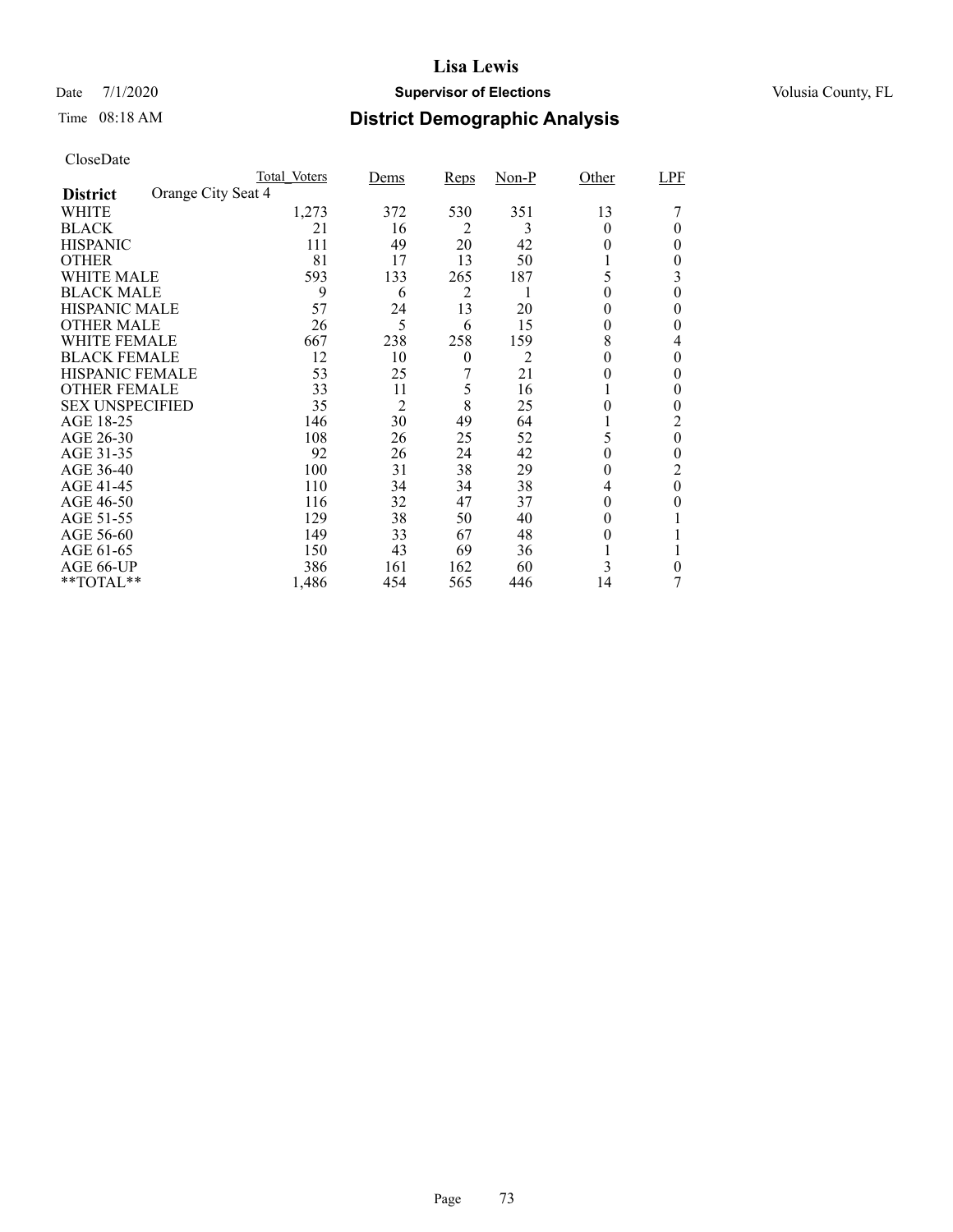## Date 7/1/2020 **Supervisor of Elections Supervisor of Elections** Volusia County, FL

# Time 08:18 AM **District Demographic Analysis**

|                        |                    | Total Voters | Dems           | Reps           | $Non-P$ | Other            | LPF              |
|------------------------|--------------------|--------------|----------------|----------------|---------|------------------|------------------|
| <b>District</b>        | Orange City Seat 5 |              |                |                |         |                  |                  |
| WHITE                  |                    | 1,498        | 397            | 737            | 348     | 14               | 2                |
| <b>BLACK</b>           |                    | 126          | 99             | 4              | 22      |                  | $\overline{0}$   |
| <b>HISPANIC</b>        |                    | 179          | 71             | 29             | 78      |                  | $\theta$         |
| <b>OTHER</b>           |                    | 82           | 29             | 20             | 32      |                  | $\theta$         |
| WHITE MALE             |                    | 600          | 130            | 315            | 145     | 8                | 2                |
| <b>BLACK MALE</b>      |                    | 47           | 35             | 2              | 10      | 0                | $\boldsymbol{0}$ |
| <b>HISPANIC MALE</b>   |                    | 81           | 36             | 14             | 30      |                  | 0                |
| <b>OTHER MALE</b>      |                    | 23           | 10             | $\overline{4}$ | 9       | 0                | 0                |
| WHITE FEMALE           |                    | 887          | 267            | 418            | 196     | 6                | 0                |
| <b>BLACK FEMALE</b>    |                    | 77           | 64             | 2              | 10      |                  | 0                |
| <b>HISPANIC FEMALE</b> |                    | 94           | 34             | 15             | 45      | 0                | 0                |
| <b>OTHER FEMALE</b>    |                    | 45           | 16             | 15             | 13      |                  | 0                |
| <b>SEX UNSPECIFIED</b> |                    | 31           | $\overline{4}$ | 5              | 22      | 0                | 0                |
| AGE 18-25              |                    | 85           | 22             | 22             | 40      |                  | 0                |
| AGE 26-30              |                    | 71           | 15             | 18             | 36      |                  |                  |
| AGE 31-35              |                    | 80           | 32             | 27             | 21      | 0                | 0                |
| AGE 36-40              |                    | 67           | 23             | 12             | 32      | $\boldsymbol{0}$ | 0                |
| AGE 41-45              |                    | 61           | 23             | 15             | 21      | $\overline{2}$   | 0                |
| AGE 46-50              |                    | 88           | 29             | 30             | 29      | $\boldsymbol{0}$ | $\theta$         |
| AGE 51-55              |                    | 83           | 27             | 29             | 25      | $\frac{2}{3}$    | 0                |
| AGE 56-60              |                    | 129          | 45             | 45             | 36      |                  | 0                |
| AGE 61-65              |                    | 149          | 61             | 50             | 36      | $\overline{c}$   | $\theta$         |
| AGE 66-UP              |                    | 1,072        | 319            | 542            | 204     | 6                |                  |
| **TOTAL**              |                    | 1,885        | 596            | 790            | 480     | 17               | 2                |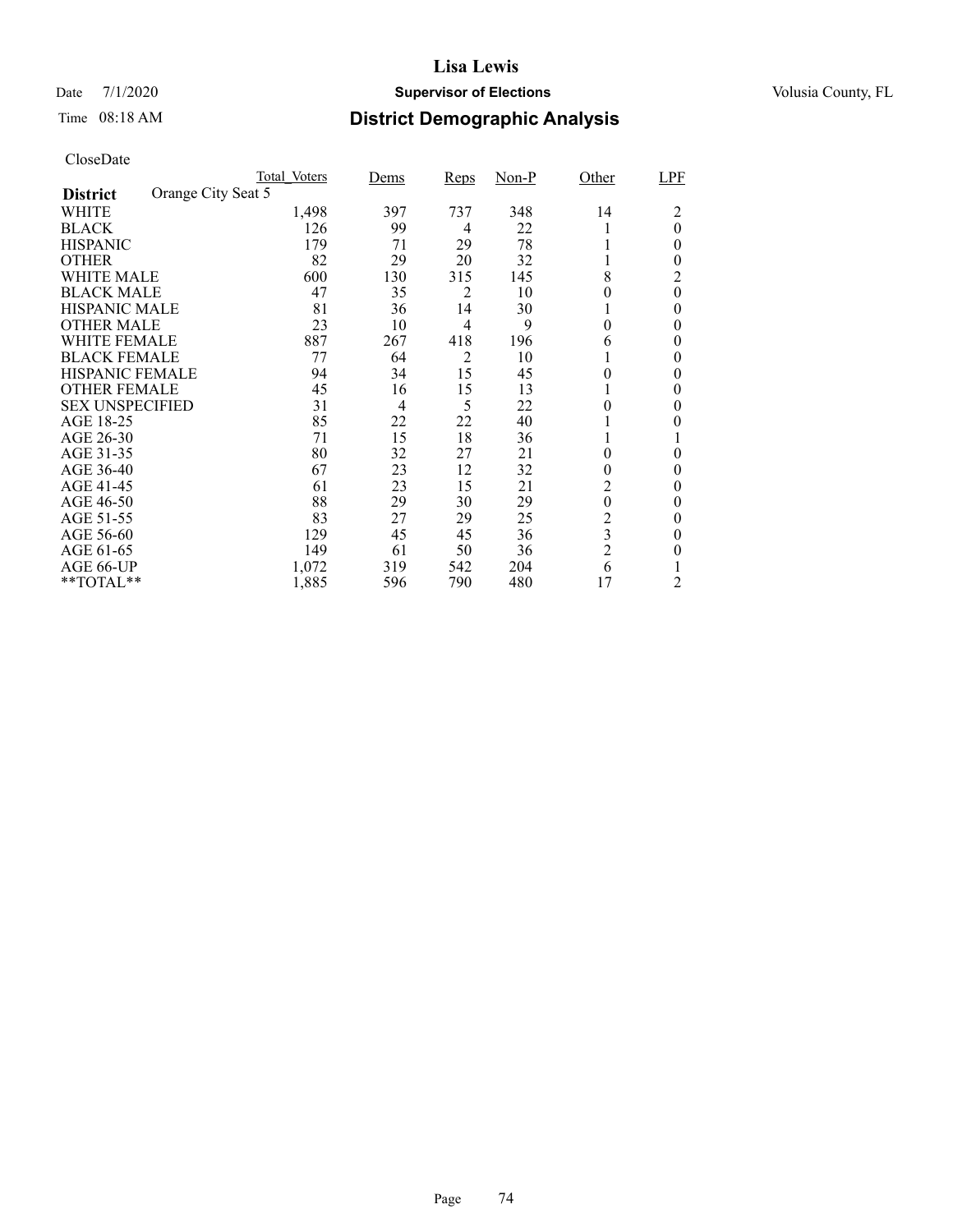## Date 7/1/2020 **Supervisor of Elections Supervisor of Elections** Volusia County, FL

# Time 08:18 AM **District Demographic Analysis**

|                                        | Total Voters | Dems  | Reps  | Non-P | Other            | <b>LPF</b> |
|----------------------------------------|--------------|-------|-------|-------|------------------|------------|
| Ormond Beach Zone 1<br><b>District</b> |              |       |       |       |                  |            |
| WHITE                                  | 8,124        | 2,268 | 3,845 | 1,930 | 65               | 16         |
| <b>BLACK</b>                           | 128          | 97    | 5     | 26    | 0                | $\theta$   |
| <b>HISPANIC</b>                        | 207          | 76    | 57    | 66    | 6                | 2          |
| <b>OTHER</b>                           | 460          | 138   | 116   | 200   | 5                |            |
| WHITE MALE                             | 3,754        | 863   | 1,889 | 962   | 26               | 14         |
| <b>BLACK MALE</b>                      | 67           | 47    | 2     | 18    | $\theta$         | 0          |
| <b>HISPANIC MALE</b>                   | 81           | 25    | 25    | 26    | 4                |            |
| <b>OTHER MALE</b>                      | 192          | 52    | 50    | 87    | 3                | $\theta$   |
| WHITE FEMALE                           | 4,298        | 1,386 | 1,932 | 939   | 39               | 2          |
| <b>BLACK FEMALE</b>                    | 57           | 47    | 3     | 7     | $\theta$         | $\theta$   |
| <b>HISPANIC FEMALE</b>                 | 122          | 49    | 31    | 39    | $\overline{2}$   | 1          |
| <b>OTHER FEMALE</b>                    | 201          | 67    | 50    | 82    | $\overline{2}$   | 0          |
| <b>SEX UNSPECIFIED</b>                 | 147          | 43    | 41    | 62    | $\boldsymbol{0}$ |            |
| AGE 18-25                              | 703          | 196   | 245   | 249   | 10               | 3          |
| AGE 26-30                              | 409          | 118   | 137   | 148   | 5                |            |
| AGE 31-35                              | 446          | 110   | 173   | 152   | 7                | 4          |
| AGE 36-40                              | 506          | 126   | 196   | 178   | 5                |            |
| AGE 41-45                              | 520          | 140   | 206   | 162   | 7                | 5          |
| AGE 46-50                              | 597          | 148   | 279   | 163   | 6                |            |
| AGE 51-55                              | 722          | 188   | 354   | 174   | 6                | $\theta$   |
| AGE 56-60                              | 847          | 241   | 409   | 191   | 6                | 0          |
| AGE 61-65                              | 942          | 296   | 459   | 176   | 10               |            |
| AGE 66-UP                              | 3,227        | 1,016 | 1,565 | 629   | 14               | 3          |
| $*$ $TOTAL**$                          | 8,919        | 2,579 | 4,023 | 2,222 | 76               | 19         |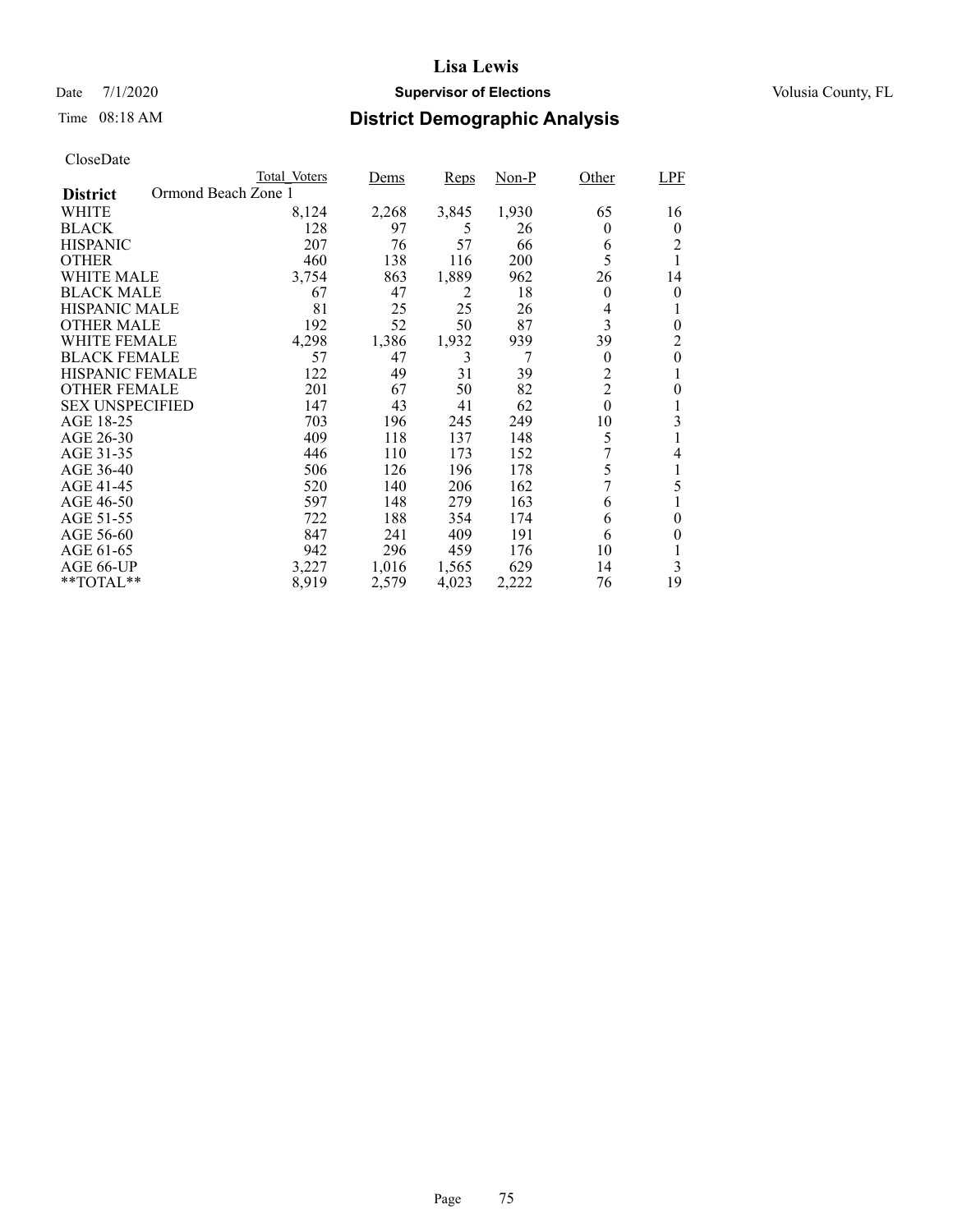## Date 7/1/2020 **Supervisor of Elections Supervisor of Elections** Volusia County, FL

# Time 08:18 AM **District Demographic Analysis**

|                        | <b>Total Voters</b> | Dems  | Reps  | Non-P | Other          | <b>LPF</b>     |
|------------------------|---------------------|-------|-------|-------|----------------|----------------|
| <b>District</b>        | Ormond Beach Zone 2 |       |       |       |                |                |
| WHITE                  | 5,905               | 1,887 | 2,334 | 1,590 | 77             | 17             |
| <b>BLACK</b>           | 419                 | 322   | 24    | 72    |                | 0              |
| <b>HISPANIC</b>        | 248                 | 113   | 47    | 87    | $\theta$       | 1              |
| <b>OTHER</b>           | 408                 | 150   | 93    | 161   | $\overline{2}$ | $\overline{c}$ |
| WHITE MALE             | 2,634               | 703   | 1,143 | 741   | 34             | 13             |
| <b>BLACK MALE</b>      | 171                 | 120   | 12    | 38    | 1              | $\theta$       |
| <b>HISPANIC MALE</b>   | 86                  | 39    | 25    | 22    | $\overline{0}$ | 0              |
| <b>OTHER MALE</b>      | 143                 | 47    | 30    | 62    | $\overline{2}$ | 2              |
| <b>WHITE FEMALE</b>    | 3,193               | 1,162 | 1,171 | 814   | 42             | 4              |
| <b>BLACK FEMALE</b>    | 240                 | 195   | 12    | 33    | $\theta$       | 0              |
| <b>HISPANIC FEMALE</b> | 156                 | 73    | 21    | 61    | $\theta$       | 1              |
| <b>OTHER FEMALE</b>    | 173                 | 72    | 51    | 50    | $\theta$       | 0              |
| <b>SEX UNSPECIFIED</b> | 184                 | 61    | 33    | 89    |                | 0              |
| AGE 18-25              | 559                 | 162   | 160   | 219   | 13             | 5              |
| AGE 26-30              | 449                 | 146   | 127   | 168   | 8              | $\overline{0}$ |
| AGE 31-35              | 415                 | 149   | 112   | 151   |                | $\overline{c}$ |
| AGE 36-40              | 387                 | 124   | 108   | 147   | 6              | $\overline{2}$ |
| AGE 41-45              | 430                 | 145   | 120   | 152   | 6              | 7              |
| AGE 46-50              | 490                 | 146   | 184   | 148   | 10             | $\overline{c}$ |
| AGE 51-55              | 606                 | 182   | 251   | 163   | 9              |                |
| AGE 56-60              | 695                 | 225   | 282   | 180   | 8              | $\theta$       |
| AGE 61-65              | 729                 | 269   | 279   | 172   | 8              |                |
| AGE 66-UP              | 2,220               | 924   | 875   | 410   | 11             | $\theta$       |
| **TOTAL**              | 6,980               | 2,472 | 2,498 | 1,910 | 80             | 20             |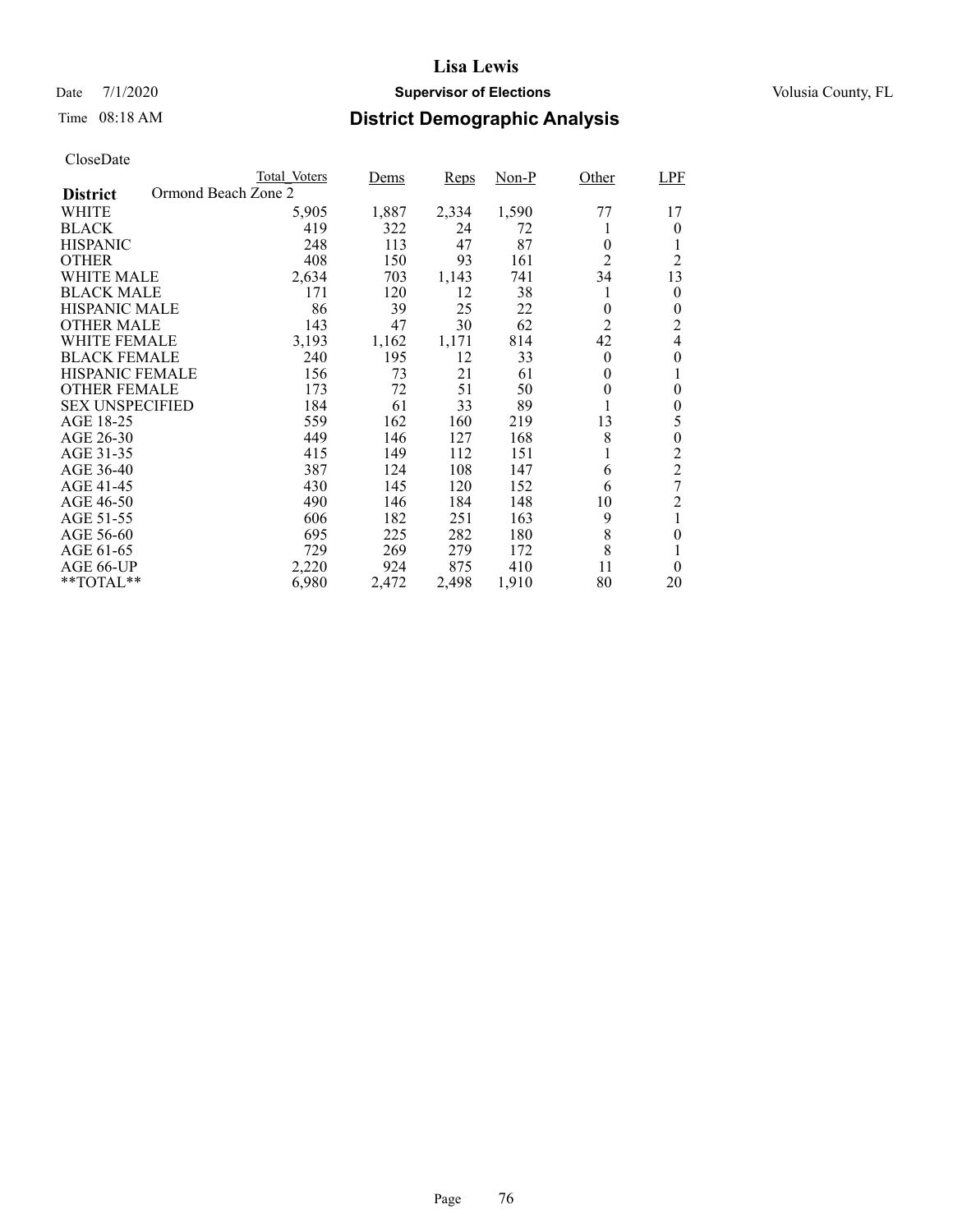## Date 7/1/2020 **Supervisor of Elections Supervisor of Elections** Volusia County, FL

# Time 08:18 AM **District Demographic Analysis**

|                        |                     | Total Voters | Dems  | Reps  | Non-P | Other          | <b>LPF</b>     |
|------------------------|---------------------|--------------|-------|-------|-------|----------------|----------------|
| <b>District</b>        | Ormond Beach Zone 3 |              |       |       |       |                |                |
| WHITE                  |                     | 7,473        | 1,988 | 3,677 | 1,723 | 66             | 19             |
| <b>BLACK</b>           |                     | 307          | 228   | 9     | 63    | 6              |                |
| <b>HISPANIC</b>        |                     | 291          | 91    | 76    | 117   | 6              |                |
| <b>OTHER</b>           |                     | 580          | 183   | 139   | 246   | 11             |                |
| WHITE MALE             |                     | 3,474        | 792   | 1,825 | 817   | 25             | 15             |
| <b>BLACK MALE</b>      |                     | 122          | 88    | 2     | 30    | $\overline{2}$ | $\theta$       |
| <b>HISPANIC MALE</b>   |                     | 126          | 30    | 37    | 56    | $\overline{c}$ |                |
| <b>OTHER MALE</b>      |                     | 211          | 65    | 53    | 87    | 6              | 0              |
| WHITE FEMALE           |                     | 3,915        | 1,175 | 1,821 | 874   | 41             | 4              |
| <b>BLACK FEMALE</b>    |                     | 181          | 137   | 7     | 32    | 4              |                |
| <b>HISPANIC FEMALE</b> |                     | 157          | 61    | 37    | 55    | 4              | $\theta$       |
| <b>OTHER FEMALE</b>    |                     | 274          | 98    | 70    | 103   | 3              | $\theta$       |
| <b>SEX UNSPECIFIED</b> |                     | 191          | 44    | 49    | 95    | $\overline{2}$ | 1              |
| AGE 18-25              |                     | 864          | 241   | 305   | 293   | 22             | 3              |
| AGE 26-30              |                     | 521          | 161   | 170   | 185   | $\mathfrak{Z}$ | $\overline{c}$ |
| AGE 31-35              |                     | 502          | 151   | 175   | 170   | 5              |                |
| AGE 36-40              |                     | 576          | 135   | 235   | 195   | 6              | 5              |
| AGE 41-45              |                     | 488          | 111   | 207   | 159   | 8              | 3              |
| AGE 46-50              |                     | 623          | 147   | 305   | 158   | 10             | 3              |
| AGE 51-55              |                     | 720          | 176   | 367   | 169   | 7              | 1              |
| AGE 56-60              |                     | 759          | 205   | 376   | 173   | 4              |                |
| AGE 61-65              |                     | 853          | 263   | 420   | 158   | 11             |                |
| AGE 66-UP              |                     | 2,745        | 900   | 1,341 | 489   | 13             | $\overline{2}$ |
| $*$ $TOTAL**$          |                     | 8,651        | 2,490 | 3,901 | 2,149 | 89             | 22             |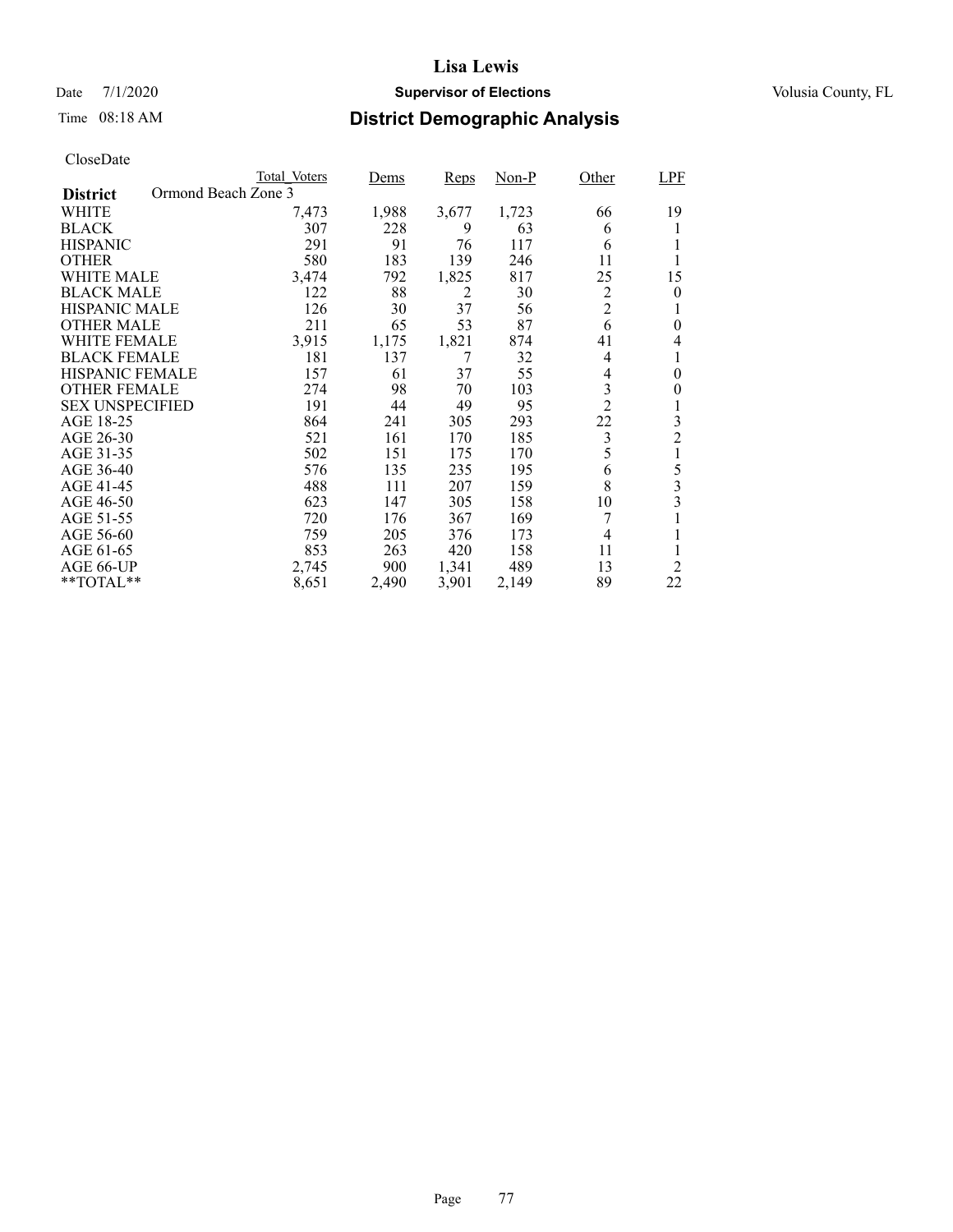## Date 7/1/2020 **Supervisor of Elections Supervisor of Elections** Volusia County, FL

# Time 08:18 AM **District Demographic Analysis**

|                                        | Total Voters | Dems  | Reps  | Non-P | Other                    | <b>LPF</b>     |
|----------------------------------------|--------------|-------|-------|-------|--------------------------|----------------|
| Ormond Beach Zone 4<br><b>District</b> |              |       |       |       |                          |                |
| WHITE                                  | 7,058        | 2,119 | 2,999 | 1,844 | 81                       | 15             |
| <b>BLACK</b>                           | 250          | 182   | 14    | 50    | 3                        |                |
| <b>HISPANIC</b>                        | 205          | 92    | 47    | 65    | 1                        | 0              |
| <b>OTHER</b>                           | 437          | 122   | 112   | 195   | 8                        | $\theta$       |
| WHITE MALE                             | 3,092        | 786   | 1,370 | 893   | 33                       | 10             |
| <b>BLACK MALE</b>                      | 117          | 84    | 6     | 24    | 2                        | 1              |
| <b>HISPANIC MALE</b>                   | 90           | 41    | 21    | 27    |                          | $\theta$       |
| <b>OTHER MALE</b>                      | 170          | 43    | 37    | 86    | 4                        | $\theta$       |
| WHITE FEMALE                           | 3,883        | 1,315 | 1,594 | 921   | 48                       | 5              |
| <b>BLACK FEMALE</b>                    | 130          | 96    | 7     | 26    | 1                        | 0              |
| <b>HISPANIC FEMALE</b>                 | 114          | 51    | 26    | 37    | $\theta$                 | 0              |
| <b>OTHER FEMALE</b>                    | 175          | 57    | 48    | 66    | 4                        | 0              |
| <b>SEX UNSPECIFIED</b>                 | 179          | 42    | 63    | 74    | $\theta$                 | 0              |
| AGE 18-25                              | 508          | 140   | 153   | 199   | 13                       | 3              |
| AGE 26-30                              | 445          | 121   | 156   | 157   | 10                       |                |
| AGE 31-35                              | 451          | 145   | 118   | 181   | 4                        | 3              |
| AGE 36-40                              | 358          | 106   | 106   | 142   | 2                        | $\overline{c}$ |
| AGE 41-45                              | 342          | 82    | 131   | 124   | 3                        | $\overline{2}$ |
| AGE 46-50                              | 434          | 111   | 174   | 142   | $\overline{\mathcal{L}}$ | 3              |
| AGE 51-55                              | 542          | 142   | 233   | 158   | 8                        |                |
| AGE 56-60                              | 741          | 226   | 326   | 178   | 11                       | $\theta$       |
| AGE 61-65                              | 818          | 276   | 343   | 187   | 12                       | $\theta$       |
| AGE 66-UP                              | 3,311        | 1,166 | 1,432 | 686   | 26                       |                |
| **TOTAL**                              | 7,950        | 2,515 | 3,172 | 2,154 | 93                       | 16             |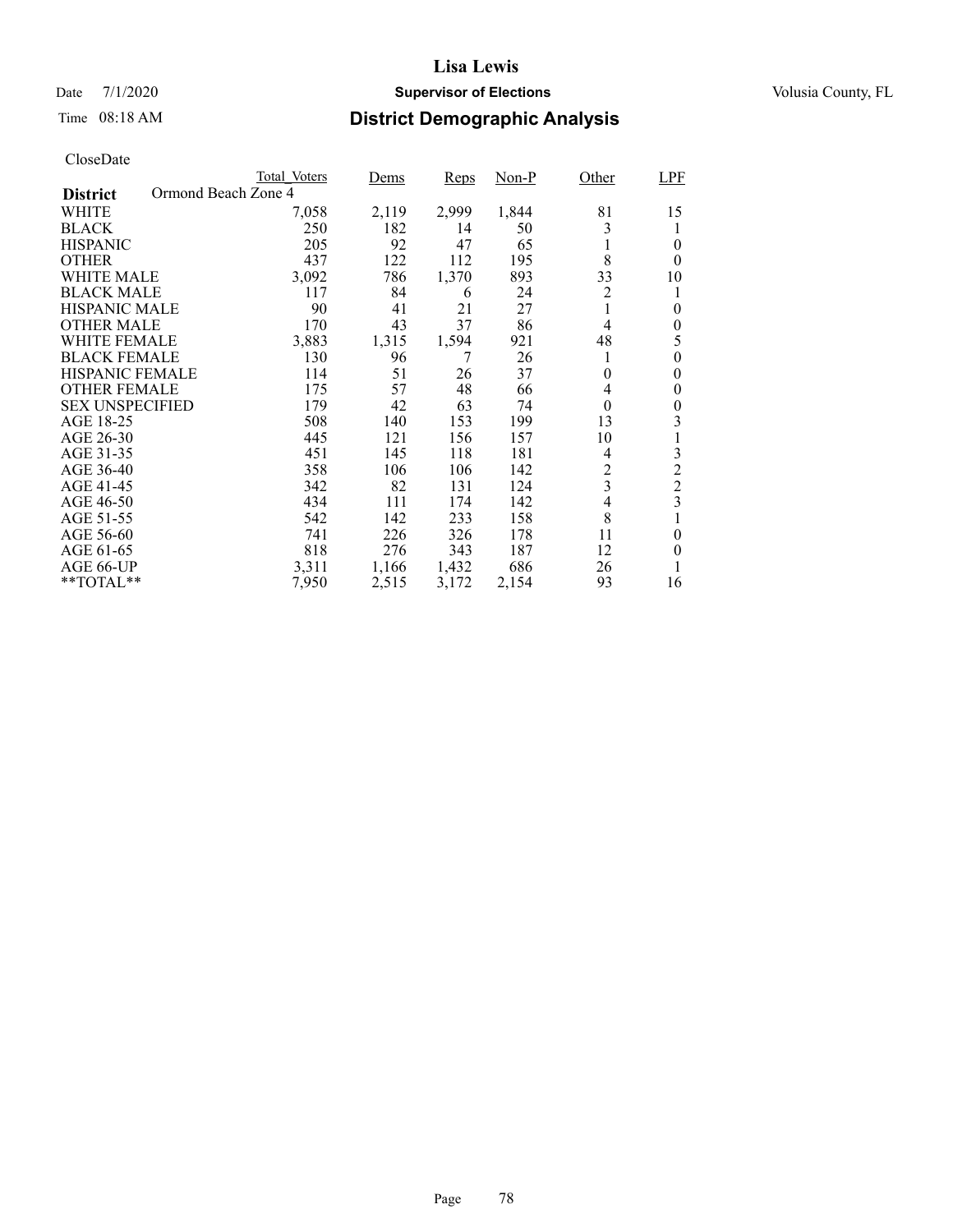## Date 7/1/2020 **Supervisor of Elections Supervisor of Elections** Volusia County, FL

# Time 08:18 AM **District Demographic Analysis**

|                        |         | Total Voters | Dems           | <b>Reps</b>    | $Non-P$        | Other | LPF      |
|------------------------|---------|--------------|----------------|----------------|----------------|-------|----------|
| <b>District</b>        | Pierson |              |                |                |                |       |          |
| WHITE                  |         | 567          | 141            | 299            | 113            | 8     | 6        |
| <b>BLACK</b>           |         | 37           | 30             |                | 6              |       | 0        |
| <b>HISPANIC</b>        |         | 185          | 82             | 12             | 91             | 0     | 0        |
| <b>OTHER</b>           |         | 32           | 7              | 6              | 19             | 0     | 0        |
| WHITE MALE             |         | 281          | 65             | 150            | 57             | 4     | 5        |
| <b>BLACK MALE</b>      |         | 18           | 15             | 1              | 2              | 0     | 0        |
| <b>HISPANIC MALE</b>   |         | 98           | 47             | 7              | 44             | 0     | 0        |
| <b>OTHER MALE</b>      |         | 13           | $\overline{2}$ | 5              | 6              | 0     | 0        |
| <b>WHITE FEMALE</b>    |         | 281          | 75             | 146            | 55             | 4     |          |
| <b>BLACK FEMALE</b>    |         | 19           | 15             | $\overline{0}$ | $\overline{4}$ | 0     | 0        |
| HISPANIC FEMALE        |         | 84           | 33             | 5              | 46             | 0     | 0        |
| <b>OTHER FEMALE</b>    |         | 11           | 4              |                | 6              | 0     | 0        |
| <b>SEX UNSPECIFIED</b> |         | 16           | 4              | 3              | 9              | 0     | 0        |
| AGE 18-25              |         | 119          | 35             | 21             | 62             | 0     |          |
| AGE 26-30              |         | 82           | 29             | 20             | 30             |       | 2        |
| AGE 31-35              |         | 51           | 15             | 17             | 19             | 0     | 0        |
| AGE 36-40              |         | 64           | 12             | 25             | 26             | 0     |          |
| AGE 41-45              |         | 45           | 8              | 18             | 17             |       | 2        |
| AGE 46-50              |         | 51           | 14             | 21             | 15             |       | $\theta$ |
| AGE 51-55              |         | 49           | 14             | 22             | 12             |       | 0        |
| AGE 56-60              |         | 77           | 28             | 35             | 13             |       | 0        |
| AGE 61-65              |         | 92           | 28             | 47             | 17             | 0     | 0        |
| AGE 66-UP              |         | 191          | 77             | 92             | 18             |       | 0        |
| **TOTAL**              |         | 821          | 260            | 318            | 229            | 8     | 6        |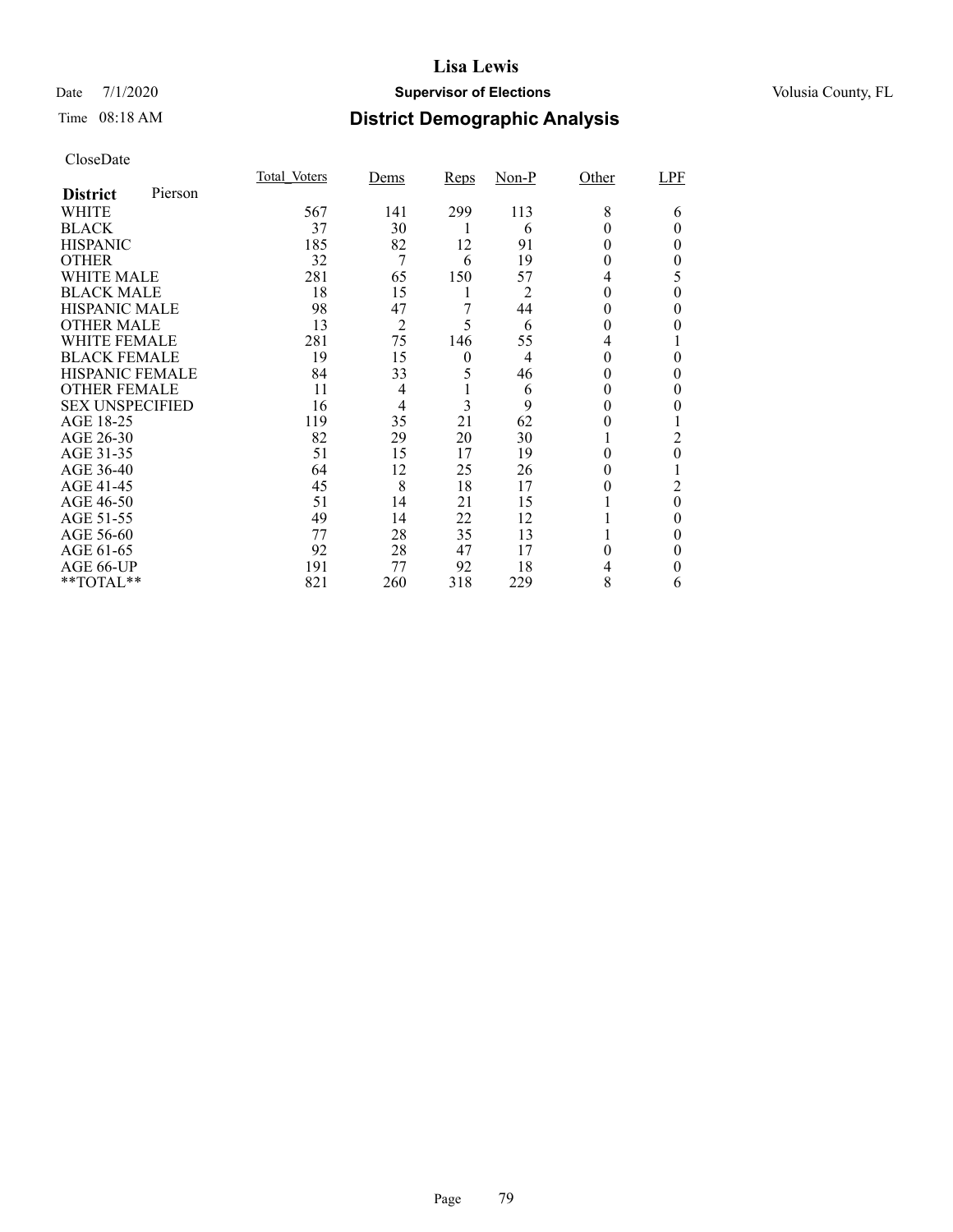## Date 7/1/2020 **Supervisor of Elections Supervisor of Elections** Volusia County, FL

# Time 08:18 AM **District Demographic Analysis**

|                        |             | <b>Total Voters</b> | Dems | Reps     | $Non-P$ | Other          | LPF |
|------------------------|-------------|---------------------|------|----------|---------|----------------|-----|
| <b>District</b>        | Ponce Inlet |                     |      |          |         |                |     |
| WHITE                  |             | 2,996               | 701  | 1,565    | 685     | 39             | 6   |
| <b>BLACK</b>           |             | 13                  | 4    | 2        |         | $_{0}$         | 0   |
| <b>HISPANIC</b>        |             | 58                  | 12   | 26       | 19      | $\Omega$       |     |
| <b>OTHER</b>           |             | 115                 | 33   | 43       | 39      | $\Omega$       | 0   |
| WHITE MALE             |             | 1,427               | 279  | 773      | 351     | 20             | 4   |
| <b>BLACK MALE</b>      |             | 8                   | 2    | 2        | 4       | $\theta$       | 0   |
| <b>HISPANIC MALE</b>   |             | 22                  | 3    | 11       | 8       | 0              | 0   |
| <b>OTHER MALE</b>      |             | 42                  | 13   | 16       | 13      | $\theta$       | 0   |
| <b>WHITE FEMALE</b>    |             | 1,542               | 415  | 783      | 323     | 19             | 2   |
| <b>BLACK FEMALE</b>    |             | 5                   | 2    | $\theta$ | 3       | $\theta$       | 0   |
| <b>HISPANIC FEMALE</b> |             | 36                  | 9    | 15       | 11      | $_{0}$         |     |
| <b>OTHER FEMALE</b>    |             | 47                  | 13   | 18       | 16      | $_{0}$         | 0   |
| <b>SEX UNSPECIFIED</b> |             | 53                  | 14   | 18       | 21      | $_{0}$         | 0   |
| AGE 18-25              |             | 159                 | 37   | 60       | 54      | 6              | 2   |
| AGE 26-30              |             | 100                 | 24   | 35       | 39      | $\overline{2}$ | 0   |
| AGE 31-35              |             | 76                  | 25   | 24       | 26      | $\theta$       |     |
| AGE 36-40              |             | 76                  | 20   | 30       | 26      | 0              | 0   |
| AGE 41-45              |             | 96                  | 13   | 46       | 36      |                |     |
| AGE 46-50              |             | 140                 | 29   | 71       | 37      | 2              |     |
| AGE 51-55              |             | 216                 | 33   | 117      | 64      | 1              |     |
| AGE 56-60              |             | 357                 | 87   | 190      | 76      | 3              |     |
| AGE 61-65              |             | 433                 | 88   | 249      | 86      | 10             | 0   |
| AGE 66-UP              |             | 1,529               | 394  | 814      | 306     | 14             |     |
| **TOTAL**              |             | 3,182               | 750  | 1,636    | 750     | 39             | 7   |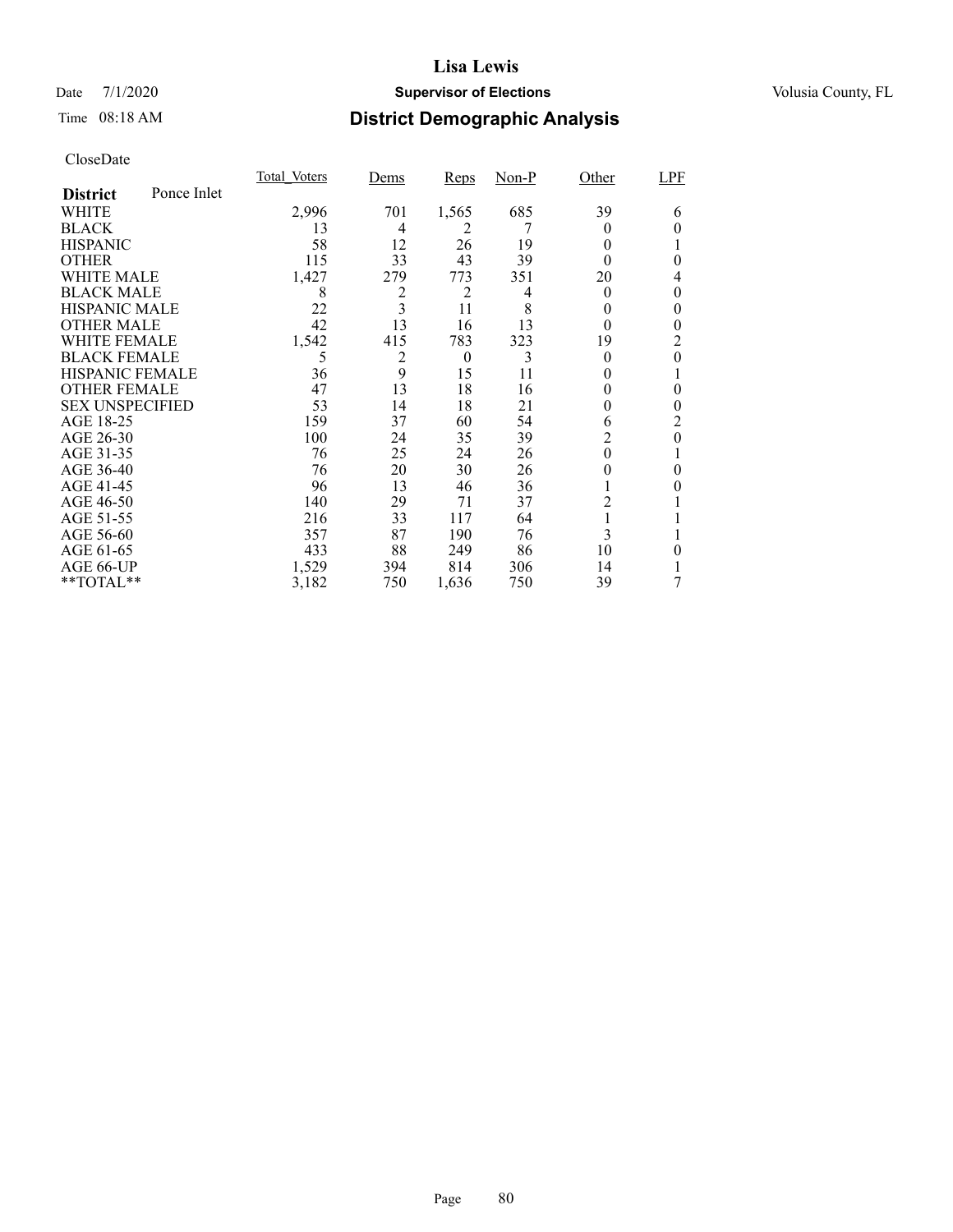## Date 7/1/2020 **Supervisor of Elections Supervisor of Elections** Volusia County, FL

# Time 08:18 AM **District Demographic Analysis**

|                        |                        | Total Voters | Dems  | Reps  | Non-P | Other          | LPF            |
|------------------------|------------------------|--------------|-------|-------|-------|----------------|----------------|
| <b>District</b>        | Port Orange District 1 |              |       |       |       |                |                |
| WHITE                  |                        | 8,508        | 2,570 | 3,214 | 2,611 | 95             | 18             |
| <b>BLACK</b>           |                        | 216          | 145   | 18    | 50    | 3              | $\theta$       |
| <b>HISPANIC</b>        |                        | 363          | 138   | 72    | 149   | 3              | 1              |
| <b>OTHER</b>           |                        | 462          | 134   | 114   | 200   | 10             | 4              |
| WHITE MALE             |                        | 3,906        | 989   | 1,622 | 1,243 | 45             | 7              |
| <b>BLACK MALE</b>      |                        | 96           | 57    | 12    | 25    | 2              | $\theta$       |
| <b>HISPANIC MALE</b>   |                        | 158          | 60    | 30    | 67    |                | 0              |
| <b>OTHER MALE</b>      |                        | 161          | 41    | 42    | 72    | 3              | 3              |
| WHITE FEMALE           |                        | 4,478        | 1,554 | 1,548 | 1,316 | 50             | 10             |
| <b>BLACK FEMALE</b>    |                        | 116          | 86    | 6     | 23    |                | $\theta$       |
| <b>HISPANIC FEMALE</b> |                        | 194          | 74    | 40    | 77    | $\overline{c}$ | 1              |
| <b>OTHER FEMALE</b>    |                        | 198          | 65    | 60    | 68    | 5              | $\theta$       |
| <b>SEX UNSPECIFIED</b> |                        | 242          | 61    | 58    | 119   | $\overline{c}$ | $\overline{c}$ |
| AGE 18-25              |                        | 782          | 238   | 168   | 351   | 23             | $\overline{c}$ |
| AGE 26-30              |                        | 652          | 182   | 173   | 283   | 12             | $\overline{c}$ |
| AGE 31-35              |                        | 571          | 174   | 147   | 241   | 5              | $\overline{4}$ |
| AGE 36-40              |                        | 558          | 167   | 151   | 223   | 11             | 6              |
| AGE 41-45              |                        | 523          | 149   | 166   | 199   | 7              | $\overline{c}$ |
| AGE 46-50              |                        | 611          | 177   | 204   | 221   | 6              | 3              |
| AGE 51-55              |                        | 714          | 203   | 284   | 220   | 6              |                |
| AGE 56-60              |                        | 988          | 295   | 389   | 292   | 12             | $\theta$       |
| AGE 61-65              |                        | 1,082        | 379   | 440   | 256   | 6              | 1              |
| AGE 66-UP              |                        | 3,068        | 1,023 | 1,296 | 724   | 23             | $\overline{2}$ |
| $*$ $TOTAL**$          |                        | 9,549        | 2,987 | 3,418 | 3,010 | 111            | 23             |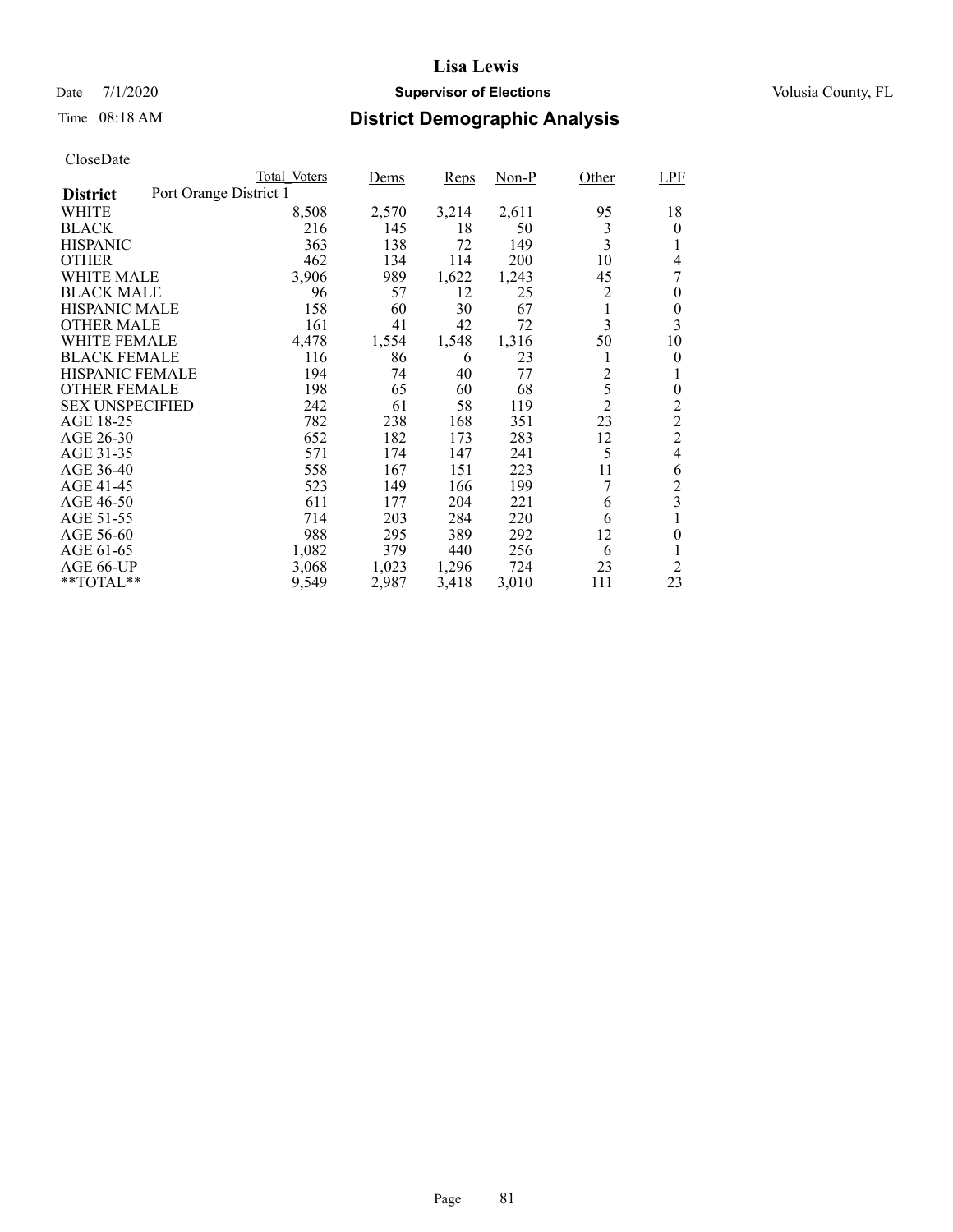## Date 7/1/2020 **Supervisor of Elections Supervisor of Elections** Volusia County, FL

# Time 08:18 AM **District Demographic Analysis**

|                        |                        | Total Voters | Dems  | Reps  | Non-P | Other    | <b>LPF</b>     |
|------------------------|------------------------|--------------|-------|-------|-------|----------|----------------|
| <b>District</b>        | Port Orange District 2 |              |       |       |       |          |                |
| WHITE                  |                        | 8,867        | 2,624 | 3,628 | 2,467 | 121      | 27             |
| <b>BLACK</b>           |                        | 455          | 344   | 23    | 83    | 3        | 2              |
| <b>HISPANIC</b>        |                        | 412          | 162   | 78    | 167   | 4        | 1              |
| <b>OTHER</b>           |                        | 562          | 182   | 117   | 255   | 6        | $\overline{2}$ |
| WHITE MALE             |                        | 3,962        | 976   | 1,759 | 1,147 | 64       | 16             |
| <b>BLACK MALE</b>      |                        | 168          | 117   | 10    | 39    | 2        | $\overline{0}$ |
| <b>HISPANIC MALE</b>   |                        | 199          | 72    | 46    | 78    | 3        | 0              |
| <b>OTHER MALE</b>      |                        | 216          | 61    | 53    | 99    |          | $\overline{2}$ |
| WHITE FEMALE           |                        | 4,774        | 1,609 | 1,817 | 1,280 | 57       | 11             |
| <b>BLACK FEMALE</b>    |                        | 280          | 221   | 13    | 44    |          |                |
| <b>HISPANIC FEMALE</b> |                        | 209          | 89    | 31    | 87    | 1        |                |
| <b>OTHER FEMALE</b>    |                        | 245          | 95    | 43    | 102   | 5        | $\overline{0}$ |
| <b>SEX UNSPECIFIED</b> |                        | 243          | 72    | 74    | 96    | $\theta$ |                |
| AGE 18-25              |                        | 907          | 284   | 232   | 360   | 27       | 4              |
| AGE 26-30              |                        | 726          | 216   | 213   | 281   | 13       | 3              |
| AGE 31-35              |                        | 694          | 211   | 201   | 266   | 9        | 7              |
| AGE 36-40              |                        | 597          | 163   | 197   | 229   | 5        | 3              |
| AGE 41-45              |                        | 531          | 144   | 191   | 190   | 3        | 3              |
| AGE 46-50              |                        | 603          | 171   | 241   | 176   | 9        | 6              |
| AGE 51-55              |                        | 773          | 225   | 312   | 223   | 11       | $\overline{c}$ |
| AGE 56-60              |                        | 1,003        | 328   | 415   | 245   | 13       | $\overline{2}$ |
| AGE 61-65              |                        | 1,015        | 338   | 425   | 236   | 15       |                |
| AGE 66-UP              |                        | 3,447        | 1,232 | 1,419 | 766   | 29       |                |
| $*$ $TOTAL**$          |                        | 10,296       | 3,312 | 3,846 | 2,972 | 134      | 32             |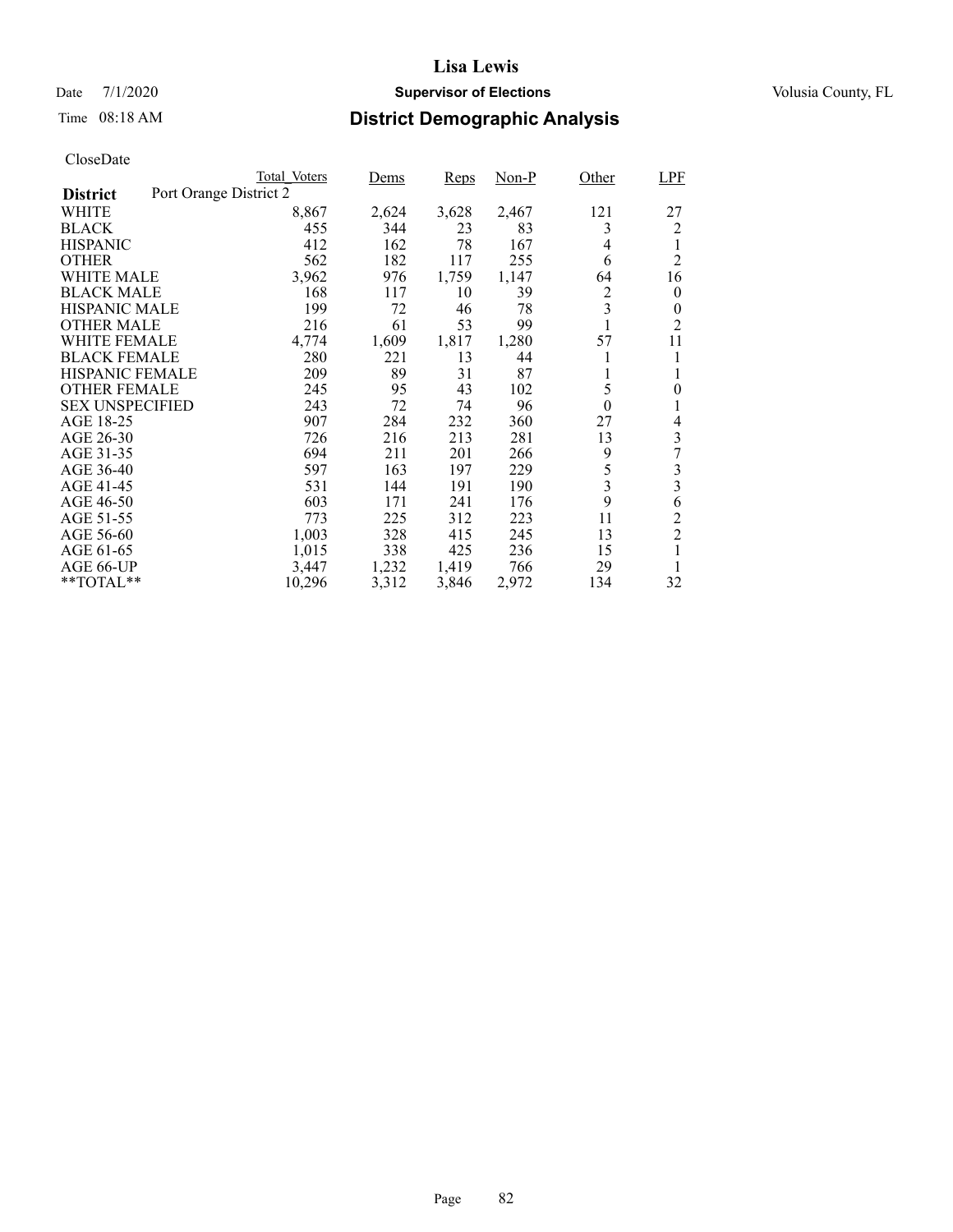## Date 7/1/2020 **Supervisor of Elections Supervisor of Elections** Volusia County, FL

# Time 08:18 AM **District Demographic Analysis**

|                        |                        | Total Voters | Dems  | Reps  | Non-P | Other          | <b>LPF</b>       |
|------------------------|------------------------|--------------|-------|-------|-------|----------------|------------------|
| <b>District</b>        | Port Orange District 3 |              |       |       |       |                |                  |
| WHITE                  |                        | 10,986       | 2,964 | 4,855 | 2,990 | 141            | 36               |
| <b>BLACK</b>           |                        | 470          | 343   | 19    | 104   | 3              | 1                |
| <b>HISPANIC</b>        |                        | 525          | 179   | 120   | 218   | 3              | 5                |
| <b>OTHER</b>           |                        | 713          | 211   | 192   | 302   | 8              | $\theta$         |
| WHITE MALE             |                        | 4,997        | 1,151 | 2,323 | 1,426 | 69             | 28               |
| <b>BLACK MALE</b>      |                        | 210          | 142   | 12    | 53    | 2              | 1                |
| <b>HISPANIC MALE</b>   |                        | 243          | 77    | 74    | 86    |                | 5                |
| <b>OTHER MALE</b>      |                        | 272          | 82    | 73    | 113   | $\overline{4}$ | $\theta$         |
| WHITE FEMALE           |                        | 5,840        | 1,775 | 2,465 | 1,522 | 71             | 7                |
| <b>BLACK FEMALE</b>    |                        | 255          | 197   | 7     | 50    | 1              | 0                |
| <b>HISPANIC FEMALE</b> |                        | 273          | 101   | 45    | 125   | $\overline{2}$ | 0                |
| <b>OTHER FEMALE</b>    |                        | 303          | 101   | 91    | 107   | $\overline{4}$ | $\boldsymbol{0}$ |
| <b>SEX UNSPECIFIED</b> |                        | 301          | 71    | 96    | 132   |                |                  |
| AGE 18-25              |                        | 1,099        | 311   | 340   | 420   | 21             | 7                |
| AGE 26-30              |                        | 880          | 248   | 275   | 336   | 17             | 4                |
| AGE 31-35              |                        | 828          | 219   | 277   | 316   | 9              | 7                |
| AGE 36-40              |                        | 882          | 230   | 314   | 317   | 16             | 5                |
| AGE 41-45              |                        | 773          | 225   | 267   | 266   | 12             | 3                |
| AGE 46-50              |                        | 821          | 243   | 331   | 235   | 9              | 3                |
| AGE 51-55              |                        | 896          | 237   | 402   | 237   | 14             | 6                |
| AGE 56-60              |                        | 1,062        | 299   | 476   | 278   | 9              | $\boldsymbol{0}$ |
| AGE 61-65              |                        | 1,145        | 367   | 514   | 250   | 12             | $\overline{c}$   |
| AGE 66-UP              |                        | 4,308        | 1,318 | 1,990 | 959   | 36             | 5                |
| $*$ $TOTAL**$          |                        | 12,694       | 3,697 | 5,186 | 3,614 | 155            | 42               |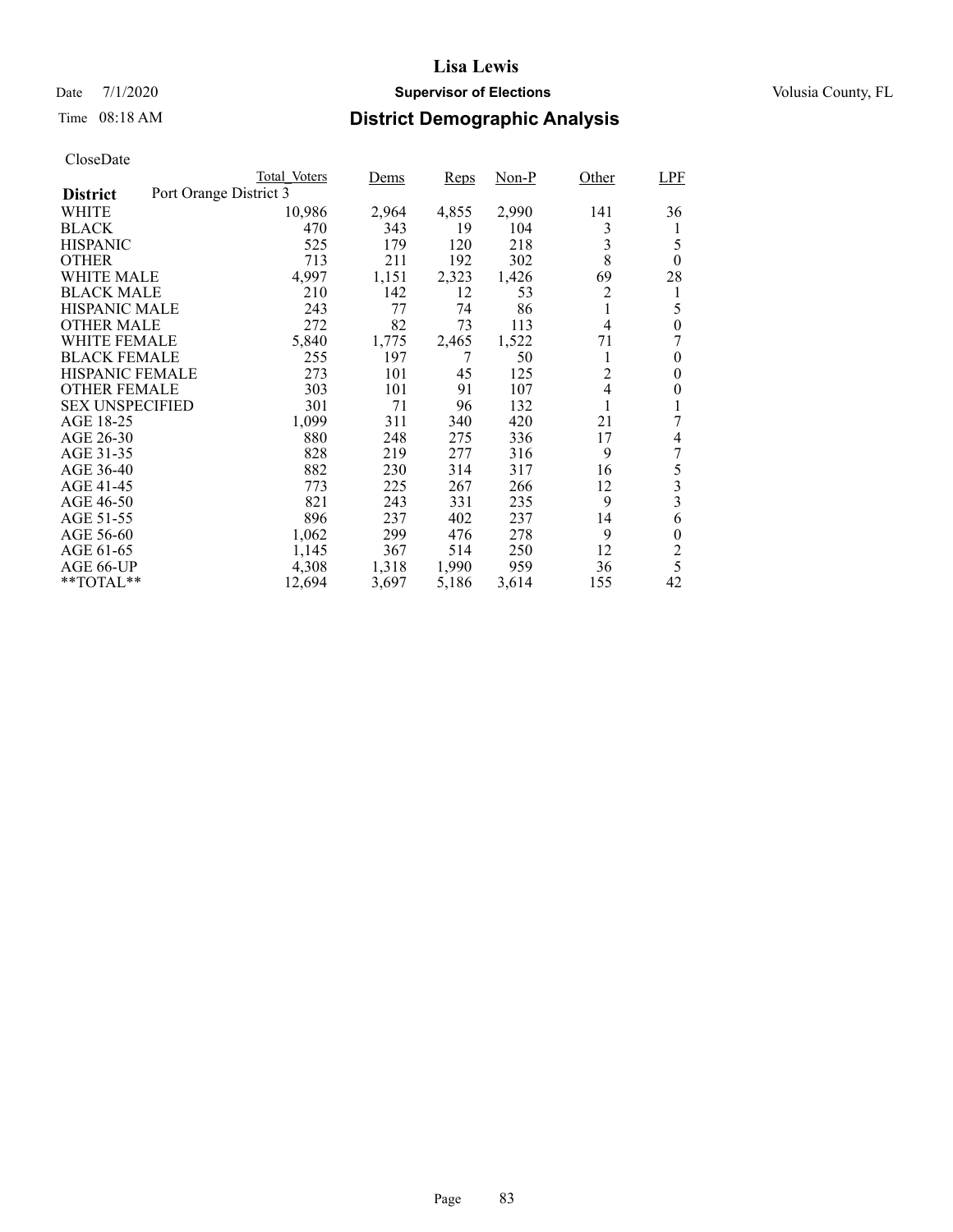## Date 7/1/2020 **Supervisor of Elections Supervisor of Elections** Volusia County, FL

# Time 08:18 AM **District Demographic Analysis**

|                        | Total Voters           | Dems  | Reps  | Non-P | Other            | <b>LPF</b>       |
|------------------------|------------------------|-------|-------|-------|------------------|------------------|
| <b>District</b>        | Port Orange District 4 |       |       |       |                  |                  |
| WHITE                  | 10,154                 | 2,672 | 4,710 | 2,617 | 120              | 35               |
| <b>BLACK</b>           | 317                    | 226   | 20    | 69    | 2                | $\theta$         |
| <b>HISPANIC</b>        | 429                    | 158   | 134   | 132   | 5                | $\theta$         |
| <b>OTHER</b>           | 700                    | 246   | 161   | 281   | 9                | 3                |
| WHITE MALE             | 4,764                  | 1,066 | 2,324 | 1,291 | 57               | 26               |
| <b>BLACK MALE</b>      | 149                    | 99    | 14    | 36    | $\boldsymbol{0}$ | $\theta$         |
| <b>HISPANIC MALE</b>   | 191                    | 62    | 65    | 62    | $\overline{c}$   | $\boldsymbol{0}$ |
| <b>OTHER MALE</b>      | 263                    | 89    | 68    | 97    | 7                | $\overline{2}$   |
| <b>WHITE FEMALE</b>    | 5,250                  | 1,577 | 2,326 | 1,275 | 63               | 9                |
| <b>BLACK FEMALE</b>    | 162                    | 122   | 6     | 32    | $\overline{c}$   | $\theta$         |
| <b>HISPANIC FEMALE</b> | 227                    | 92    | 64    | 68    | 3                | $\theta$         |
| <b>OTHER FEMALE</b>    | 317                    | 131   | 70    | 113   | $\overline{2}$   |                  |
| <b>SEX UNSPECIFIED</b> | 277                    | 64    | 88    | 125   | $\mathbf{0}$     | $\boldsymbol{0}$ |
| AGE 18-25              | 1,133                  | 304   | 375   | 421   | 28               | 5                |
| AGE 26-30              | 633                    | 198   | 209   | 214   | 10               | $\overline{c}$   |
| AGE 31-35              | 686                    | 218   | 222   | 228   | 11               | 7                |
| AGE 36-40              | 784                    | 236   | 261   | 278   | 5                | 4                |
| AGE 41-45              | 866                    | 197   | 356   | 290   | 16               | 7                |
| AGE 46-50              | 1,010                  | 240   | 480   | 276   | 11               | 3                |
| AGE 51-55              | 993                    | 237   | 474   | 270   | 10               | $\overline{c}$   |
| AGE 56-60              | 1,131                  | 287   | 576   | 255   | 8                | 5                |
| AGE 61-65              | 1,049                  | 342   | 481   | 217   | 9                | $\theta$         |
| AGE 66-UP              | 3,315                  | 1,043 | 1,591 | 650   | 28               | 3                |
| **TOTAL**              | 11,600                 | 3,302 | 5,025 | 3,099 | 136              | 38               |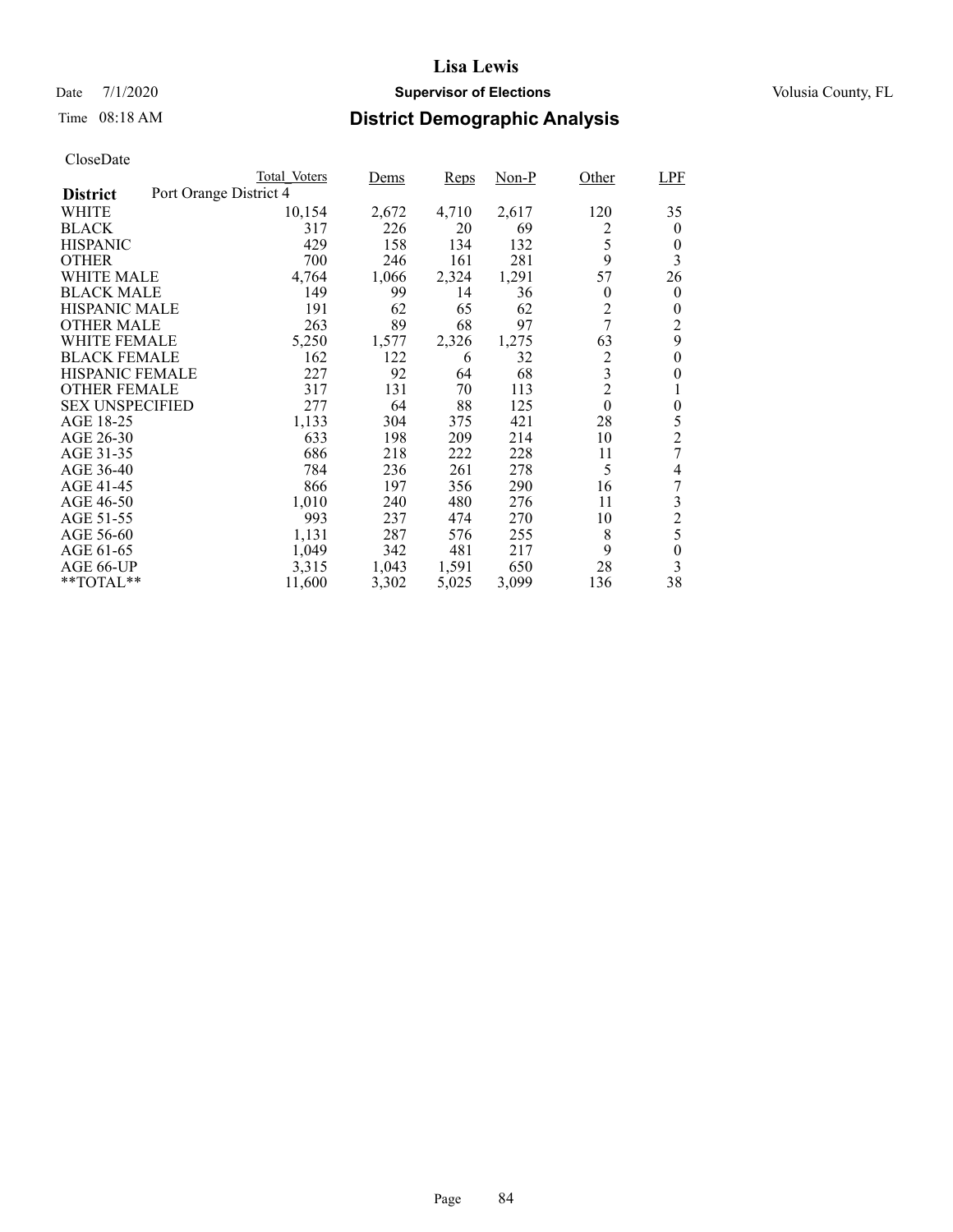## Date 7/1/2020 **Supervisor of Elections Supervisor of Elections** Volusia County, FL

# Time 08:18 AM **District Demographic Analysis**

|                        |               | Total Voters | Dems  | Reps  | $Non-P$ | Other          | <b>LPF</b>     |
|------------------------|---------------|--------------|-------|-------|---------|----------------|----------------|
| <b>District</b>        | South Daytona |              |       |       |         |                |                |
| WHITE                  |               | 7,008        | 2,153 | 2,778 | 1,944   | 112            | 21             |
| <b>BLACK</b>           |               | 679          | 518   | 19    | 135     |                | $\theta$       |
| <b>HISPANIC</b>        |               | 312          | 134   | 70    | 104     | 3              | 1              |
| <b>OTHER</b>           |               | 426          | 149   | 96    | 176     | 3              | $\overline{2}$ |
| WHITE MALE             |               | 3,192        | 815   | 1,376 | 935     | 54             | 12             |
| <b>BLACK MALE</b>      |               | 252          | 187   | 9     | 52      | 4              | 0              |
| <b>HISPANIC MALE</b>   |               | 133          | 47    | 35    | 49      | 1              | 1              |
| <b>OTHER MALE</b>      |               | 141          | 48    | 38    | 53      | $\overline{2}$ | $\theta$       |
| WHITE FEMALE           |               | 3,729        | 1,319 | 1,371 | 973     | 58             | 8              |
| <b>BLACK FEMALE</b>    |               | 419          | 328   | 9     | 79      | 3              | 0              |
| <b>HISPANIC FEMALE</b> |               | 170          | 81    | 35    | 52      | $\overline{2}$ | 0              |
| <b>OTHER FEMALE</b>    |               | 194          | 79    | 50    | 62      | 1              | $\overline{2}$ |
| <b>SEX UNSPECIFIED</b> |               | 195          | 50    | 40    | 104     | $\theta$       | 1              |
| AGE 18-25              |               | 717          | 223   | 183   | 285     | 20             | 6              |
| AGE 26-30              |               | 611          | 208   | 136   | 248     | 16             | 3              |
| AGE 31-35              |               | 614          | 214   | 160   | 229     | 9              | $\overline{c}$ |
| AGE 36-40              |               | 532          | 185   | 139   | 195     | 9              | 4              |
| AGE 41-45              |               | 478          | 149   | 142   | 174     | 11             | $\overline{c}$ |
| AGE 46-50              |               | 533          | 170   | 193   | 165     | 4              | 1              |
| AGE 51-55              |               | 676          | 222   | 280   | 167     | 4              | 3              |
| AGE 56-60              |               | 901          | 309   | 366   | 217     | 8              | 1              |
| AGE 61-65              |               | 907          | 325   | 361   | 205     | 16             | $\theta$       |
| AGE 66-UP              |               | 2,456        | 949   | 1,003 | 474     | 28             | 2              |
| $*$ $TOTAL**$          |               | 8,425        | 2,954 | 2,963 | 2,359   | 125            | 24             |